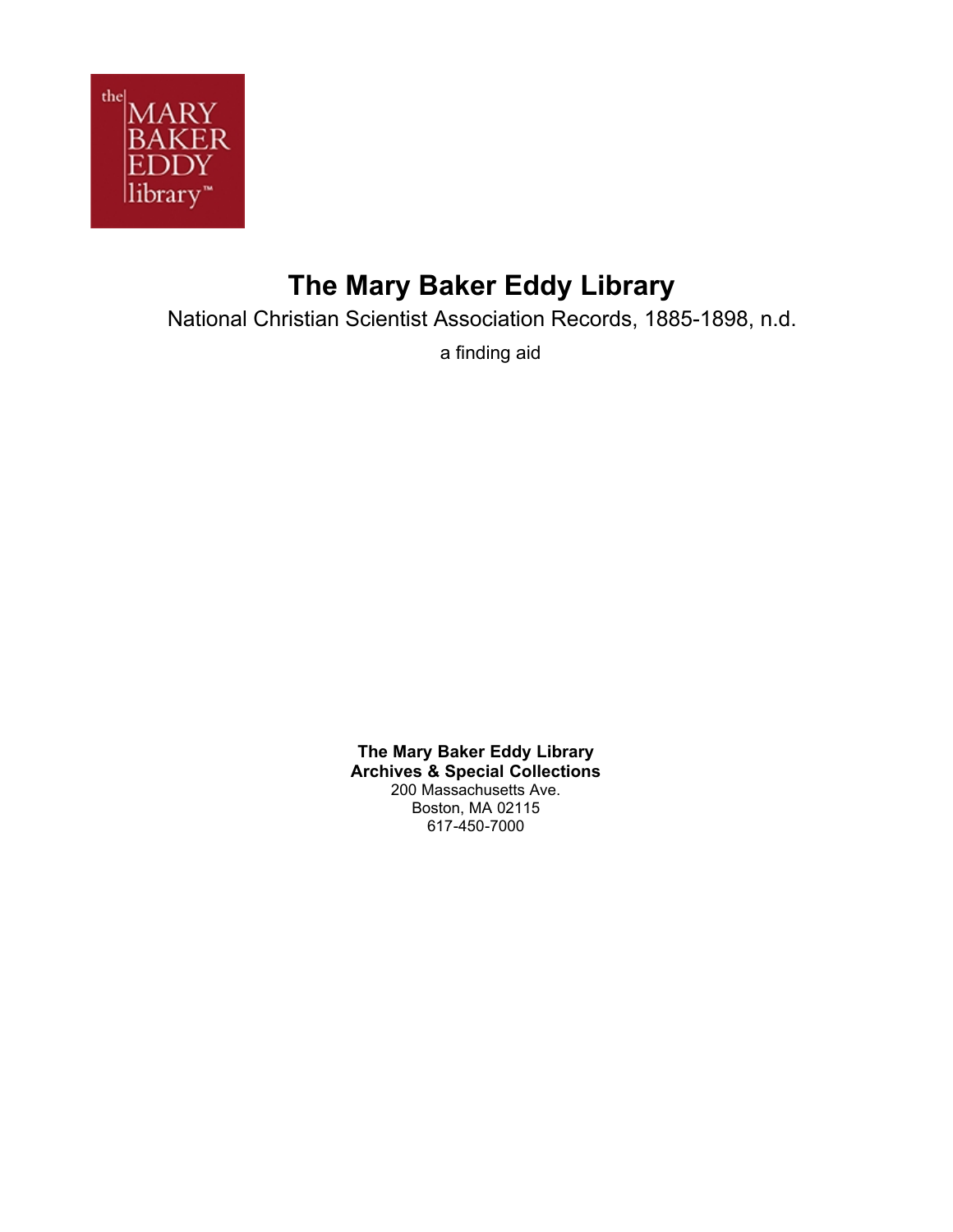# **Collection Description**

**Collection Title:** National Christian Scientist Association Records

**Collection Number:** LSC026

National Christian Scientist Association **Creator:**

**Date:** 1885-1898, n.d.

**Extent:** 2 LF

**Language:** Materials are in English.

# **Acquisition Information**

Transfer from Chestnut Hill, 1917

# **Access**

Collection is open for research and available to the public during research room hours.

# **Restrictions**

Copyright restrictions may apply.

# **Processing Information**

Collection processed by Sarah Schelde, Assistant Archivist, September to October 2019

# **Preferred Citation**

[Identification of item], National Christian Scientist Association Records, LSC026, The Mary Baker Eddy Library.

# **Historical Note**

On January 29, 1886, a group of class-taught Christian Scientists organized the National Christian Scientist Association (NCSA). Another group, the Christian Scientist Association (CSA), was already in existence; it was open only to Mary Baker Eddy's students. Unlike the CSA, the NCSA was open to the students of Eddy's students (Eddy's students were individuals who had completed a Normal class at the Massachusetts Metaphysical College and were themselves Christian Science teachers.) According to a February 1886 report in *The Christian Science Journal*, the purpose of the new group was "to place students' students on equal footing with others in Christian Science, and to promote unity and brotherly love."

In an era of great growth and expansion for the Christian Science movement, the NCSA had the ability to grant charters to local associations, called Students' Christian Scientist Associations. This helped to connect local communities of Christian Scientists on a national level. An annual meeting held in various cities (Boston in 1886 and 1887; Chicago in 1888; Cleveland in 1889; and New York City in 1890) brought together delegates from these associations and helped to bridge the distances between Christian Scientists in different parts of the country. In addition to its role chartering and managing branch associations, Eddy gave the NCSA publishing control over *The Christian Science Journal* in June 1889. At this same time, a period in which the Christian Science movement was in a state of structural reorganization, Eddy directed the NCSA to develop a committee "to look after church work and organization" (see "Official Minutes of Fourth Annual Meeting, N.C.S. Association," *The Christian Science Journal*, July 1889).

At the NCSA's 1890 annual meeting in New York City, a message from Eddy was read, advising the NCSA to dissolve. Acknowledging the power of students themselves to manage associations and branch churches, Eddy believed the time involved in organizing the NCSA could be better spent on other pursuits. She instructed the NCSA to meet again in three years. It did so at the Parliament of the World's Religions, held at the 1893 World's Columbian Exposition in Chicago. Despite not having held an annual meeting in the interim, the NCSA had continued to approve charters, publish the *Journal*, and work to sustain the growing Christian Science movement. But as Eddy advised, students' associations continued to become increasingly independent, evolving into the Christian Science students' associations that exist today.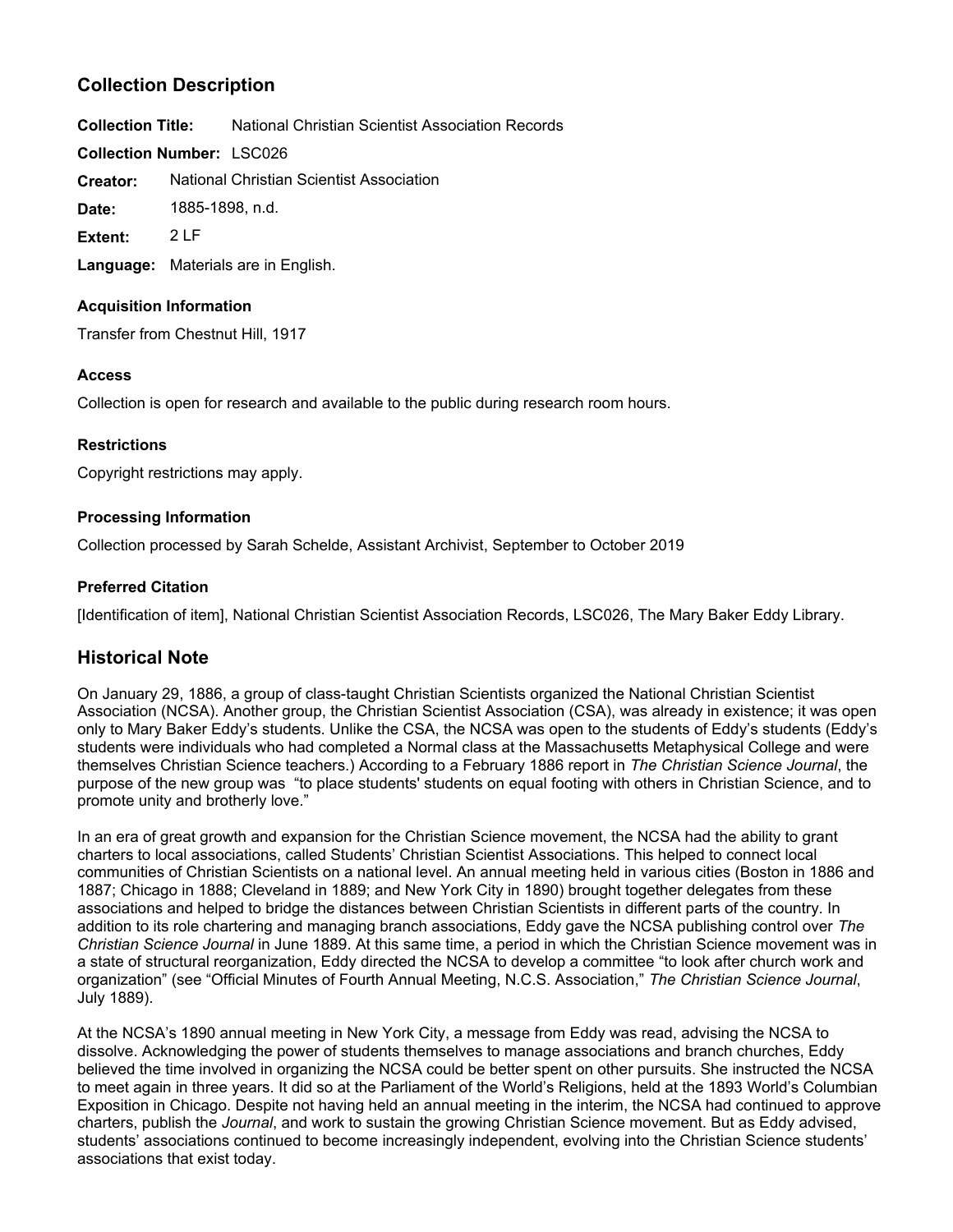Sources:

- Eddy, Mary Baker. "To the National Christian Scientist Association." *The Christian Science Journal*, July 1890.
- "A National Association." *The Christian Science Journal*, February 1886.
- The Mary Baker Eddy Library. "A Chronology of Events Surrounding the Life of Mary Baker Eddy." Accessed August 29, 2019. https://www.marybakereddylibrary.org/wp-content/uploads/2018/12/ Mary\_Baker\_Eddy\_Detailed\_Annotated\_Chronology\_2018-12-10.pdf

# **Scope and Content Note**

The National Christian Scientist Association Records contain correspondence; charter applications, certificates, forms, and related documents; financial records; meeting records and reports; and membership applications. In particular the collection contains applications for charters, correspondence on dues and per capita taxes, and annual reports, all from the Students' Christian Scientist Associations. These operated under the direction of the NCSA. The materials in this collection are organized into five series:

Series I. General Correspondence, 1886–1896, n.d. Series II. Charters, Certificates, and Forms, 1885–1896, n.d. Series III. Financial Records, 1886–1895, n.d. Series IV. Meeting Records, 1886–1896, n.d. Series V. Membership Records, 1885–1897, n.d.

Series I, General Correspondence, consists of letters; telegrams; form letters; copies of letters; and drafts of letters on various topics related to the NCSA, including the business of the organization, questions about membership, requests for information, and other issues.

Series I is arranged chronologically and described at the item level.

Series II, Charters, Certificates, and Forms, includes applications for charters and related correspondence; correspondence regarding certificates issued by teachers to students; and blank examples of charters, certificates, and forms used by members and branch associations of the NCSA. Applications for charters for Students' Christian Scientist Associations date between February 1886 and June 1896, along with undated applications. Supplementary correspondence regarding charters is included, primarily consisting of cover letters sent with applications and fees, as well as questions about application procedures. Correspondence related to certificates includes requests from teachers for blank certificates to give their students on completing classes. Also present in this series are blank examples of charters, applications for charters, annual report forms, representative certificates for annual meetings, and class certificates.

Materials in Series II are arranged by object type and chronologically within folders. Blank items are grouped together by document type. Materials are described at the item level.

Series III, Financial Records, contains financial statements, receipts, records, and reports of the NCSA and its business, as well as correspondence on financial matters. Records and receipts document the payment of taxes and dues owed to the NCSA, as well as expenses for annual meetings (including the rental of meeting spaces and the printing of programs and forms). Additional financial documents highlight the services provided by outside vendors, as well as NCSA officers. Financial correspondence is largely made up of letters accompanying per capita tax payments from Students' Christian Scientist Associations and dues paid by individual members, along with some letters requesting information on taxes and dues.

Series III is arranged first by object type. Materials in folders are arranged chronologically and described at the item level.

Series IV, Meeting Records, consists of materials related to NCSA meetings, particularly annual meetings. Material types include correspondence, reports, lists of delegates, representative certificates, and programs. Annual meetings of the NCSA from 1886 to 1890 are documented in this series. Annual reports from Students' Christian Scientist Associations comprise the majority of the series and include reports from 1887 to 1898.

Materials in Series IV are arranged by object type and chronologically within folders. They are described at the item level.

Series V, Membership Records, includes membership applications to the NCSA. Some applications for the Christian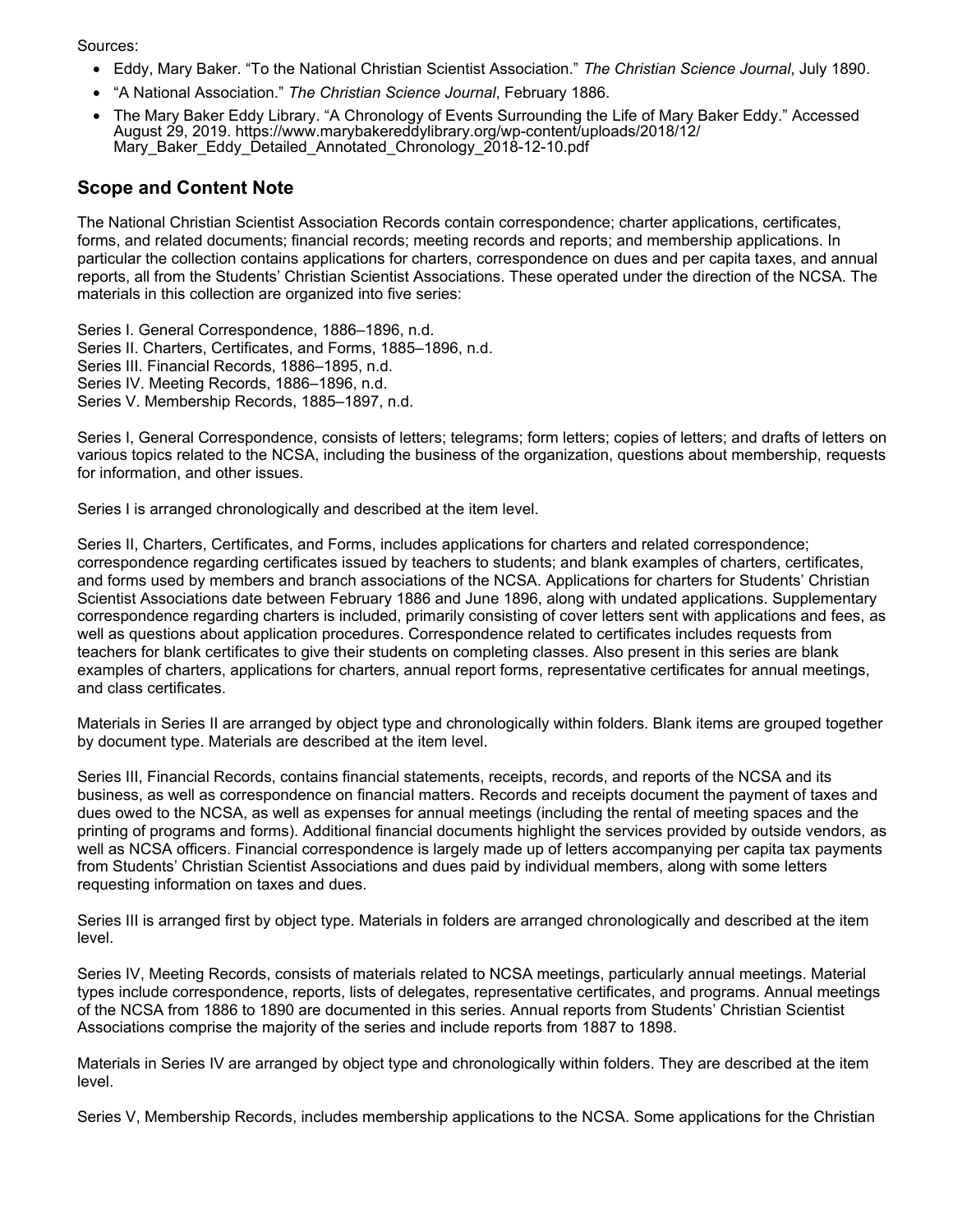Scientist Association were filed alongside NCSA applications and are included in this series. Applications include completed forms, as well as handwritten notes and letters. Some applications feature endorsements from teachers, including Eddy. Applications from students of Mary W. Monroe are present and date from May to November 1897.

These are handwritten on regular paper, rather than forms, and endorsed by Munroe.

Series V is first arranged by type of application (general, then students of Munroe). They are arranged chronologically. An index of applications is available.

#### **Related Collections**

Materials related to this collection can be found in the Subject File and in Early Organizational Records. Printed materials, including copies of the NCSA constitution and bylaws, meeting programs, and published reports, as well as manuscript materials donated by individuals, can be found in the Subject File.

The Christian Scientist Association Records, LSC025, contains materials documenting a related organization that Eddy established in 1876, which permitted membership only to her students.

Early Organizational Records of the National Christian Scientist Association consists of eight books kept by the organization. They include meeting minutes, membership rolls, account books, and ledgers. The records of related early organizations, such as the CSA, can also be found here.

### **Series I, General Correspondence, 1886-1896, n.d.**

Box 1, Correspondence-Charter Correspondence, 1886-1896, n.d.

Folder 1, Correspondence, 1886/02-1887/06

| Item:       | Date:                                                   | Creator:                                                                   | <b>Recipient (if applicable):</b>                                                                                                                                       |
|-------------|---------------------------------------------------------|----------------------------------------------------------------------------|-------------------------------------------------------------------------------------------------------------------------------------------------------------------------|
| 01          | 1886/02/13                                              | Troup, Charles A.S.;<br>Woodbury, E. Frank;<br>Bradley, William H.         | Eddy, Mary Baker                                                                                                                                                        |
|             |                                                         | Scientist Association meeting held 1886/02/10 in New York City.            | Handwritten draft of a letter sent with report of committee on National Christian                                                                                       |
| 02          | 1886/02/18                                              | Troup, Charles A.S.                                                        | Woodbury, E. Frank                                                                                                                                                      |
|             |                                                         |                                                                            | Handwritten letter sent with excerpts from National Christian Scientist Association<br>constitution and bylaws regarding granting charters and the Executive Committee. |
| 03          | 1886/02/19<br>Campbell, J. Allan<br>Troup, Charles A.S. |                                                                            |                                                                                                                                                                         |
| newspapers. |                                                         | Handwritten letter regarding the purchase of advertising space in New York |                                                                                                                                                                         |

Finding aid to the National Christian Scientist Association Records, LSC026 4/83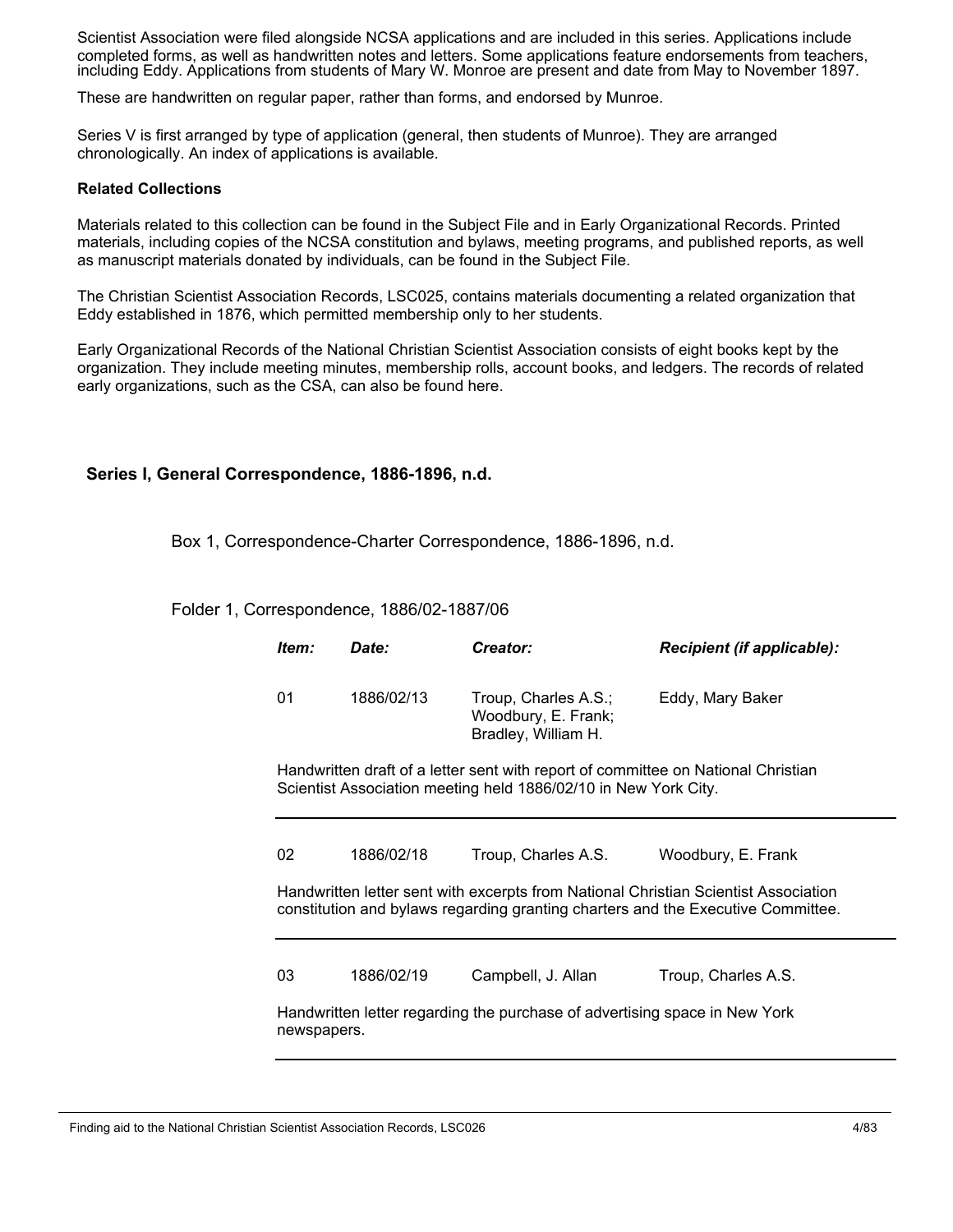| Item:          | Date:                                                                                                                                       | Creator:                                                                                                                                           | Recipient (if applicable):                                                           |  |  |
|----------------|---------------------------------------------------------------------------------------------------------------------------------------------|----------------------------------------------------------------------------------------------------------------------------------------------------|--------------------------------------------------------------------------------------|--|--|
| 04             | 1886/02/19                                                                                                                                  | Sherman, Roger                                                                                                                                     | Troup, Charles A.S.                                                                  |  |  |
|                |                                                                                                                                             | Handwritten letter thanking him for informing him of his election to the First Vice<br>Presidency of the National Christian Scientist Association. |                                                                                      |  |  |
| 05             | 1886/02/23                                                                                                                                  | Campbell, J. Allan                                                                                                                                 | Troup, Charles A.S.                                                                  |  |  |
|                |                                                                                                                                             | Handwritten letter regarding advertising. Asks about certificates for students.                                                                    |                                                                                      |  |  |
| 06             | 1886/03/30                                                                                                                                  | Campbell, J. Allan                                                                                                                                 | Troup, Charles A.S.                                                                  |  |  |
|                | Association be called.                                                                                                                      | Handwritten telegram requesting a meeting of the National Christian Scientist                                                                      |                                                                                      |  |  |
| 07             | 1886/06/11                                                                                                                                  | Hammond, Edward H.                                                                                                                                 | Troup, Charles A.S.                                                                  |  |  |
|                |                                                                                                                                             | Scientist Association constitution regarding per capita tax.                                                                                       | Handwritten letter suggesting improvement of Sec. 2 Art. 8 of the National Christian |  |  |
| 08             | 1886/08/24                                                                                                                                  | Murphy, M.C.                                                                                                                                       | Troup, Charles A.S.                                                                  |  |  |
|                | Handwritten letter in response to whether a student must reside in the city where a<br>students' association is based to be a member of it. |                                                                                                                                                    |                                                                                      |  |  |
| 09             | 1886/09/11                                                                                                                                  | Springer, Emily E.                                                                                                                                 | Troup, Charles A.S.                                                                  |  |  |
|                | Handwritten letter requesting six copies of the constitution & bylaws of the National<br><b>Christian Scientist Association.</b>            |                                                                                                                                                    |                                                                                      |  |  |
| 10             | 1887/02/07                                                                                                                                  | Munroe, Mary W.                                                                                                                                    | Troup, Charles A.S.                                                                  |  |  |
| a late member. |                                                                                                                                             |                                                                                                                                                    | Handwritten letter requesting advice regarding the state of an association formed by |  |  |
| 11             | 1887/03/09                                                                                                                                  | Linfield, John A.                                                                                                                                  |                                                                                      |  |  |
|                | Handwritten form letter regarding the purchase of visiting cards.                                                                           |                                                                                                                                                    |                                                                                      |  |  |

Finding aid to the National Christian Scientist Association Records, LSC026 5/83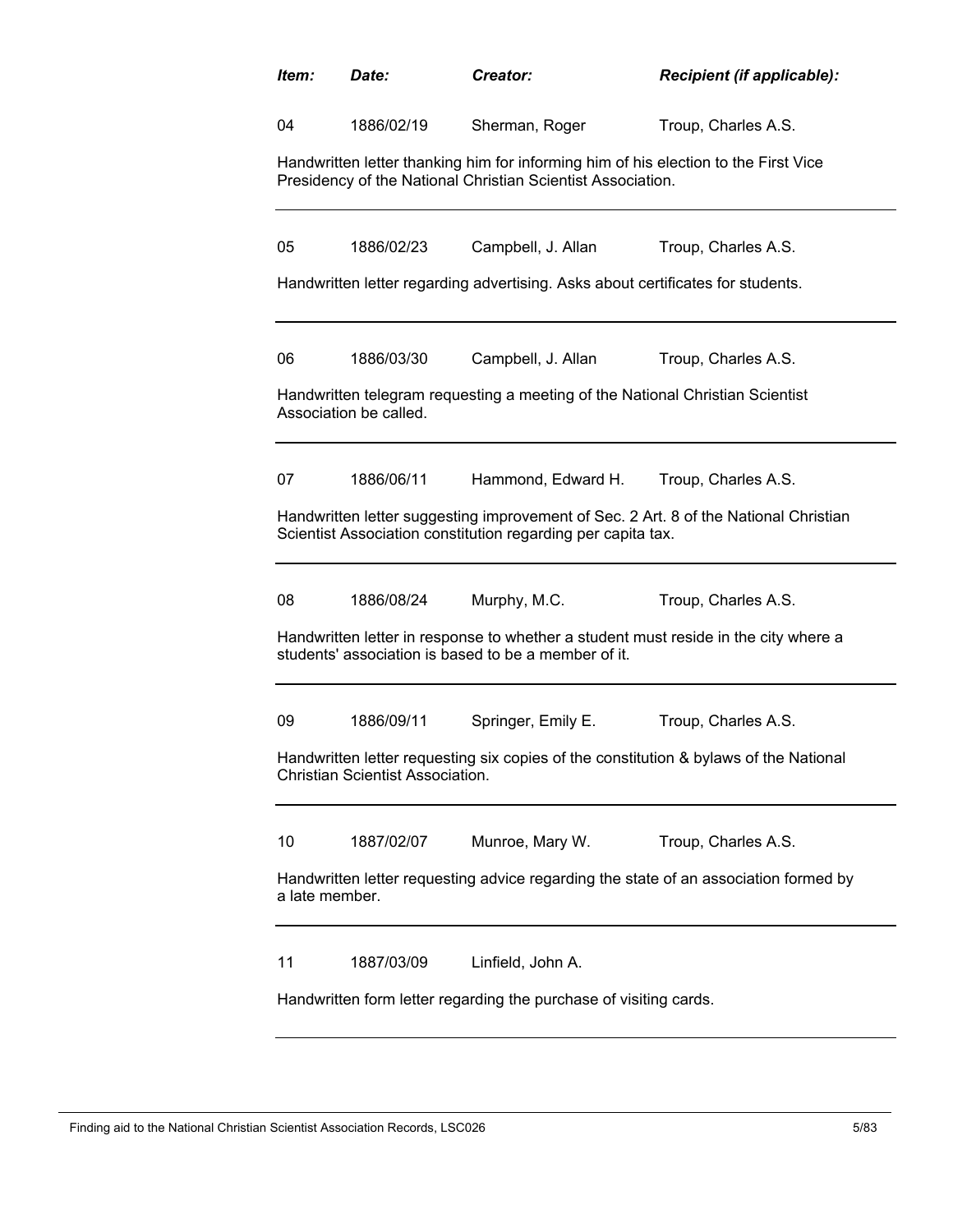| Item: | Date:                                                                                                                                                   | Creator:                                                      | Recipient (if applicable):                                                          |  |
|-------|---------------------------------------------------------------------------------------------------------------------------------------------------------|---------------------------------------------------------------|-------------------------------------------------------------------------------------|--|
| 12    | 1887/03/30                                                                                                                                              | Chase, Stephen A.                                             | Linfield, John A.                                                                   |  |
|       |                                                                                                                                                         | Handwritten letter sent with money to pay for visiting cards. |                                                                                     |  |
| 13    | 1887/04/04                                                                                                                                              | Cross, Ellen E.                                               | Linfield, John A.                                                                   |  |
|       |                                                                                                                                                         |                                                               | Handwritten letter sent with money to pay for visiting cards. Includes envelope.    |  |
| 14    | 1887/04/09                                                                                                                                              | Purple, H.B.                                                  | Linfield, John A.                                                                   |  |
|       | membership in a students' association.                                                                                                                  |                                                               | Handwritten letter asking whether students of other teachers can be eligible for    |  |
| 15    | 1887/04/14                                                                                                                                              | Troup, Charles A.S.                                           | Linfield, John A.                                                                   |  |
|       | <b>Christian Scientist Association.</b>                                                                                                                 |                                                               | Handwritten letter regarding the make-up of the executive committee of the National |  |
| 16    | 1887/05/24                                                                                                                                              | Evans, John A.                                                | Linfield, John A.                                                                   |  |
|       | Handwritten letter requesting a copy of the resolutions on Mrs. M.J. Smith read at the<br>last meeting of the National Christian Scientist Association. |                                                               |                                                                                     |  |
| 17    | 1887/06/11                                                                                                                                              | Noyes, Caroline D.                                            | Linfield, John A.                                                                   |  |
|       | a branch association.                                                                                                                                   |                                                               | Handwritten letter requesting an answer regarding who is eligible for membership in |  |
| 18    | 1887/06/23                                                                                                                                              | Sawyer, Silas J.                                              | Linfield, John A.                                                                   |  |
|       | Handwritten telegram stating he received no letter or pamphlet. Includes envelope.                                                                      |                                                               |                                                                                     |  |
|       | Folder 2, Correspondence, 1887/07-1888/12                                                                                                               |                                                               |                                                                                     |  |
| Item: | Date:                                                                                                                                                   | Creator:                                                      | Recipient (if applicable):                                                          |  |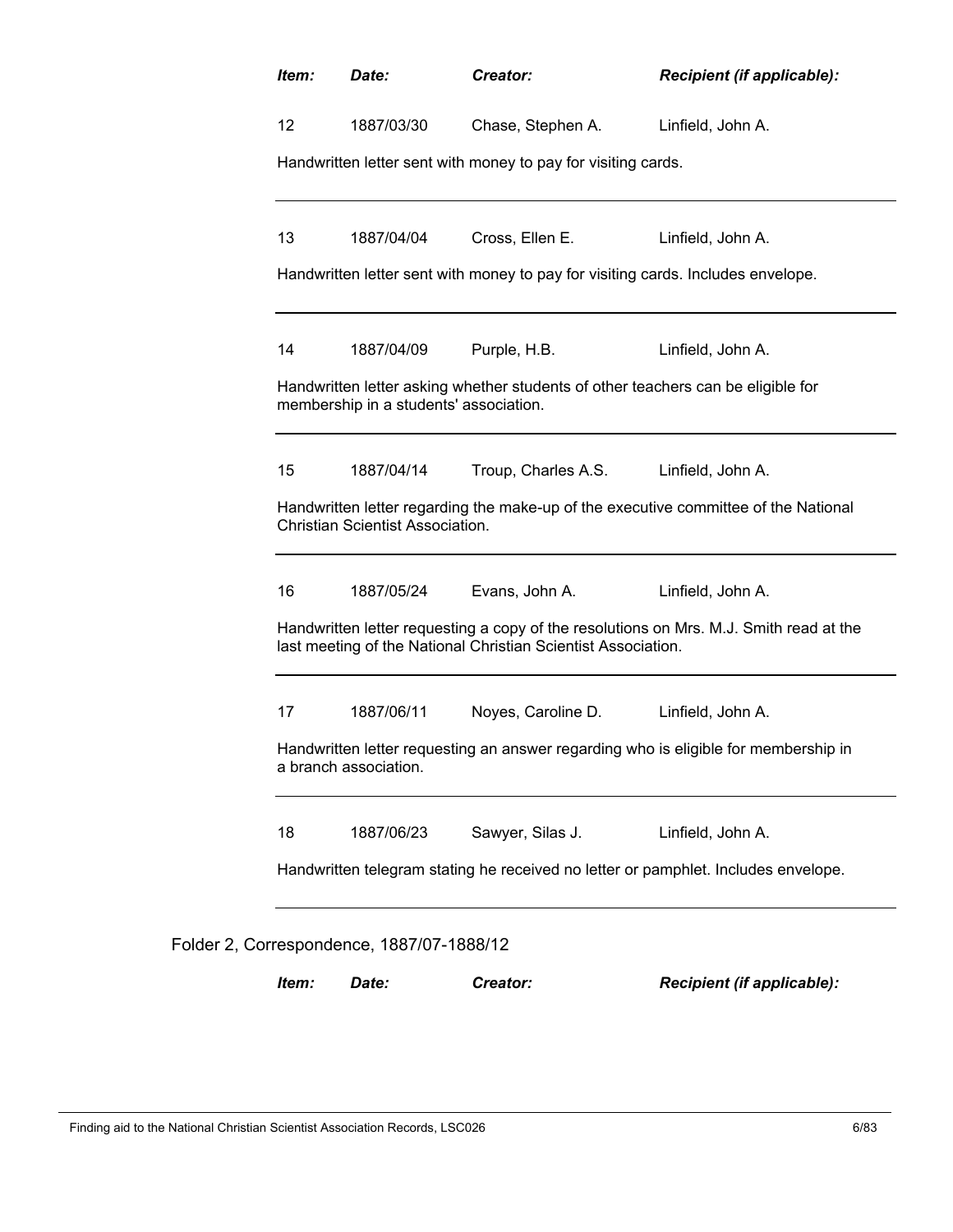| Item: | Date:                                                                                                          | Creator:                                                          | <b>Recipient (if applicable):</b>                                                                                                                                     |  |
|-------|----------------------------------------------------------------------------------------------------------------|-------------------------------------------------------------------|-----------------------------------------------------------------------------------------------------------------------------------------------------------------------|--|
| 01    | 1887/07/01                                                                                                     | Murphy, John M.C.;<br>Bradley, William H.;<br>Johnson, William B. |                                                                                                                                                                       |  |
|       |                                                                                                                |                                                                   | Handwritten statement by Executive Committee of the National Christian Scientist<br>Association that only students of a teacher can be admitted to their association. |  |
| 02    | 1887/07/11                                                                                                     | Murphy, John M.C.;<br>Bradley, William H.;<br>Johnson, William B. | <b>Students Christian Science</b><br>Association No. 24                                                                                                               |  |
|       |                                                                                                                | Scientist Association regarding membership.                       | Hectograph copy of form letter from Executive Committee of the National Christian                                                                                     |  |
| 03    | 1887/07/11                                                                                                     | Murphy, John M.C.;<br>Bradley, William H.;<br>Johnson, William B. | <b>Students Christian Science</b><br>Association No. 25                                                                                                               |  |
|       |                                                                                                                | Scientist Association regarding membership.                       | Hectograph copy of form letter from Executive Committee of the National Christian                                                                                     |  |
| 04    | 1887/07/11                                                                                                     | Murphy, John M.C.;<br>Bradley, William H.;<br>Johnson, William B. |                                                                                                                                                                       |  |
|       |                                                                                                                | Scientist Association regarding membership.                       | Original version of form letter from Executive Committee of the National Christian                                                                                    |  |
| 05    | 1887/07/11                                                                                                     |                                                                   | Linfield, John A                                                                                                                                                      |  |
|       |                                                                                                                | Envelope, postmarked Boston, MA. Found empty.                     |                                                                                                                                                                       |  |
| 06    | 1887/07/13                                                                                                     | Sawyer, Silas J.                                                  | Linfield, John A.                                                                                                                                                     |  |
|       |                                                                                                                |                                                                   | Handwritten letter regarding the form letter sent July 11th, expressing approval.                                                                                     |  |
| 07    | 1887/07/16                                                                                                     | Beecher, Isabel A.                                                | Linfield, John A.                                                                                                                                                     |  |
|       | Handwritten letter requesting her name be removed from National Christian Scientist<br>Association membership. |                                                                   |                                                                                                                                                                       |  |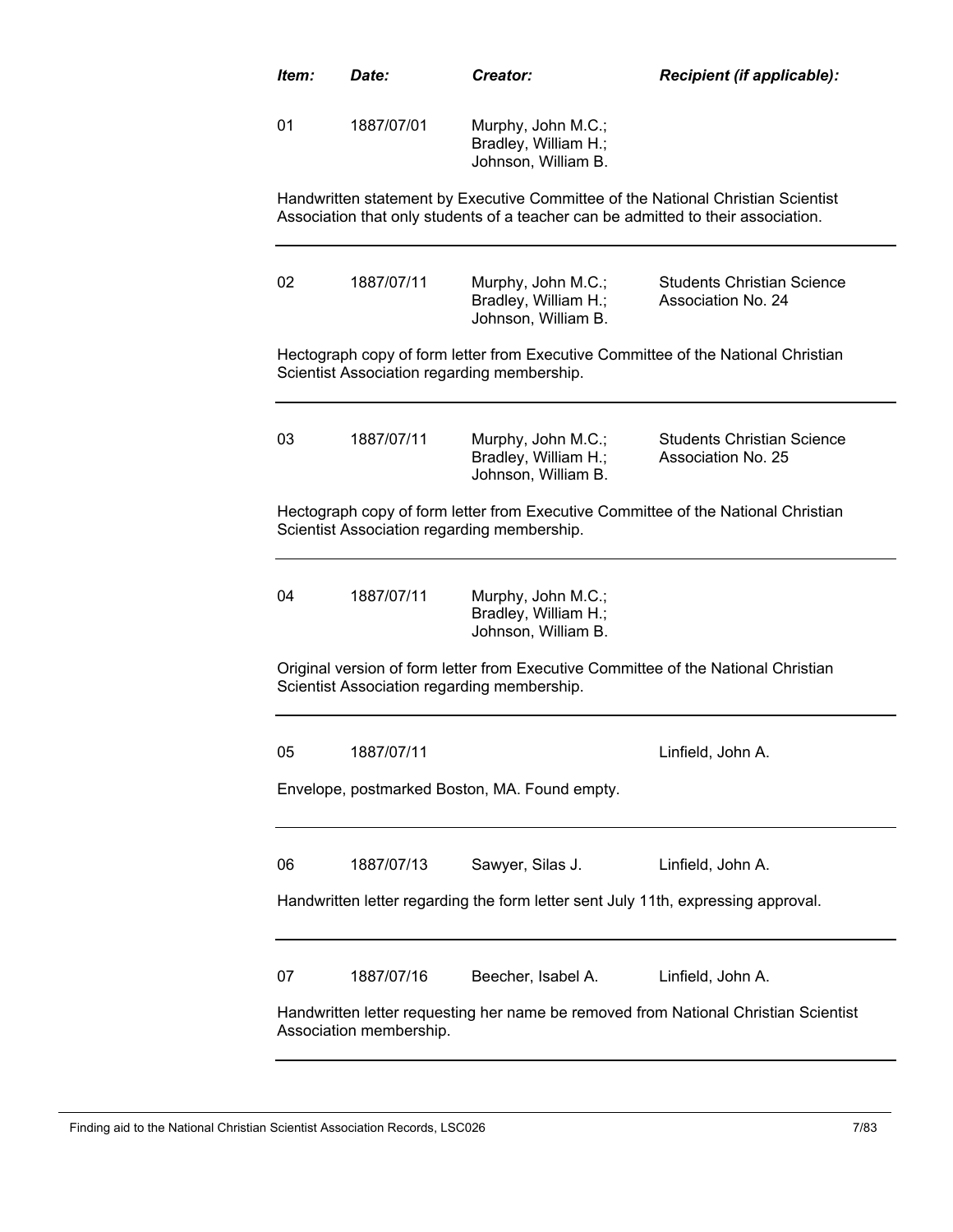| Item:                                                                                                                                                    | Date:                                                                                                                                                                        | <b>Creator:</b>                                                                   | <b>Recipient (if applicable):</b>                                                        |  |
|----------------------------------------------------------------------------------------------------------------------------------------------------------|------------------------------------------------------------------------------------------------------------------------------------------------------------------------------|-----------------------------------------------------------------------------------|------------------------------------------------------------------------------------------|--|
| 08                                                                                                                                                       | 1887/07/23                                                                                                                                                                   | Brown, Mrs. C.A.D.                                                                | Linfield, John A.                                                                        |  |
| issues.                                                                                                                                                  |                                                                                                                                                                              | Handwritten letter asking whether she is permitted to advertise and after other   |                                                                                          |  |
| 09                                                                                                                                                       | 1887/07/30                                                                                                                                                                   | Cross, Ellen E.                                                                   | Linfield, John A.                                                                        |  |
|                                                                                                                                                          |                                                                                                                                                                              | Handwritten letter sent with money to pay for visiting cards.                     |                                                                                          |  |
| 10                                                                                                                                                       | 1887/10/18                                                                                                                                                                   | Wheeler, George W.                                                                | Linfield, John A.                                                                        |  |
|                                                                                                                                                          |                                                                                                                                                                              | he can to increase interest in Christian Science in St. Joseph, MO.               | Handwritten letter sent with money to pay for visiting cards. Mentions he will do what   |  |
| 11                                                                                                                                                       | 1887/11/16                                                                                                                                                                   | Stahl, A.G.                                                                       | <b>National Christian Scientist</b><br>Association                                       |  |
|                                                                                                                                                          |                                                                                                                                                                              | Charles H. Clarke and Jessie G.N. Clarke from their branch association.           | Handwritten letter alerting National Christian Scientist Association of the expulsion of |  |
| 12                                                                                                                                                       | 1887/11/29                                                                                                                                                                   | Warner, Anna E.P.                                                                 | Linfield, John A.                                                                        |  |
|                                                                                                                                                          | Handwritten letter asking how to allow students from one association to transfer to<br>that of a second teacher.                                                             |                                                                                   |                                                                                          |  |
| 13                                                                                                                                                       | 1887/12/07                                                                                                                                                                   | Warner, Anna E.P.                                                                 | Linfield, John A.                                                                        |  |
| association.                                                                                                                                             |                                                                                                                                                                              | Handwritten letter regarding the privileges allowed to an assistant teacher in an |                                                                                          |  |
| 14                                                                                                                                                       | 1887/12/20                                                                                                                                                                   | Cross, Ellen E.                                                                   | Troup, Charles A.S.                                                                      |  |
|                                                                                                                                                          | Handwritten letter asking about the issue of transferring students between<br>associations. Also asks for notices to be sent of Christian Scientist Association<br>meetings. |                                                                                   |                                                                                          |  |
| 15                                                                                                                                                       | 1888/03/07                                                                                                                                                                   | Frye, Calvin A. et al;<br>Eddy, Mary Baker                                        | Eddy, Mary Baker; Linfield, John<br>А.                                                   |  |
| Photocopy of handwritten letter requesting a special meeting be called with Eddy's<br>response authorizing Linfield to announce it. See L16052 & L16053. |                                                                                                                                                                              |                                                                                   |                                                                                          |  |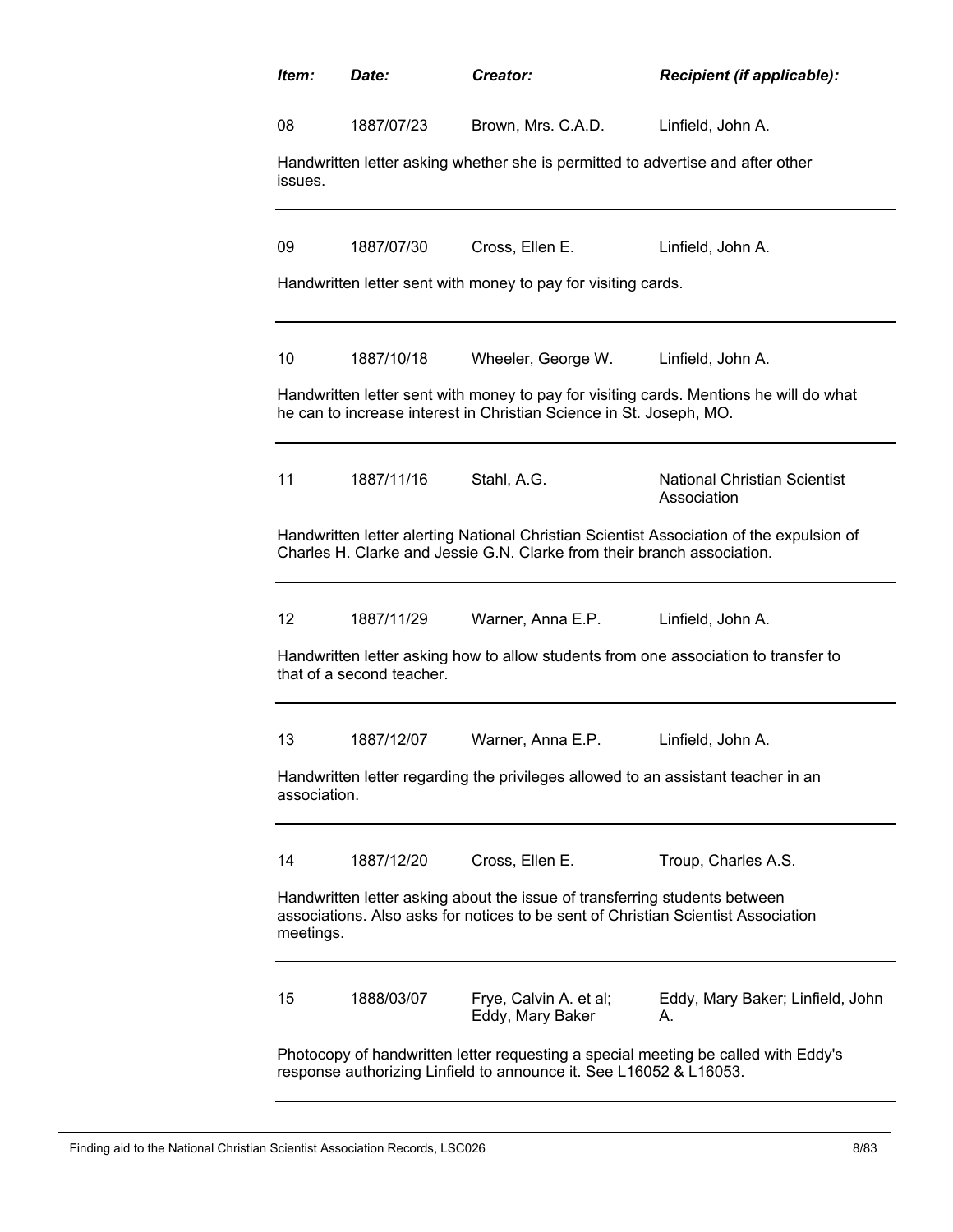| Item:              | Date:                                     | Creator:                                                                                                                                                                                                                              | Recipient (if applicable):                                                                                                                                                    |
|--------------------|-------------------------------------------|---------------------------------------------------------------------------------------------------------------------------------------------------------------------------------------------------------------------------------------|-------------------------------------------------------------------------------------------------------------------------------------------------------------------------------|
| 16                 | 1888/04/03                                | Wheeler, George W.                                                                                                                                                                                                                    | Linfield, John A.                                                                                                                                                             |
|                    |                                           | Handwritten letter asking what Mary Baker Eddy means for Normal students to<br>treasurer of the Christian Scientist Association.                                                                                                      | "organize Christian Science unions." Also asks for him to pass on his address to the                                                                                          |
| 17                 | 1888/04/07                                | Baker, Sarah G.                                                                                                                                                                                                                       | National Christian Scientist<br>Association                                                                                                                                   |
|                    |                                           | Handwritten letter asking whether members of a students association who took                                                                                                                                                          | classes from the Hopkins-Plunket school are considered loyal Christian Scientists.                                                                                            |
| 18                 | 1888/04/09                                | Sawyer, Silas J.                                                                                                                                                                                                                      | Linfield, John A.                                                                                                                                                             |
|                    |                                           | Handwritten letter remarking on the choice of Chicago as the venue for the next<br>annual meeting of the National Christian Scientist Association. Also mentions an<br>association forming from disloyal students. Includes envelope. |                                                                                                                                                                               |
| 19                 | 1888/04/11                                | Buswell, Ezra M.                                                                                                                                                                                                                      | Linfield, John A.                                                                                                                                                             |
|                    |                                           | National Christian Scientist Association annual meeting in Chicago, although they<br>would not ask it be there if Mary Baker Eddy could not attend. Includes envelope.                                                                | Handwritten letter saying that the students of Beatrice, NE would prefer to have the                                                                                          |
| 20                 | 1888/04/13                                | Wheeler, George W.                                                                                                                                                                                                                    | Linfield, John A.                                                                                                                                                             |
| Includes envelope. |                                           |                                                                                                                                                                                                                                       | Handwritten letter following up on his previous ask in 1888/04/03 letter, pointing to<br>the article in which he read Mary Baker Eddy's request for Christian Science unions. |
| 21                 | 1888/11/17                                | Johnson, William B.                                                                                                                                                                                                                   | Bangs, Herbert H.                                                                                                                                                             |
|                    |                                           | the National Christian Scientist Association Constitution.                                                                                                                                                                            | Handwritten letter passing along request from Mrs. M.A. Lilly for two dozen copies of                                                                                         |
|                    | Folder 3, Correspondence, 1889-1896, n.d. |                                                                                                                                                                                                                                       |                                                                                                                                                                               |
| Item:              | Date:                                     | Creator:                                                                                                                                                                                                                              | Recipient (if applicable):                                                                                                                                                    |

Finding aid to the National Christian Scientist Association Records, LSC026 9/83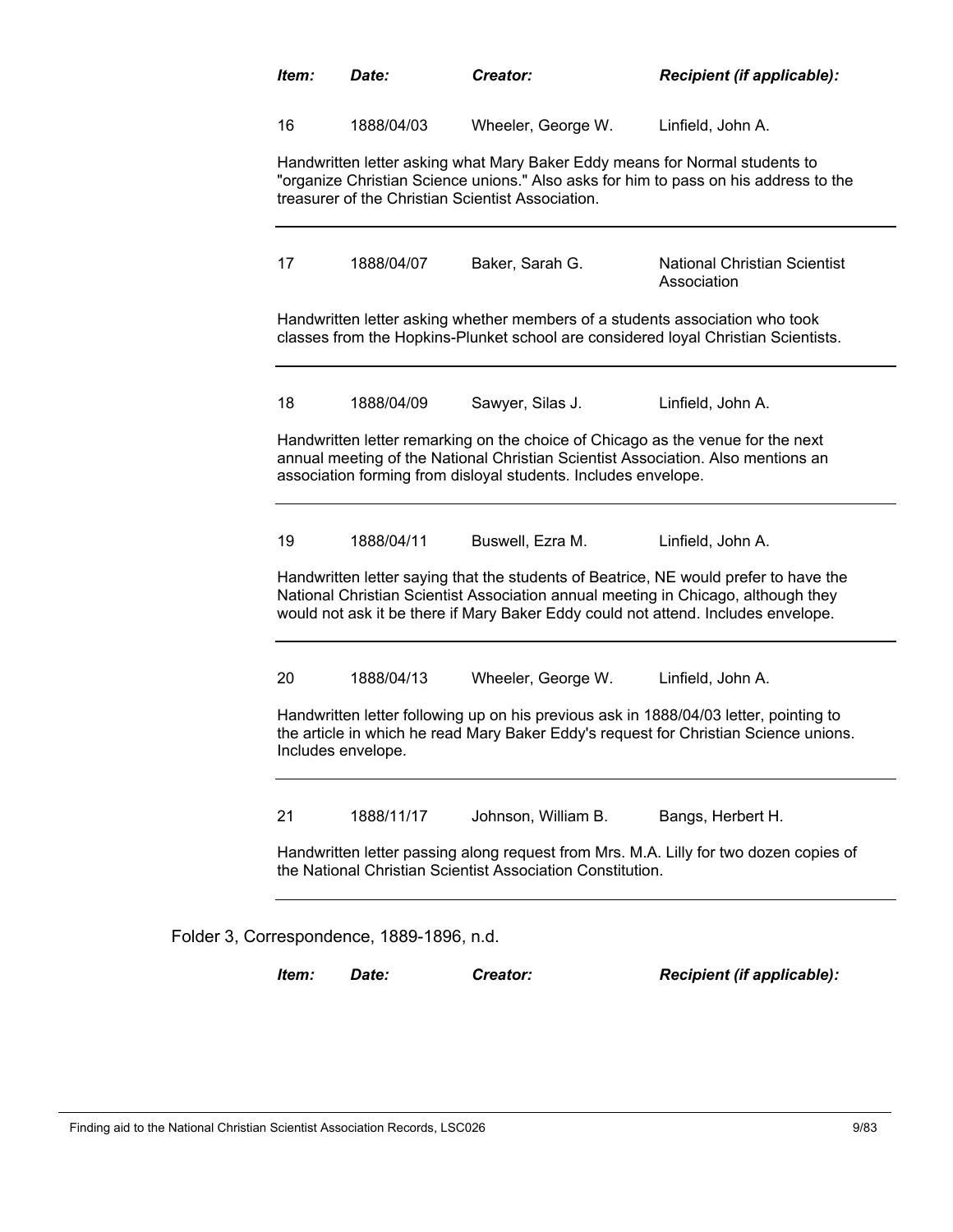| ltem:                                                                                                                                                        | Date:                                                                                                 | Creator:                                                                                                                                                         | Recipient (if applicable):                                                           |  |  |
|--------------------------------------------------------------------------------------------------------------------------------------------------------------|-------------------------------------------------------------------------------------------------------|------------------------------------------------------------------------------------------------------------------------------------------------------------------|--------------------------------------------------------------------------------------|--|--|
| 01                                                                                                                                                           | 1889/01/19                                                                                            | Woodbury, E. Frank;<br>Munroe, Mary W.;<br>Bartlett, Julia S.                                                                                                    | Bangs, Herbert H.                                                                    |  |  |
|                                                                                                                                                              | <b>Students Christian Scientist Associations.</b>                                                     | Typescript letter from Executive Committee of the National Christian Scientist<br>Association authorizing Bangs, the Secretary, to obtain 200 blank charters for |                                                                                      |  |  |
| 02                                                                                                                                                           | 1889/01/24                                                                                            | Lilly, M.A.                                                                                                                                                      | Bangs, Herbert H.                                                                    |  |  |
|                                                                                                                                                              |                                                                                                       | of the National Christian Scientist Association.                                                                                                                 | Handwritten letter sent with postage for 24 received copies of Constitution & Bylaws |  |  |
| 03                                                                                                                                                           | 1889/03/27                                                                                            | Troup, Charles A.S.                                                                                                                                              | Linfield, John A.                                                                    |  |  |
|                                                                                                                                                              |                                                                                                       |                                                                                                                                                                  | Handwritten letter recounting concerns of students in Melissa Smith's association.   |  |  |
| 04                                                                                                                                                           | 1889/04/11                                                                                            | Day, George B.                                                                                                                                                   | Bangs, Herbert H.                                                                    |  |  |
|                                                                                                                                                              |                                                                                                       | Handwritten letter regarding work of the Chicago church.                                                                                                         |                                                                                      |  |  |
| 05                                                                                                                                                           | 1889/04/20                                                                                            | Hoag, Ella W.                                                                                                                                                    | Bangs, Herbert H.                                                                    |  |  |
|                                                                                                                                                              |                                                                                                       | Handwritten letter asking about members' attendance and voting privileges at all<br>National Christian Scientist Association meetings.                           |                                                                                      |  |  |
| 06                                                                                                                                                           | 1889/04/25                                                                                            | Day, George B.                                                                                                                                                   | Bangs, Herbert H.                                                                    |  |  |
|                                                                                                                                                              | Handwritten letter sent with membership application of Sarah F. Bickford and<br>updating on students. |                                                                                                                                                                  |                                                                                      |  |  |
| 07                                                                                                                                                           | 1889/04/30                                                                                            | Noyes, Caroline D.                                                                                                                                               | Bangs, Herbert H.                                                                    |  |  |
| Handwritten letter inquiring on whether the National Christian Scientist Association<br>will send out blanks for writing branch association's annual report. |                                                                                                       |                                                                                                                                                                  |                                                                                      |  |  |
| 08                                                                                                                                                           | 1889/05/27                                                                                            | Bunnell, F.W.                                                                                                                                                    | Bangs, Herbert H.                                                                    |  |  |
| Handwritten letter asking about becoming a member of the National Christian<br>Scientist Association.                                                        |                                                                                                       |                                                                                                                                                                  |                                                                                      |  |  |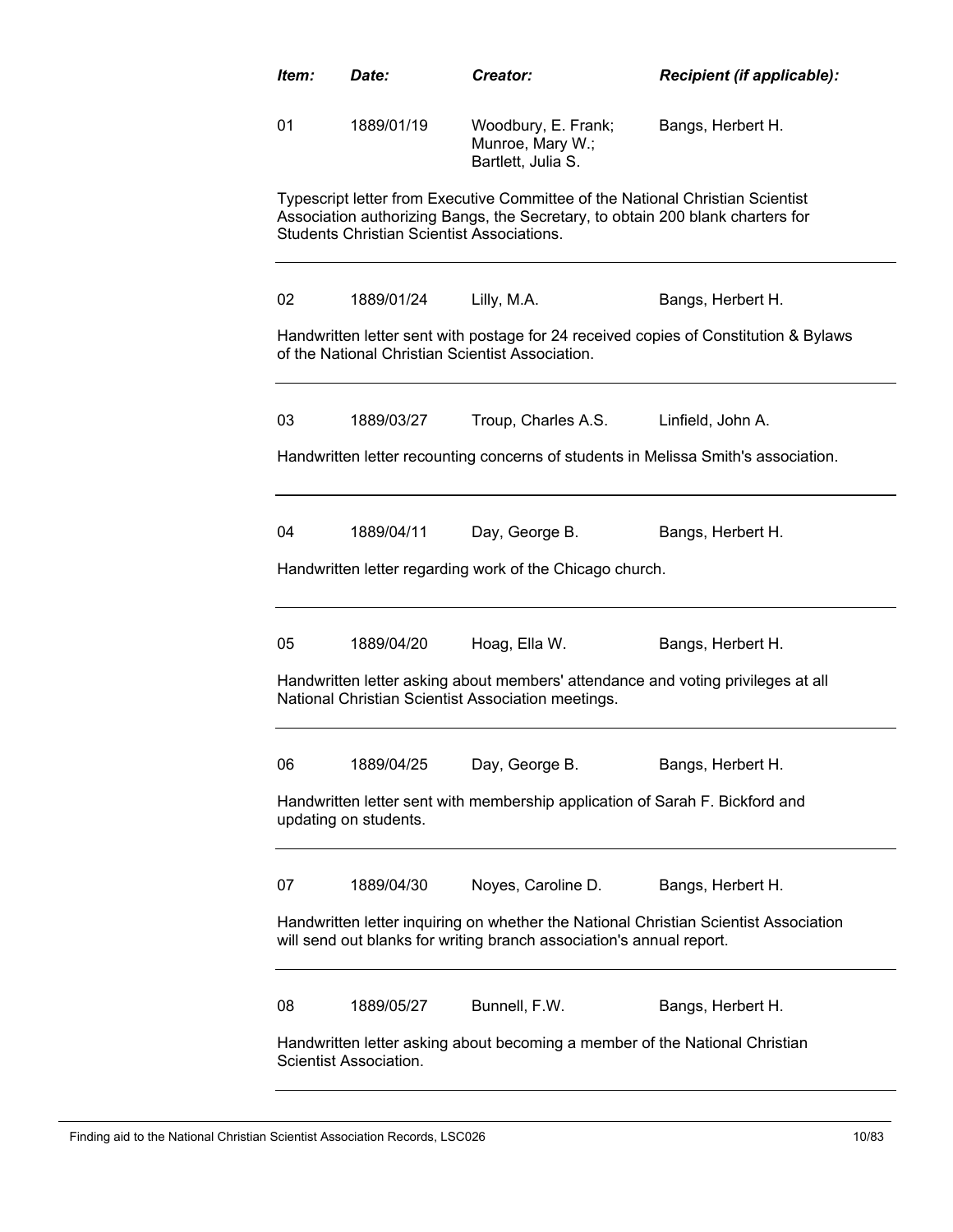| Item:                                                                                                                                    | Date:                                                                                                                                                              | Creator:                                                                                                                                                     | Recipient (if applicable):                                                         |  |  |
|------------------------------------------------------------------------------------------------------------------------------------------|--------------------------------------------------------------------------------------------------------------------------------------------------------------------|--------------------------------------------------------------------------------------------------------------------------------------------------------------|------------------------------------------------------------------------------------|--|--|
| 09                                                                                                                                       | 1889/05/30                                                                                                                                                         | Goodall, Bernice H.                                                                                                                                          | Bangs, Herbert H.                                                                  |  |  |
|                                                                                                                                          | Scientist Association.                                                                                                                                             | Handwritten letter asking how to become a member of the National Christian                                                                                   |                                                                                    |  |  |
| 10                                                                                                                                       | 1889/07/09                                                                                                                                                         | Frye, Calvin A.                                                                                                                                              | Johnson, William B.                                                                |  |  |
|                                                                                                                                          |                                                                                                                                                                    | Baker Eddy's letter to print in The Christian Science Journal. See L16050.                                                                                   | Photocopy of handwritten letter asking him to give Joshua F. Bailey a copy of Mary |  |  |
| 11                                                                                                                                       | 1890/01/21                                                                                                                                                         | Freeman, F.A.                                                                                                                                                | Bangs, Herbert H.                                                                  |  |  |
|                                                                                                                                          |                                                                                                                                                                    | Christian Scientist Association membership for financial reasons.                                                                                            | Handwritten letter sent with money owed and asking to be removed from National     |  |  |
| 12                                                                                                                                       | 1890/02/03                                                                                                                                                         | Bonton, Emily S.                                                                                                                                             | Bangs, Herbert H.                                                                  |  |  |
|                                                                                                                                          | the National Christian Scientist Association.                                                                                                                      |                                                                                                                                                              | Handwritten letter sent with money owed and asking to resign from membership of    |  |  |
| 13                                                                                                                                       | 1892/02/29                                                                                                                                                         | Heald, E.W.                                                                                                                                                  | Secretary, National Christian<br><b>Scientist Association</b>                      |  |  |
|                                                                                                                                          | Handwritten letter asking for name to be erased as the National Christian Scientist<br>Association disorganized in 1890.                                           |                                                                                                                                                              |                                                                                    |  |  |
| 14                                                                                                                                       | 1892/03/28                                                                                                                                                         | Lucey $[?]$ , L.H.                                                                                                                                           | <b>Christian Science Publishing</b><br>Society                                     |  |  |
|                                                                                                                                          | Handwritten letter asking for her name to be removed as member of the National<br>Christian Scientist Association because of her changed opinion on organizations. |                                                                                                                                                              |                                                                                    |  |  |
| 15                                                                                                                                       | 1894/01/19                                                                                                                                                         | Roberts, E.H.                                                                                                                                                | Johnson, William B.                                                                |  |  |
|                                                                                                                                          | organization dissolved.                                                                                                                                            | Handwritten letter saying he does not consider himself a member of the National<br>Christian Scientist Association, as he was at annual meeting in 1890 when |                                                                                    |  |  |
| 16                                                                                                                                       | 1894/01/19                                                                                                                                                         | Harrington, Alice M.                                                                                                                                         | Johnson, William B.                                                                |  |  |
| Handwritten letter asking for name to be erased from membership as the National<br>Christian Scientist Association disorganized in 1890. |                                                                                                                                                                    |                                                                                                                                                              |                                                                                    |  |  |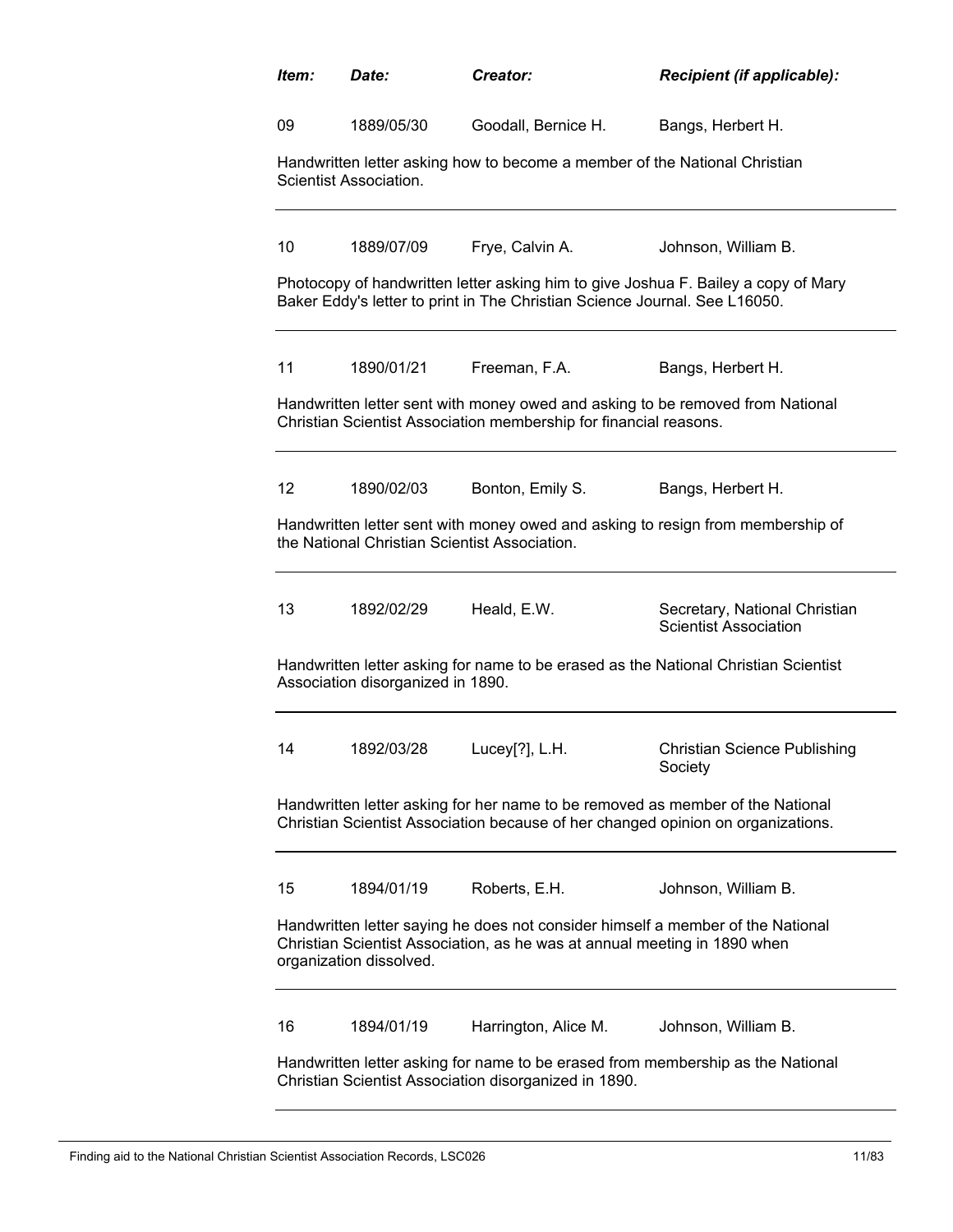| Item:                                                                                                                                                                                               | Date:                                   | Creator:                                                                                                                                          | <b>Recipient (if applicable):</b>                                                  |  |
|-----------------------------------------------------------------------------------------------------------------------------------------------------------------------------------------------------|-----------------------------------------|---------------------------------------------------------------------------------------------------------------------------------------------------|------------------------------------------------------------------------------------|--|
| 17                                                                                                                                                                                                  | 1894/03/23                              | Woodford, Cornelia B.                                                                                                                             | Johnson, William B.                                                                |  |
|                                                                                                                                                                                                     | <b>Christian Scientist Association.</b> | Handwritten letter asking to have her name withdrawn from reorganized National                                                                    |                                                                                    |  |
| 18                                                                                                                                                                                                  | 1894/04/16                              | Woodford, Cornelia B.                                                                                                                             | Johnson, William B.                                                                |  |
|                                                                                                                                                                                                     | Scientist Association.                  |                                                                                                                                                   | Handwritten letter confirming her desire to be removed from the National Christian |  |
| 19                                                                                                                                                                                                  | 1895/11/14                              | Casuer, M.E.                                                                                                                                      | <b>National Christian Scientist</b><br>Association                                 |  |
|                                                                                                                                                                                                     |                                         | Handwritten letter written about a neglectful teacher and asking for advice.                                                                      |                                                                                    |  |
| 20                                                                                                                                                                                                  | 1896/04/29                              | Spofford, Ainsworth<br>Rand                                                                                                                       | <b>National Christian Scientist</b><br>Association                                 |  |
|                                                                                                                                                                                                     |                                         | Filled-out form from Library of Congress Copyright Office awarding copyright to<br>wording on certificates awarded for Primary class instruction. |                                                                                    |  |
| 21                                                                                                                                                                                                  | n.d.                                    | Benford, Ella B.                                                                                                                                  | Linfield, John A.                                                                  |  |
|                                                                                                                                                                                                     |                                         | Handwritten letter explaining the organization of their branch association, No. 5.                                                                |                                                                                    |  |
| 22                                                                                                                                                                                                  | n.d.                                    | Campbell, J. Allan                                                                                                                                | Troup, Charles A.S.                                                                |  |
| Handwritten telegram requesting a meeting of the National Christian Scientist<br>Association be called.                                                                                             |                                         |                                                                                                                                                   |                                                                                    |  |
| 23                                                                                                                                                                                                  | n.d.                                    | Linfield, John F.                                                                                                                                 |                                                                                    |  |
| Handwritten form letter sent to students association secretaries with blank annual<br>reports and forms for representatives for annual meetings of the National Christian<br>Scientist Association. |                                         |                                                                                                                                                   |                                                                                    |  |
| 24                                                                                                                                                                                                  | n.d.                                    | Miner, L.A., et al.                                                                                                                               |                                                                                    |  |
| Handwritten copy of statement of withdrawal from Church of Christ Scientists of<br>Indianapolis.                                                                                                    |                                         |                                                                                                                                                   |                                                                                    |  |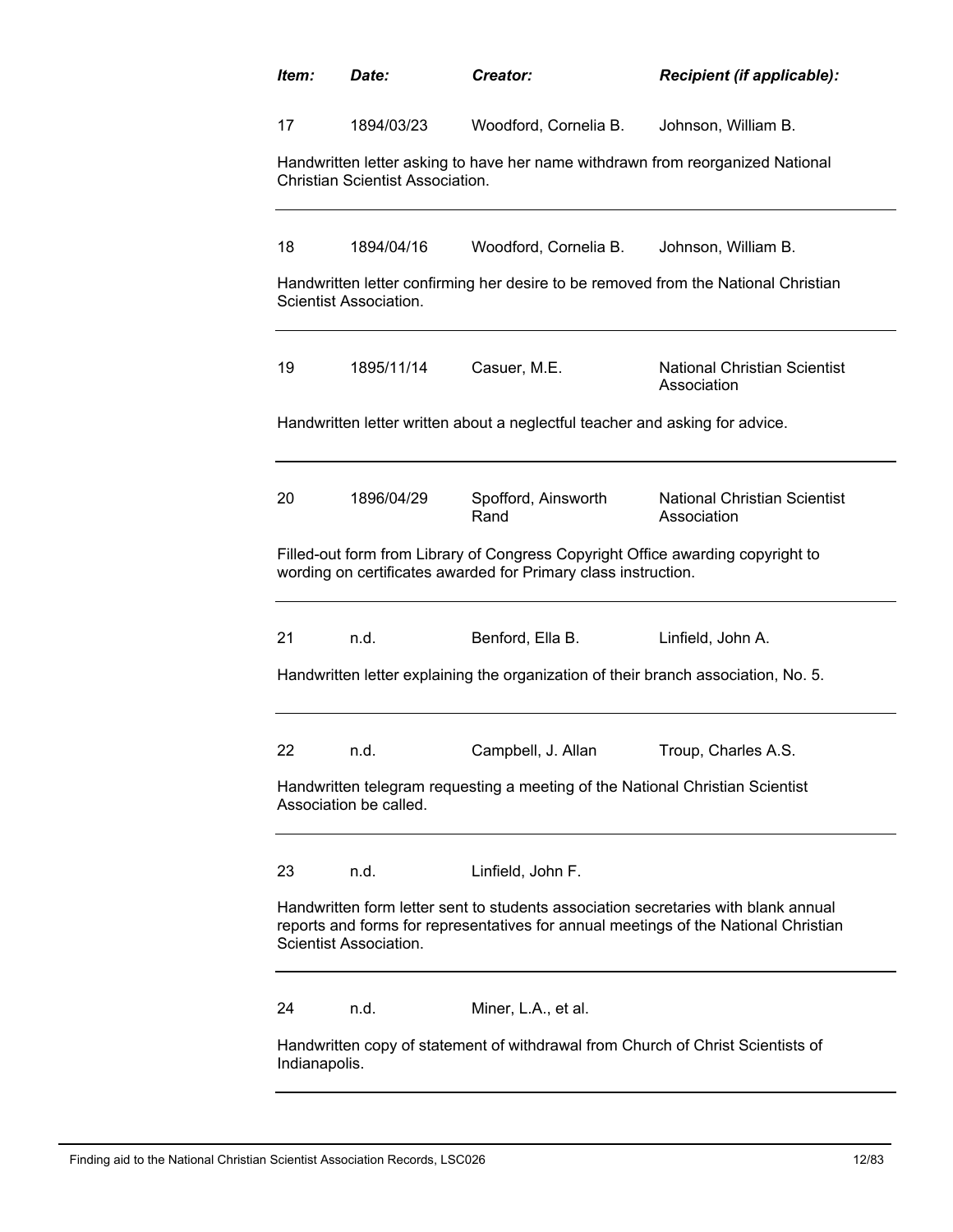Box 1, Correspondence-Charter Correspondence, 1886-1896, n.d.

Folder 4, Charter Applications, 1886/02-1896/06

| Item: | Date:                                                                                                                                 | Creator:                                     | Recipient (if applicable):                                                                                                                               |  |  |
|-------|---------------------------------------------------------------------------------------------------------------------------------------|----------------------------------------------|----------------------------------------------------------------------------------------------------------------------------------------------------------|--|--|
| 01    | 1886/02/04                                                                                                                            |                                              |                                                                                                                                                          |  |  |
|       | Crosse. Association No. 1.                                                                                                            |                                              | Handwritten application for charter for branch association by students of Sarah H.                                                                       |  |  |
| 02    | 1886/02/05                                                                                                                            |                                              |                                                                                                                                                          |  |  |
|       |                                                                                                                                       |                                              | Handwritten application for charter for branch association of students of Janet T.<br>Colman of Beatrice, NE. Association No. 5. Approved 1886/04/14.    |  |  |
| 03    | 1886/02/05                                                                                                                            | Chase, Stephen A.                            |                                                                                                                                                          |  |  |
|       |                                                                                                                                       | Manley of Fall River, MA. Association No. 7. | Handwritten application for charter for branch association by students of Delia S.                                                                       |  |  |
| 04    | 1886/02/06                                                                                                                            |                                              |                                                                                                                                                          |  |  |
|       |                                                                                                                                       |                                              | Handwritten application for charter for branch association by students of Annie V.C.<br>Leavitt of Worcester, MA. Association No. 6. Granted 1886/04/14. |  |  |
| 05    | 1886/02/10                                                                                                                            |                                              |                                                                                                                                                          |  |  |
|       | Handwritten application for charter for branch association by students of Melissa J.<br>Smith, Association No. 4. Granted 1886/04/14. |                                              |                                                                                                                                                          |  |  |
| 06    | 1886/04/14                                                                                                                            |                                              |                                                                                                                                                          |  |  |
|       | Handwritten application for charter for branch association by students of H.P. Bailey.<br>Association No. 2. Granted 1886/04/14.      |                                              |                                                                                                                                                          |  |  |
| 07    | 1886/04/14                                                                                                                            |                                              |                                                                                                                                                          |  |  |

Application for charter for branch association of students of Josephine Curtis Woodbury of Boston, MA. Association No. 3. Granted 1886/04/14.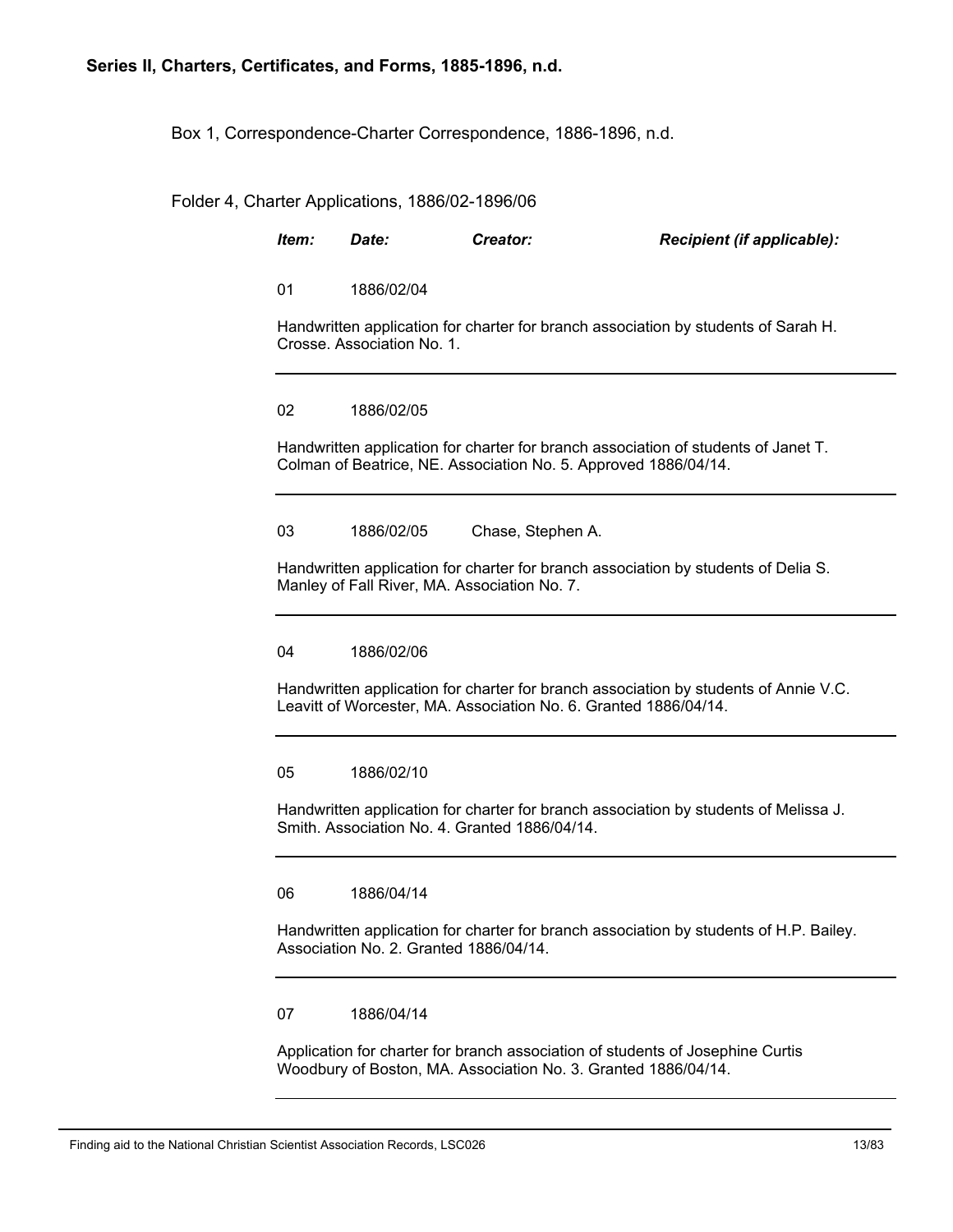08 1886/04/29

Application for charter for branch association of students of Albert B. Dorman of Worcester, MA. Association No. 8.

09 1886/06/06

Application for charter for branch association of students of Ellen Brown of Chicago, IL. Association No. 9

### 10 1886/07/20

Application for charter for branch association of students of Caroline D. Noyes of Chicago, IL. Association No. 16.

#### 11 1887/02/21

Application for charter for branch association of students of Ellen E. Crosse of Syracuse, NY. Association No. 21.

#### 12 1887/05/19

Application for charter for branch association of students of Mrs. G.W. Adams of Chicago, IL. Association No. 22.

#### 13 1887/05/19

Application for charter for branch association of students of Mrs. J.A.D. Adams of Oakland, CA. Association No. 23.

#### 14 1887/11/03

Application for charter for branch association of students of Pamelia J. Leonard of Brooklyn, NY. Association No. 25.

#### 15 1888/01/26

Application for charter for branch association of students of Sarah G. Baker of Cleveland, OH. Association No. 29. Approved 1888/01/28.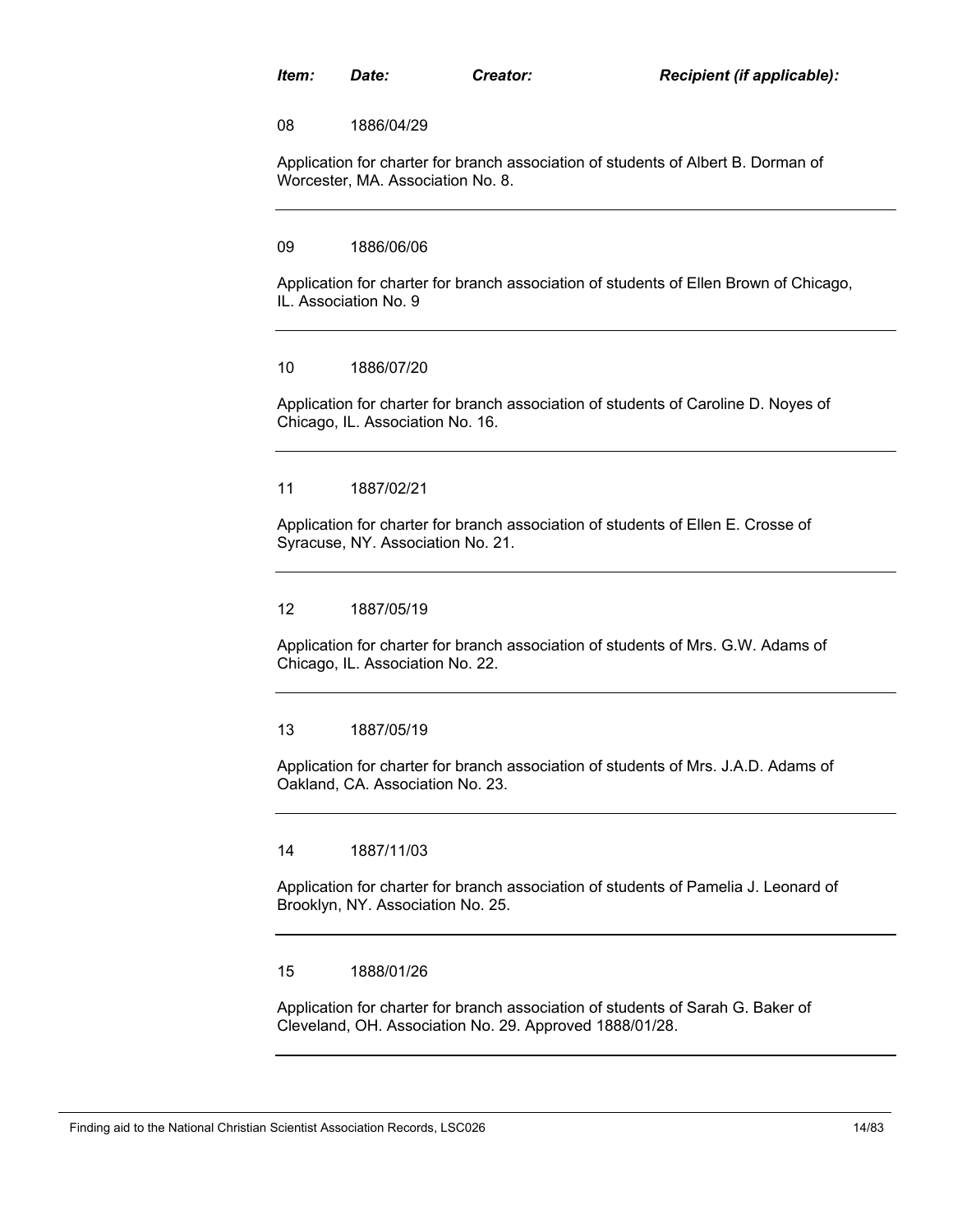16 1888/02/01

Application for charter for branch association of students of Laura Lathrop of New York, NY. Association No. 30. Approved 1888/02/17.

#### 17 1888/03/28

Application for charter for branch association, Council Bluffs, IA. Association No. 31.

#### 18 1888/03/28

Application for charter for branch association of students of Charles M. Howe, St. Joseph, MO. Association No. 32.

#### 19 1888/11/24

Application for charter for branch association, Lexington, KY. Association No. 27.

#### 20 1888/11/24

Application for charter for branch association of students of Anna E.P. Warner of Binghamton, NY. Association No. 28.

#### 21 1889/09/25

Application for charter for branch association, Montreal, QC.

#### 22 1895/01/21

Application for charter for branch association of students of John H. Stewart of Toronto, ON. Association No. 37. Includes envelope.

#### 23 1896/06/07

Typescript application for charter for branch association of students of Janet T. Colman of Boston, MA. Includes envelope.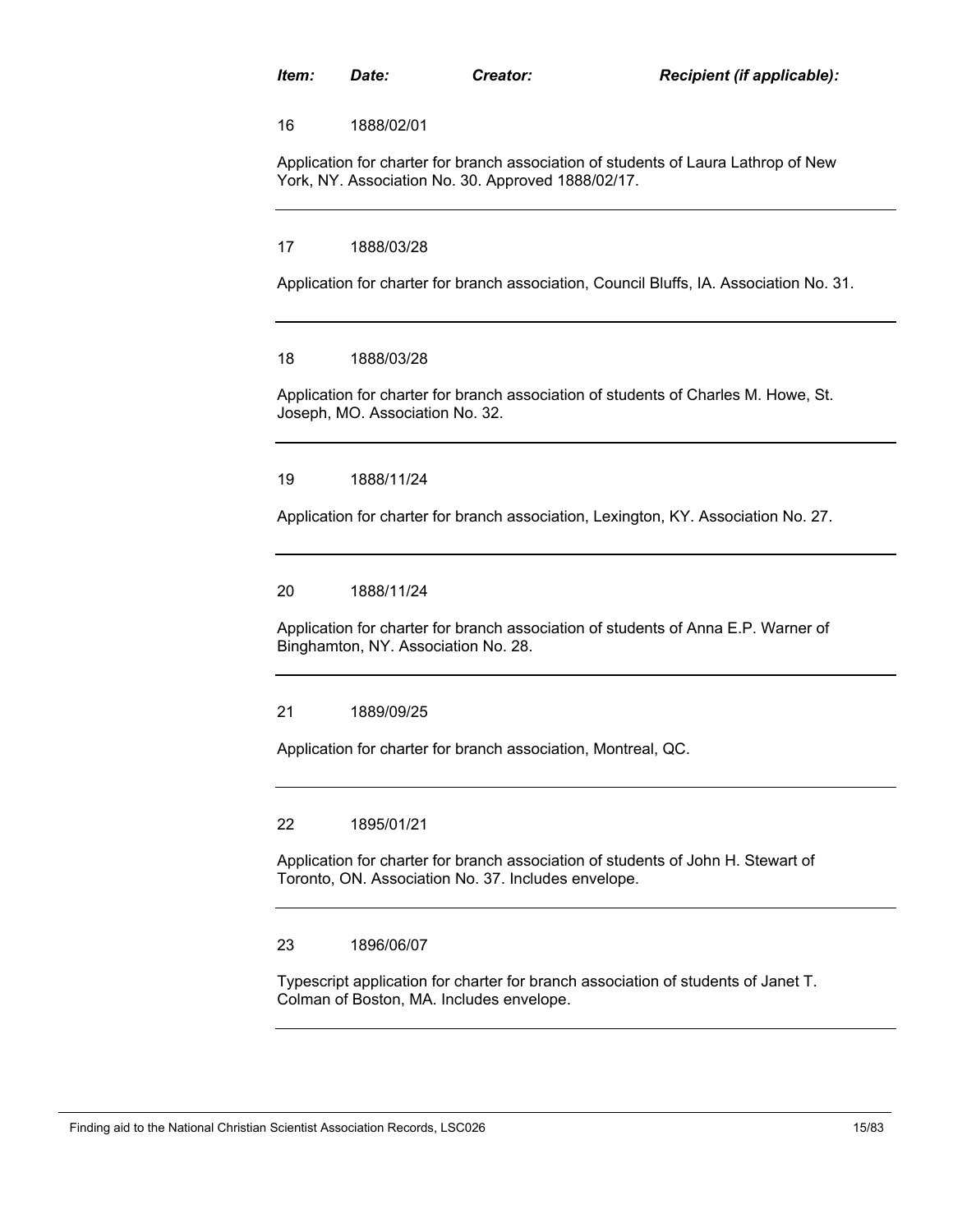"Students Christian Scientist Association" List of applications for charters for Students Christian Scientist Associations, Nos. 1-21.

25 n.d.

Note, says "1889 Applications for Charters"

### Folder 5, Charter Applications, n.d.

| Item: | Date:                                                                                                                           | Creator: | Recipient (if applicable):                                                              |  |  |  |
|-------|---------------------------------------------------------------------------------------------------------------------------------|----------|-----------------------------------------------------------------------------------------|--|--|--|
| 01    | n.d.                                                                                                                            |          |                                                                                         |  |  |  |
|       | Application for charter for branch association of students of Sue Ella Bradshaw of<br>San Francisco, CA. Association No. 36.    |          |                                                                                         |  |  |  |
| 02    | n.d.                                                                                                                            |          |                                                                                         |  |  |  |
|       | CO. Association No. 21                                                                                                          |          | Application for charter for branch association of students of Minnie B. Hall of Denver, |  |  |  |
| 03    | n.d.                                                                                                                            |          |                                                                                         |  |  |  |
|       | Application for charter for branch association of students of Bradford Sherman of<br>Denver, CO. Note says charter not granted. |          |                                                                                         |  |  |  |
| 04    | n.d.                                                                                                                            |          |                                                                                         |  |  |  |
|       | Application for charter for branch association of students of George B. Wickersham<br>of Denver, CO. Association No. 49.        |          |                                                                                         |  |  |  |
|       |                                                                                                                                 |          |                                                                                         |  |  |  |

05 n.d.

Application for charter for branch association of students of Mary A. Bagley of Montrose, CO. Association No. 52.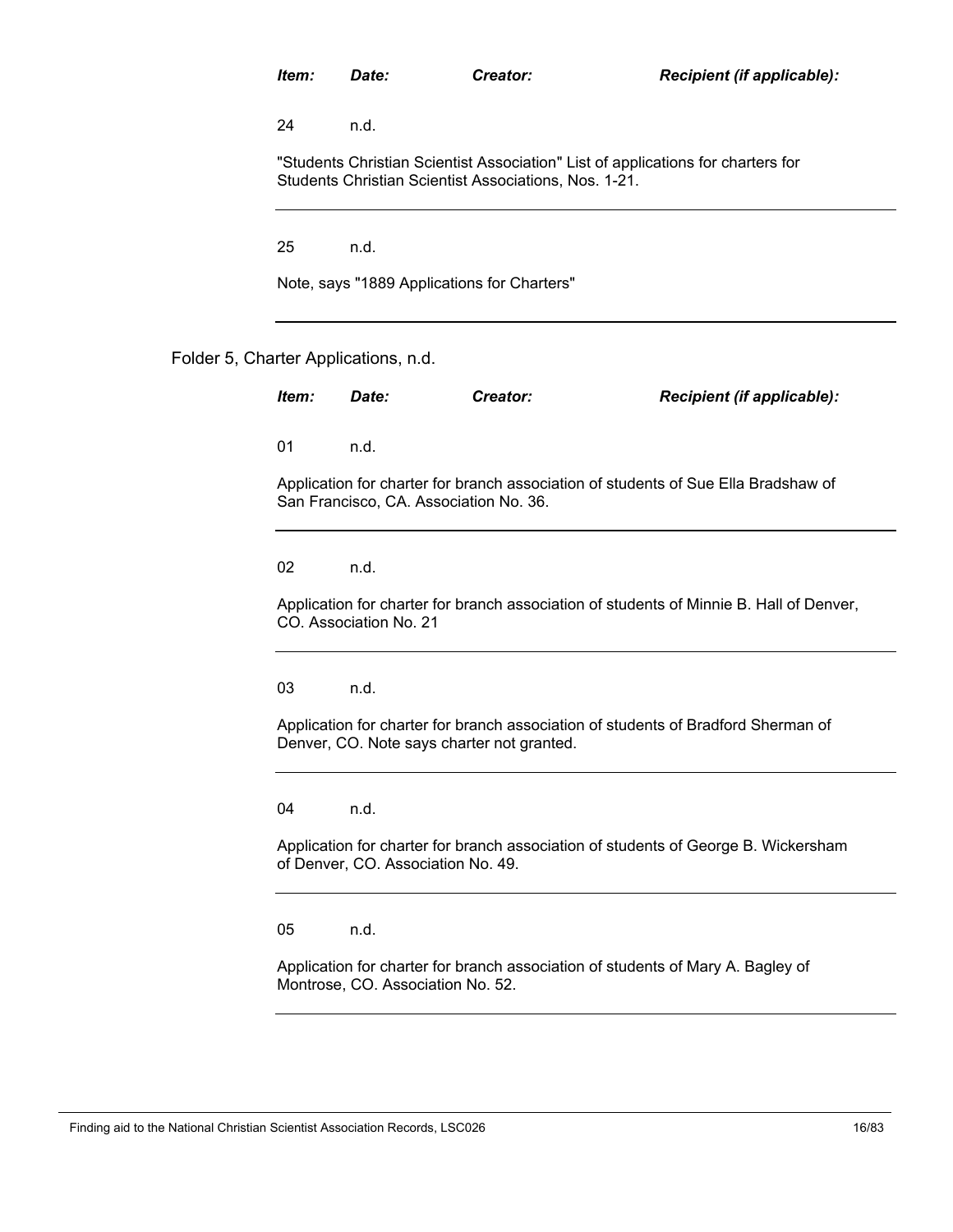Application for charter for branch association of students of Mary V. Blain of Chicago, IL. Association No. 41.

07 n.d.

Application for charter for branch association of students of Bradford Sherman of Chicago, IL. Association No. 10.

08 n.d.

Application for charter for branch association of students of George B. Day of Chicago, IL. Association No. 46.

09 n.d.

Application for charter for branch association of students of Hannah Elizabeth Roberts of Englewood, IL. Association No. 45.

10 n.d.

Application for charter for branch association of students of Hannah A. Larminie of Hyde Park, IL. Association No. 14.

11 n.d.

Application for charter for branch association of students of Mary H. Philbrick of Cedar Rapids, IA. Association No. 44.

12 n.d.

Application for charter for branch association of students of Lucy A. Brookins of Davenport, IA.

13 n.d.

Application for charter for branch association of students of Alfred Farlow of Topeka, KS. Association No. 40.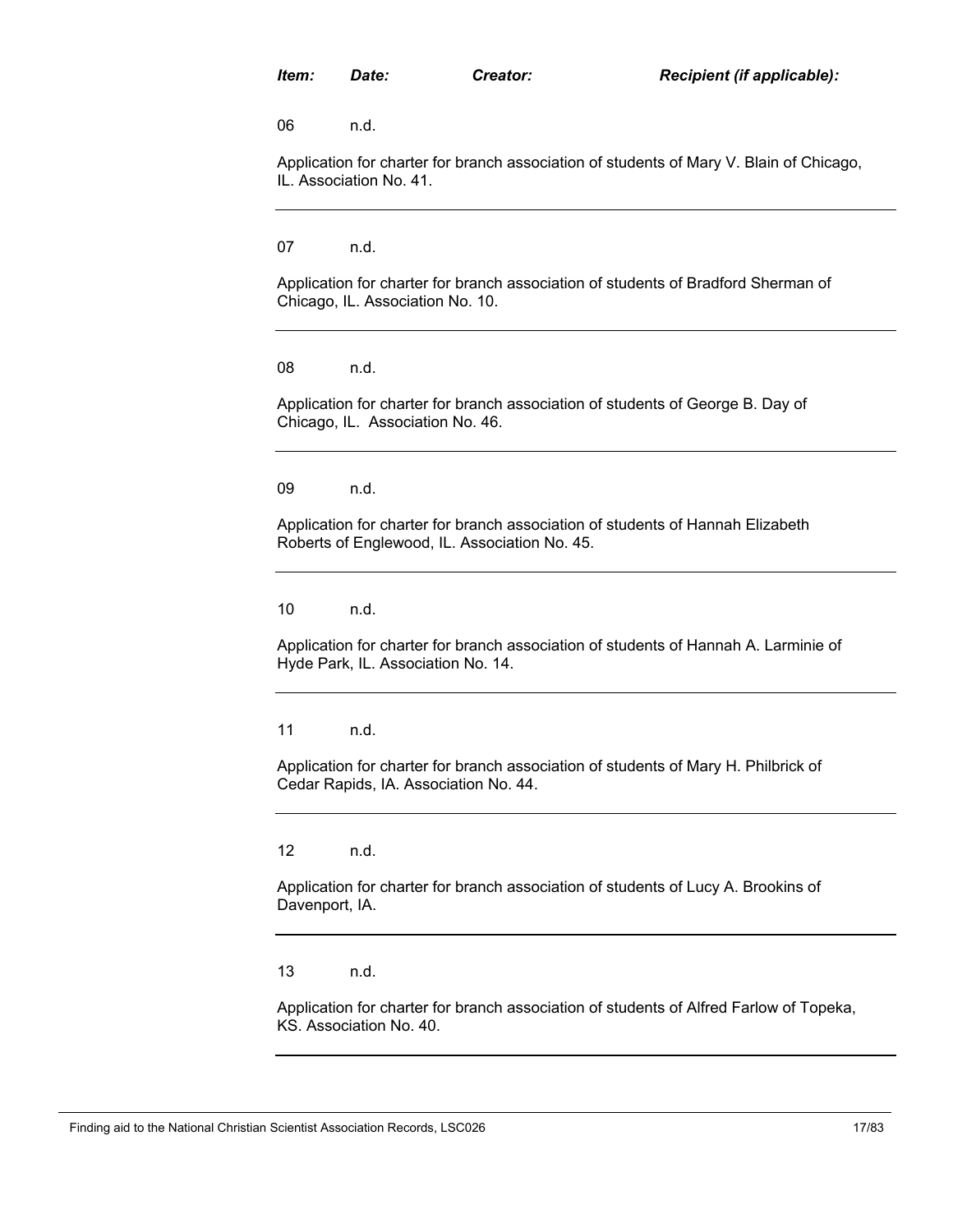Application for charter for branch association of students of Julia S. Bartlett of Boston, MA. Association No. 17.

15 n.d.

Application for charter for branch association of students of Lyman F. Brackett of Cambridgeport, MA. Association No. 15.

16 n.d.

Application for charter for branch association of students of Susie M. Lang of Lawrence, MA. Association No. 24.

17 n.d.

Application for charter for branch association of students of Annie M. Knott of Detroit, MI. Association No. 47.

18 n.d.

Application for charter for branch association of students of Mary Brookins of Minneapolis, MN. Association No. 39.

19 n.d.

Application for charter for branch association of students of Emma D. Behan of Kansas City, MO. Association No. 38.

20 n.d.

Application for charter for branch association of students of Jennie B. Fenn of Omaha, NE. Association No. 19.

21 n.d.

Application for charter for branch association of Nashua, NH.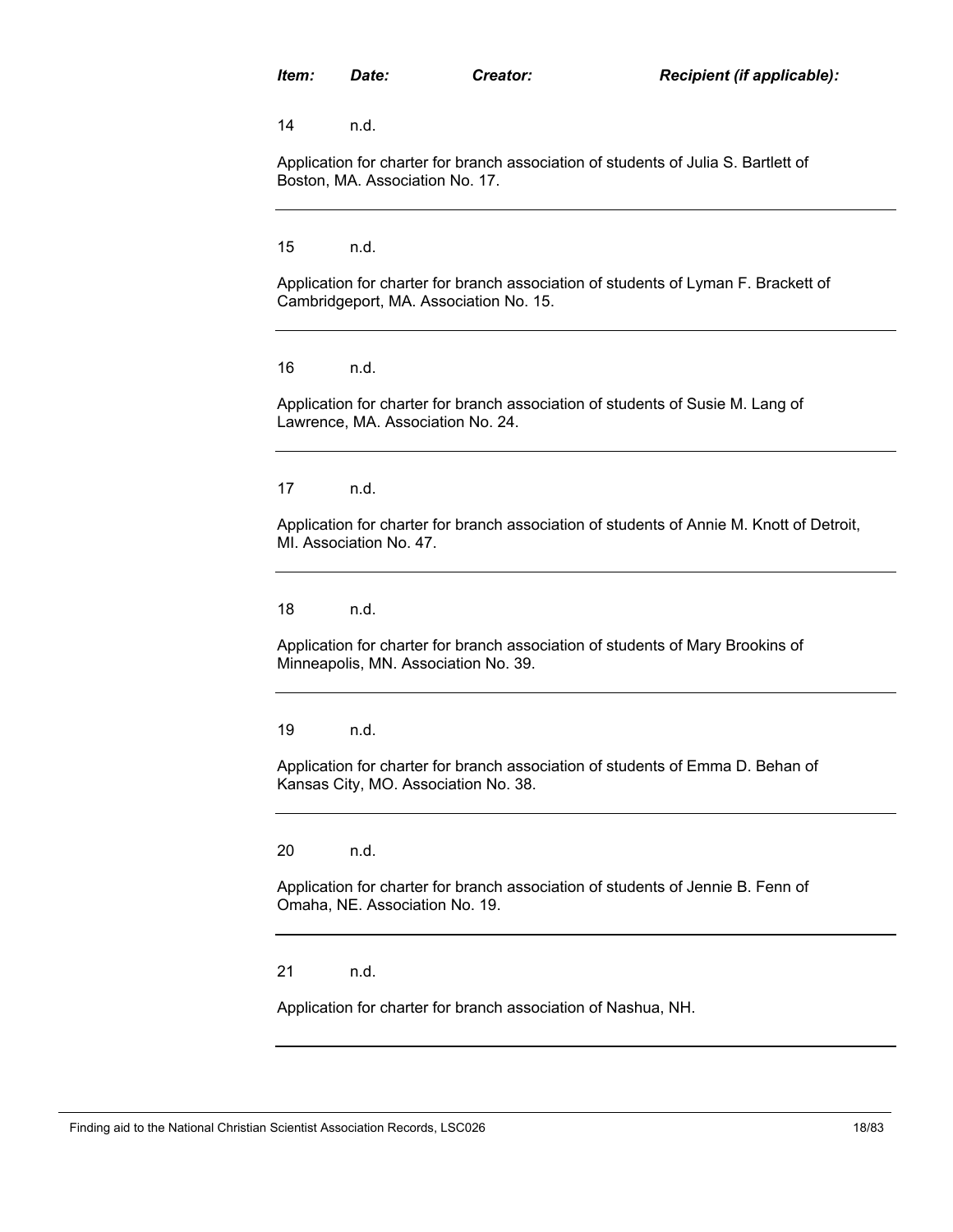Application for charter for branch association of students of Ellen E. Cross of Binghamton, NY. Association No. 13.

23 11/24

Application for charter for branch association of students of Annie V.C. Leavitt of Lockport, NY. Association No. 26.

24 n.d.

Application for charter for branch association of students of Lida Fitzpatrick of Cleveland, OH. Association No. 43.

25 n.d.

Application for charter for branch association of students of Erastus N. Bates of Cleveland, OH. Association No. 48.

26 n.d.

Application for charter for branch association of students of Sarah J. Clark of Toledo, OH. Association No. 34.

27 n.d.

Application for charter for branch association of students of Emma A. McDonald of Fort Howard, WI. Association No. 18.

28 n.d.

Application for charter for branch association of students of Silas J. Sawyer of Milwaukee, WI. Association No. 11.

29 n.d.

Application for charter for branch association of students of Mrs. J.G. Clarke of Milwaukee, WI.

Finding aid to the National Christian Scientist Association Records, LSC026 19783 19783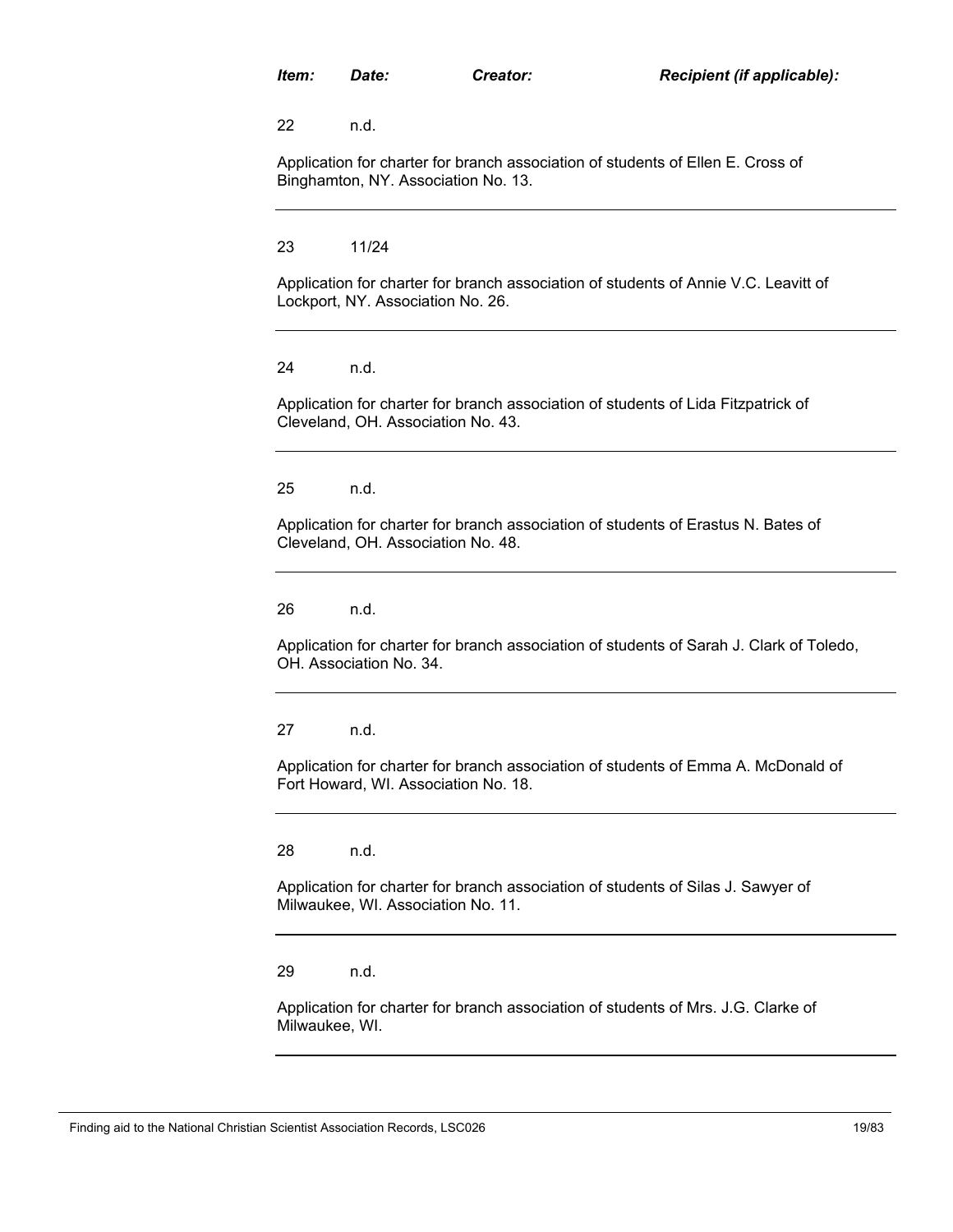Application for charter for branch association of students of Emelyn M. Tobey of Milwaukee, WI. Association No. 33.

31 n.d.

Application for charter for branch association of students of Laura E. Sargent of Oconto, WI. Association No. 12.

32 n.d.

Application for charter for branch association, no. 42.

Folder 6, Charter Correspondence, 1885-1886/06

| ltem: | Date:                                                                                                                                                                             | Creator:             | Recipient (if applicable):                                                             |  |  |  |
|-------|-----------------------------------------------------------------------------------------------------------------------------------------------------------------------------------|----------------------|----------------------------------------------------------------------------------------|--|--|--|
| 01    | 1885/02/06                                                                                                                                                                        | Beecher, Isabella A. | Buswell, Arthur T.                                                                     |  |  |  |
|       | Handwritten letter regarding the Christian Scientist Association of Chicago and<br>receiving a charter as a branch of the Christian Scientist Association.                        |                      |                                                                                        |  |  |  |
| 02    | 1886/01/13                                                                                                                                                                        | Beecher, Isabella A. | Eddy, Mary Baker                                                                       |  |  |  |
| 1885. |                                                                                                                                                                                   |                      | Handwritten letter giving report of the Christian Scientist Association of Chicago for |  |  |  |
| 03    | 1886/02/05                                                                                                                                                                        | Sherman, Roger       | Linfield, John A.                                                                      |  |  |  |
|       | Handwritten letter returning the previous charter of the Chicago Christian Scientist<br>Association and disbanding it, in response to new regulations for branch<br>associations. |                      |                                                                                        |  |  |  |
| 04    | 1886/02/20                                                                                                                                                                        | Dorman, Albert B.    | Troup, Charles A.S.                                                                    |  |  |  |
|       | Handwritten letter regarding the Worcester association and the newly formed<br>National Christian Scientist Association.                                                          |                      |                                                                                        |  |  |  |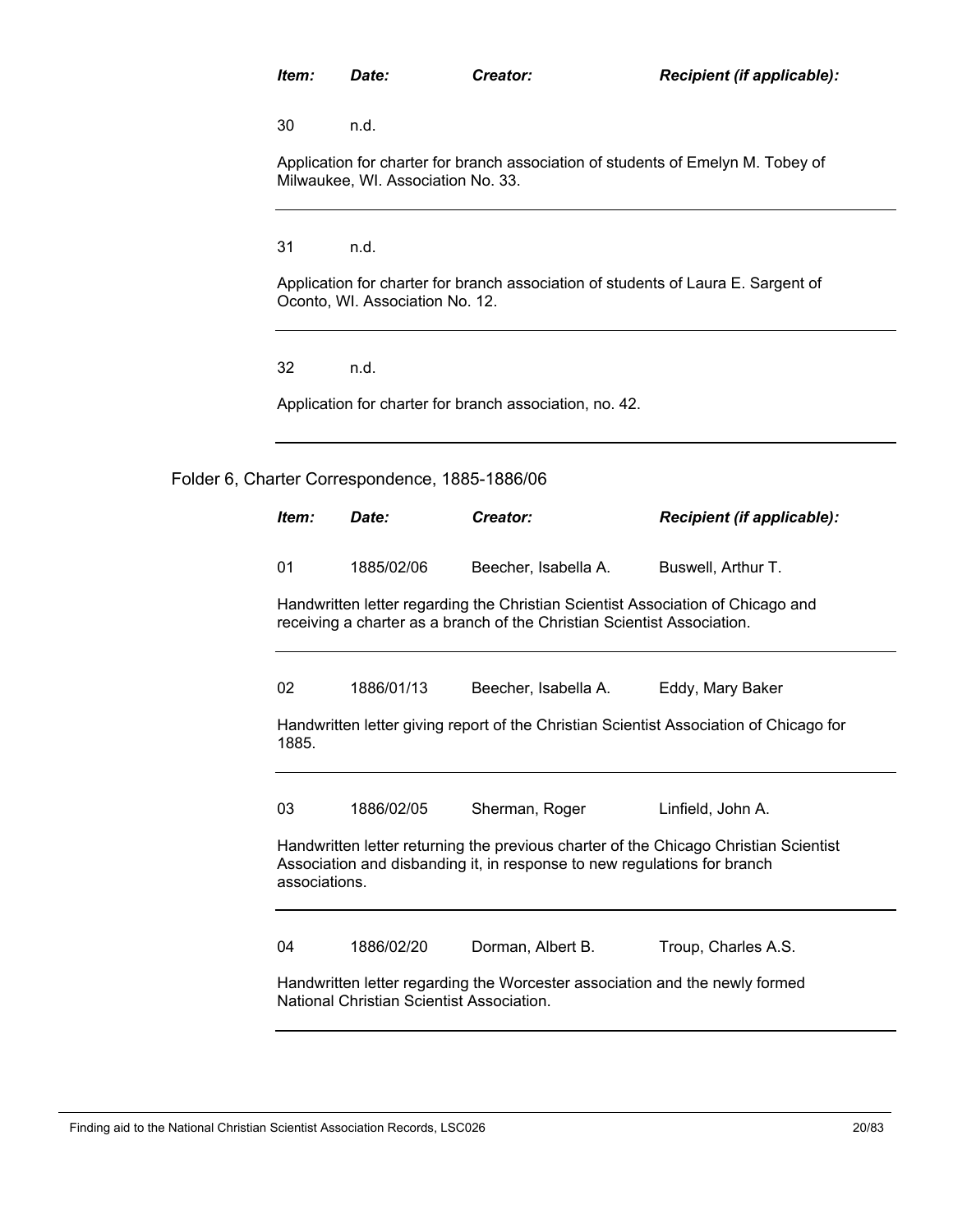| Item:                                                                                                                     | Date:                                                                                                           | Creator:                                                                  | Recipient (if applicable):                                                                                                                                                   |  |  |
|---------------------------------------------------------------------------------------------------------------------------|-----------------------------------------------------------------------------------------------------------------|---------------------------------------------------------------------------|------------------------------------------------------------------------------------------------------------------------------------------------------------------------------|--|--|
| 05                                                                                                                        | 1886/03/01                                                                                                      | Colman, Janet T.                                                          | Troup, Charles A.S.                                                                                                                                                          |  |  |
| Sarah H. Crosse.                                                                                                          |                                                                                                                 |                                                                           | Handwritten letter requesting information on the process of applying for a charter for<br>a branch association of the National Christian Scientist Association. Sent through |  |  |
| 06                                                                                                                        | 1886/03/26                                                                                                      | Manley, Delia S.                                                          | Troup, Charles A.S.                                                                                                                                                          |  |  |
|                                                                                                                           |                                                                                                                 | Handwritten letter requesting an update on her charter application.       |                                                                                                                                                                              |  |  |
| 07                                                                                                                        | 1886/04/13                                                                                                      | Dorman, Albert B.                                                         | Troup, Charles A.S.                                                                                                                                                          |  |  |
|                                                                                                                           |                                                                                                                 |                                                                           | Handwritten letter requesting blank charter application. Asks about best time to visit.                                                                                      |  |  |
| 08                                                                                                                        | 1886/04/17                                                                                                      | Dorman, Albert B.                                                         | Troup, Charles A.S.                                                                                                                                                          |  |  |
|                                                                                                                           |                                                                                                                 | Handwritten letter following up on request for blank charter application. |                                                                                                                                                                              |  |  |
| 09                                                                                                                        | 1886/04/26                                                                                                      | Sherman, Bradford                                                         | Troup, Charles A.S.                                                                                                                                                          |  |  |
|                                                                                                                           |                                                                                                                 |                                                                           | Handwritten letter passing along request for information on forming an association.                                                                                          |  |  |
| 10                                                                                                                        | 1886/05/09                                                                                                      | Colman, Janet T.                                                          | Troup, Charles A.S.                                                                                                                                                          |  |  |
|                                                                                                                           |                                                                                                                 | Handwritten letter sent with money for charter application.               |                                                                                                                                                                              |  |  |
| 11                                                                                                                        | 1886/05/13                                                                                                      | Campbell, J. Allan                                                        | Troup, Charles A.S.                                                                                                                                                          |  |  |
|                                                                                                                           | Handwritten letter asking who is qualified to be a delegate to the National Christian<br>Scientist Association. |                                                                           |                                                                                                                                                                              |  |  |
| 12                                                                                                                        | 1886/05/17                                                                                                      | Frye, Calvin A.                                                           | Troup, Charles A.S.                                                                                                                                                          |  |  |
| Photocopy of handwritten letter requesting blank applications for charters be sent to<br>the following names. See L16051. |                                                                                                                 |                                                                           |                                                                                                                                                                              |  |  |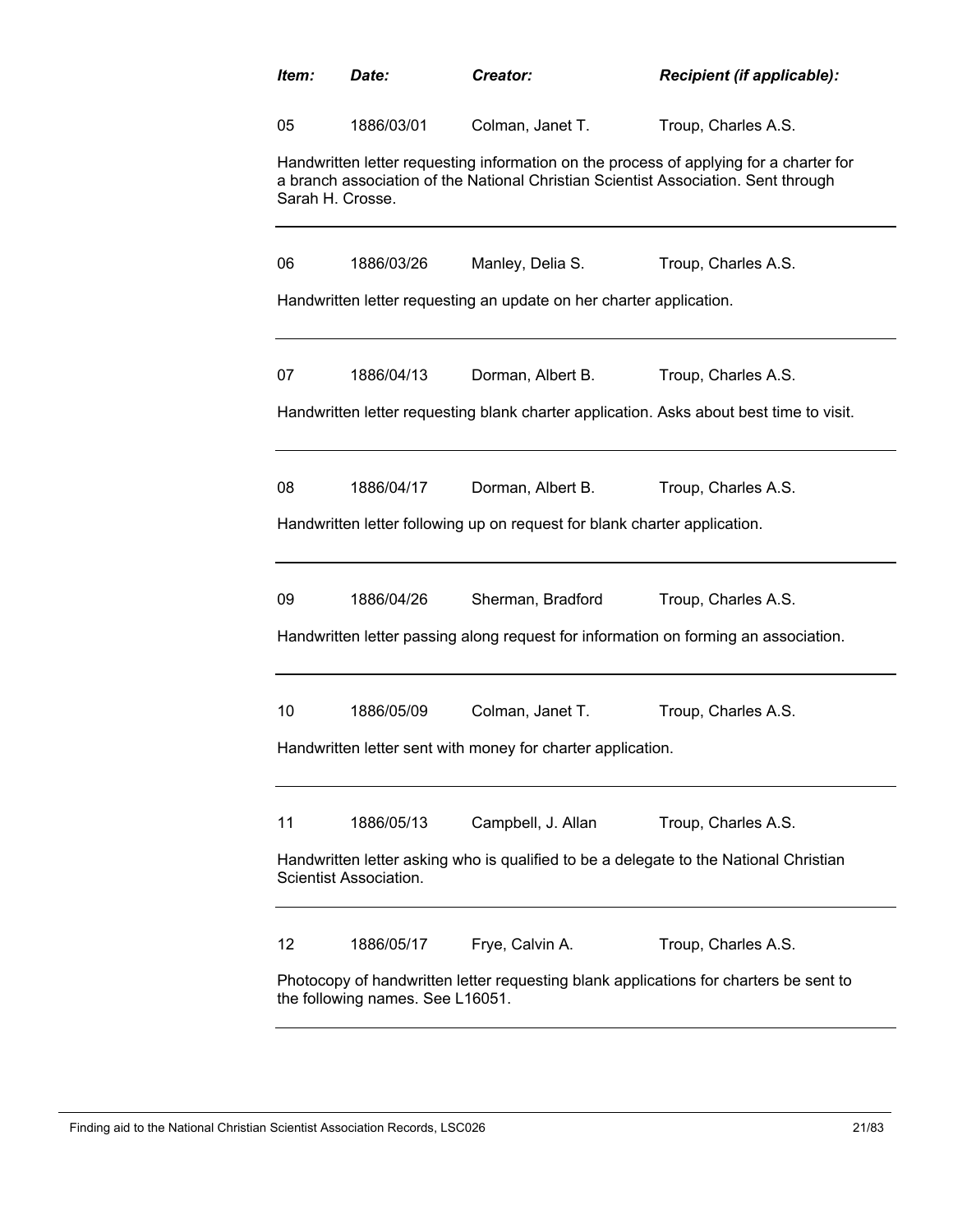| Item:                                                                                                                         | Date:      | Creator:                                                                        | Recipient (if applicable):                                                            |  |
|-------------------------------------------------------------------------------------------------------------------------------|------------|---------------------------------------------------------------------------------|---------------------------------------------------------------------------------------|--|
| 13                                                                                                                            | 1886/06/06 | Brown, Ellen                                                                    |                                                                                       |  |
|                                                                                                                               |            | Handwritten letter regarding charter and the number of students included on it. |                                                                                       |  |
| 14                                                                                                                            | 1886/06/08 | Sherman, Bradford                                                               | Troup, Charles A.S.                                                                   |  |
|                                                                                                                               |            | Handwritten letter sent with charter and money for it.                          |                                                                                       |  |
| 15                                                                                                                            | 1886/06/10 | Sherman, Roger                                                                  | Troup, Charles A.S.                                                                   |  |
| yet.                                                                                                                          |            |                                                                                 | Handwritten letter stating he has not taught enough students to form an association   |  |
| 16                                                                                                                            | 1886/06/10 | Sawyer, Silas J.                                                                | Troup, Charles A.S.                                                                   |  |
|                                                                                                                               |            | money for his own membership in the National Christian Scientist Association.   | Handwritten letter updating Troup on the status of his charter application. Sent with |  |
| 17                                                                                                                            | 1886/06/17 | Brown, Ellen                                                                    |                                                                                       |  |
|                                                                                                                               |            | Handwritten letter sent with money for charter application.                     |                                                                                       |  |
| 18                                                                                                                            | 1886/06/17 | Clark, Sarah J.                                                                 | Troup, Charles A.S.                                                                   |  |
|                                                                                                                               |            | when the next meeting of the National Christian Scientist Association is.       | Handwritten letter saying Mary Baker Eddy has told her to apply for a charter. Asks   |  |
| 19                                                                                                                            | 1886/06/19 | Sargent, Laura E.                                                               | Troup, Charles A.S.                                                                   |  |
| Handwritten letter sent regarding names signed on charter and of whom they were<br>students.                                  |            |                                                                                 |                                                                                       |  |
| 20                                                                                                                            | 1886/06/22 | Lang, Alfred                                                                    |                                                                                       |  |
| Handwritten letter saying he will bring up the matter of applying for a charter to other<br>Christian Scientists in Lawrence. |            |                                                                                 |                                                                                       |  |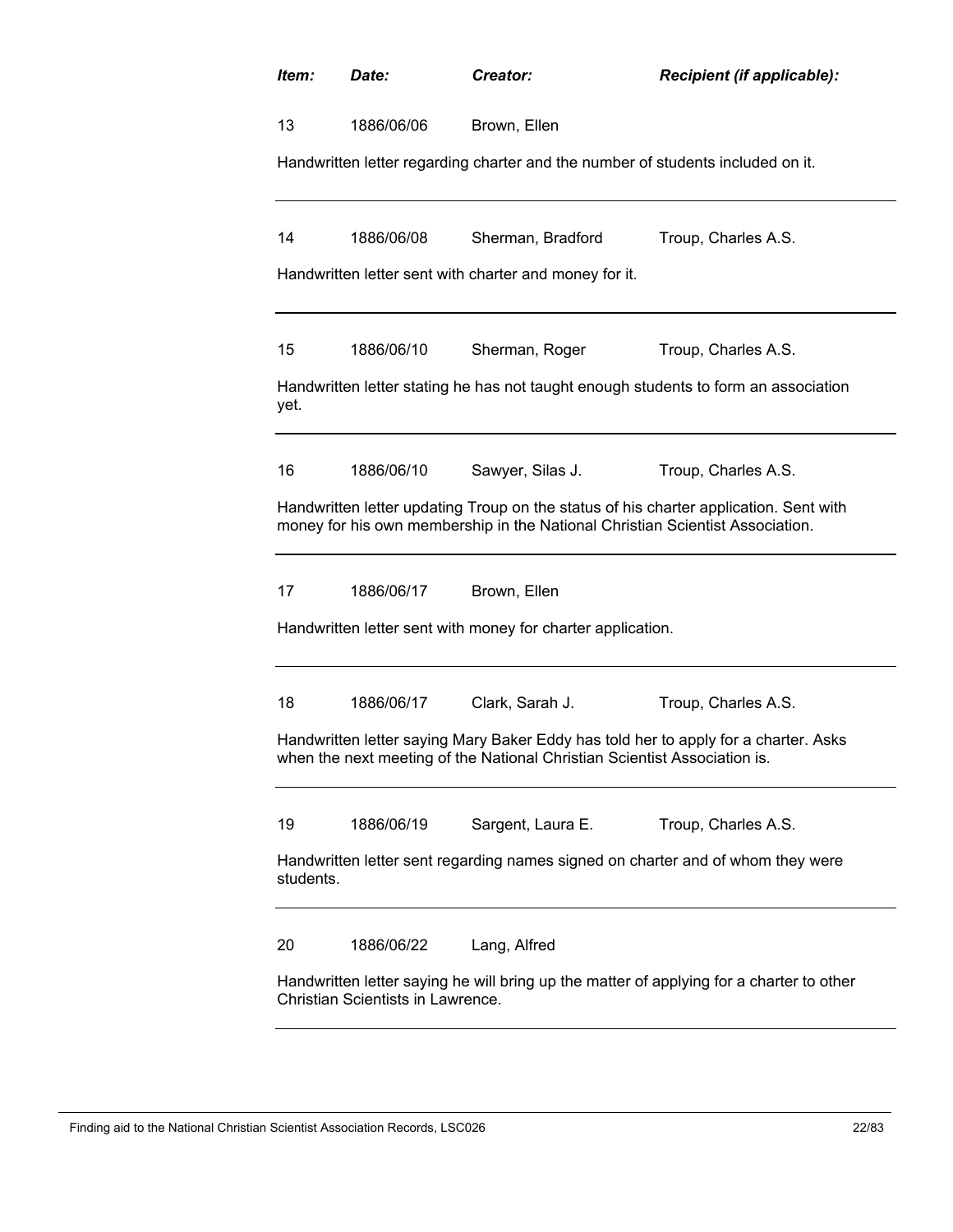| Item:                                                                                                                                                                                                                                                           | Creator:<br>Date:                |                                                                                                                                                                                                             | Recipient (if applicable):                                                                                                                                            |  |
|-----------------------------------------------------------------------------------------------------------------------------------------------------------------------------------------------------------------------------------------------------------------|----------------------------------|-------------------------------------------------------------------------------------------------------------------------------------------------------------------------------------------------------------|-----------------------------------------------------------------------------------------------------------------------------------------------------------------------|--|
| 21                                                                                                                                                                                                                                                              | 1886/06/25                       | Clark, Sarah J.                                                                                                                                                                                             | Troup, Charles A.S.                                                                                                                                                   |  |
|                                                                                                                                                                                                                                                                 |                                  | Handwritten letter asking after copies of constitution & bylawsof the National<br>Christian Scientist Association, as well as charter application, which Troup<br>supposedly sent but she has not received. |                                                                                                                                                                       |  |
| 22                                                                                                                                                                                                                                                              | 1886/06/23                       | Cross, Ellen E.                                                                                                                                                                                             | Troup, Charles A.S.                                                                                                                                                   |  |
|                                                                                                                                                                                                                                                                 |                                  | Handwritten letter sent with application for charter.                                                                                                                                                       |                                                                                                                                                                       |  |
| 23                                                                                                                                                                                                                                                              | 1886/06/24                       | Noyes, Caroline D.                                                                                                                                                                                          | Troup, Charles A.S.                                                                                                                                                   |  |
|                                                                                                                                                                                                                                                                 | students are scattered.          |                                                                                                                                                                                                             | Handwritten letter saying she will not apply for a charter at present because her                                                                                     |  |
| 24                                                                                                                                                                                                                                                              | 1886/06/24                       | Campbell, J. Allan                                                                                                                                                                                          | Troup, Charles A.S.                                                                                                                                                   |  |
|                                                                                                                                                                                                                                                                 | students to apply for a charter. | Handwritten letter saying Mary Baker Eddy told him to wait until he had more                                                                                                                                |                                                                                                                                                                       |  |
| 25                                                                                                                                                                                                                                                              | 1886/06/28                       | Sargent, Laura E.                                                                                                                                                                                           | Troup, Charles A.S.                                                                                                                                                   |  |
|                                                                                                                                                                                                                                                                 |                                  |                                                                                                                                                                                                             | Handwritten letter regarding the amount of money she sent as an application fee.                                                                                      |  |
| 26                                                                                                                                                                                                                                                              | 1886/06/28                       | Cross, Ellen E.                                                                                                                                                                                             |                                                                                                                                                                       |  |
|                                                                                                                                                                                                                                                                 |                                  | Handwritten letter sent with money for charter application.                                                                                                                                                 |                                                                                                                                                                       |  |
| 27                                                                                                                                                                                                                                                              | 1886/06/29                       | Larminie, Hannah A.                                                                                                                                                                                         | Troup, Charles A.S.                                                                                                                                                   |  |
|                                                                                                                                                                                                                                                                 |                                  |                                                                                                                                                                                                             | Handwritten letter asking for information on applying for a charter, as she never<br>received constitution & by-laws of the National Christian Scientist Association. |  |
| 28                                                                                                                                                                                                                                                              | 1886/06/30                       | Collins, E.H.                                                                                                                                                                                               | Troup, Charles A.S.                                                                                                                                                   |  |
| Handwritten letter sent with money for charter application. Mentions a committee was<br>formed to developed a constitution for their association, and asks if there is a form of<br>constitution for Students Christian Scientist Associations they should use. |                                  |                                                                                                                                                                                                             |                                                                                                                                                                       |  |

Folder 7, Charter Correspondence, 1886/07-1887/07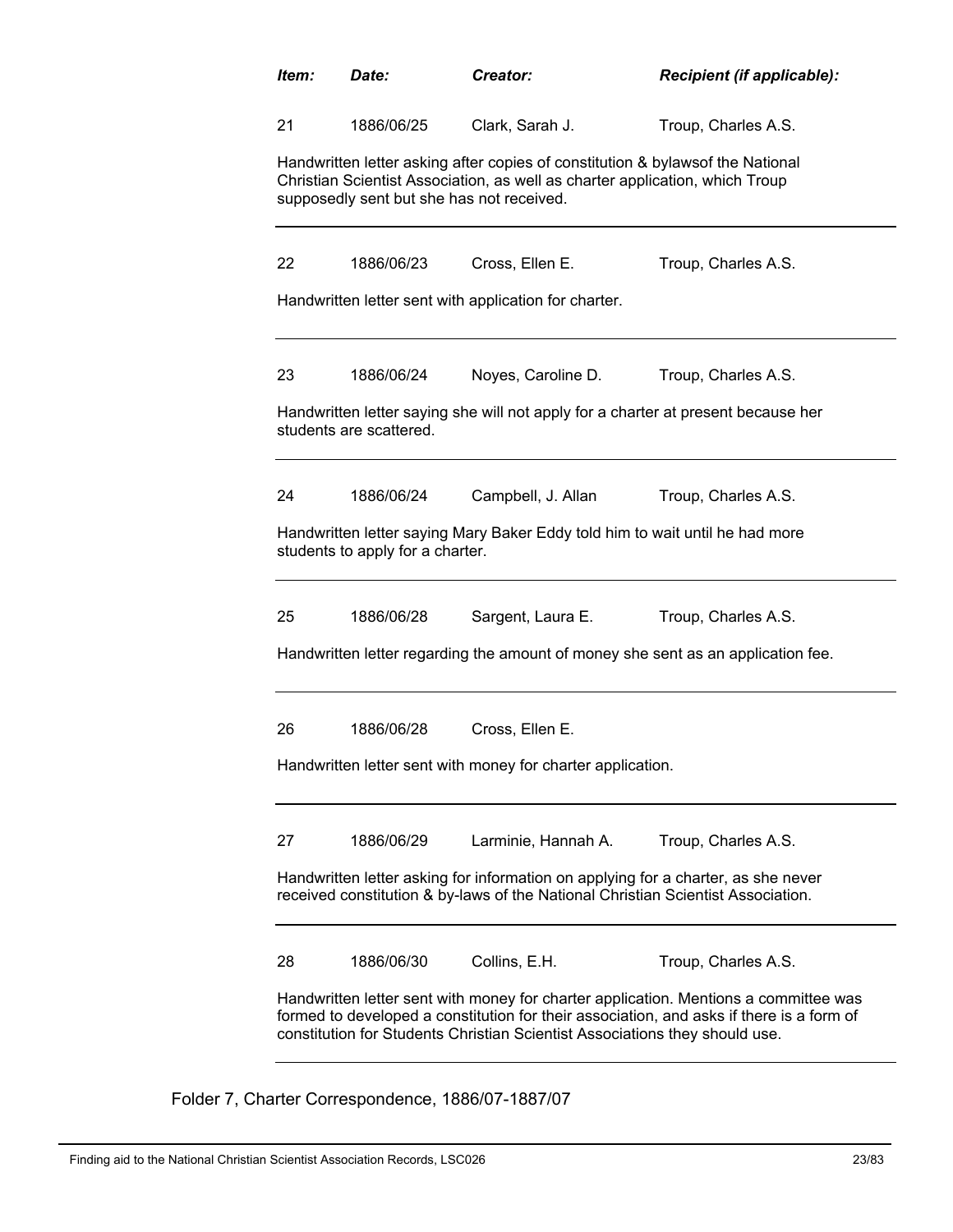| Item:                                                                                                                                                        | Date:                                                                                                                                                                                     | Creator:                                                                                                                             | Recipient (if applicable):                                                               |  |  |  |
|--------------------------------------------------------------------------------------------------------------------------------------------------------------|-------------------------------------------------------------------------------------------------------------------------------------------------------------------------------------------|--------------------------------------------------------------------------------------------------------------------------------------|------------------------------------------------------------------------------------------|--|--|--|
| 01                                                                                                                                                           | 1886/07/02                                                                                                                                                                                | Hall, Mrs. C.L.                                                                                                                      | Troup, Charles A.S.                                                                      |  |  |  |
|                                                                                                                                                              | charter application.                                                                                                                                                                      |                                                                                                                                      | Handwritten letter saying as she is not head of the association, she cannot fill out the |  |  |  |
| 02                                                                                                                                                           | 1886/07/05                                                                                                                                                                                | Sargent, Laura E.                                                                                                                    | Troup, Charles A.S.                                                                      |  |  |  |
| charter.                                                                                                                                                     |                                                                                                                                                                                           | Handwritten letter saying she received the refund and will be glad to receive the                                                    |                                                                                          |  |  |  |
| 03                                                                                                                                                           | 1886/07/07                                                                                                                                                                                | Larminie, Hannah A.                                                                                                                  | Troup, Charles A.S.                                                                      |  |  |  |
|                                                                                                                                                              |                                                                                                                                                                                           | Handwritten letter sent with charter application.                                                                                    |                                                                                          |  |  |  |
| 04                                                                                                                                                           | 1886/07/21                                                                                                                                                                                | Dorman, Albert B.                                                                                                                    | Troup, Charles A.S.                                                                      |  |  |  |
|                                                                                                                                                              |                                                                                                                                                                                           | Handwritten letter asking whether or not he is going to receive his charter. Also<br>mentions personal financial contributions made. |                                                                                          |  |  |  |
| 05                                                                                                                                                           | 1886/07/25                                                                                                                                                                                | Noyes, Caroline D.                                                                                                                   | Troup, Charles A.S.                                                                      |  |  |  |
|                                                                                                                                                              | Handwritten letter sent with charter application. Asks for blank forms and "any<br>information or directions" on the National Christian Scientist Association to be sent<br>with charter. |                                                                                                                                      |                                                                                          |  |  |  |
| 06                                                                                                                                                           | 1886/07/30                                                                                                                                                                                | Noyes, Caroline D.                                                                                                                   | Troup, Charles A.S.                                                                      |  |  |  |
|                                                                                                                                                              |                                                                                                                                                                                           | Handwritten letter sent with money for charter application.                                                                          |                                                                                          |  |  |  |
| 07                                                                                                                                                           | 1886/08/03                                                                                                                                                                                | Sherman, Bradford                                                                                                                    | Troup, Charles A.S.                                                                      |  |  |  |
|                                                                                                                                                              |                                                                                                                                                                                           | Postal card sent as receipt of charter for Association No. 10.                                                                       |                                                                                          |  |  |  |
| 08                                                                                                                                                           | 1886/08/04                                                                                                                                                                                | Brown, Ellen                                                                                                                         | Troup, Charles A.S.                                                                      |  |  |  |
| Handwritten letter stating she received the charter. Also sent money for copies of<br>National Christian Scientist Association constitution and quarterlies. |                                                                                                                                                                                           |                                                                                                                                      |                                                                                          |  |  |  |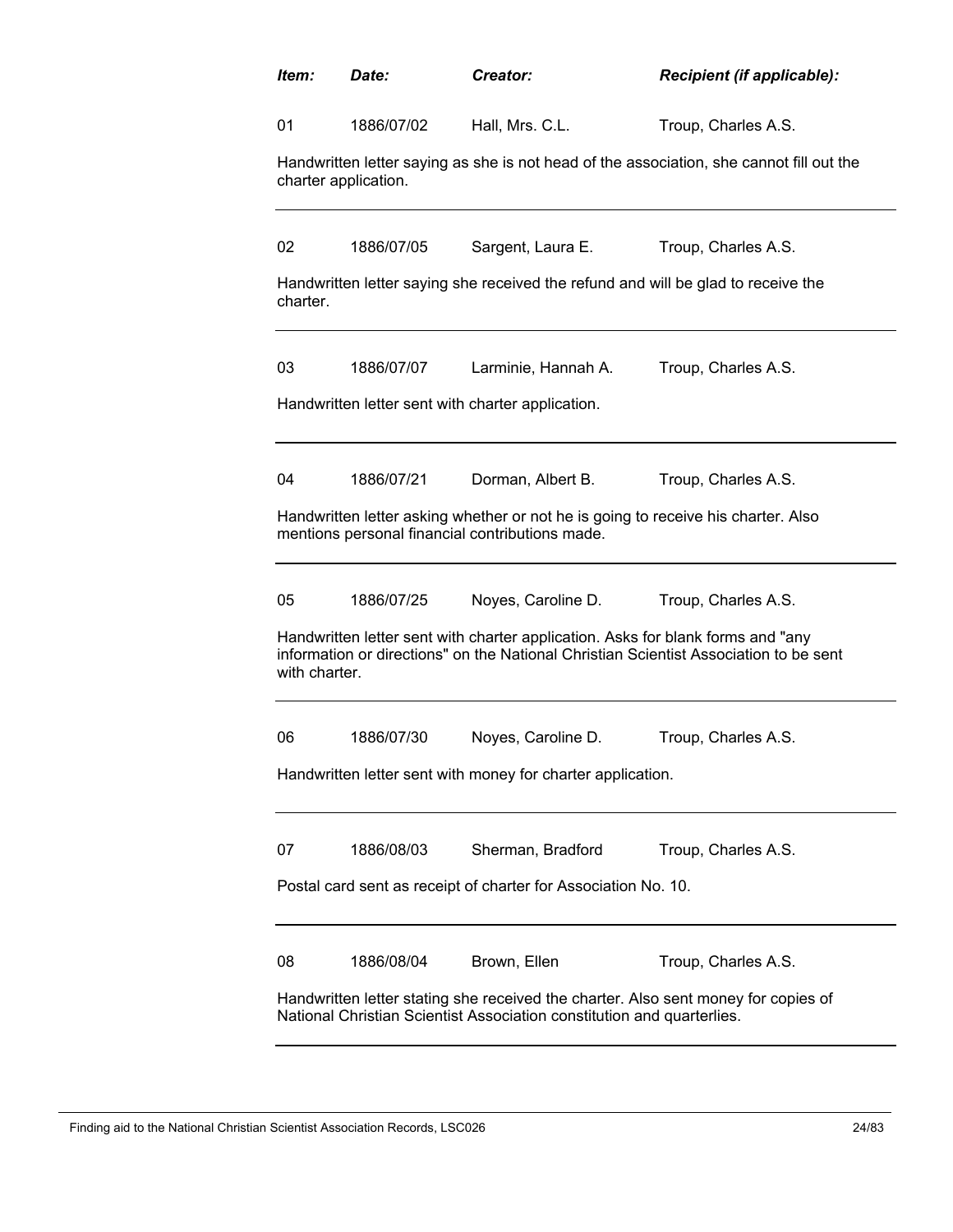| Item:                                                                                                                                                                                                                | Date:                                                                                                                                                                                                                                                                                    | Creator:                                                                                                                                                         | Recipient (if applicable):                                                           |  |  |  |
|----------------------------------------------------------------------------------------------------------------------------------------------------------------------------------------------------------------------|------------------------------------------------------------------------------------------------------------------------------------------------------------------------------------------------------------------------------------------------------------------------------------------|------------------------------------------------------------------------------------------------------------------------------------------------------------------|--------------------------------------------------------------------------------------|--|--|--|
| 09                                                                                                                                                                                                                   | 1886/08/07                                                                                                                                                                                                                                                                               | McDonald, Hugh                                                                                                                                                   | Troup, Charles A.S.                                                                  |  |  |  |
|                                                                                                                                                                                                                      |                                                                                                                                                                                                                                                                                          | Handwritten letter detailing sent charter for Fort Howard, WI association. Also<br>mentions the progress on First Church of Christ, Scientist, Oconto's edifice. |                                                                                      |  |  |  |
| 10                                                                                                                                                                                                                   | 1886/08/20                                                                                                                                                                                                                                                                               | Cross, Ellen E.                                                                                                                                                  | Troup, Charles A.S.                                                                  |  |  |  |
|                                                                                                                                                                                                                      | Handwritten letter written upon receiving charter. Asks if her students in other<br>counties can join it. Mentions a lawyer student of hers looked at the National<br>Christian Scientist Association Constitution and wondered why there was no<br>provision about holding real estate. |                                                                                                                                                                  |                                                                                      |  |  |  |
| 11                                                                                                                                                                                                                   | 1886/09/07                                                                                                                                                                                                                                                                               | Colman, Janet T.                                                                                                                                                 | Troup, Charles A.S.                                                                  |  |  |  |
|                                                                                                                                                                                                                      |                                                                                                                                                                                                                                                                                          | receive another charter for her students in Knoxville, IL.                                                                                                       | Handwritten letter regarding the Beatrice, NE association and wondering if she could |  |  |  |
| 12 <sup>2</sup>                                                                                                                                                                                                      | 1886/09/20                                                                                                                                                                                                                                                                               | Clark, Sarah J.                                                                                                                                                  | Troup, Charles A.S.                                                                  |  |  |  |
|                                                                                                                                                                                                                      | Handwritten letter regarding the process of applying for a charter and asking about<br>upcoming meetings of the Christian Scientist Association & National Christian<br>Scientist Association.                                                                                           |                                                                                                                                                                  |                                                                                      |  |  |  |
| 13                                                                                                                                                                                                                   | 1886/09/25                                                                                                                                                                                                                                                                               | Cross, Ellen E.                                                                                                                                                  | Troup, Charles A.S.                                                                  |  |  |  |
|                                                                                                                                                                                                                      | Handwritten letter asking about having her charter be for Syracuse, rather than<br>Binghamton, New York.                                                                                                                                                                                 |                                                                                                                                                                  |                                                                                      |  |  |  |
| 14                                                                                                                                                                                                                   | 1886/10/08                                                                                                                                                                                                                                                                               | Collins, E.H.                                                                                                                                                    | Troup, Charles A.S.                                                                  |  |  |  |
| Handwritten letter recalling application for charter for their association.                                                                                                                                          |                                                                                                                                                                                                                                                                                          |                                                                                                                                                                  |                                                                                      |  |  |  |
| 15                                                                                                                                                                                                                   | 1887/01/11                                                                                                                                                                                                                                                                               | Hall, Minnie B.                                                                                                                                                  | Eddy, Mary Baker                                                                     |  |  |  |
| Handwritten letter sent with two applications for charters, one for just her students,<br>and one for her students and Dr. Sherman's. Says if only one can be awarded, would<br>prefer for the combined association. |                                                                                                                                                                                                                                                                                          |                                                                                                                                                                  |                                                                                      |  |  |  |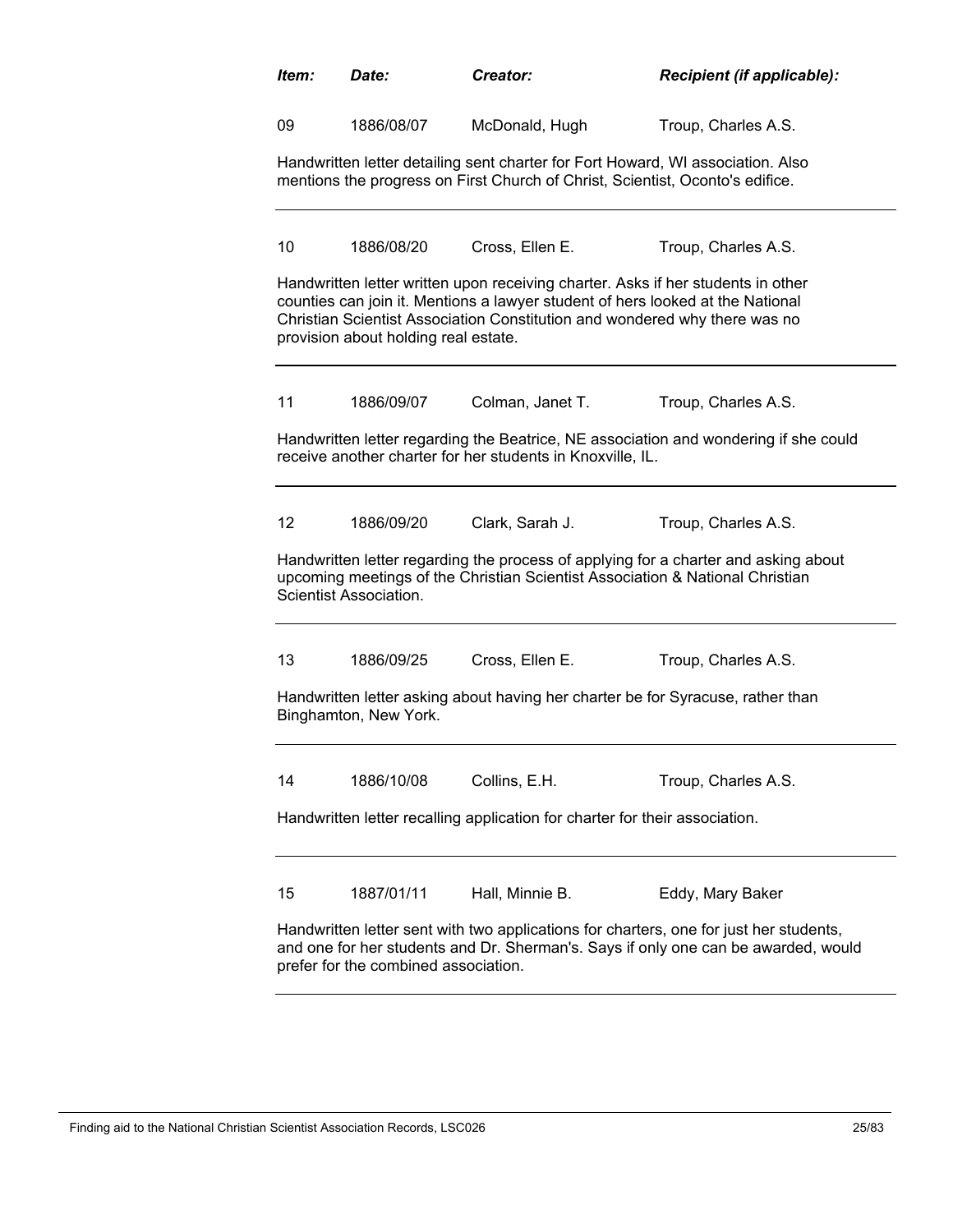| Item:                                                                                                                                                           | Date:                                                                                                                 | Creator:                                                                        | Recipient (if applicable):                                                             |  |  |
|-----------------------------------------------------------------------------------------------------------------------------------------------------------------|-----------------------------------------------------------------------------------------------------------------------|---------------------------------------------------------------------------------|----------------------------------------------------------------------------------------|--|--|
| 16                                                                                                                                                              | 1887/01/17                                                                                                            | Cross, Ellen E.                                                                 | <b>National Christian Scientist</b><br>Association                                     |  |  |
|                                                                                                                                                                 | favor of one in Syracuse, NY.                                                                                         |                                                                                 | Handwritten letter surrendering her charter for an association in Binghamton, NY in    |  |  |
| 17                                                                                                                                                              | 1887/01/26                                                                                                            | Clark, Sarah J.                                                                 | Troup, Charles A.S.                                                                    |  |  |
|                                                                                                                                                                 | application for a charter.                                                                                            |                                                                                 | Handwritten letter on what to do regarding her students in different locations and the |  |  |
| 18                                                                                                                                                              | 1887/02/10                                                                                                            | McDonald, Emma A.                                                               | Troup, Charles A.S.                                                                    |  |  |
|                                                                                                                                                                 |                                                                                                                       | Handwritten letter asking about the status of their charter application.        |                                                                                        |  |  |
| 19                                                                                                                                                              | 1887/02/21                                                                                                            | Hall, Minnie B.                                                                 | Troup, Charles A.S.                                                                    |  |  |
|                                                                                                                                                                 |                                                                                                                       | Handwritten letter regarding which charter application she sent in to focus on. |                                                                                        |  |  |
| 20                                                                                                                                                              | 1887/03/01                                                                                                            | Cross, Ellen E.                                                                 | Troup, Charles A.S.                                                                    |  |  |
|                                                                                                                                                                 |                                                                                                                       | Handwritten letter sent with money for charter application.                     |                                                                                        |  |  |
| 21                                                                                                                                                              | 1887/03/04                                                                                                            | Packard, Ira W.                                                                 | Linfield, John A.                                                                      |  |  |
|                                                                                                                                                                 |                                                                                                                       | Handwritten letter asking about process of forming a branch association.        |                                                                                        |  |  |
| 22                                                                                                                                                              | 1887/04/04                                                                                                            | Packard, Ira W.                                                                 | Linfield, John A.                                                                      |  |  |
|                                                                                                                                                                 | Handwritten letter sent with application for charter. Also discusses teacher, Julia A.D.<br>Adams. Includes envelope. |                                                                                 |                                                                                        |  |  |
| 23                                                                                                                                                              | 1887/05/07                                                                                                            | Adams, Mrs. J.A.D.                                                              | Linfield, John A.                                                                      |  |  |
| Handwritten letter sent with money for charter application. Also asks for a sample of<br>the visiting cards and certificates to see if she wants to order more. |                                                                                                                       |                                                                                 |                                                                                        |  |  |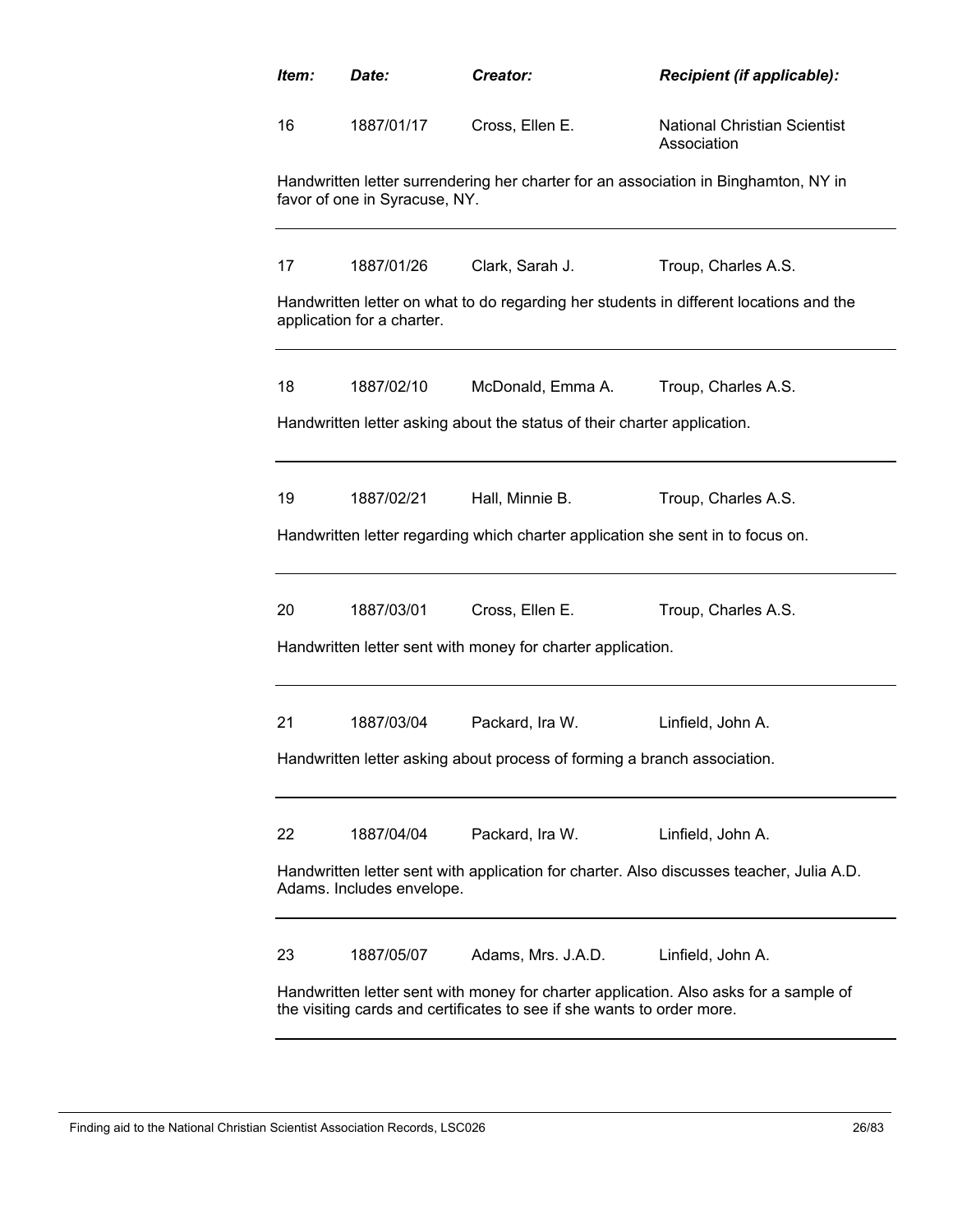| Item: | Date:                                                                                                                                              | Creator:                                                                     | Recipient (if applicable):                                                                                                                                            |  |  |  |
|-------|----------------------------------------------------------------------------------------------------------------------------------------------------|------------------------------------------------------------------------------|-----------------------------------------------------------------------------------------------------------------------------------------------------------------------|--|--|--|
| 24    | 1887/05/20                                                                                                                                         | Bradshaw, Sue Ella                                                           | Linfield, John A.                                                                                                                                                     |  |  |  |
|       | Handwritten letter asking for a charter application, as well as any information he<br>thinks would be helpful.                                     |                                                                              |                                                                                                                                                                       |  |  |  |
| 25    | 1887/05/25                                                                                                                                         | Sawyer, Silas J.                                                             | Troup, Charles A.S.                                                                                                                                                   |  |  |  |
|       | Includes envelope.                                                                                                                                 |                                                                              | Handwritten letter sent with application for charter. Also requests copies of the<br>updated constitution and bylaws of the National Christian Scientist Association. |  |  |  |
| 26    | 1887/06/09                                                                                                                                         | Sawyer, Silas J.                                                             | Linfield, John A.                                                                                                                                                     |  |  |  |
|       |                                                                                                                                                    | Handwritten telegram asking him not to send charter yet.                     |                                                                                                                                                                       |  |  |  |
| 27    | 1887/06/10                                                                                                                                         | Sawyer, Silas J.                                                             | Linfield, John A.                                                                                                                                                     |  |  |  |
|       |                                                                                                                                                    | Handwritten letter regarding a change of names on the charter application.   |                                                                                                                                                                       |  |  |  |
| 28    | 1887/06/18                                                                                                                                         | Adams, Mary M.W.                                                             | Linfield, John A.                                                                                                                                                     |  |  |  |
|       |                                                                                                                                                    |                                                                              | Handwritten letter regarding money sent in, and charter received. Includes envelope.                                                                                  |  |  |  |
| 29    | 1887/06/21                                                                                                                                         | Fluno, Francis J.                                                            | Linfield, John A.                                                                                                                                                     |  |  |  |
|       | about cost of students' certificates.                                                                                                              |                                                                              | Handwritten letter asking about process of forming a branch association. Also asks                                                                                    |  |  |  |
| 30    | 1887/06/27                                                                                                                                         | Lang, Susie M.                                                               | Troup, Charles A.S.                                                                                                                                                   |  |  |  |
|       |                                                                                                                                                    | Handwritten letter regarding application for a charter and necessary duties. |                                                                                                                                                                       |  |  |  |
| 31    | 1887/06/27                                                                                                                                         | Sawyer, Silas J.                                                             | Linfield, John A.                                                                                                                                                     |  |  |  |
|       | Handwritten letter asking why a teacher cannot form more than one association in<br>different cities where they taught classes. Includes envelope. |                                                                              |                                                                                                                                                                       |  |  |  |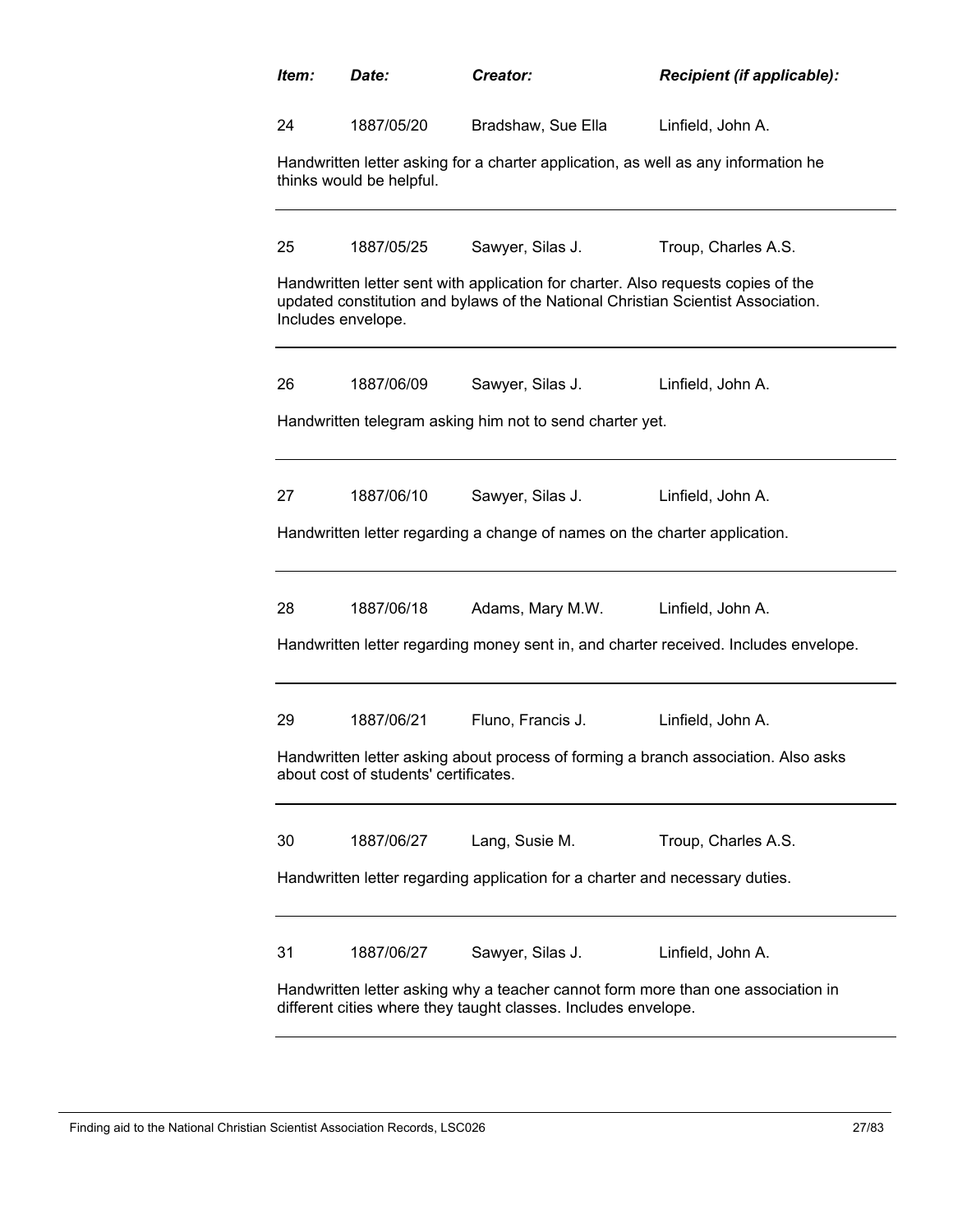|  | Item:                     | Date:                                                                                     | Creator:                                                                                                                                | Recipient (if applicable):                                                             |
|--|---------------------------|-------------------------------------------------------------------------------------------|-----------------------------------------------------------------------------------------------------------------------------------------|----------------------------------------------------------------------------------------|
|  | 32                        | 1887/07/08                                                                                | Sawyer, Silas J.                                                                                                                        | Troup, Charles A.S.                                                                    |
|  | Indianapolis association. | Handwritten letter asking for assistance in the matter of not receiving a charter for the |                                                                                                                                         |                                                                                        |
|  | 33                        | 1887/07/15                                                                                | <b>Executive Committee of</b><br>the National Christian<br><b>Scientist Association</b>                                                 | Sawyer, Silas J.                                                                       |
|  |                           | already granted one.                                                                      | Handwritten draft or copy of letter saying a charter cannot be granted to a student                                                     |                                                                                        |
|  |                           | Folder 8, Charter Correspondence, 1887/09-1889/04                                         |                                                                                                                                         |                                                                                        |
|  | Item:                     | Date:                                                                                     | Creator:                                                                                                                                | <b>Recipient (if applicable):</b>                                                      |
|  | 01                        | 1887/09/10                                                                                | Butters, Edna M.                                                                                                                        | Linfield, John A.                                                                      |
|  |                           |                                                                                           |                                                                                                                                         |                                                                                        |
|  | 02                        | 1887/10/07                                                                                | Leonard, Pamelia J.                                                                                                                     |                                                                                        |
|  | Association.              |                                                                                           | Handwritten letter regarding charter and dues for National Christian Scientist                                                          |                                                                                        |
|  | 03                        | 1887/11/02                                                                                | Leonard, Pamelia J.                                                                                                                     |                                                                                        |
|  | movement.                 |                                                                                           | Handwritten letter asking about getting charter. Also writes about mind cure                                                            |                                                                                        |
|  | 04                        | 1887/11/05                                                                                | Warner, Anna E.P.                                                                                                                       | Linfield, John A.                                                                      |
|  |                           |                                                                                           | Handwritten letter asking about processing of forming a branch association. Also<br>asks about students of another teacher in her area. |                                                                                        |
|  | 05                        | 1887/11/09                                                                                | Fluno, Ella V.                                                                                                                          | Linfield, John A.                                                                      |
|  |                           | Christian Science Journal subscription.                                                   |                                                                                                                                         | Handwritten letter send with application for charter and fee. Also sent with money for |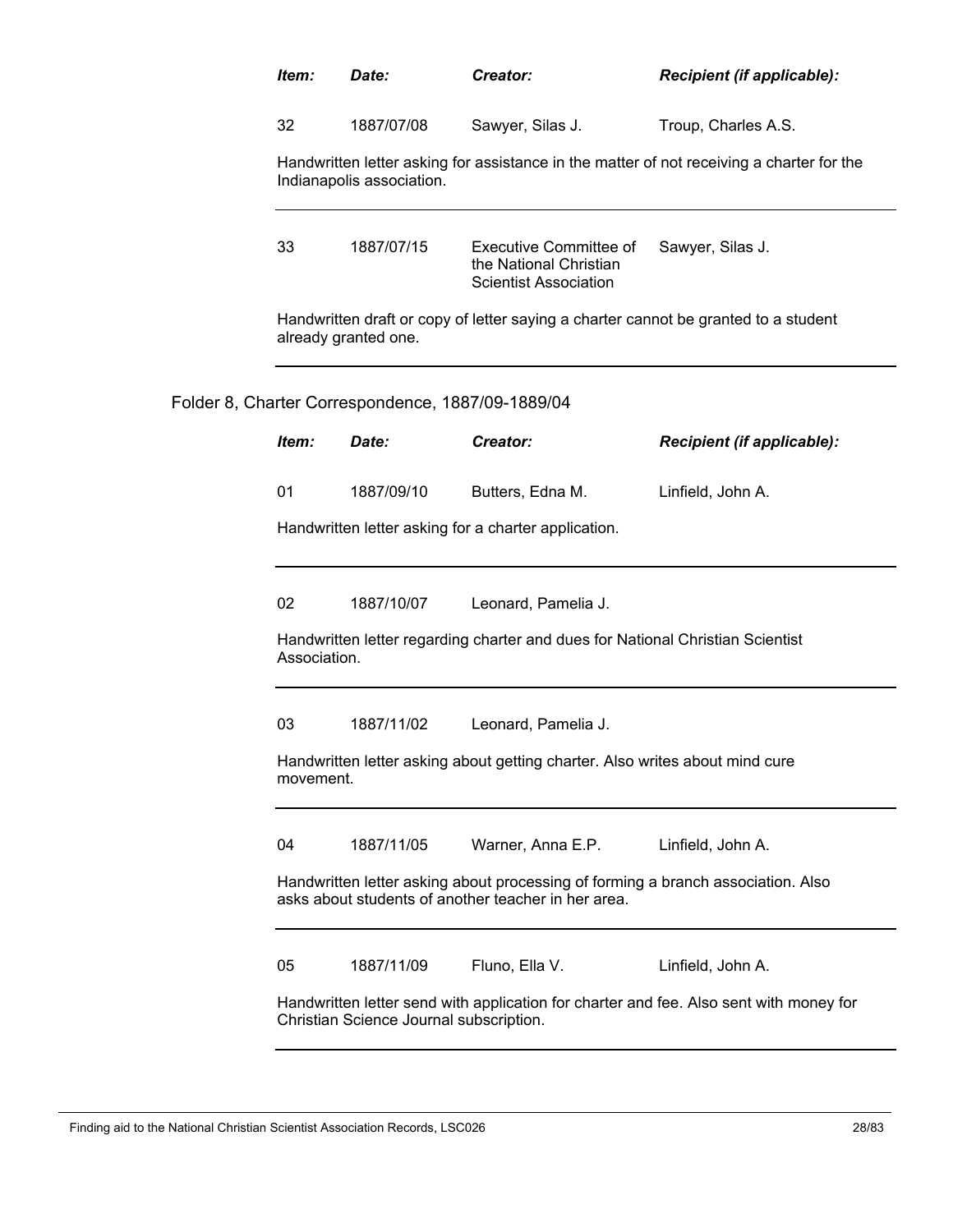| Item:                                                              | Date:                                                                                                                                                                  | Creator:                                                                      | Recipient (if applicable):                                                           |  |  |  |
|--------------------------------------------------------------------|------------------------------------------------------------------------------------------------------------------------------------------------------------------------|-------------------------------------------------------------------------------|--------------------------------------------------------------------------------------|--|--|--|
| 06                                                                 | 1887/11/11                                                                                                                                                             | Warner, Anna E.P.                                                             | Linfield, John A.                                                                    |  |  |  |
|                                                                    |                                                                                                                                                                        | Handwritten letter sent with application for charter and fee.                 |                                                                                      |  |  |  |
| 07                                                                 | 1887/11/14                                                                                                                                                             | Campbell, J. Allan                                                            | Troup, Charles A.S.                                                                  |  |  |  |
|                                                                    |                                                                                                                                                                        |                                                                               | Handwritten letter asking if more than one teacher can form an association together. |  |  |  |
| 08                                                                 | 1887/11/25                                                                                                                                                             | Warner, Anna E.P.                                                             | Linfield, John A.                                                                    |  |  |  |
| receive the charter.                                               |                                                                                                                                                                        | Handwritten letter asking if he has received her application and when she can |                                                                                      |  |  |  |
| 09                                                                 | 1888/02/16                                                                                                                                                             | Lathrop, Laura                                                                | Linfield, John A.                                                                    |  |  |  |
|                                                                    |                                                                                                                                                                        |                                                                               | Postal card asking if he has received her fee and request for a charter application. |  |  |  |
| 10                                                                 | 1888/02/22                                                                                                                                                             | Colt, Annie F.                                                                | Linfield, John A.                                                                    |  |  |  |
|                                                                    | Handwritten letter sent with copy of constitution and bylaws of branch association of<br>Lockport, NY. Also requests forms for annual report.                          |                                                                               |                                                                                      |  |  |  |
| 11                                                                 | 1888/03/14                                                                                                                                                             | Howe, Charles M.                                                              | Linfield, John A.                                                                    |  |  |  |
|                                                                    |                                                                                                                                                                        |                                                                               | Handwritten letter sent with application for charter and fee. Requests blank forms.  |  |  |  |
| 12                                                                 | 1888/04/03                                                                                                                                                             | Tobey, Emelyn M.                                                              | Troup, Charles A.S.                                                                  |  |  |  |
|                                                                    | Handwritten letter requesting a charter application. Asks about rules for sending<br>delegates to national convention of the National Christian Scientist Association. |                                                                               |                                                                                      |  |  |  |
| 13                                                                 | 1888/04/11                                                                                                                                                             | Colt, Annie F.                                                                | Linfield, John A.                                                                    |  |  |  |
| Handwritten letter send with application fee and dues for members. |                                                                                                                                                                        |                                                                               |                                                                                      |  |  |  |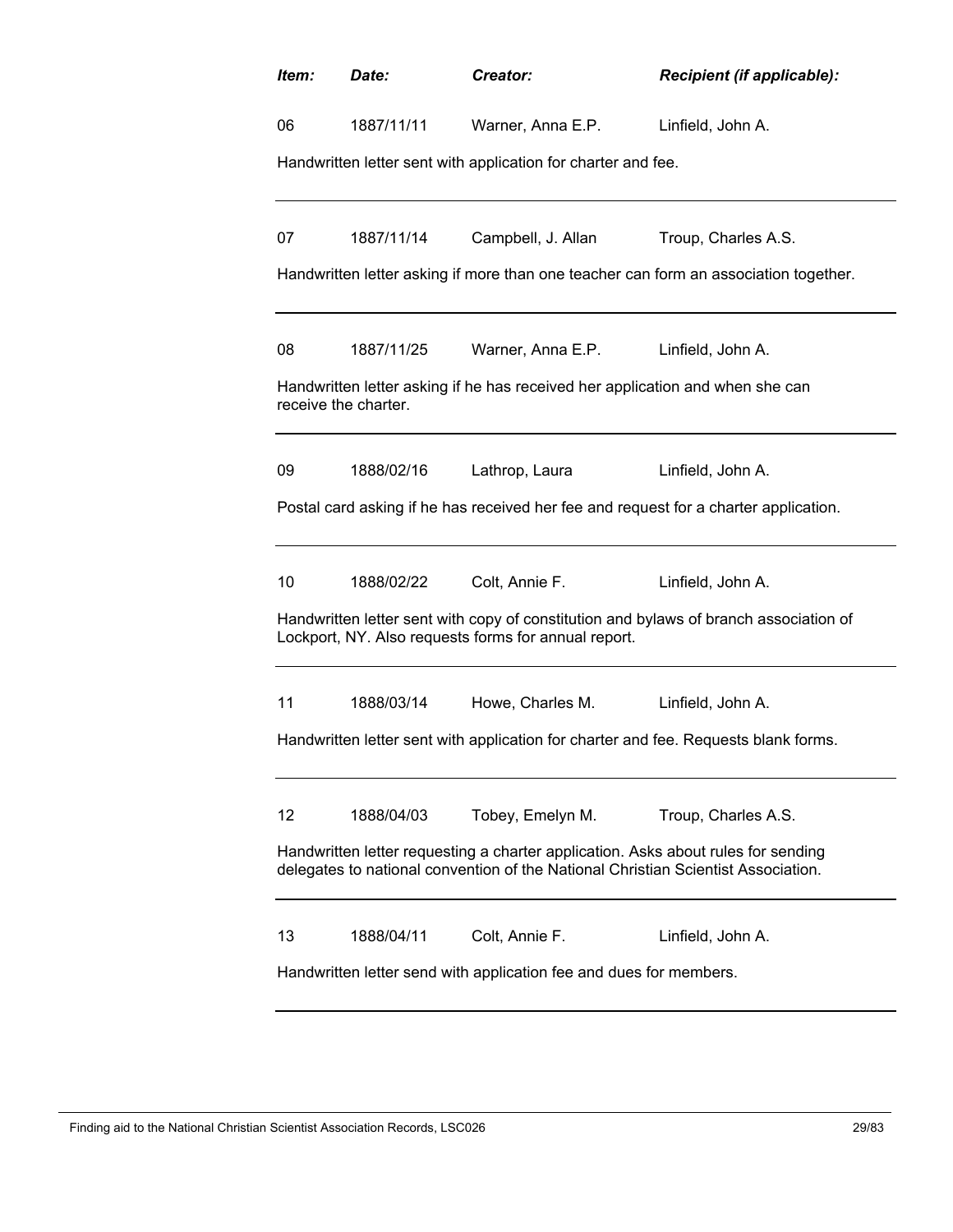| Item:                                                                    | Date:                                                                                                                                                                                             | Creator:                                                                        | Recipient (if applicable):                                                           |  |  |
|--------------------------------------------------------------------------|---------------------------------------------------------------------------------------------------------------------------------------------------------------------------------------------------|---------------------------------------------------------------------------------|--------------------------------------------------------------------------------------|--|--|
| 14                                                                       | 1888/04/13                                                                                                                                                                                        | Tobey, Emelyn M.                                                                | Linfield, John A.                                                                    |  |  |
|                                                                          | dues for the Christian Scientist Association.                                                                                                                                                     |                                                                                 | Handwritten letter sent with application for charter and fee. Asks where to send her |  |  |
| 15                                                                       | 1888/04/14                                                                                                                                                                                        | Behan, Emma D.                                                                  | Linfield, John A.                                                                    |  |  |
|                                                                          |                                                                                                                                                                                                   | Handwritten letter sent with application for charter and fee.                   |                                                                                      |  |  |
| 16                                                                       | 1888/09/21                                                                                                                                                                                        | Bradner, E.H.                                                                   | Bangs, Herbert H.                                                                    |  |  |
| Eddy's.                                                                  |                                                                                                                                                                                                   | Handwritten letter about forming an association without a student of Mary Baker |                                                                                      |  |  |
| 17                                                                       | 1888/12/16                                                                                                                                                                                        | Estes, Emma A.                                                                  | Eddy, E.J. Foster                                                                    |  |  |
|                                                                          |                                                                                                                                                                                                   | combining students of other teachers in one association.                        | Handwritten letter asking about process of forming a branch association. Asks about  |  |  |
| 18                                                                       | 1889/02/13                                                                                                                                                                                        | Bennett, Harriet V.W.                                                           | Bangs, Herbert H.                                                                    |  |  |
|                                                                          |                                                                                                                                                                                                   | an application form. Asks about the rate of the per capita tax.                 | Handwritten letter asking about process of forming a branch association. Requests    |  |  |
| 19                                                                       | 1889/02/27                                                                                                                                                                                        | Ewing, Ruth B.                                                                  |                                                                                      |  |  |
|                                                                          | Handwritten letter asking about how to apply for a charter. Also sent with dues for<br>Christian Scientist Association and a request for revised constitution and bylaws of<br>that organization. |                                                                                 |                                                                                      |  |  |
| 20                                                                       | 1889/03/04                                                                                                                                                                                        | Blossom, Leila S.                                                               | Bangs, Herbert H.                                                                    |  |  |
|                                                                          | association. Includes envelope.                                                                                                                                                                   |                                                                                 | Handwritten letter asking about having students of Hannah A. Larminie in her own     |  |  |
| 21                                                                       | 1889/03/18                                                                                                                                                                                        | Stewart, Isabella H.                                                            | Bangs, Herbert H.                                                                    |  |  |
| Handwritten letter asking about process of forming a branch association. |                                                                                                                                                                                                   |                                                                                 |                                                                                      |  |  |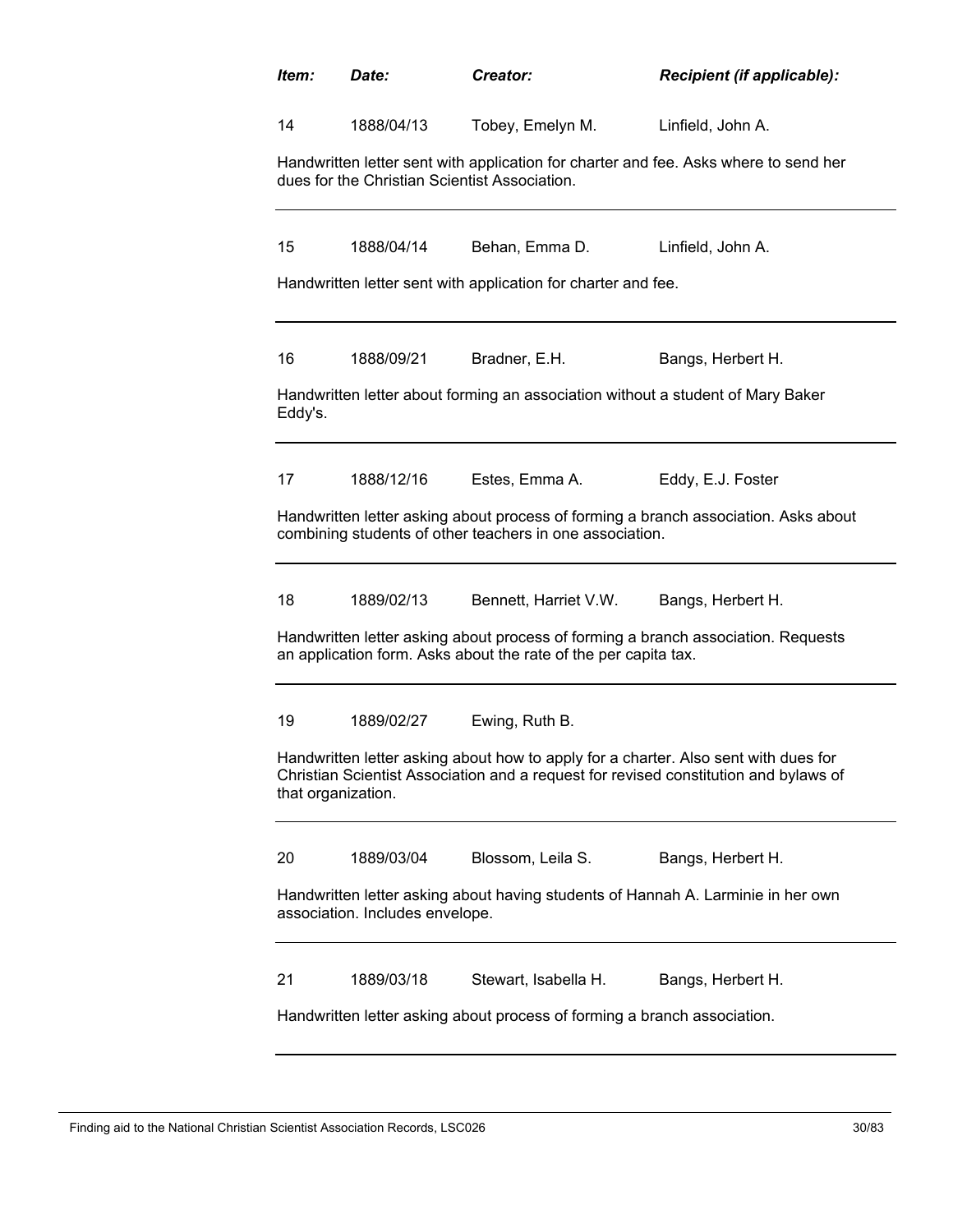| Item:                                                                                                                                                                                              | Date:                                         | Creator:                                                | <b>Recipient (if applicable):</b> |  |
|----------------------------------------------------------------------------------------------------------------------------------------------------------------------------------------------------|-----------------------------------------------|---------------------------------------------------------|-----------------------------------|--|
| 22                                                                                                                                                                                                 | 1889/04/01                                    | Stewart, Isabella H.                                    | Bangs, Herbert H.                 |  |
|                                                                                                                                                                                                    |                                               | Handwritten letter sent with application for charter.   |                                   |  |
| 23                                                                                                                                                                                                 | 1889/04/03                                    | Stewart, Isabella H.                                    | Bangs, Herbert H.                 |  |
| Handwritten letter with details about name of and number of students in association.                                                                                                               |                                               |                                                         |                                   |  |
| 24                                                                                                                                                                                                 | 1889/04/06                                    | Farlow, Alfred                                          |                                   |  |
| Handwritten letter asking about process of forming a branch association.                                                                                                                           |                                               |                                                         |                                   |  |
| 25                                                                                                                                                                                                 | 1889/04/12                                    | Brookins, Mary                                          | Bangs, Herbert H.                 |  |
| Handwritten letter sent as application for charter along with fee.                                                                                                                                 |                                               |                                                         |                                   |  |
| 26                                                                                                                                                                                                 | 1889/04/18                                    | Behan, Emma D.                                          | Bangs, Herbert H.                 |  |
| Handwritten letter sent with application for charter and fee.                                                                                                                                      |                                               |                                                         |                                   |  |
| 27                                                                                                                                                                                                 | 1889/04/28                                    | Stewart, Isabella H.                                    | Bangs, Herbert H.                 |  |
|                                                                                                                                                                                                    | Handwritten letter sent with application fee. |                                                         |                                   |  |
|                                                                                                                                                                                                    |                                               | Folder 9, Charter Correspondence, 1889/05-1896/10, n.d. |                                   |  |
| Item:                                                                                                                                                                                              | Date:                                         | Creator:                                                | Recipient (if applicable):        |  |
| 01                                                                                                                                                                                                 | 1889/05/04                                    | Brookins, Mary                                          | Bangs, Herbert H.                 |  |
| Handwritten letter sent with application for charter. Asks about the rules for sending<br>representatives to the national convention. Mentions three students of other teachers<br>in Minneapolis. |                                               |                                                         |                                   |  |
| 02                                                                                                                                                                                                 | 1889/05/07                                    | Leavitt, Annie V.C.                                     | Bangs, Herbert H.                 |  |
| Handwritten letter regarding associations in Worcester, MA and Cambridge, MA.                                                                                                                      |                                               |                                                         |                                   |  |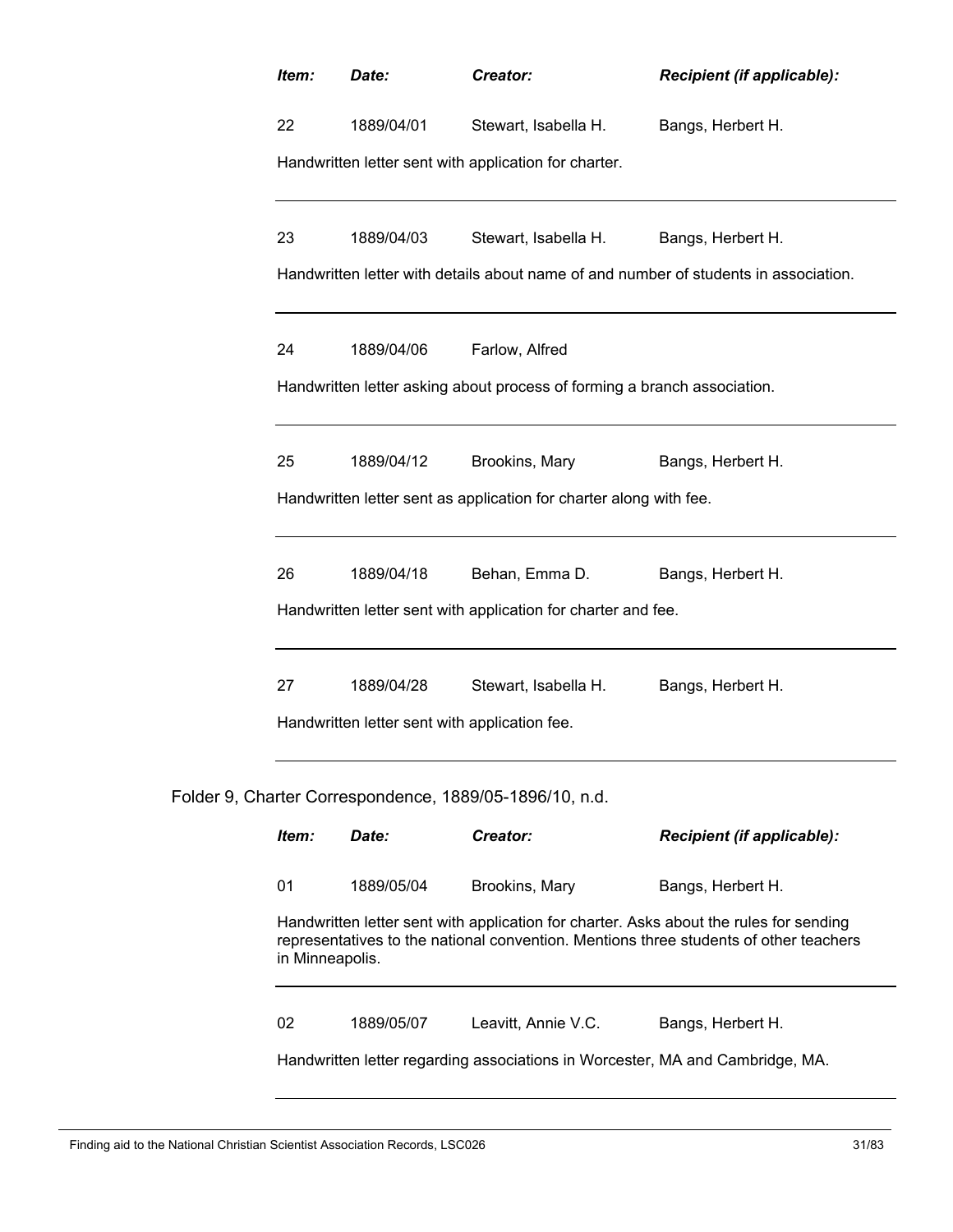| ltem:                                                                              | Date:                                                                                                                                                                                                  | Creator:                                                                        | Recipient (if applicable):                                                           |  |  |  |
|------------------------------------------------------------------------------------|--------------------------------------------------------------------------------------------------------------------------------------------------------------------------------------------------------|---------------------------------------------------------------------------------|--------------------------------------------------------------------------------------|--|--|--|
| 03                                                                                 | 1889/05/24                                                                                                                                                                                             | Estes, Emma A.                                                                  | Bangs, Herbert H.                                                                    |  |  |  |
| location.                                                                          |                                                                                                                                                                                                        | Handwritten letter asking about receiving a charter for an association at a new |                                                                                      |  |  |  |
| 04                                                                                 | 1889/05/28                                                                                                                                                                                             | Brookins, Mary                                                                  | Bangs, Herbert H.                                                                    |  |  |  |
| Association.                                                                       |                                                                                                                                                                                                        | association at the Cleveland convention of the National Christian Scientist     | Handwritten letter asking about charter applied for, and mentioning representing her |  |  |  |
| 05                                                                                 | 1889/10/10                                                                                                                                                                                             | Woodbury, Josephine<br>Curtis                                                   | Bangs, Herbert H.                                                                    |  |  |  |
|                                                                                    | Handwritten letter returning the charter of Association No. 3 and dissolving<br>association in response to Mary Baker Eddy's dissolution of the Christian Scientist<br>Association. Includes envelope. |                                                                                 |                                                                                      |  |  |  |
| 06                                                                                 | 1889/11/17                                                                                                                                                                                             | Fitzpatrick, Lida                                                               | Bangs, Herbert H.                                                                    |  |  |  |
|                                                                                    | Handwritten letter asking about how to return a charter.                                                                                                                                               |                                                                                 |                                                                                      |  |  |  |
| 07                                                                                 | 1889/12/10                                                                                                                                                                                             | McDonald, Emma A.                                                               | Bangs, Herbert H.                                                                    |  |  |  |
|                                                                                    | Handwritten letter returning the charter of her association, which was dissolved.                                                                                                                      |                                                                                 |                                                                                      |  |  |  |
| 08                                                                                 | 1890/02/17                                                                                                                                                                                             | Harmony, Lizzie T.                                                              | Bangs, Herbert H.                                                                    |  |  |  |
| Handwritten letter announcing the dissolution of Annie V.C. Leavitt's association. |                                                                                                                                                                                                        |                                                                                 |                                                                                      |  |  |  |
| 09                                                                                 | 1890/04/05                                                                                                                                                                                             | Tobey, Emelyn M.                                                                | Bangs, Herbert H.                                                                    |  |  |  |
| forms for reports.                                                                 |                                                                                                                                                                                                        |                                                                                 | Handwritten letter announcing the disbanding of her association and returning blank  |  |  |  |
| 10                                                                                 | 1894/08/10                                                                                                                                                                                             | Stone, Lida S.                                                                  | Johnson, William B.                                                                  |  |  |  |
|                                                                                    | Handwritten letter asking questions about the process of establishing a branch<br>association.                                                                                                         |                                                                                 |                                                                                      |  |  |  |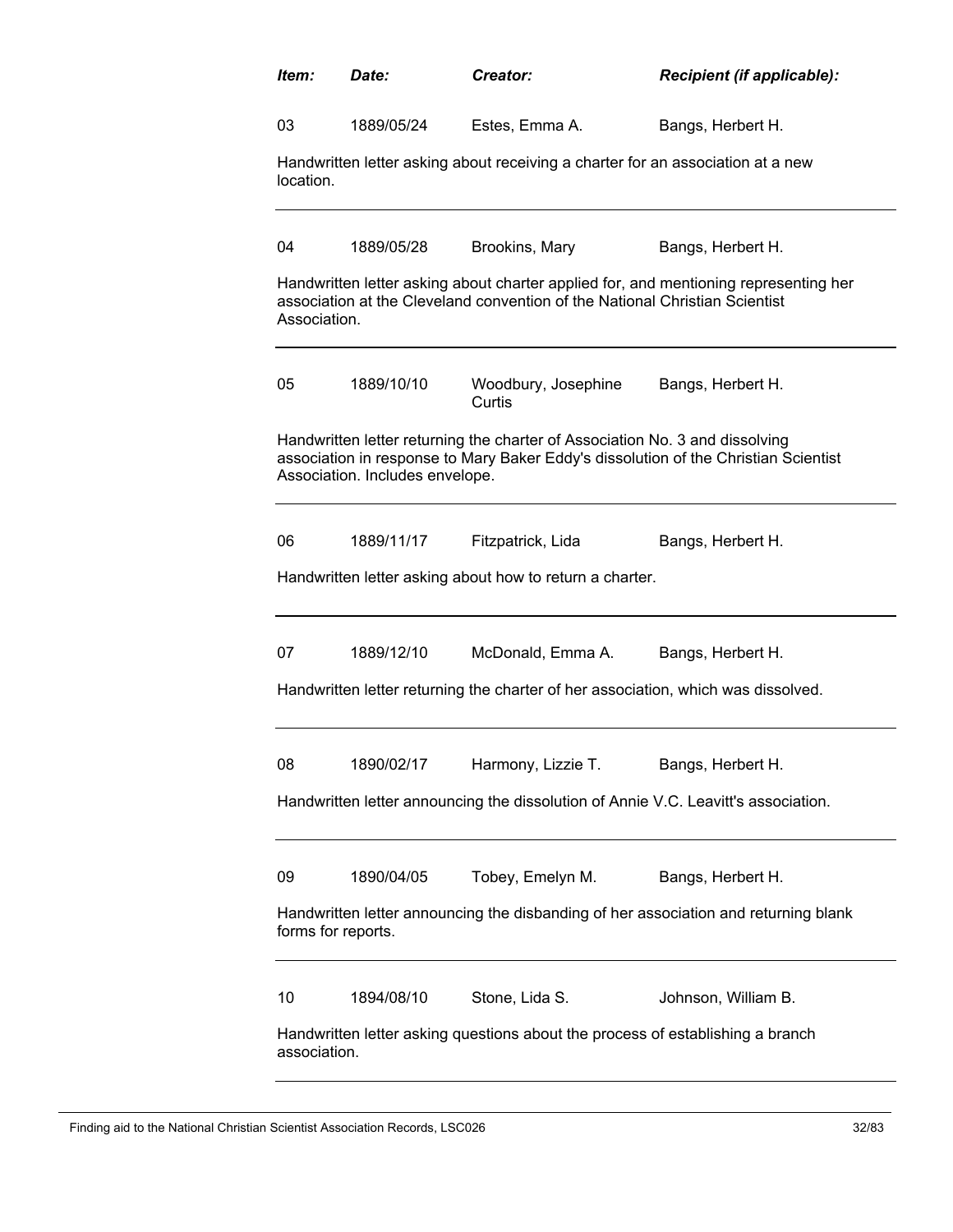| ltem:                                                                  | Date:                                                                                                                                             | Creator:                                                                       | <b>Recipient (if applicable):</b> |  |  |  |
|------------------------------------------------------------------------|---------------------------------------------------------------------------------------------------------------------------------------------------|--------------------------------------------------------------------------------|-----------------------------------|--|--|--|
| 11                                                                     | 1894/10/04                                                                                                                                        | Goodwin, Sarah L.                                                              | Johnson, William J.               |  |  |  |
|                                                                        | Photocopy of letter asking what Mary A. Bagley's association should do "now that<br>she is not with us." See L18498.                              |                                                                                |                                   |  |  |  |
| 12 <sup>°</sup>                                                        | 1895/04/10                                                                                                                                        | Stone, Lida S.                                                                 | Johnson, William J.               |  |  |  |
|                                                                        |                                                                                                                                                   | Handwritten letter asking about "Teachers' Associations" and how to form them. |                                   |  |  |  |
| 13                                                                     | 1895/04/17                                                                                                                                        | Nourse, Laura C.                                                               | Johnson, William J.               |  |  |  |
|                                                                        | Handwritten letter asking about the current process for forming an association.                                                                   |                                                                                |                                   |  |  |  |
| 14                                                                     | 1895/05/23                                                                                                                                        | Nourse, Laura C.                                                               | Johnson, William J.               |  |  |  |
|                                                                        | Handwritten letter asking if he received her previous letter. Also asks if Mary Baker<br>Eddy will be at the meeting of her students on June 5th. |                                                                                |                                   |  |  |  |
| 15                                                                     | 1896/10/03                                                                                                                                        | Metcalf, Alma S.                                                               | Johnson, William J.               |  |  |  |
|                                                                        | Handwritten letter sent with application for a charter to remain on file. Includes<br>envelope.                                                   |                                                                                |                                   |  |  |  |
| 16                                                                     | 01/10                                                                                                                                             | Baker, Sarah G.                                                                | Linfield, John A.                 |  |  |  |
| Handwritten letter asking about the processing of obtaining a charter. |                                                                                                                                                   |                                                                                |                                   |  |  |  |
| 17                                                                     | 188X/12                                                                                                                                           | Fenn, Jennie B.                                                                | Troup, Charles A.S.               |  |  |  |
|                                                                        | Handwritten letter sent with application for charter and fee.                                                                                     |                                                                                |                                   |  |  |  |
| 18                                                                     | 08/03                                                                                                                                             | Larminie, Hannah A.                                                            | Troup, Charles A.S.               |  |  |  |
|                                                                        | Handwritten letter written on receipt of charter.                                                                                                 |                                                                                |                                   |  |  |  |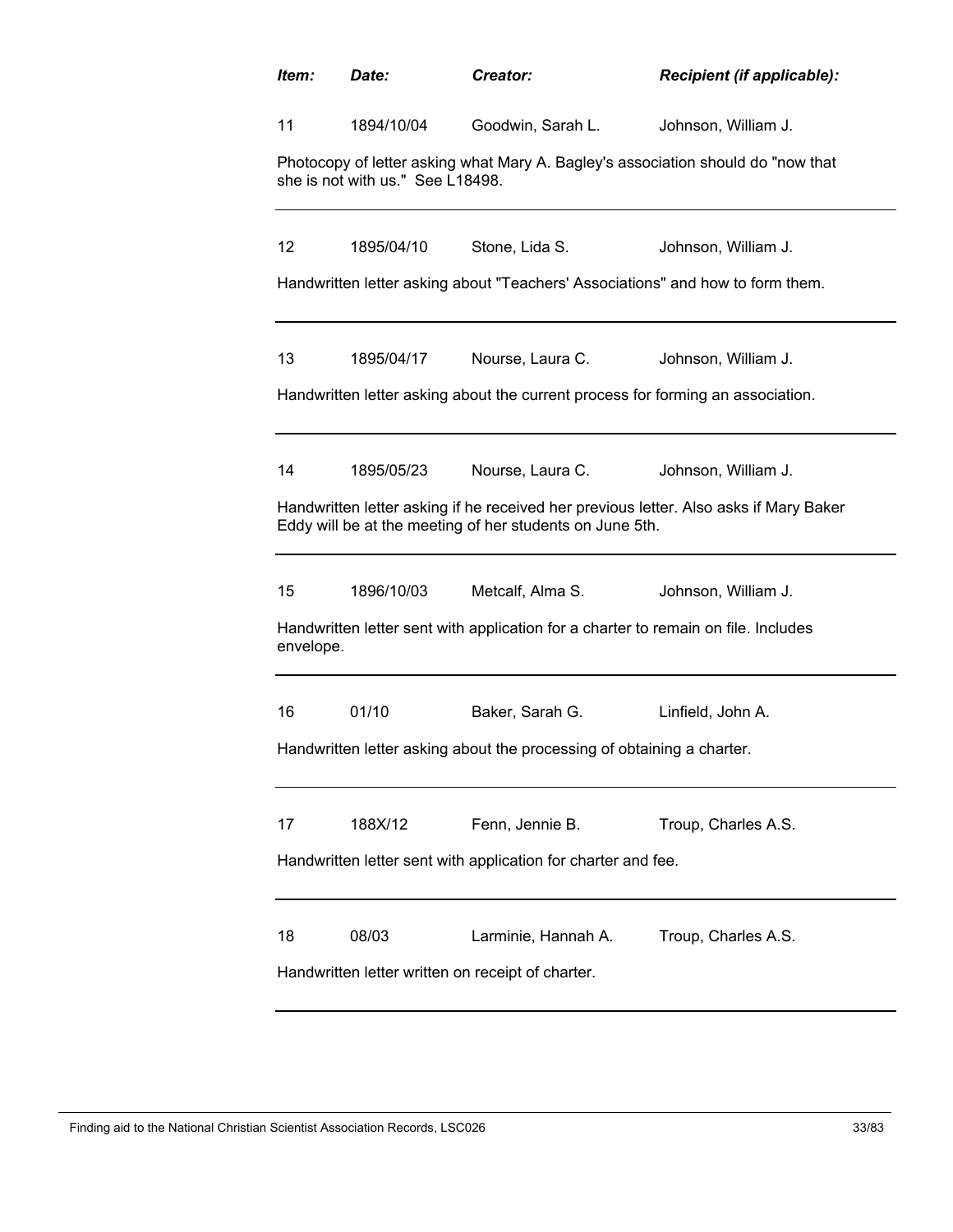| ltem:     | Date: | Creator:                                                                      | <b>Recipient (if applicable):</b>                                                                                                                                         |
|-----------|-------|-------------------------------------------------------------------------------|---------------------------------------------------------------------------------------------------------------------------------------------------------------------------|
| 19        | n.d.  | Mann, Nellie et al                                                            | Eddy, Mary Baker                                                                                                                                                          |
|           |       | headed by Sarah H. Crosse rather than Annie V.C. Leavitt.                     | Handwritten letter signed by students requesting their charter be for an association                                                                                      |
| 20        | n.d.  | Murphy, J.M.C. et al.                                                         |                                                                                                                                                                           |
| Bradley). |       | National Christian Scientist Association (Murphy, H.P. Bailey, and William H. | Handwritten list of those approved for charters, by Executive Committee of the                                                                                            |
| 21        | 02/29 | Spooner, Mary E.                                                              | Johnson, William J.                                                                                                                                                       |
|           |       | National Christian Scientist Association.                                     | Handwritten letter sent with application for charter and fee. Asks about eligibility for<br>membership in branch association and attending the national convention of the |

Box 2, Certificate & Forms Correspondence-Meeting Records, 1886-1895, n.d.

Folder 1, Certificate & Forms Correspondence, 1887/03-1887/12

| Item:                                                                                   | Date:      | Creator:          | <b>Recipient (if applicable):</b>                                                    |  |
|-----------------------------------------------------------------------------------------|------------|-------------------|--------------------------------------------------------------------------------------|--|
| 01                                                                                      | 1887/03/22 | Chase, Stephen A. | Linfield, John A.                                                                    |  |
| cards.                                                                                  |            |                   | Handwritten letter asking about filling how annual reports and acquiring visiting    |  |
| 02                                                                                      | 1887/04/25 | Evans, Clara M.   | Linfield, John A.                                                                    |  |
| visiting cards.                                                                         |            |                   | Handwritten letter asking about a sample of the certificates for students and of the |  |
| 03                                                                                      | 1887/05/17 | Cross, Ellen E.   | Linfield, John A.                                                                    |  |
| Handwritten letter asking about how long certificates and visiting cards are valid for. |            |                   |                                                                                      |  |
|                                                                                         |            |                   |                                                                                      |  |
| 04                                                                                      | 1887/06/20 | Estey, Etta       | Linfield, John A.                                                                    |  |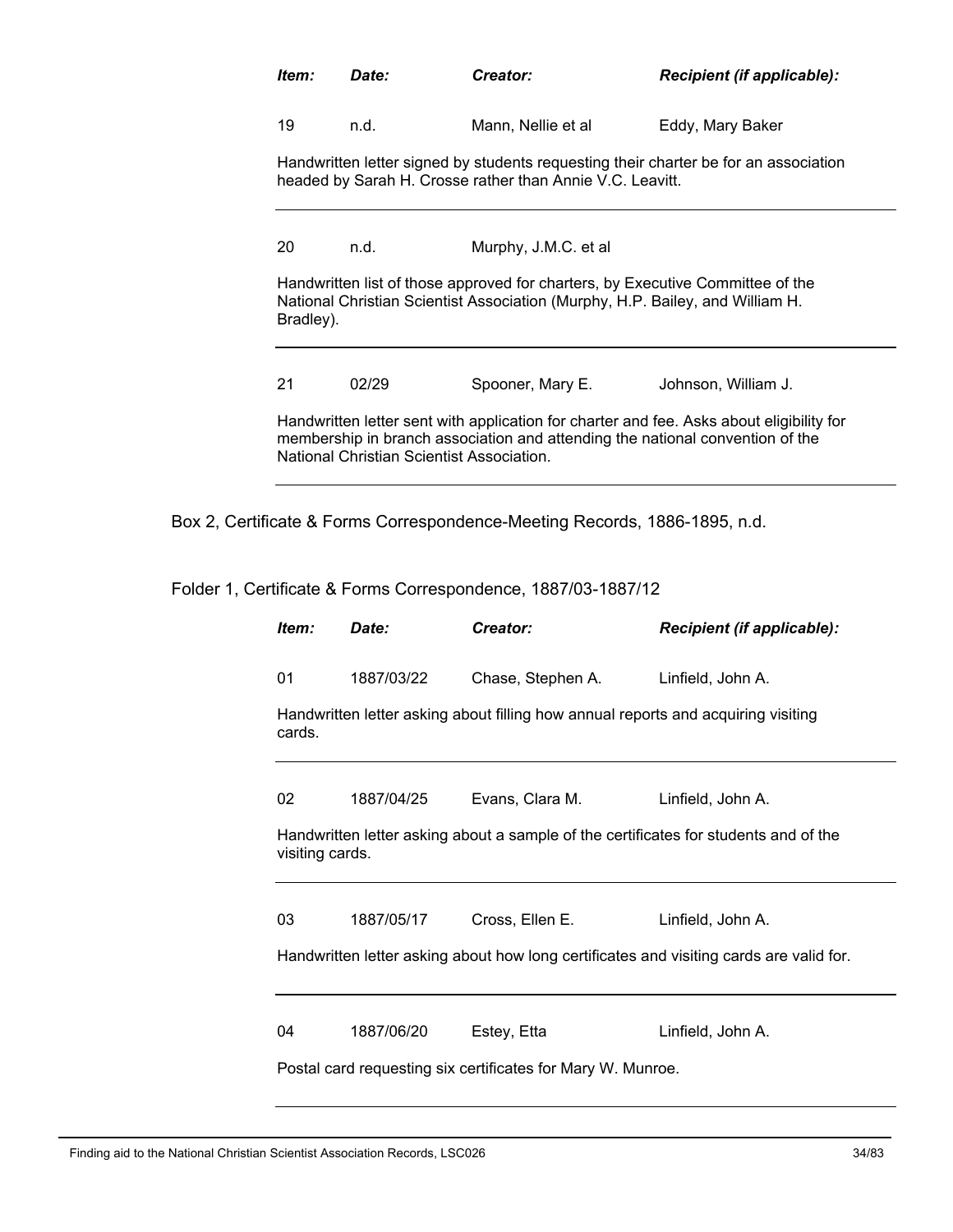| ltem:                                                                          | Date:                                                                                                                      | Creator:                                             | <b>Recipient (if applicable):</b> |  |  |  |
|--------------------------------------------------------------------------------|----------------------------------------------------------------------------------------------------------------------------|------------------------------------------------------|-----------------------------------|--|--|--|
| 05                                                                             | 1887/06/21                                                                                                                 | Sherman, Bradford                                    | Linfield, John A.                 |  |  |  |
|                                                                                | Handwritten letter sent with money for certificates.                                                                       |                                                      |                                   |  |  |  |
| 06                                                                             | 1887/06/25                                                                                                                 | Evans, Clara M.                                      | Linfield, John A.                 |  |  |  |
|                                                                                |                                                                                                                            | Handwritten letter sent with money for certificates. |                                   |  |  |  |
| 07                                                                             | 1887/06/28                                                                                                                 | Evans, Clara M.                                      | Linfield, John A.                 |  |  |  |
|                                                                                | Handwritten letter sent with postage money for certificates.                                                               |                                                      |                                   |  |  |  |
| 08                                                                             | 1887/07/07                                                                                                                 | Knott, Annie M.                                      | Frye, Calvin A.                   |  |  |  |
|                                                                                | Handwritten letter requesting certificates, and asking what their cost is. Note from<br>Frye says "Please send with bill." |                                                      |                                   |  |  |  |
| 09                                                                             | 1887/07/16                                                                                                                 | Eastaman, Joseph S.                                  |                                   |  |  |  |
|                                                                                | Handwritten letter requesting certificates on behalf of Augusta E. Stetson.                                                |                                                      |                                   |  |  |  |
| 10                                                                             | 1887/07/19                                                                                                                 | Wickersham, George B. Linfield, John A.              |                                   |  |  |  |
| Handwritten letter sent with money to pay for certificates sent.               |                                                                                                                            |                                                      |                                   |  |  |  |
| 11                                                                             | 1887/07/22                                                                                                                 | Knott, Annie M.                                      | Linfield, John A.                 |  |  |  |
| Handwritten letter sent with money to pay for certificates sent.               |                                                                                                                            |                                                      |                                   |  |  |  |
| 12                                                                             | 1887/07/25                                                                                                                 | Wheeler, George W.                                   | Linfield, John A.                 |  |  |  |
| Handwritten letter requesting the amount he owes for certificates and postage. |                                                                                                                            |                                                      |                                   |  |  |  |
| 13                                                                             | 1887/08/15                                                                                                                 | Bagley, Mary A.                                      | Linfield, John A.                 |  |  |  |
| Handwritten letter requesting certificates, and asking what their cost is.     |                                                                                                                            |                                                      |                                   |  |  |  |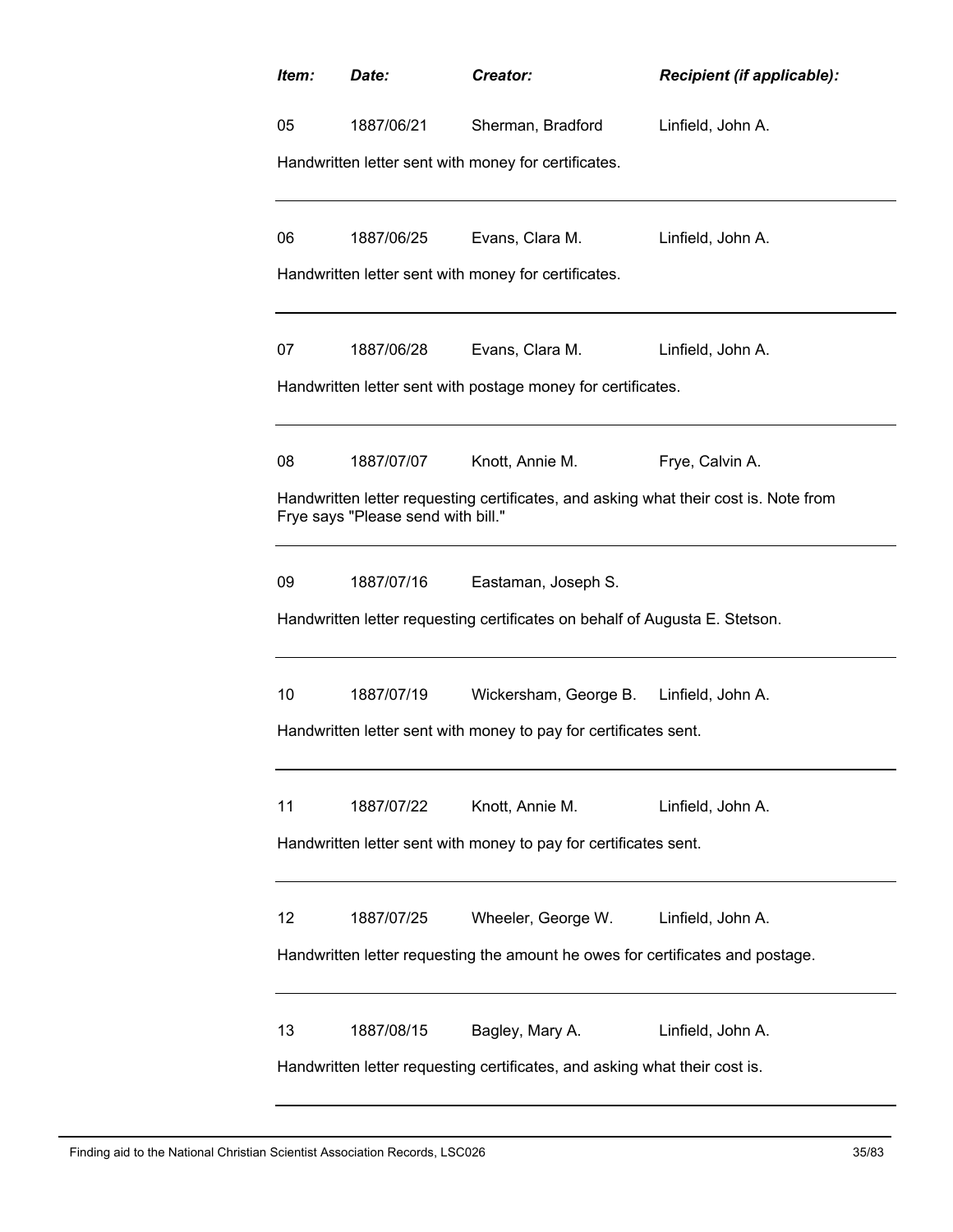| Item:                                                                                                  | Date:                                                                      | Creator:                                                      | Recipient (if applicable): |  |  |
|--------------------------------------------------------------------------------------------------------|----------------------------------------------------------------------------|---------------------------------------------------------------|----------------------------|--|--|
| 14                                                                                                     | 1887/08/27                                                                 | Bagley, Mary A.                                               | Linfield, John A.          |  |  |
| Handwritten letter sent with money to pay for certificates sent.                                       |                                                                            |                                                               |                            |  |  |
| 15                                                                                                     | 1887/08/27                                                                 | Pine, Sarah A.                                                | Linfield, John A.          |  |  |
| Handwritten letter sent with money and requesting certificates.                                        |                                                                            |                                                               |                            |  |  |
| 16                                                                                                     | 1887/10/01                                                                 | Stetson, Frederick J.                                         |                            |  |  |
| Handwritten letter requesting certificates. Mentions Mary H. Plunkett and Emma<br>Hopkins in New York. |                                                                            |                                                               |                            |  |  |
| 17                                                                                                     | 1887/11/11                                                                 | Knott, Annie M.                                               | Linfield, John A.          |  |  |
| Handwritten letter sent with money and requesting certificates.                                        |                                                                            |                                                               |                            |  |  |
| 18                                                                                                     | 1887/12/10                                                                 |                                                               |                            |  |  |
| Receipt for 12 certificates, costing \$0.60, paid for by Francis J. Fluno.                             |                                                                            |                                                               |                            |  |  |
| 19                                                                                                     | 1887/12/26                                                                 | Knott, Annie M.                                               | Linfield, John A.          |  |  |
|                                                                                                        | Handwritten letter sent with money and requesting additional certificates. |                                                               |                            |  |  |
|                                                                                                        |                                                                            | Folder 2, Certificate & Forms Correspondence, 1888/01-1891/06 |                            |  |  |
| Item:                                                                                                  | Date:                                                                      | Creator:                                                      | Recipient (if applicable): |  |  |
| 01                                                                                                     | 1888/01/01                                                                 | Stetson, Frederick J.                                         |                            |  |  |
| Handwritten letter requesting certificates.                                                            |                                                                            |                                                               |                            |  |  |
| 02                                                                                                     | 1888/02/27                                                                 | Wheeler, George W.                                            | Linfield, John A.          |  |  |
| Handwritten letter sent with money and requesting certificates.                                        |                                                                            |                                                               |                            |  |  |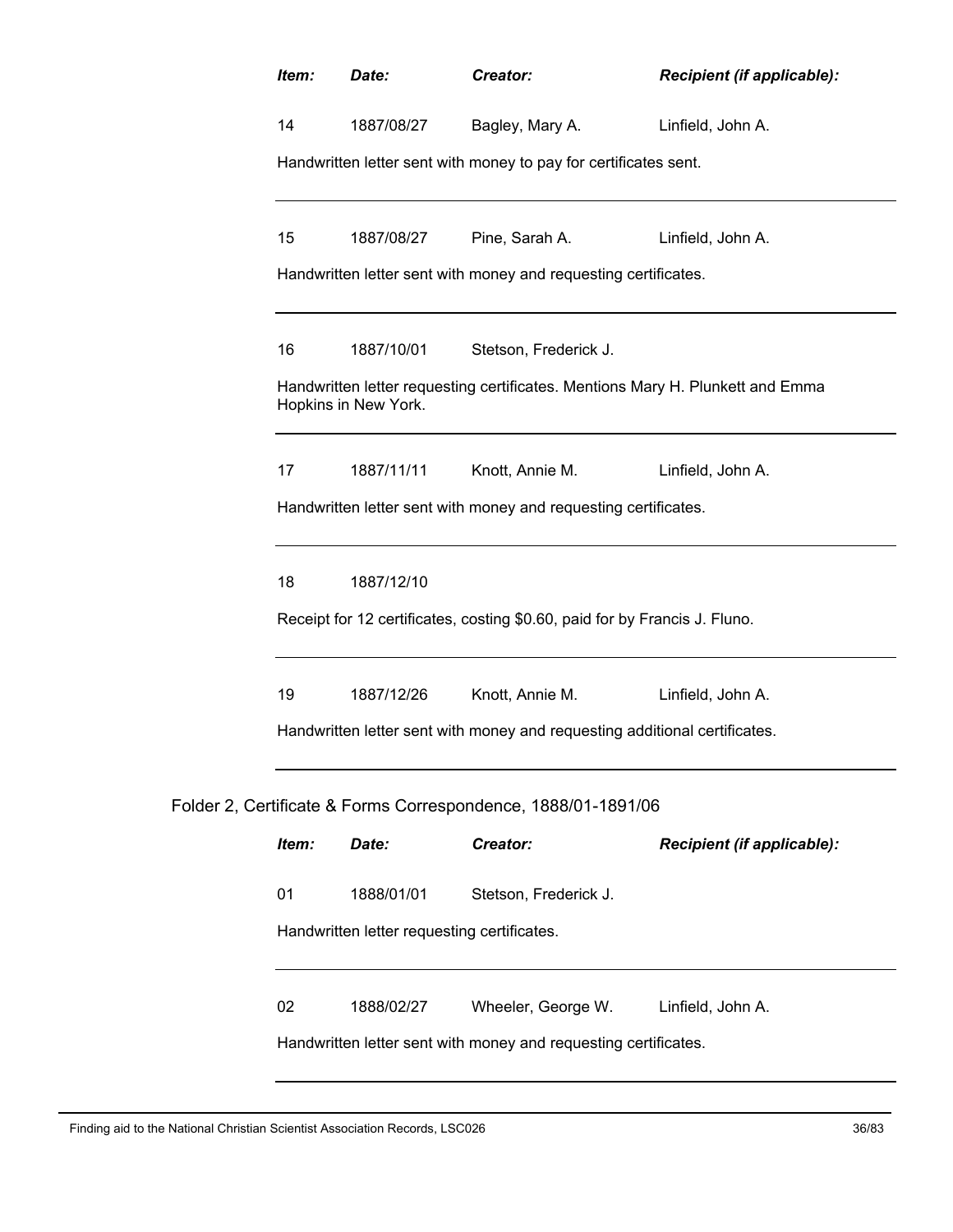| Item:                                                                                                          | Date:                                                                                                                                         | Creator:                                                                                                                                             | Recipient (if applicable):                                                            |  |  |
|----------------------------------------------------------------------------------------------------------------|-----------------------------------------------------------------------------------------------------------------------------------------------|------------------------------------------------------------------------------------------------------------------------------------------------------|---------------------------------------------------------------------------------------|--|--|
| 03                                                                                                             | 1888/04/11                                                                                                                                    | Porterfield, Mary D.                                                                                                                                 | Linfield, John A.                                                                     |  |  |
|                                                                                                                |                                                                                                                                               |                                                                                                                                                      | Handwritten letter sent with money and requesting certificates. Includes envelope.    |  |  |
|                                                                                                                |                                                                                                                                               |                                                                                                                                                      |                                                                                       |  |  |
| 04                                                                                                             | 1888/05/27                                                                                                                                    | Mason, Frank E.                                                                                                                                      | Bangs, Herbert H.                                                                     |  |  |
|                                                                                                                |                                                                                                                                               | Handwritten letter sent with money and requesting certificates.                                                                                      |                                                                                       |  |  |
| 05                                                                                                             | 1889/01/18                                                                                                                                    | Bradshaw, Sue Ella                                                                                                                                   | Bangs, Herbert H.                                                                     |  |  |
|                                                                                                                |                                                                                                                                               | of the National Christian Scientist Association constitution. Includes envelope.                                                                     | Handwritten letter sent with money to pay for certificates sent. Also requests copies |  |  |
| 06                                                                                                             | 1889/03/18                                                                                                                                    | Sweet, Ella Peck                                                                                                                                     | Munroe, Mary W.                                                                       |  |  |
|                                                                                                                |                                                                                                                                               | Handwritten letter requesting certificates. Sent to Munroe, and note on top from<br>Munroe passes it on to "my brother" (possibly Herbert H. Bangs). |                                                                                       |  |  |
| 07                                                                                                             | 1889/04/08                                                                                                                                    | Sweet, Ella Peck                                                                                                                                     | Bangs, Herbert H.                                                                     |  |  |
|                                                                                                                |                                                                                                                                               | Handwritten letter sent with stamps for certificates sent.                                                                                           |                                                                                       |  |  |
| 08                                                                                                             | 1889/05/13                                                                                                                                    | Adams, E.R.                                                                                                                                          | Bangs, Herbert H.                                                                     |  |  |
|                                                                                                                |                                                                                                                                               |                                                                                                                                                      |                                                                                       |  |  |
|                                                                                                                | Handwritten letter enquiring after the delegates' certificates for the national<br>convention of the National Christian Scientist Association |                                                                                                                                                      |                                                                                       |  |  |
| 09                                                                                                             | 1889/05/21                                                                                                                                    | Snider, Carrie Harvey                                                                                                                                | Bangs, Herbert H.                                                                     |  |  |
|                                                                                                                | Handwritten letter requesting delegates' certificates. Also asks about dues owed.                                                             |                                                                                                                                                      |                                                                                       |  |  |
| 10                                                                                                             | 1890/10/02                                                                                                                                    | Knott, Annie M.                                                                                                                                      | Bangs, Herbert H.                                                                     |  |  |
| Handwritten letter requesting certificates. Notes state order was returned as they<br>were not the right kind. |                                                                                                                                               |                                                                                                                                                      |                                                                                       |  |  |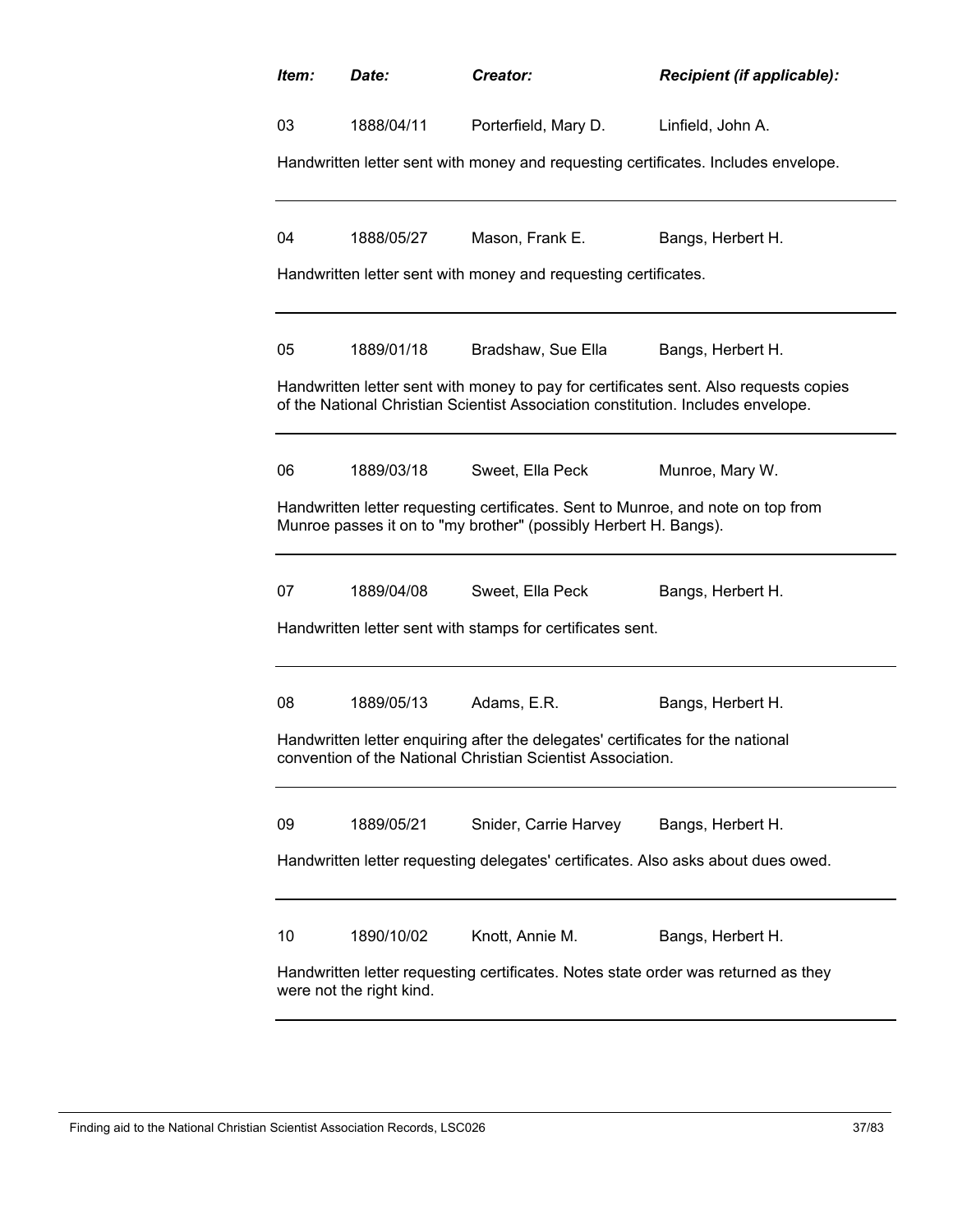| Item:             | Date:                        | Creator:                                                                    | Recipient (if applicable):                                                                                                                                                   |
|-------------------|------------------------------|-----------------------------------------------------------------------------|------------------------------------------------------------------------------------------------------------------------------------------------------------------------------|
| 11                | 1890/10/15                   | Knott, Annie M.                                                             | Johnson, William B.                                                                                                                                                          |
|                   |                              |                                                                             | Handwritten letter stating that the certificates she received were the wrong kind.                                                                                           |
| $12 \overline{ }$ | 1891/05/20                   | Sweet, Ella Peck                                                            | Johnson, William B.                                                                                                                                                          |
|                   | order of Science and Health. |                                                                             | Handwritten letter sent with money and requesting certificates. Mentions receiving                                                                                           |
| 13                | 1891/06/02                   | Sweet, Ella Peck                                                            | Johnson, William B.                                                                                                                                                          |
|                   |                              | Handwritten letter sent with money and requesting certificates.             |                                                                                                                                                                              |
| 14                | 06/26                        |                                                                             | Philbrick, Mary H. Linfield, John A.                                                                                                                                         |
|                   |                              | Handwritten letter sent with money and requesting certificates.             |                                                                                                                                                                              |
| 15                | n.d.                         | [Unsigned]                                                                  | Linfield, John A.                                                                                                                                                            |
|                   |                              | Handwritten letter requesting he bring certificates to the church tomorrow. |                                                                                                                                                                              |
| 16                | n.d.                         | Linfield, John A.                                                           |                                                                                                                                                                              |
| used envelope.    |                              |                                                                             | Handwritten draft of minutes regarding the sale of certificates and their price, as<br>decided at April 13th meeting of National Christian Scientist Association. Written on |
|                   |                              | Blank Charters, Certificates, and Forms, n.d.                               |                                                                                                                                                                              |
| Item:             | Date:                        | Creator:                                                                    | Recipient (if applicable):                                                                                                                                                   |
| $01 - 04$         | n.d.                         |                                                                             |                                                                                                                                                                              |
|                   |                              | of National Christian Scientist Association.                                | "Application for a Charter" Blank application for a charter for a branch association                                                                                         |

Finding aid to the National Christian Scientist Association Records, LSC026 38/83 38/83

Folder 3,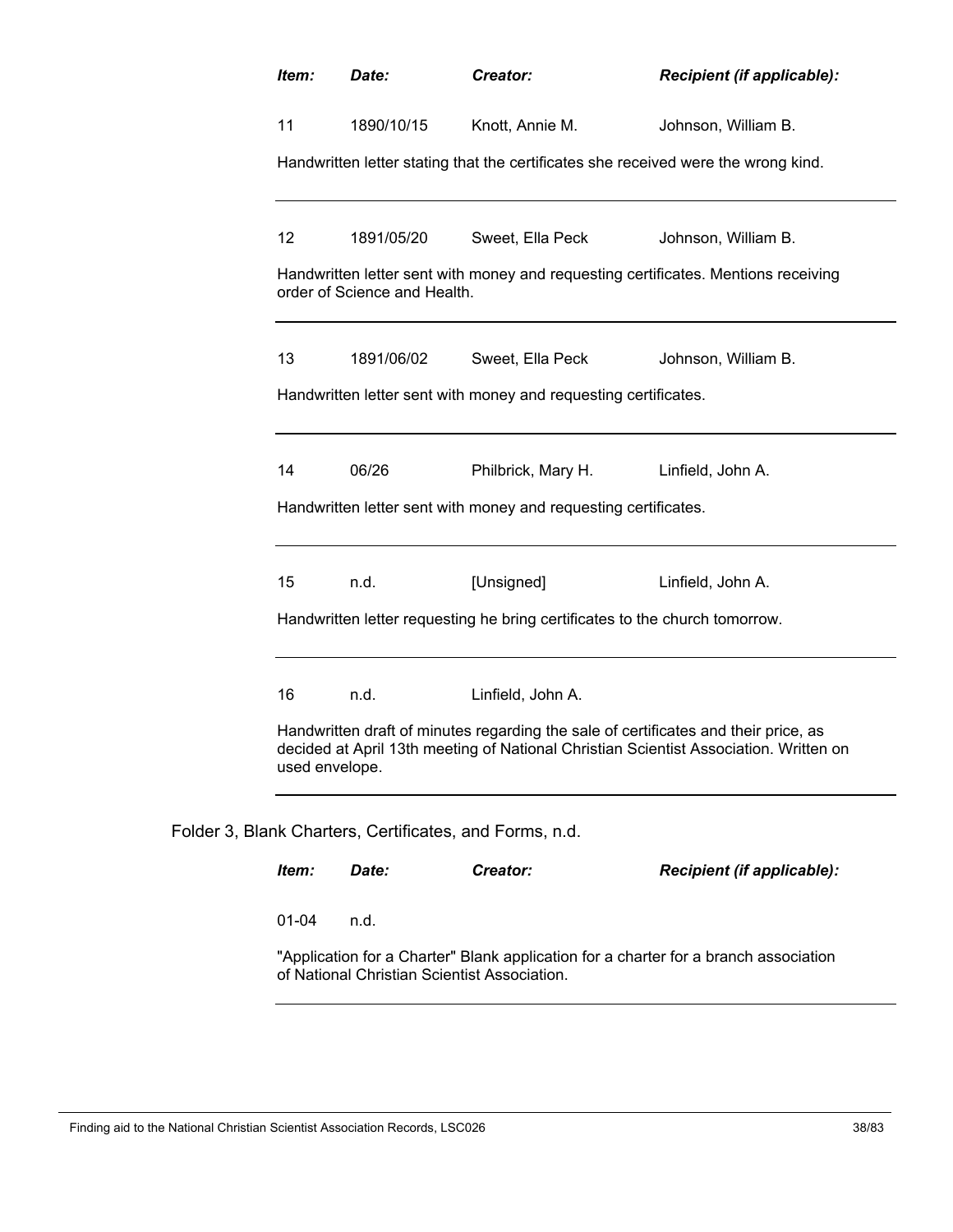05-09 n.d.

"Annual Report of Students' Christian Scientist Association to the National Christian Scientist Association" Blank form for annual reports of branch association of National Christian Scientist Association.

10-13 n.d.

"Representative's Certificate of Students' Christian Scientist Association" Blank form for listing members of a branch association appointed as representatives for annual meeting of the National Christian Scientist Association.

14-18 n.d.

"To All whom it may Concern." Blank certificate allowing member of a branch association to attend meetings of another branch association.

19 n.d.

"This is to Certify that" Blank certificate of instruction in primary class from certified teacher.

20-23 n.d.

"This is to Certify that" Blank certificate of instruction in primary class from certified teacher.

24 n.d.

Blank certificate of instruction in primary class from certified teacher. Smaller format.

25-27 n.d.

Blank subscription slip for The Christian Science Journal, advertised as "the official organ of the National Christian Scientists' Association."

Flat File drawer, Blank Charters, n.d.

Folder 1, Blank Charters, n.d.

*Item: Date: Creator: Recipient (if applicable):*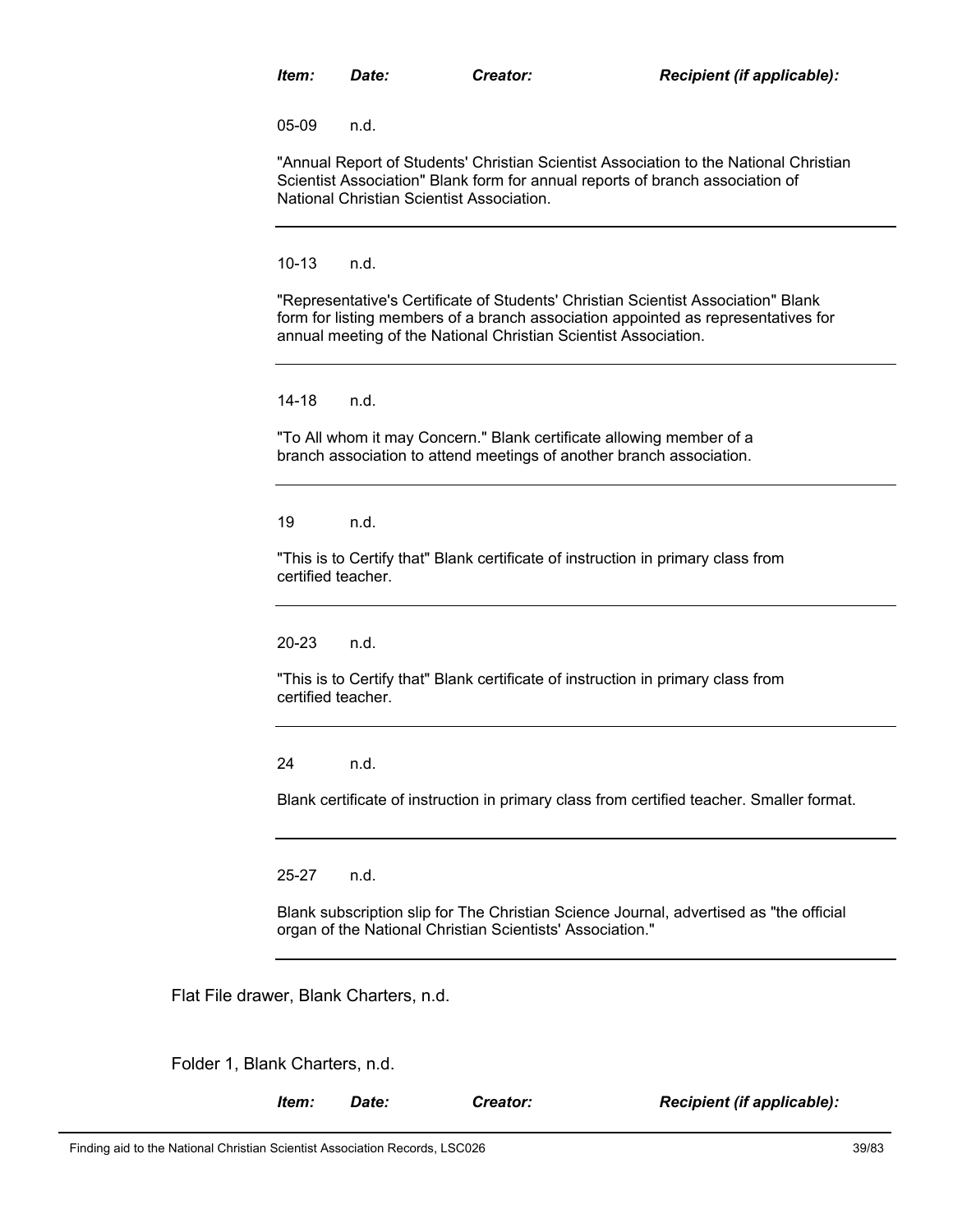01-03 n.d.

Blank charter given to a branch association of the National Christian Scientist Association.

# **Series III, Financial Records, 1886-1895, n.d.**

Box 2, Certificate & Forms Correspondence-Meeting Records, 1886-1895, n.d.

Folder 4, Financial Records, 1886/05-1889/02

| Item:                     | Date:                                       | Creator:                                         | Recipient (if applicable): |  |  |
|---------------------------|---------------------------------------------|--------------------------------------------------|----------------------------|--|--|
| 01                        | 1886/05/06                                  | Bailey, E.A.                                     | Troup, Charles A.S.        |  |  |
|                           |                                             | Receipt, says "belonging to N.C.S. Association." |                            |  |  |
| 02                        | 1886/05/24                                  | Bailey, E.A.                                     | Troup, Charles A.S.        |  |  |
|                           | Receipt, "National C.S. Association funds." |                                                  |                            |  |  |
| 03                        | 1886/06/24                                  | Bailey, E.A.                                     | Troup, Charles A.S.        |  |  |
|                           |                                             | Receipt, says "Belonging to N.C.S. Association." |                            |  |  |
| 04                        | 1886/08/11                                  | Bailey, E.A.                                     | Troup, Charles A.S.        |  |  |
|                           | Receipt, says "Belonging to N.C.S.A."       |                                                  |                            |  |  |
| 05                        | 1886/10/12                                  | Bailey, E.A.                                     | Troup, Charles A.S.        |  |  |
| Receipt, "N.C.S.A. funds" |                                             |                                                  |                            |  |  |
| 06                        | 1886/12/13                                  | Bailey, E.A.                                     | Troup, Charles A.S.        |  |  |
|                           | Receipt, "For N.C.S.A. funds"               |                                                  |                            |  |  |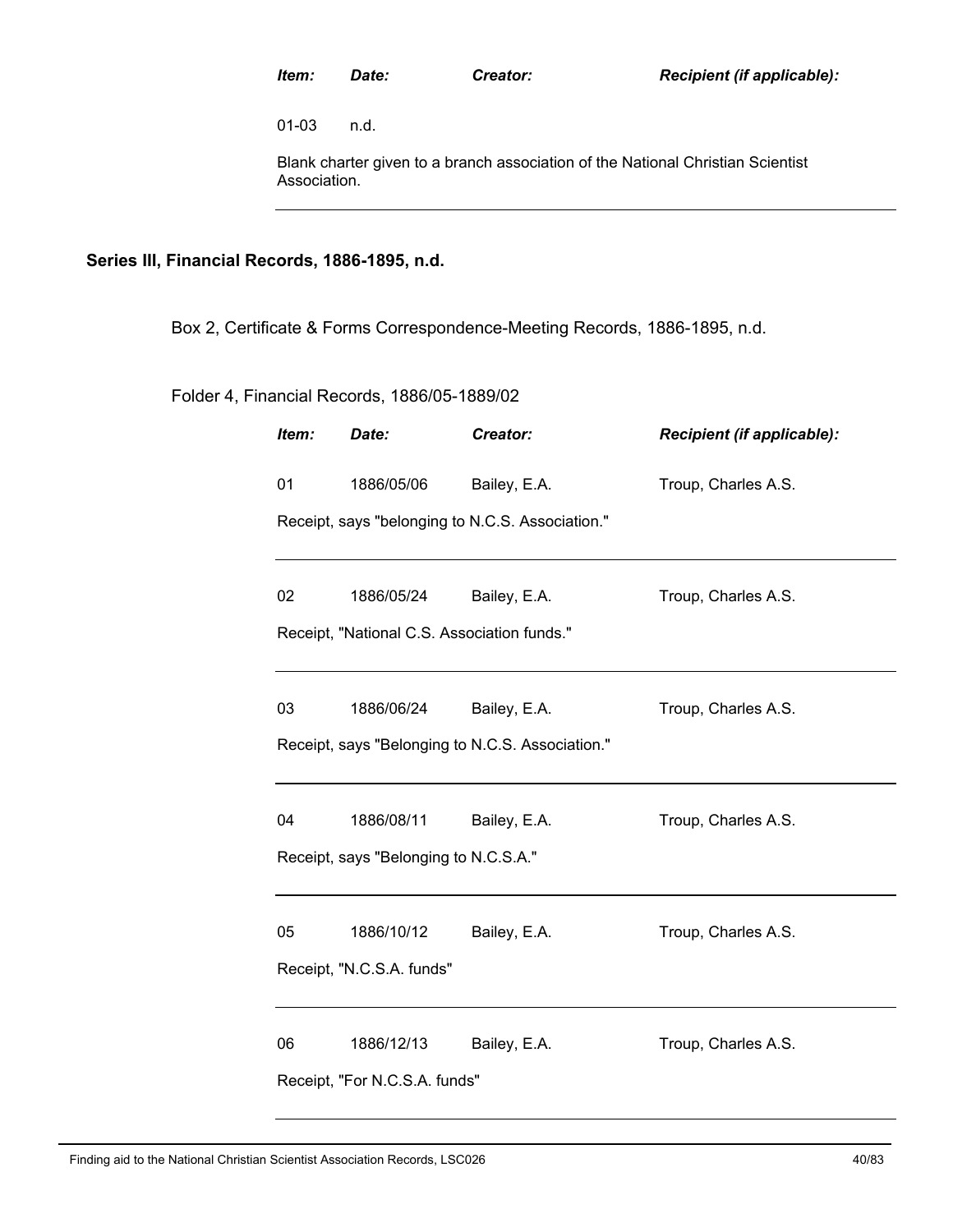| Item:                                                                                                                              | Date:                                         | Creator:                                         | Recipient (if applicable):                         |  |
|------------------------------------------------------------------------------------------------------------------------------------|-----------------------------------------------|--------------------------------------------------|----------------------------------------------------|--|
| 07                                                                                                                                 | 1887/02/02                                    | Bailey, E.A.                                     | Troup, Charles A.S.                                |  |
|                                                                                                                                    |                                               | Receipt, says "Belonging to N.C.S. Association." |                                                    |  |
| 08                                                                                                                                 | 1887/03/28                                    | Bailey, E.A.                                     | Troup, Charles A.S.                                |  |
|                                                                                                                                    | Receipt, "N.C.S. Association funds"           |                                                  |                                                    |  |
| 09                                                                                                                                 | 1887/04/20                                    | Bailey, E.A.                                     | Linfield, John A.                                  |  |
|                                                                                                                                    | Receipt, "for membership of N.C.S.A."         |                                                  |                                                    |  |
| 10                                                                                                                                 | 1887/04/20                                    | Bailey, E.A.                                     | Linfield, John A.                                  |  |
|                                                                                                                                    | Receipt, "N.C.S.A. funds for per capita tax." |                                                  |                                                    |  |
| 11                                                                                                                                 | 1887/04/20                                    | Bailey, E.A.                                     | Linfield, John A.                                  |  |
|                                                                                                                                    | Receipt, "for charter"                        |                                                  |                                                    |  |
| 12                                                                                                                                 | 1887/04/20                                    | Bailey, E.A.                                     | Linfield, John A.                                  |  |
|                                                                                                                                    | Receipt, "for visiting cards"                 |                                                  |                                                    |  |
| 13                                                                                                                                 | c. 1888/01                                    |                                                  |                                                    |  |
| Financial report of the National Christian Scientist Association. Lists income from<br>charters, certificates, and visiting cards. |                                               |                                                  |                                                    |  |
| 14                                                                                                                                 | 1888/06/11                                    | Carpenter, Mrs. George<br>В.                     | <b>National Christian Scientist</b><br>Association |  |
| Receipt for rent of C.M. Hall. Possibly Chicago Music Hall.                                                                        |                                               |                                                  |                                                    |  |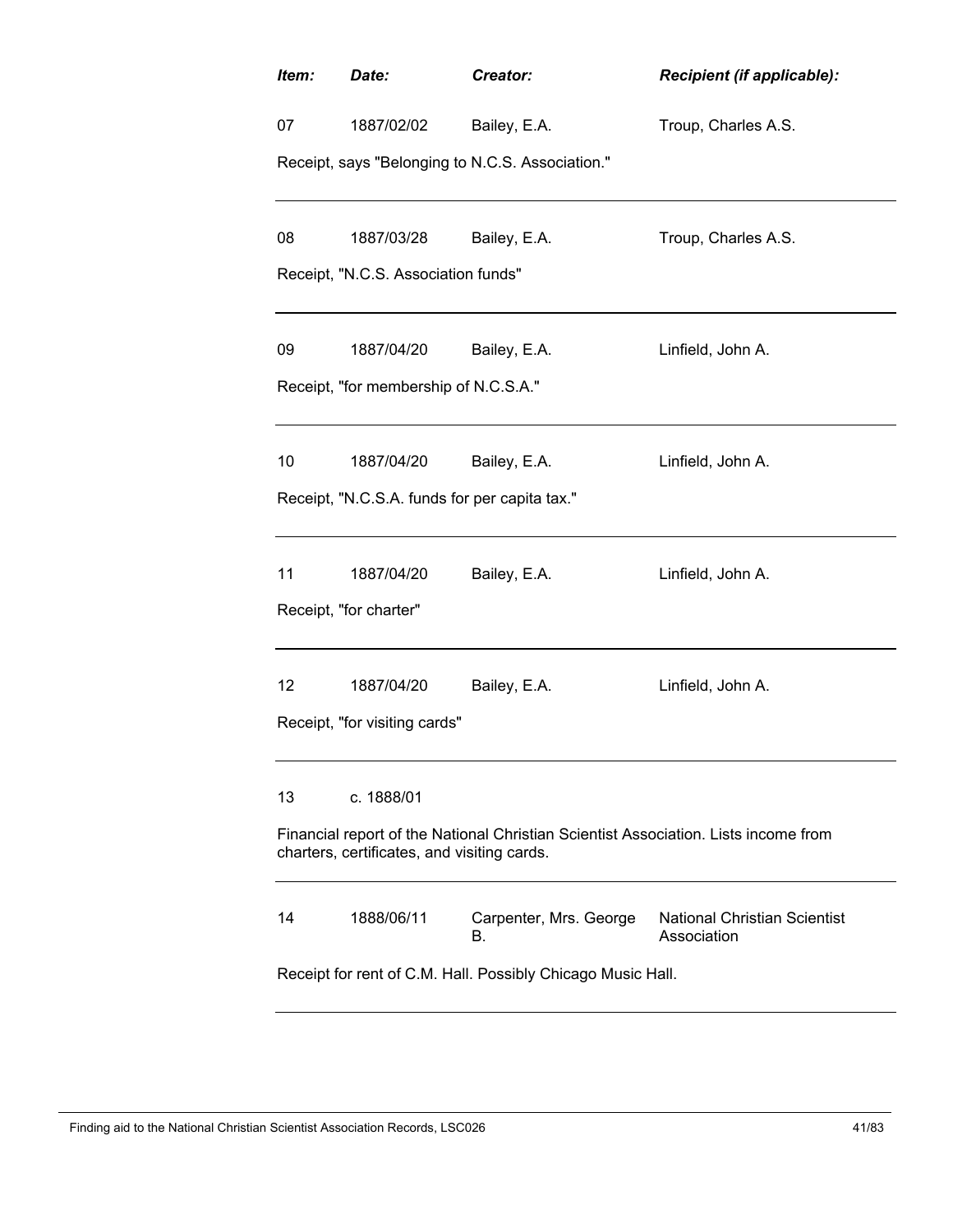| Item:              | Date:                              | Creator:                                                                           | Recipient (if applicable):                                                              |
|--------------------|------------------------------------|------------------------------------------------------------------------------------|-----------------------------------------------------------------------------------------|
| 15                 | 1888/06/11                         | <b>First Methodist</b><br>Episcopal Church                                         | National Christian Scientist<br>Association                                             |
|                    | Receipt for rental of church.      |                                                                                    |                                                                                         |
| 16                 | 1888/06/12                         | McGrath, John J.                                                                   | Eddy, Mary Baker                                                                        |
| Receipt for signs. |                                    |                                                                                    |                                                                                         |
| 17                 | 1888/06/13                         | Sherman, Bradford                                                                  | <b>National Christian Scientist</b><br>Association                                      |
|                    |                                    | Handwritten receipt for advertisements placed in Chicago newspapers.               |                                                                                         |
| 18                 | 1888/06/14                         | Skeen & Stuart<br>Stationery Co.                                                   | <b>National Christian Scientist</b><br>Association                                      |
|                    | Receipt for programs printed.      |                                                                                    |                                                                                         |
| 19                 | 1888/06/14                         | Harris, J.B.                                                                       | <b>National Christian Scientist</b><br>Association                                      |
|                    |                                    | Music College. Receipt is written on back of bill from CMC.                        | Handwritten receipt "for the credit of our Louis Falk." Harris was secretary of Chicago |
| 20<br>Receipt.     | 1888/06/21                         | Bangs, Herbert H.                                                                  | Bailey, E.A.                                                                            |
|                    |                                    |                                                                                    |                                                                                         |
| 21                 | 1888/06/23                         | <b>Traveller Newspaper</b><br>Association                                          | Woodbury, Josephine Curtis                                                              |
|                    | Receipt for postage and envelopes. |                                                                                    |                                                                                         |
| 22                 | c. 1888/06                         | Noyes, G.P.<br>Handwritten receipt for payment for breakage at Chicago Music Hall. | Bangs, Herbert H.                                                                       |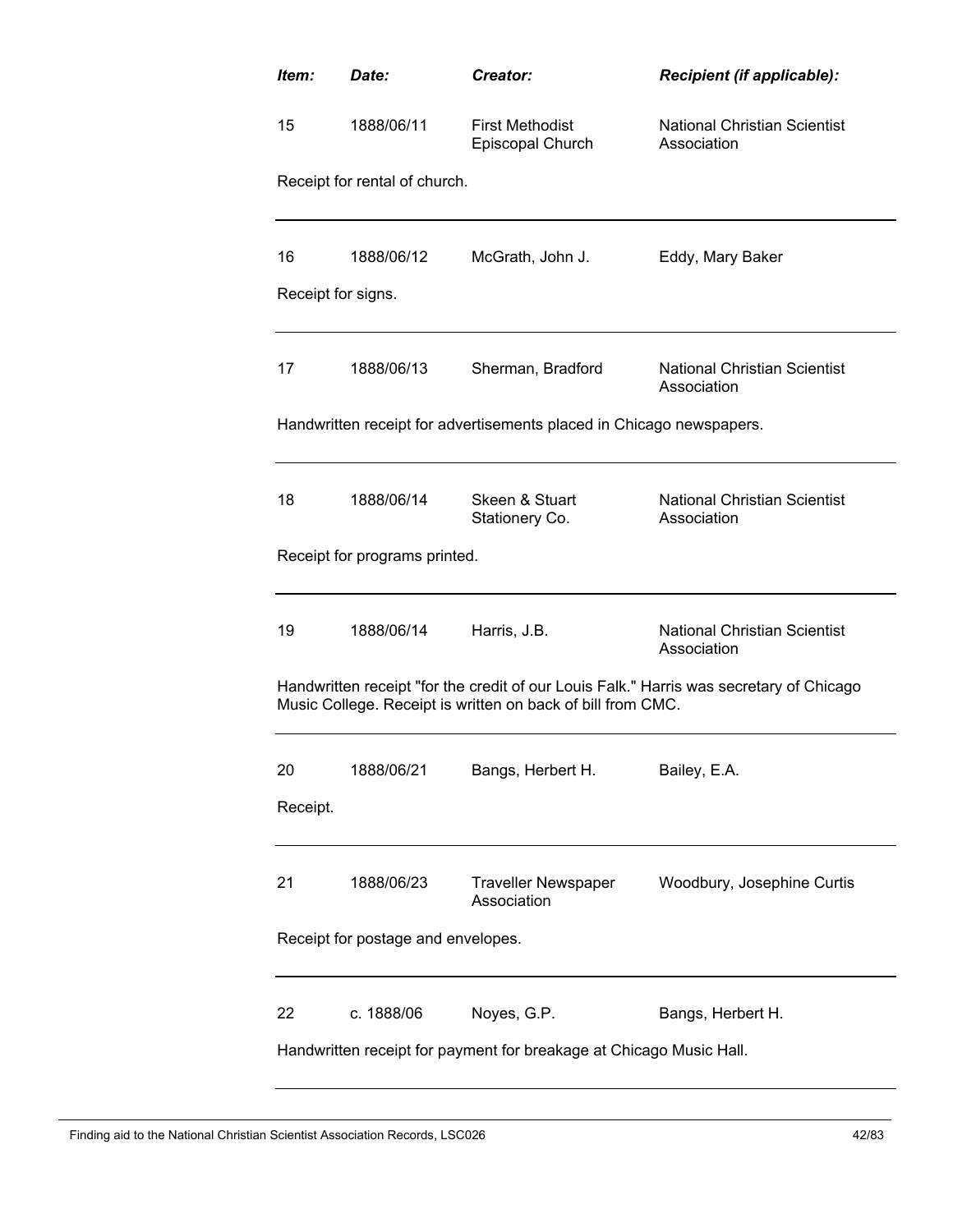| Item:                                         | Date:                                              | Creator:                                                        | Recipient (if applicable):                         |  |
|-----------------------------------------------|----------------------------------------------------|-----------------------------------------------------------------|----------------------------------------------------|--|
| 23                                            | 1888/08/09                                         | Woodbury, Josephine<br>Curtis                                   | Bangs, Herbert H.                                  |  |
|                                               |                                                    | Handwritten receipt of money paid "on account of bill rendered" |                                                    |  |
| 24                                            | 1889/01/31                                         | T.R. Marvin & Son                                               | Bangs, Herbert H.                                  |  |
| Receipt from printers for diplomas and seals. |                                                    |                                                                 |                                                    |  |
| 25                                            | 1889/02/02                                         | Thomas Groom & Co.                                              | Bangs, Herbert H.                                  |  |
|                                               | Receipt for pasteboard rolls.                      |                                                                 |                                                    |  |
|                                               | Folder 5, Financial Records, 1889/06-1895/12, n.d. |                                                                 |                                                    |  |
| Item:                                         | Date:                                              | Creator:                                                        | Recipient (if applicable):                         |  |
| 01                                            | 1889/06/08                                         | Arthur S. Doane & Co.                                           | Bangs, Herbert H.                                  |  |
|                                               |                                                    | Receipt for printing of admit cards and programs.               |                                                    |  |
| 02                                            | 1889/06/11                                         | G.A. Harper Mfg. Co.                                            | Robinson, George                                   |  |
|                                               |                                                    | Receipt for letters, pallets, and a pad from printers.          |                                                    |  |
| 03                                            | 1889/06/12                                         | Doan, W.H.; Miller,<br>G.H.D.                                   | Bangs, Herbert H.                                  |  |
| Receipt for rent of music hall in Cleveland.  |                                                    |                                                                 |                                                    |  |
| 04                                            | 1889/06/12                                         | Bangs, Herbert H.                                               | <b>National Christian Scientist</b><br>Association |  |
|                                               |                                                    | Receipt for payment of salary and supplies.                     |                                                    |  |
|                                               |                                                    |                                                                 |                                                    |  |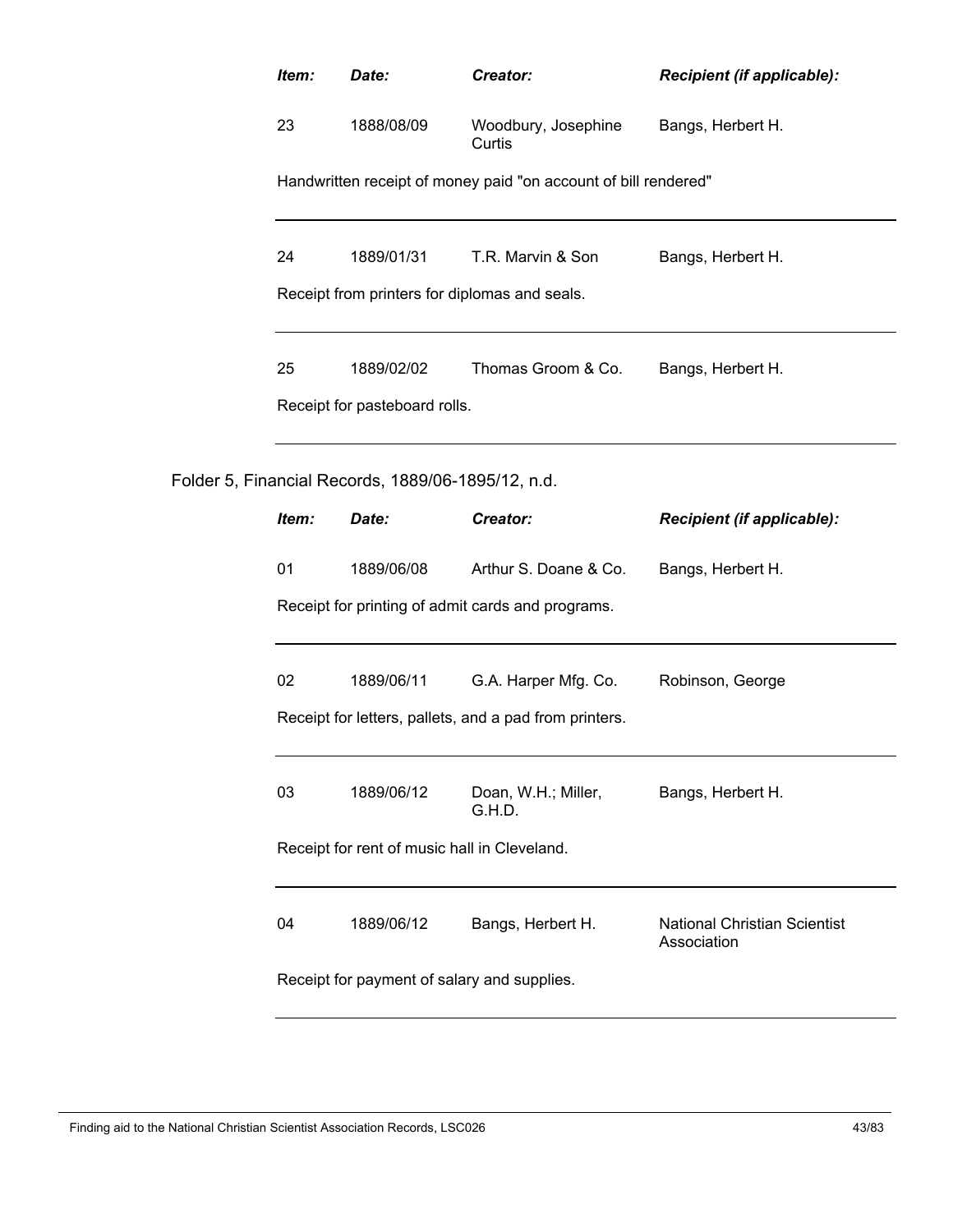| Item:                  | Date:                              | Creator:                                                    | Recipient (if applicable):                         |  |  |
|------------------------|------------------------------------|-------------------------------------------------------------|----------------------------------------------------|--|--|
| 05                     | 1889/06/12                         | Eddy, Mary Baker                                            | Bangs, Herbert H.                                  |  |  |
|                        | Authorization of payment.          |                                                             |                                                    |  |  |
| 06                     | 1889/08/16                         | Bangs, Herbert H.                                           | Hanson, Nellie J.                                  |  |  |
|                        | Check for fifteen dollars.         |                                                             |                                                    |  |  |
| 07                     | 1889/08/16                         | Thomas Groom & Co.                                          | <b>National Christian Scientist</b><br>Association |  |  |
|                        | Receipt for stationery and stamps. |                                                             |                                                    |  |  |
| 08                     | 1890/01/01                         | Thomas Groom & Co.                                          | <b>National Christian Scientist</b><br>Association |  |  |
|                        | Receipt for envelopes.             |                                                             |                                                    |  |  |
| 09                     | 1890/01/10                         | Arthur S. Doane & Co.                                       | Bangs, Herbert H.                                  |  |  |
|                        |                                    | Receipt for printing, including envelopes and certificates. |                                                    |  |  |
| 10                     | 1890/04                            | Eddy, E.J. Foster                                           | Bangs, Herbert H.                                  |  |  |
| Check for \$100.       |                                    |                                                             |                                                    |  |  |
| 11                     | 1890/05/20                         | Arthur S. Doane & Co.                                       | Johnson, William B.                                |  |  |
|                        | Receipt for printing services.     |                                                             |                                                    |  |  |
| 12<br>Check for \$100. | 1891/05/23                         | Eddy, E.J. Foster                                           | Bangs, Herbert H.                                  |  |  |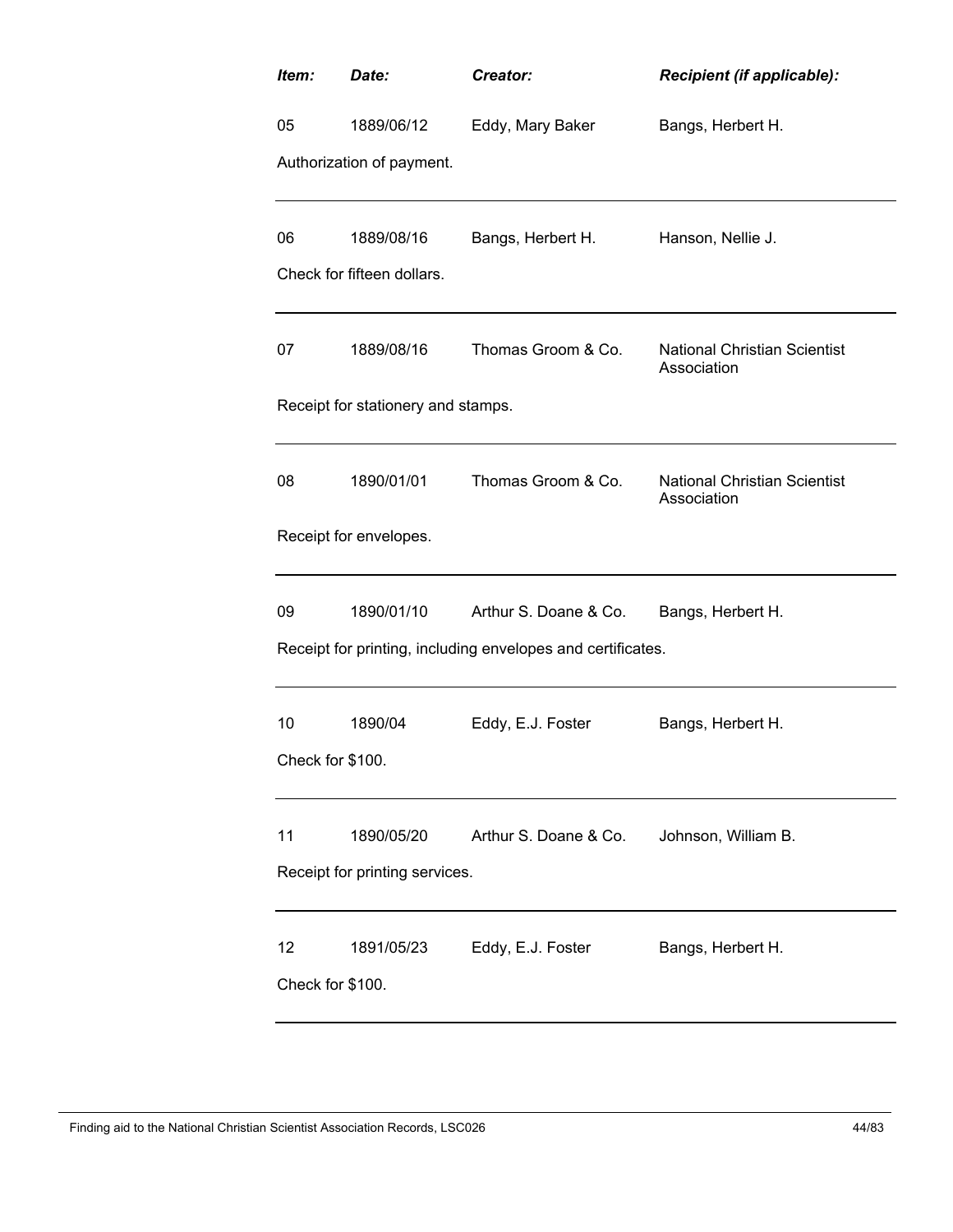| Item:                                     | Date:                                      | Creator:              | Recipient (if applicable): |  |  |
|-------------------------------------------|--------------------------------------------|-----------------------|----------------------------|--|--|
| 13                                        | 1893/05/20                                 | Arthur S. Doane & Co. | Johnson, William B.        |  |  |
|                                           | Receipt for printing services.             |                       |                            |  |  |
|                                           |                                            |                       |                            |  |  |
| 14                                        | 1893/10/28                                 | Spooner, Wallace      | Johnson, William B.        |  |  |
|                                           | Receipt for printing receipts.             |                       |                            |  |  |
| 15                                        | 1893/11/09                                 | Bartlett, Julia S.    | Johnson, William B.        |  |  |
|                                           | Handwritten receipt for dues paid (\$144). |                       |                            |  |  |
|                                           |                                            |                       |                            |  |  |
| 16                                        | 1893/11/16                                 | Bartlett, Julia S.    | Johnson, William B.        |  |  |
|                                           | Handwritten receipt for dues paid (\$89).  |                       |                            |  |  |
|                                           |                                            |                       |                            |  |  |
| 17                                        | 1893/12/07                                 | Bartlett, Julia S.    | Johnson, William B.        |  |  |
|                                           | Handwritten receipt for dues paid (\$90).  |                       |                            |  |  |
|                                           |                                            |                       |                            |  |  |
| 18                                        | 1893/12/14                                 | Bartlett, Julia S.    | Johnson, William B.        |  |  |
|                                           | Handwritten receipt for dues paid (\$69).  |                       |                            |  |  |
| 19                                        | 1893/12/28                                 | Bartlett, Julia S.    | Johnson, William B.        |  |  |
|                                           | Handwritten receipt for dues paid (\$61).  |                       |                            |  |  |
|                                           |                                            |                       |                            |  |  |
| 20                                        | 1894/01/11                                 | Bartlett, Julia S.    | Johnson, William B.        |  |  |
| Handwritten receipt for dues paid (\$78). |                                            |                       |                            |  |  |
|                                           |                                            |                       |                            |  |  |
| 21                                        | 1894/01/25                                 | Bartlett, Julia S.    | Johnson, William B.        |  |  |
| Handwritten receipt for dues paid (\$42). |                                            |                       |                            |  |  |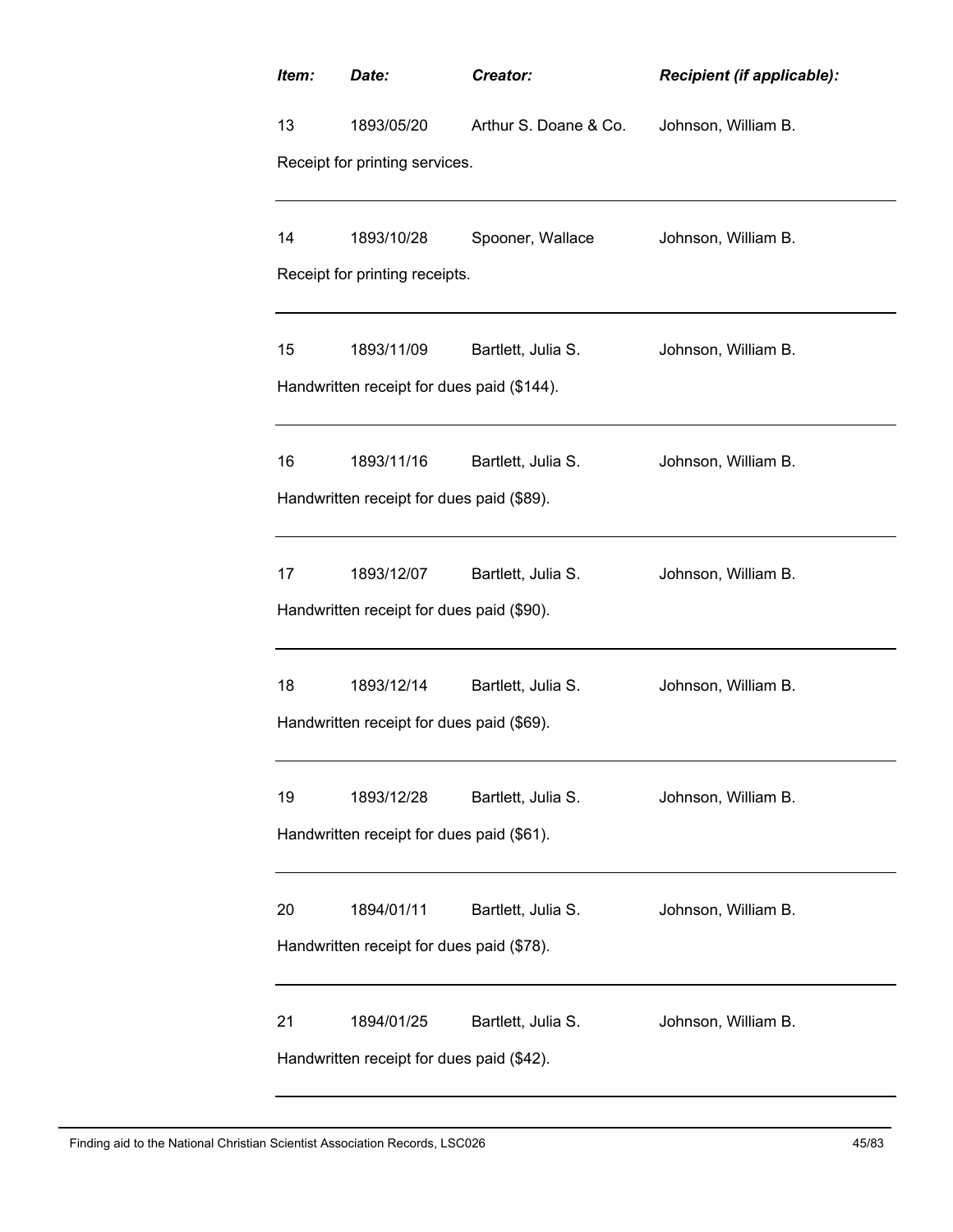| Item:                                     | Date:                                     | Creator:                          | <b>Recipient (if applicable):</b> |  |  |
|-------------------------------------------|-------------------------------------------|-----------------------------------|-----------------------------------|--|--|
| 22                                        | 1894/02/01                                | Bartlett, Julia S.                | Johnson, William B.               |  |  |
|                                           | Handwritten receipt for dues paid (\$30). |                                   |                                   |  |  |
| 23                                        | 1894/02/09                                | <b>Broadway Printing</b><br>House | Johnson, William B.               |  |  |
|                                           | Receipt for printing receipts.            |                                   |                                   |  |  |
| 24                                        | 1894/03/01                                | Bartlett, Julia S.                | Johnson, William B.               |  |  |
|                                           | Handwritten receipt for dues paid (\$41). |                                   |                                   |  |  |
| 25                                        | 1894/03/22                                | Bartlett, Julia S.                | Johnson, William B.               |  |  |
|                                           | Handwritten receipt for dues paid (\$50). |                                   |                                   |  |  |
| 26                                        | 1894/04/12                                | Bartlett, Julia S.                | Johnson, William B.               |  |  |
|                                           | Handwritten receipt for dues paid (\$50). |                                   |                                   |  |  |
| 27                                        | 1894/05/10                                | Bartlett, Julia S.                | Johnson, William B.               |  |  |
| Handwritten receipt for dues paid (\$45). |                                           |                                   |                                   |  |  |
| 28                                        | 1894/06/14                                | Bartlett, Julia S.                | Johnson, William B.               |  |  |
|                                           | Handwritten receipt for dues paid (\$55). |                                   |                                   |  |  |
| 29                                        | 1894/09/20                                | Bartlett, Julia S.                | Johnson, William B.               |  |  |
| Handwritten receipt for dues paid (\$50). |                                           |                                   |                                   |  |  |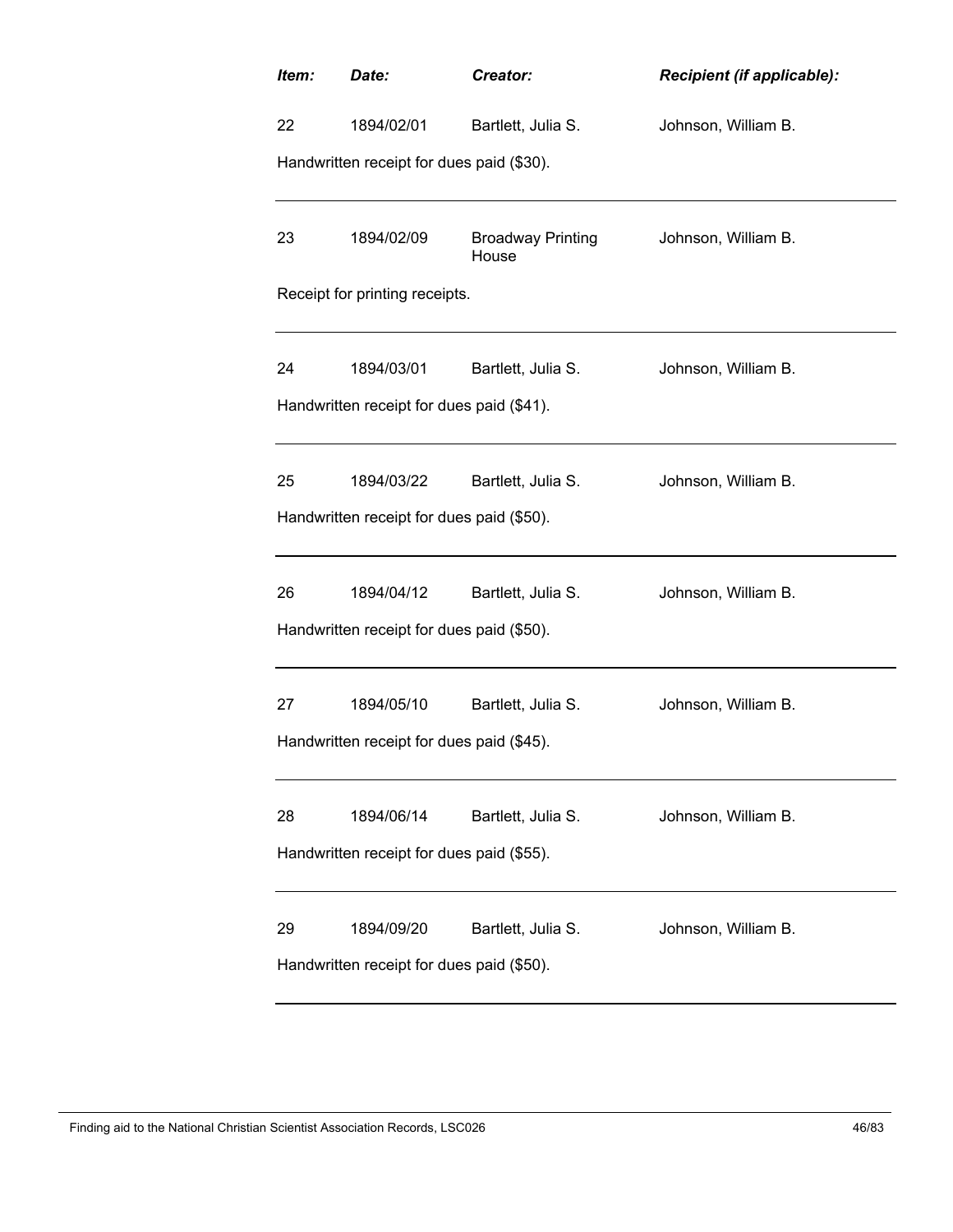| Item:                                     | Date:                                     | Creator:                                                                            | Recipient (if applicable):                         |  |  |
|-------------------------------------------|-------------------------------------------|-------------------------------------------------------------------------------------|----------------------------------------------------|--|--|
| 30                                        | 1894/10/10                                | Bennett, Benjamin F.                                                                | <b>National Christian Scientist</b><br>Association |  |  |
|                                           | Receipt for 2 record books.               |                                                                                     |                                                    |  |  |
| 31                                        | 1894/10/25                                | Bartlett, Julia S.                                                                  | Johnson, William B.                                |  |  |
|                                           | Handwritten receipt for dues paid (\$88). |                                                                                     |                                                    |  |  |
| 32                                        | 1895/05/20                                | Bartlett, Julia S.                                                                  | Johnson, William B.                                |  |  |
|                                           | Handwritten receipt for dues paid (\$75). |                                                                                     |                                                    |  |  |
| 33                                        | 1895/06/17                                | Bartlett, Julia S.                                                                  | Johnson, William B.                                |  |  |
|                                           | Handwritten receipt for dues paid (\$30). |                                                                                     |                                                    |  |  |
| 34                                        | 1895/06/28                                | Bartlett, Julia S.                                                                  | Johnson, William B.                                |  |  |
|                                           | Handwritten receipt for dues paid (\$30). |                                                                                     |                                                    |  |  |
| 35                                        | 1895/07/05                                | Bennett, Benjamin F.                                                                | <b>National Christian Scientist</b><br>Association |  |  |
| Receipt for printing certificates.        |                                           |                                                                                     |                                                    |  |  |
| 36                                        | 1895/08/16                                | Bartlett, Julia S.                                                                  | Johnson, William B.                                |  |  |
| Handwritten receipt for dues paid (\$50). |                                           |                                                                                     |                                                    |  |  |
| 37                                        | 1895/09/30                                | Bartlett, Julia S.<br>Handwritten receipt for dues and other payments paid (\$115). | Johnson, William B.                                |  |  |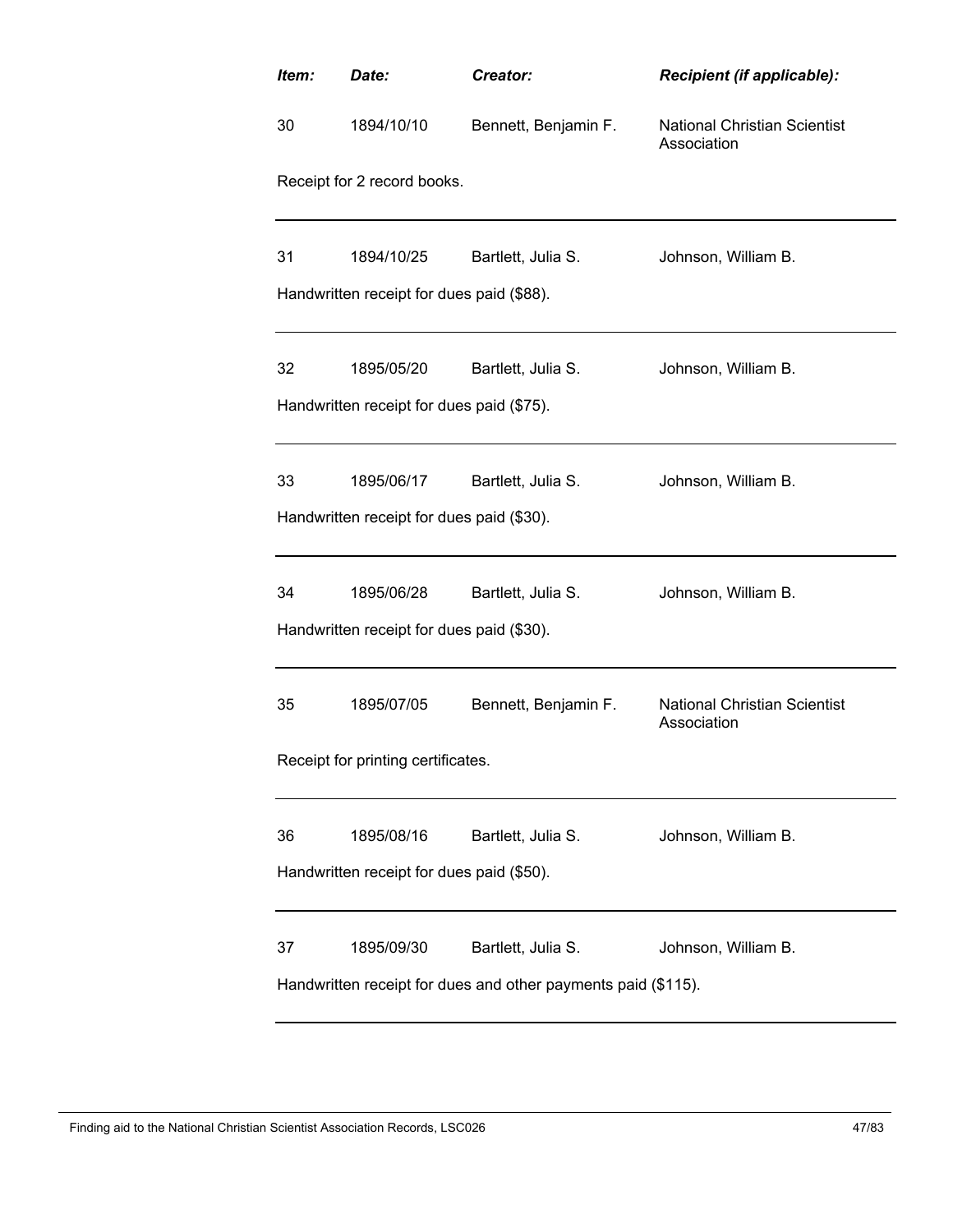| Item:                                                                                                                                                                                       | Date:                                    | Creator:                                                                       | Recipient (if applicable):                                                        |  |
|---------------------------------------------------------------------------------------------------------------------------------------------------------------------------------------------|------------------------------------------|--------------------------------------------------------------------------------|-----------------------------------------------------------------------------------|--|
| 38                                                                                                                                                                                          | 1895/10/09                               | Johnson, William B.                                                            |                                                                                   |  |
|                                                                                                                                                                                             | Receipt for postage stamps.              |                                                                                |                                                                                   |  |
| 39                                                                                                                                                                                          | 1895/12/16                               | F.W. Barry, Beale & Co.                                                        | <b>National Christian Scientist</b><br>Association                                |  |
|                                                                                                                                                                                             | Receipt for journal purchased.           |                                                                                |                                                                                   |  |
| 40                                                                                                                                                                                          | 1895/12/30                               | Johnson, William B.                                                            |                                                                                   |  |
|                                                                                                                                                                                             | Receipt for postage stamps.              |                                                                                |                                                                                   |  |
| 41                                                                                                                                                                                          | 1895/12/31                               | Bartlett, Julia S.                                                             | Johnson, William B.                                                               |  |
|                                                                                                                                                                                             | Typescript receipt for dues paid (\$68). |                                                                                |                                                                                   |  |
| 42                                                                                                                                                                                          | n.d.                                     | Bailey, E.A.                                                                   |                                                                                   |  |
|                                                                                                                                                                                             |                                          | Report by National Christian Scientist Association treasurer, 1886-1888.       |                                                                                   |  |
| 43                                                                                                                                                                                          | n.d.                                     | Linfield, John A.                                                              | <b>National Christian Scientist</b><br>Association                                |  |
| secretary.                                                                                                                                                                                  |                                          | Financial report of the National Christian Scientist Association, presented by |                                                                                   |  |
| 44                                                                                                                                                                                          | n.d.                                     | Linfield, John A.                                                              |                                                                                   |  |
| "Annual Report of the National Christian Scientist Association." Handwritten<br>annual report, listing branch associations, their membership numbers, and amount<br>paid in per capita tax. |                                          |                                                                                |                                                                                   |  |
| 45                                                                                                                                                                                          | n.d.                                     |                                                                                |                                                                                   |  |
|                                                                                                                                                                                             | Mass." on other.                         |                                                                                | Note. Says "H.H. Bangs bill \$2.75" on one side, "Accountant Winchester Sav. Bank |  |

Finding aid to the National Christian Scientist Association Records, LSC026 48/83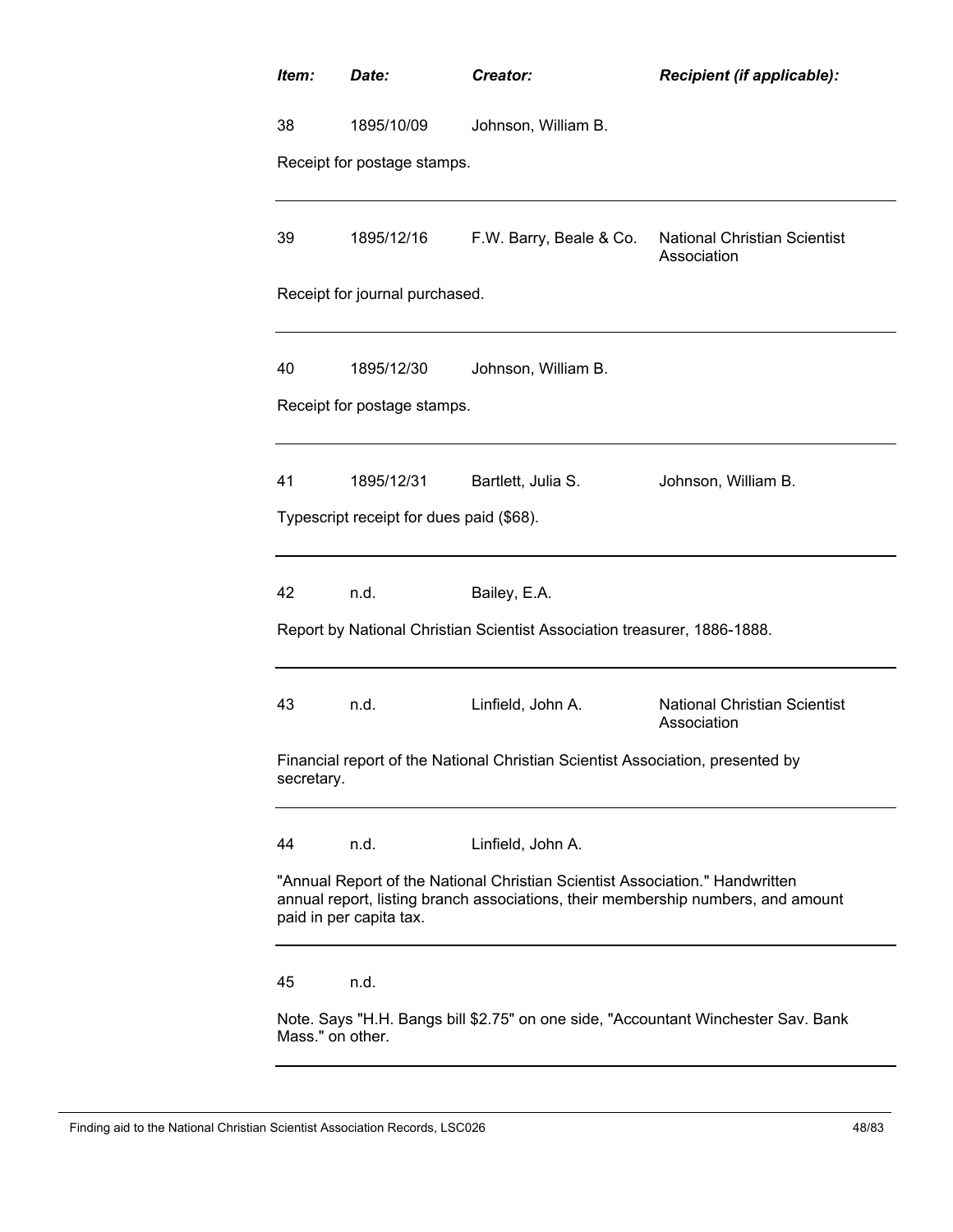46 n.d.

Handwritten note regarding financial aspects of Captain Loring. On Academy of Christian Science (Josephine Curtis Woodbury) letterhead.

47 n.d.

Envelope (found empty). Says "Bills Paid 1888-1889-1890" on front. Printed return address for E.D. Bangs & Co. Bankers. Some math done on back.

# Folder 6, Financial Correspondence, 1887/03-1888/03

| Item:          | Date:                                                                                                                                                                                                                                                                                    | Creator:          | <b>Recipient (if applicable):</b>                             |  |  |  |
|----------------|------------------------------------------------------------------------------------------------------------------------------------------------------------------------------------------------------------------------------------------------------------------------------------------|-------------------|---------------------------------------------------------------|--|--|--|
| 01             | 1887/03/29                                                                                                                                                                                                                                                                               | Bates, Edward N.  | Linfield, John A.                                             |  |  |  |
|                | Handwritten letter sent with branch association report and money to pay per capita<br>tax for members.                                                                                                                                                                                   |                   |                                                               |  |  |  |
| 02             | 1887/03/31                                                                                                                                                                                                                                                                               | Stahl, A.G.       | Secretary, National Christian<br><b>Scientist Association</b> |  |  |  |
|                | Handwritten letter sent with report and money to pay per capita tax for members of<br>branch association. Also sent money for visiting cards and regrets for being unable to<br>be present at national convention of the National Christian Scientist Association.<br>Includes envelope. |                   |                                                               |  |  |  |
| 03             | 1887/04/04                                                                                                                                                                                                                                                                               | Evans, John A.    | Linfield, John A.                                             |  |  |  |
|                | Handwritten letter sent with report, list of delegates, and money to pay per capita tax<br>for members of branch association of the National Christian Scientist Association.<br>Includes envelope.                                                                                      |                   |                                                               |  |  |  |
| 04             | 1887/04/05                                                                                                                                                                                                                                                                               | Sargent, Laura E. | Linfield, John A.                                             |  |  |  |
|                | Handwritten letter sent with money to pay per capita tax for branch association of<br>National Christian Scientist Association.                                                                                                                                                          |                   |                                                               |  |  |  |
| 0 <sub>5</sub> | 1887/04/07                                                                                                                                                                                                                                                                               | Bates, Edward P.  | Troup, Charles A.S.                                           |  |  |  |
|                | Handwritten letter to Charles A.S. Troup sent with initiation fees for membership to<br>National Christian Scientist Association for himself and Caroline S. Bates.                                                                                                                      |                   |                                                               |  |  |  |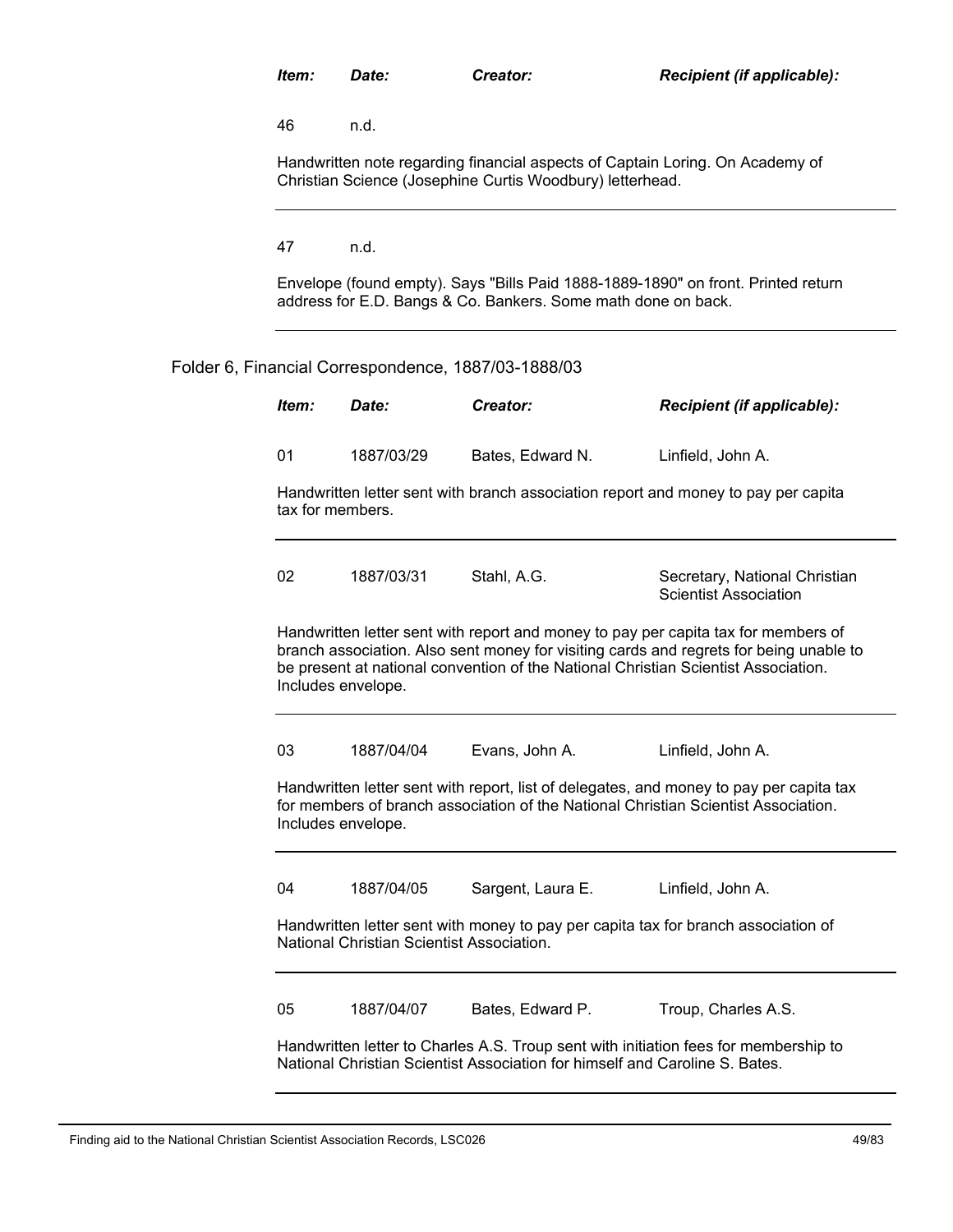| Item: | Date:                                     | Creator:                                      | Recipient (if applicable):                                                                                                                                                     |
|-------|-------------------------------------------|-----------------------------------------------|--------------------------------------------------------------------------------------------------------------------------------------------------------------------------------|
| 06-09 | 1887/06                                   | Linfield, John A.                             |                                                                                                                                                                                |
|       | National Christian Scientist Association. |                                               | Hectograph copy of form letter asking whether recipient has paid membership fee for                                                                                            |
| 10    | 1887/06/17                                | Leavitt, Annie V.C.                           | Linfield, John A.                                                                                                                                                              |
|       | association. Includes envelope.           |                                               | Handwritten letter saying her membership fee for National Christian Scientist<br>Association had been paid. Postscript asking after charter for Lockport, NY branch            |
| 11    | 1887/06/18                                | Spooner, Mary E.                              | Linfield, John A.                                                                                                                                                              |
|       | Association. Includes envelope.           |                                               | Handwritten letter sent with fee for membership in National Christian Scientist                                                                                                |
| 12    | 1887/06/27                                | Day, George B.                                | Linfield, John A.                                                                                                                                                              |
|       | Association. Includes envelope.           |                                               | Handwritten letter sent with fee for membership in National Christian Scientist                                                                                                |
| 13    | 1887/06/22                                | Rand, Jane M.                                 | Linfield, John A.                                                                                                                                                              |
|       |                                           | Association had been paid. Includes envelope. | Handwritten letter saying her membership fee in the National Christian Scientist                                                                                               |
| 14    | 1887/06/22                                | Knott, Annie M.                               | Linfield. John A.                                                                                                                                                              |
|       | Association. Includes envelope.           |                                               | Handwritten letter sent with fee for membership in National Christian Scientist                                                                                                |
| 15    | 1887/06/29                                | Buswell, Ezra M.                              | Troup, Charles A.S.                                                                                                                                                            |
|       | Ella Benford, and Sarah E. Benford.       |                                               | Handwritten letter sent with fee for membership in the National Christian Scientist<br>Association for himself and his wife (Elizabeth Buswell), along with William S. Farlow, |
| 16    | 1887/07                                   |                                               |                                                                                                                                                                                |
|       | Scientist Association #8.                 |                                               | Note on payment of per capita tax by Albert B. Dorman for Students' Christian                                                                                                  |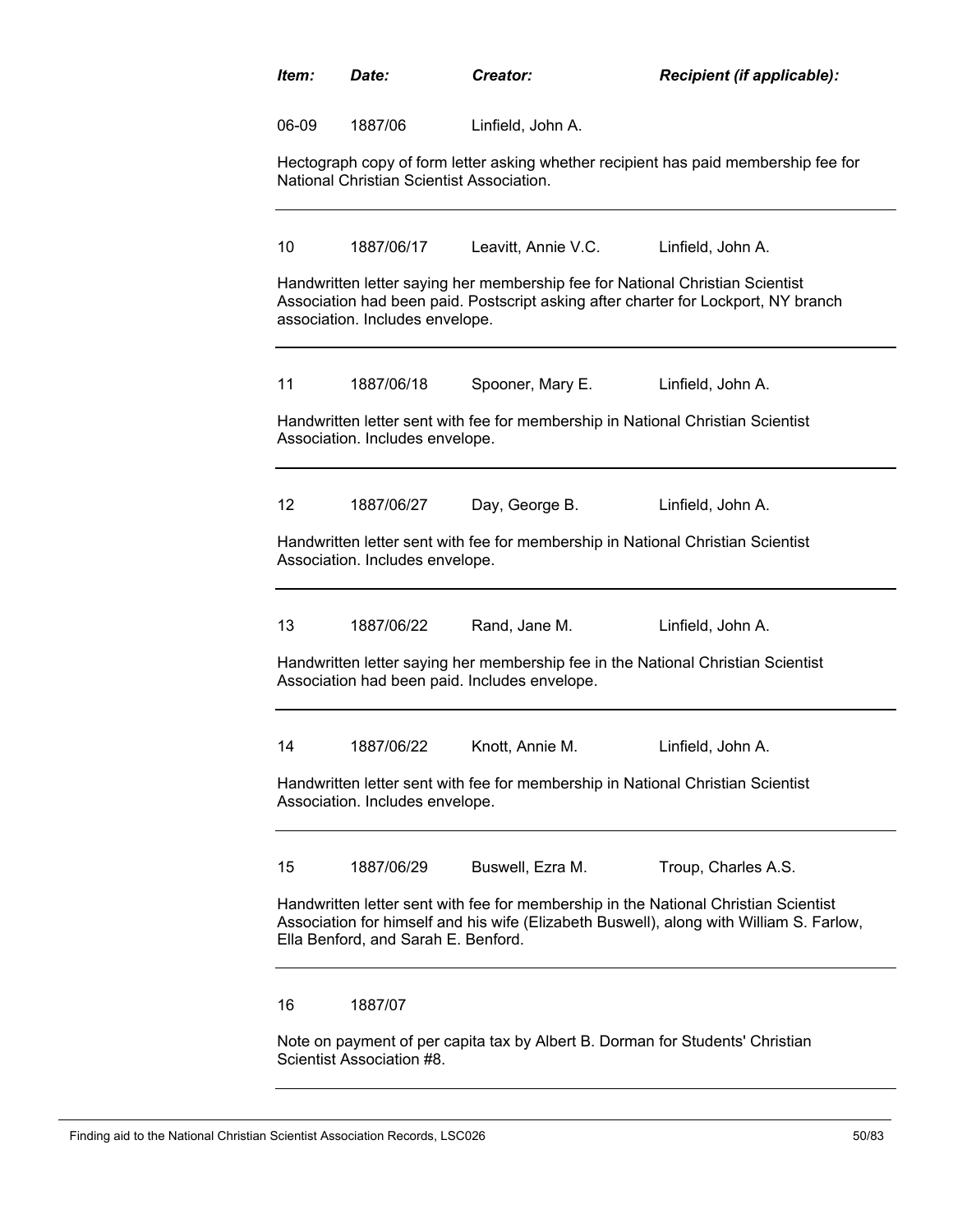| Item: | Date:                                    | Creator:                                                                                                                             | <b>Recipient (if applicable):</b>                                                                                                                                                 |
|-------|------------------------------------------|--------------------------------------------------------------------------------------------------------------------------------------|-----------------------------------------------------------------------------------------------------------------------------------------------------------------------------------|
| 17    | 1887/07/02                               | Bell, Mrs. J. Hamilton                                                                                                               | Linfield, John A.                                                                                                                                                                 |
|       |                                          | Association. Includes envelope and business card.                                                                                    | Handwritten letter sent with fee for membership in the National Christian Scientist                                                                                               |
| 18    | 1887/07/12                               | Dorman, Albert B.                                                                                                                    | Troup, Charles A.S.                                                                                                                                                               |
|       | Scientist Association and enclosed bill. | Handwritten letter sent with money to pay per capita tax for National Christian                                                      |                                                                                                                                                                                   |
| 19    | 1887/07/14                               | Filbert, J.P.                                                                                                                        | Troup, Charles A.S.                                                                                                                                                               |
|       |                                          | Handwritten letter sent with money to pay dues for National Christian Scientist<br>Association. Letter cut/torn on top left of page. |                                                                                                                                                                                   |
| 20    | 1887/07/24                               | Filbert, J.P.                                                                                                                        | Troup, Charles A.S.                                                                                                                                                               |
|       | <b>Christian Scientist Association.</b>  | Handwritten letter sent with additional money to pay rest of dues for National                                                       |                                                                                                                                                                                   |
| 21    | 1887/08/07                               | Porterfield, Mary D.                                                                                                                 | Linfield, John A.                                                                                                                                                                 |
|       | Association. Includes envelope.          |                                                                                                                                      | Handwritten letter sent with fee for membership in the National Christian Scientist                                                                                               |
| 22    | 1888/03/07                               | Knott, Annie M.                                                                                                                      | Troup, Charles A.S.                                                                                                                                                               |
|       |                                          | Association for herself and Mary Macmillan.                                                                                          | Handwritten letter sent with money to pay dues for the National Christian Scientist                                                                                               |
| 23    | 1888/03/19                               | Filbert, J.P.                                                                                                                        | Troup, Charles A.S.                                                                                                                                                               |
|       | Association for him and his wife.        |                                                                                                                                      | Handwritten letter sent with money to pay dues for the National Christian Scientist                                                                                               |
| 24    | 1888/03/28                               | Fisher, H.G.                                                                                                                         | Linfield, John A.                                                                                                                                                                 |
|       |                                          | capita tax for the National Christian Scientist Association to it.                                                                   | Handwritten letter stating that the president of their association, Emma L. Palmer, will<br>attend the next Christian Scientist Association meeting and bring payment for the per |

Folder 7, Financial Correspondence, 1888/04-1895/01, n.d.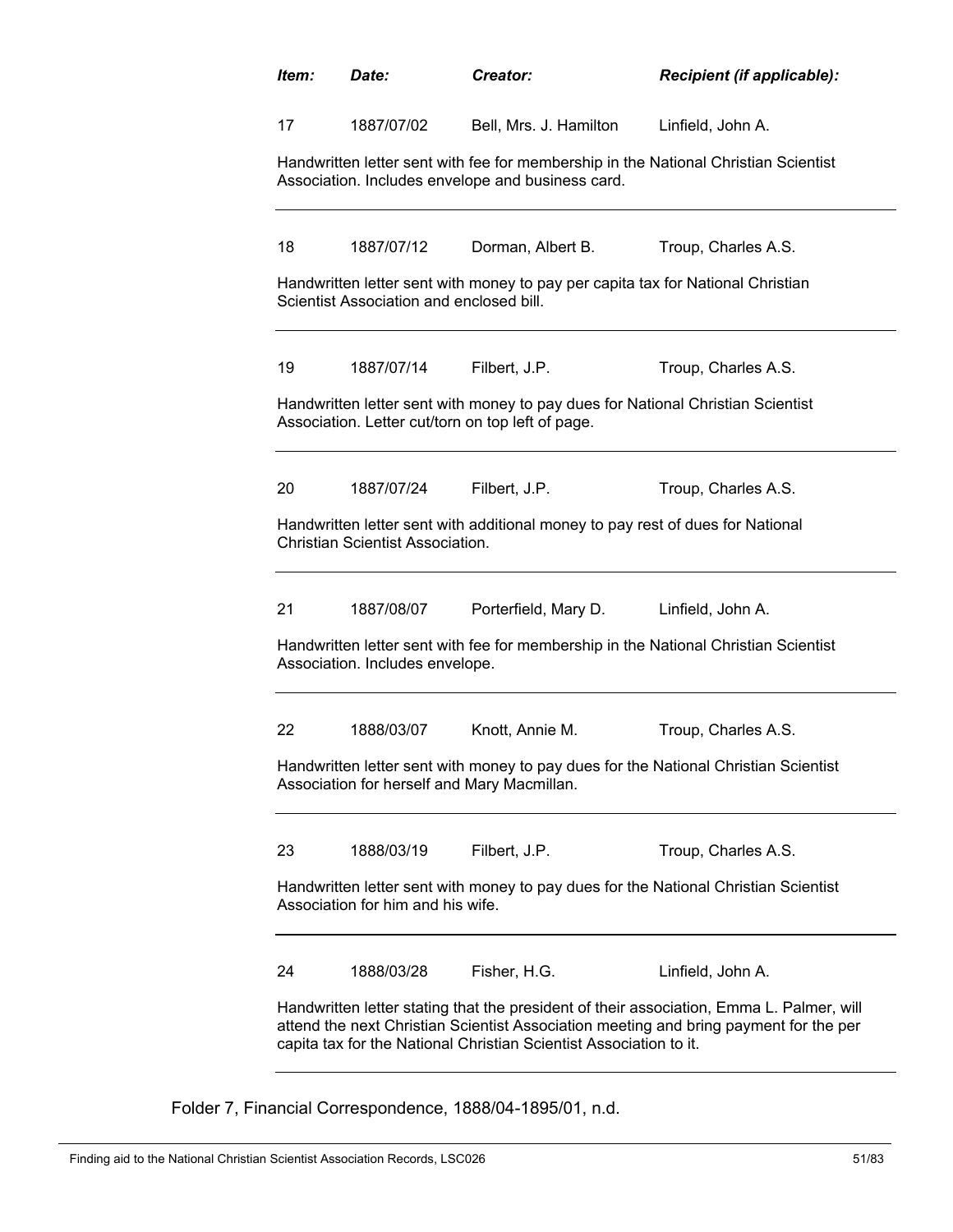|                |                                           | Creator:                                                                          |                                                                                                                                                                        |
|----------------|-------------------------------------------|-----------------------------------------------------------------------------------|------------------------------------------------------------------------------------------------------------------------------------------------------------------------|
| 01             | 1888/04/05                                | Dorman, Albert B.                                                                 | Linfield, John A.                                                                                                                                                      |
|                | National Christian Scientist Association. | Handwritten letter sent with annual report and per capita tax information for the |                                                                                                                                                                        |
| 02             | 1888/04/08                                | Burnham, Julia M.                                                                 | Troup, Charles A.S.                                                                                                                                                    |
|                |                                           | Christian Scientist Association membership requirements.                          | Handwritten letter sent with money to pay dues. Also asks questions about National                                                                                     |
| 03             | 1889/02/05                                | Wickersham, George B.                                                             | Munroe, Mary W.                                                                                                                                                        |
|                |                                           | Herbert H. Bangs to deal with the certificates.                                   | Handwritten letter send with money to pay dues for the National Christian Scientist<br>Association. Requests blank students certificates. Note from Munroe on top asks |
|                |                                           | Baker, Sarah G.                                                                   | Bangs, Herbert H.                                                                                                                                                      |
| 04             | 1889/04/04                                |                                                                                   |                                                                                                                                                                        |
|                |                                           | the National Christian Scientist Association.                                     | Handwritten letter asking what the per capita tax is for branch association no. 29 of                                                                                  |
|                | 1889/04/05                                | Lang, Susie M.                                                                    | Bangs, Herbert H.                                                                                                                                                      |
|                | <b>Christian Scientist Association.</b>   | Handwritten letter sent with money to pay dues of her students for the National   |                                                                                                                                                                        |
|                | 1889/04/12                                | Howe, Charles M.                                                                  | Bangs, Herbert H.                                                                                                                                                      |
|                | National Christian Scientist Association. | Postal card asking what the per capita tax is for his branch association of the   |                                                                                                                                                                        |
|                | 1889/05/13                                | Noyes, Caroline D.                                                                | Bangs, Herbert H.                                                                                                                                                      |
| 05<br>06<br>07 |                                           | the National Christian Scientist Association.                                     | Handwritten letter sent with annual report and per capita tax for Association No. 16 of                                                                                |
| 08             | 1889/05/16                                | McDonald, Minnie                                                                  | Bangs, Herbert H.                                                                                                                                                      |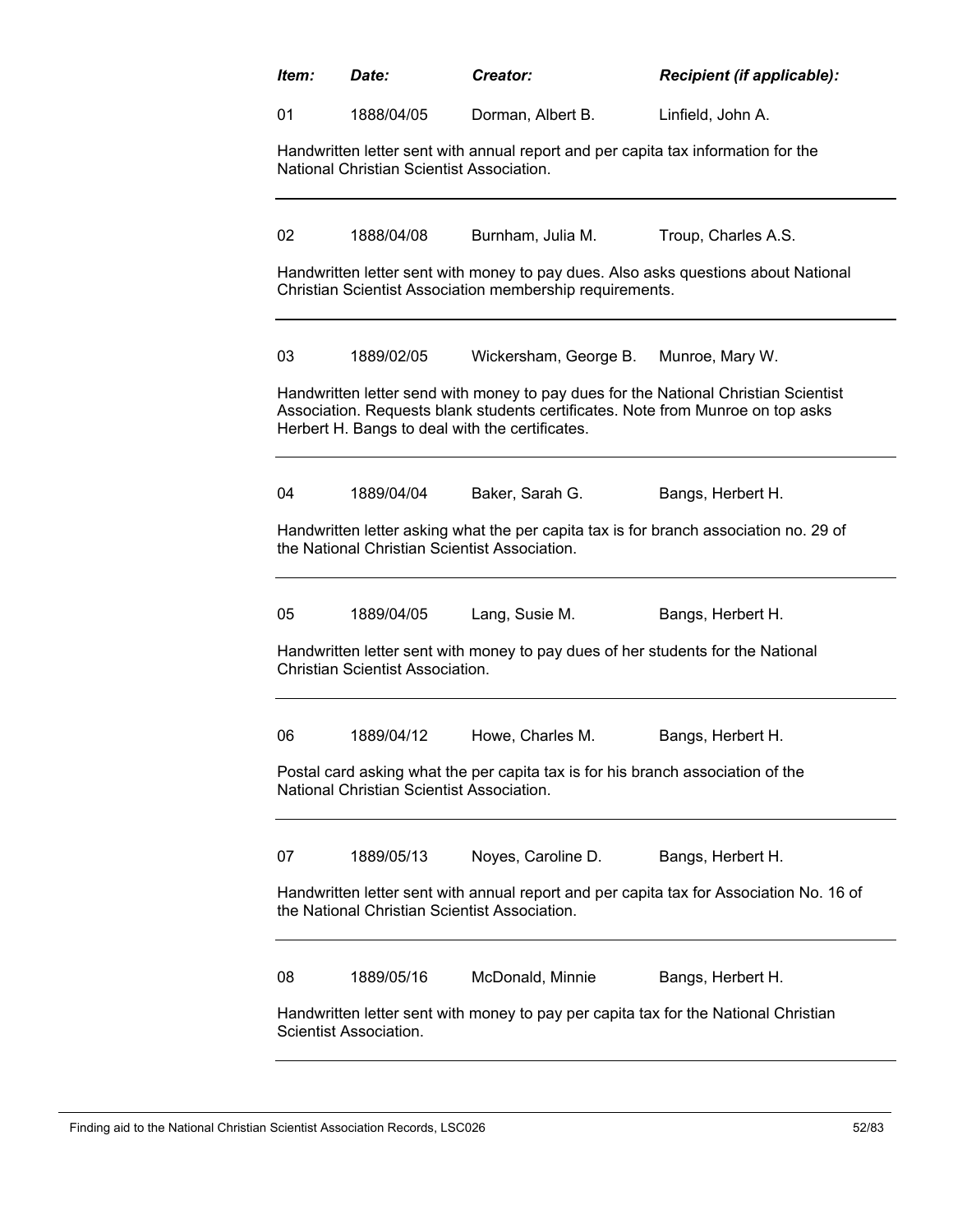| ltem:  | Date:                                     | Creator:                                                                                                                                                   | Recipient (if applicable):                                                          |
|--------|-------------------------------------------|------------------------------------------------------------------------------------------------------------------------------------------------------------|-------------------------------------------------------------------------------------|
| 09     | 1889/05/25                                | Bradley, William H.                                                                                                                                        | Bangs, Herbert H.                                                                   |
|        | Scientist Association.                    |                                                                                                                                                            | Handwritten letter sent with money to pay per capita tax for the National Christian |
| 10     | 1890/04/014                               | Comey, C.L.; Comey,<br>Mrs. C.L.                                                                                                                           | Bangs, Herbert H.                                                                   |
|        | National Christian Scientist Association. |                                                                                                                                                            | Handwritten letter sent with money to pay dues, and request removal of names from   |
| 11     | 1892/02                                   | Mann, August                                                                                                                                               | Lang, Alfred                                                                        |
|        |                                           | Association; requests to know how much more is owed.                                                                                                       | Handwritten letter sent with money to pay dues of the National Christian Scientist  |
| 12     | 1892/02/09                                | Mann, August                                                                                                                                               | Lang, Alfred                                                                        |
|        |                                           | Handwritten reply to Lang's follow-up, asking who he should ask about dues.                                                                                |                                                                                     |
| 13     | 1894/01/28                                | Davis, Emma S.                                                                                                                                             | [Johnson, William B.]                                                               |
|        |                                           | Handwritten letter regarding money meant for Church building fund from Eva<br>Solstram, that was sent instead to the Christian Science Publishing Society. |                                                                                     |
| 14     | 1894/02/11                                | Chase, Stephen H.                                                                                                                                          | Johnson, William B.                                                                 |
|        | bottom regarding mix-up of money.         | Handwritten letter saying Eva Solstram is not in his book. Note from Johnson on                                                                            |                                                                                     |
| 15     | 1894/02/14                                | Johnson, William B.                                                                                                                                        | Davis, Emma S.                                                                      |
|        | transfer the money to the right account.  |                                                                                                                                                            | Handwritten letter explaining the mix-up and asking for his receipt back so he can  |
| 16     | 1894/02/23                                | Davis, Emma S.                                                                                                                                             | Johnson, William B.                                                                 |
| Chase. |                                           | Handwritten letter apologizing for sending him the money instead of Stephen H.                                                                             |                                                                                     |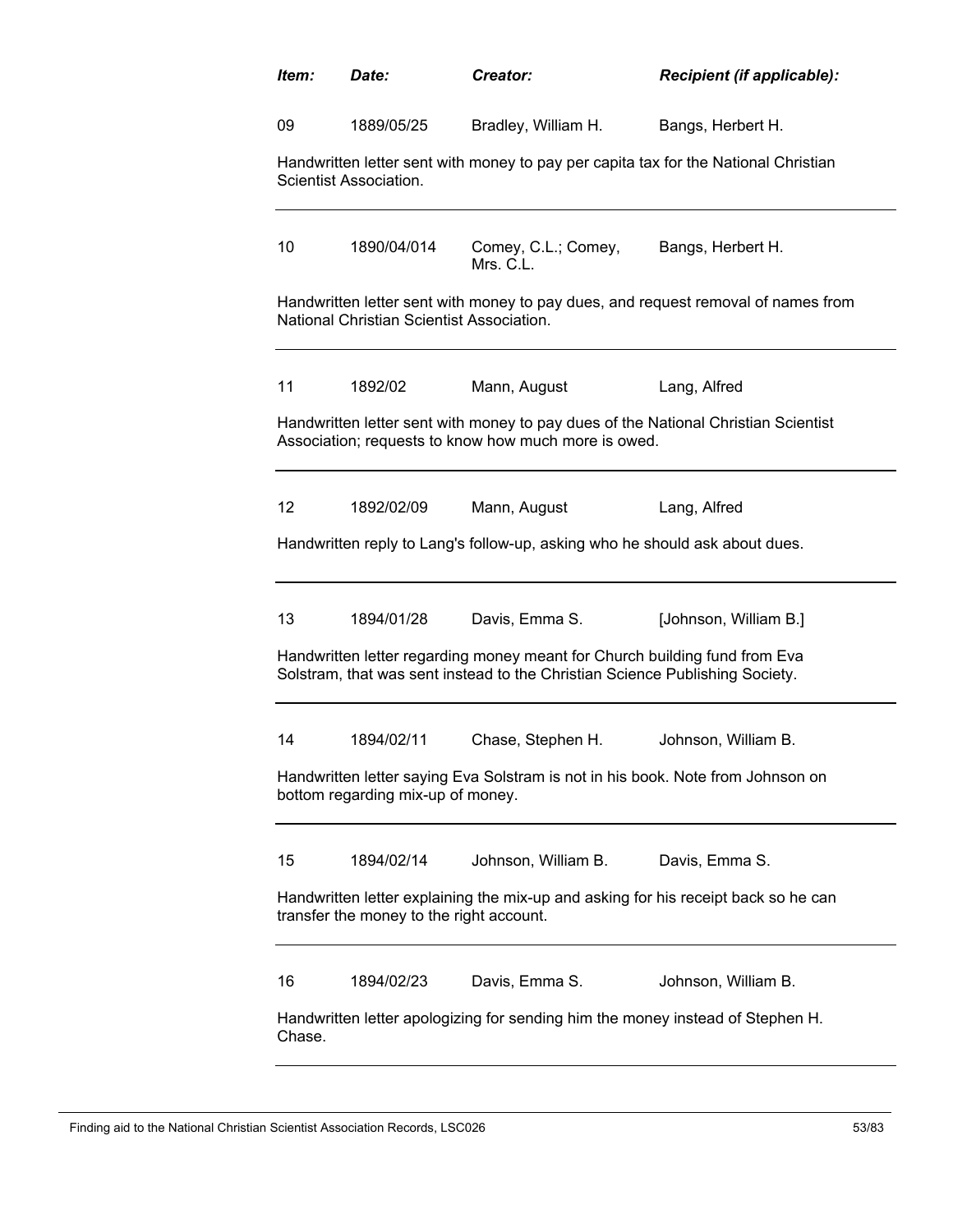| Item:                                                                                                                | Date:                                   | Creator:                                                                         | Recipient (if applicable):                                                             |  |  |
|----------------------------------------------------------------------------------------------------------------------|-----------------------------------------|----------------------------------------------------------------------------------|----------------------------------------------------------------------------------------|--|--|
| 17                                                                                                                   | 1894/06/21                              | Leonard, Pamelia J.                                                              | Johnson, William B.                                                                    |  |  |
|                                                                                                                      |                                         | Handwritten letter regarding money sent, and asking for blank association forms. |                                                                                        |  |  |
| 18                                                                                                                   | 1894/06/23                              | Farrance, Walter C.                                                              | Johnson, William B.                                                                    |  |  |
|                                                                                                                      | <b>Christian Scientist Association.</b> |                                                                                  | Handwritten letter asking what his association owes in per capita tax for the National |  |  |
| 19                                                                                                                   | 1895/01/20                              | Farrance, Walter C.                                                              | Johnson, William J.                                                                    |  |  |
| Handwritten letter giving information on association (no. 37) in order to find out<br>amount owed in per capita tax. |                                         |                                                                                  |                                                                                        |  |  |
| 20                                                                                                                   | 1895/01/21                              | Farrance, Walter C.                                                              | Johnson, William J.                                                                    |  |  |
| Handwritten letter sent with money owed in per capita tax.                                                           |                                         |                                                                                  |                                                                                        |  |  |
| 21                                                                                                                   | n.d.                                    |                                                                                  |                                                                                        |  |  |
| Five slips of paper with names, addresses, and amounts paid to the National<br>Christian Scientist Association.      |                                         |                                                                                  |                                                                                        |  |  |

**Series IV, Meeting Records, 1886-1898, n.d.**

Box 2, Certificate & Forms Correspondence-Meeting Records, 1886-1895, n.d.

Folder 8, Meeting Records, 1886-1887

Association.

| ltem: | Date:      | Creator:       | <b>Recipient (if applicable):</b>                                                                                                                                              |
|-------|------------|----------------|--------------------------------------------------------------------------------------------------------------------------------------------------------------------------------|
| 01    | 1886/02/06 | Sherman, Roger | Campbell, J. Allan                                                                                                                                                             |
|       |            |                | Handwritten letter stating that because of the short notice, their association will not<br>be able to send delegates to the annual meeting of the National Christian Scientist |

Finding aid to the National Christian Scientist Association Records, LSC026 54/83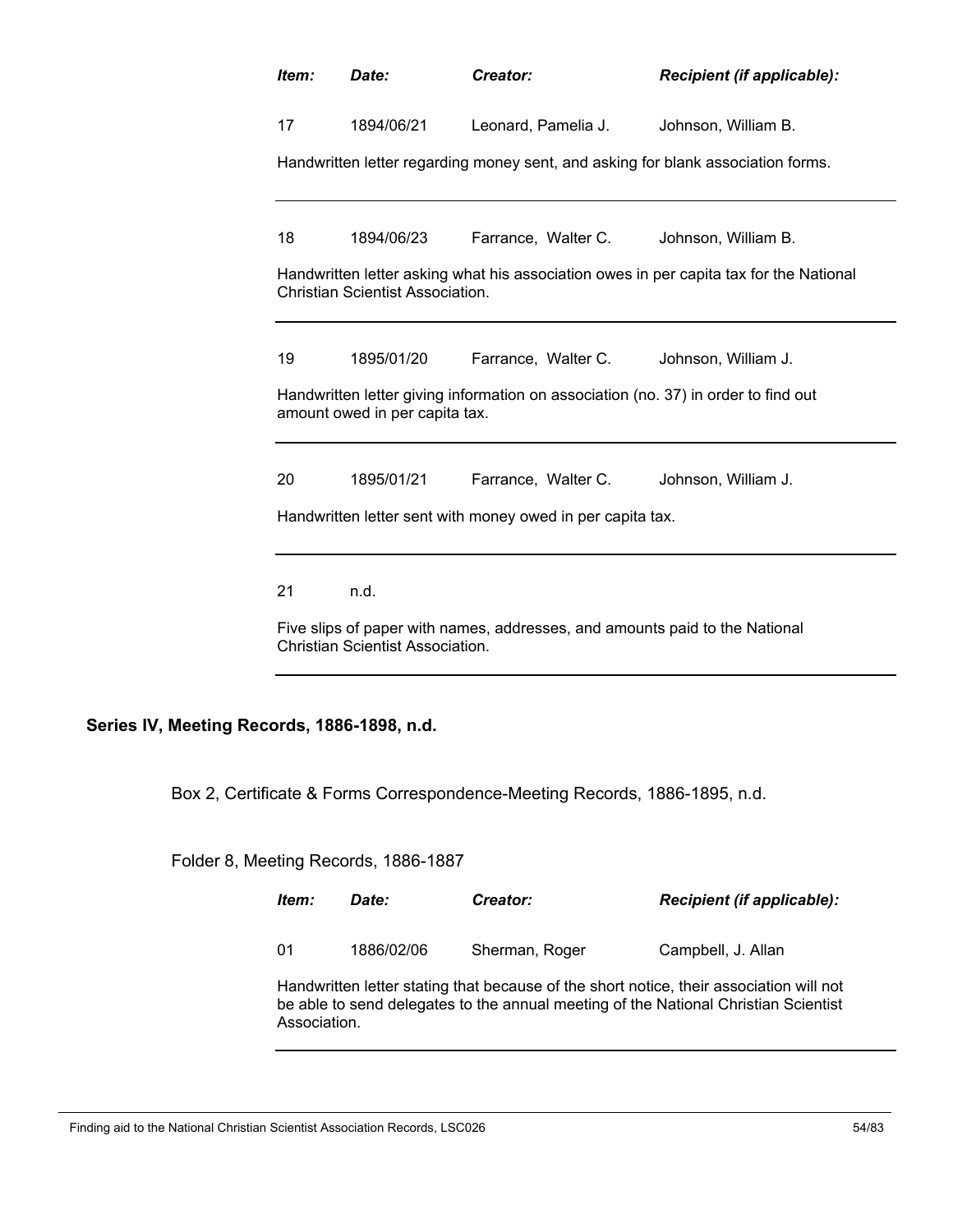| ltem:        | Date:                | Creator:                                                                                                                        | Recipient (if applicable):                                                              |
|--------------|----------------------|---------------------------------------------------------------------------------------------------------------------------------|-----------------------------------------------------------------------------------------|
| 02           | 1886/02/26           | Campbell, J. Allan                                                                                                              | Troup, Charles A.S.                                                                     |
| Association. |                      |                                                                                                                                 | Postal card announcing inability to attend meeting of the National Christian Scientist  |
| 03           | 1886/03/03           | Troup, Charles A.S.;<br>Woodbury, E. Frank;<br>Bradley, William H.                                                              | Eddy, Mary Baker                                                                        |
|              |                      | Handwritten cover letter sent with report of New York City meeting of National<br>Christian Scientist Association on Feb. 10th. |                                                                                         |
| 04           | 1887/04/07           | Willoughby, Amanda;<br>Jantzen, Hermanna                                                                                        |                                                                                         |
|              |                      | National Christian Scientist Association annual meeting.                                                                        | Handwritten statement giving Minnie B. Halle authority to act as their proxy at the     |
| 05           | 1887/04/09           | Crawford, Anna                                                                                                                  | Eddy, Mary Baker                                                                        |
|              |                      | and expressing regret at being unable to attend upcoming meeting.                                                               | Handwritten letter accepting membership in National Christian Scientist Association     |
| 06           | 1887/04/10           | Adams, Joseph                                                                                                                   | Linfield, John A.                                                                       |
|              | Association meeting. |                                                                                                                                 | Handwritten letter expressing regret at inability to make National Christian Scientist  |
| 07           | 1887/04/11           | Clark, Mrs. E.P.                                                                                                                | Linfield, John A.                                                                       |
|              | Association meeting. |                                                                                                                                 | Handwritten letter expressing regret at inability to make National Christian Scientist  |
| 08           | 1887/04/11           | Ewing, Ruth B.                                                                                                                  | Linfield, John A.                                                                       |
| place.       |                      | Handwritten letter saying she cannot make the National Christian Scientist                                                      | Association meeting and that someone should be appointed representative in her          |
| 09           | 1887/04/11           | Hammond, E.H.                                                                                                                   | Linfield, John A.                                                                       |
|              |                      | Association meeting as he cannot make it.                                                                                       | Handwritten letter declining position of representative at National Christian Scientist |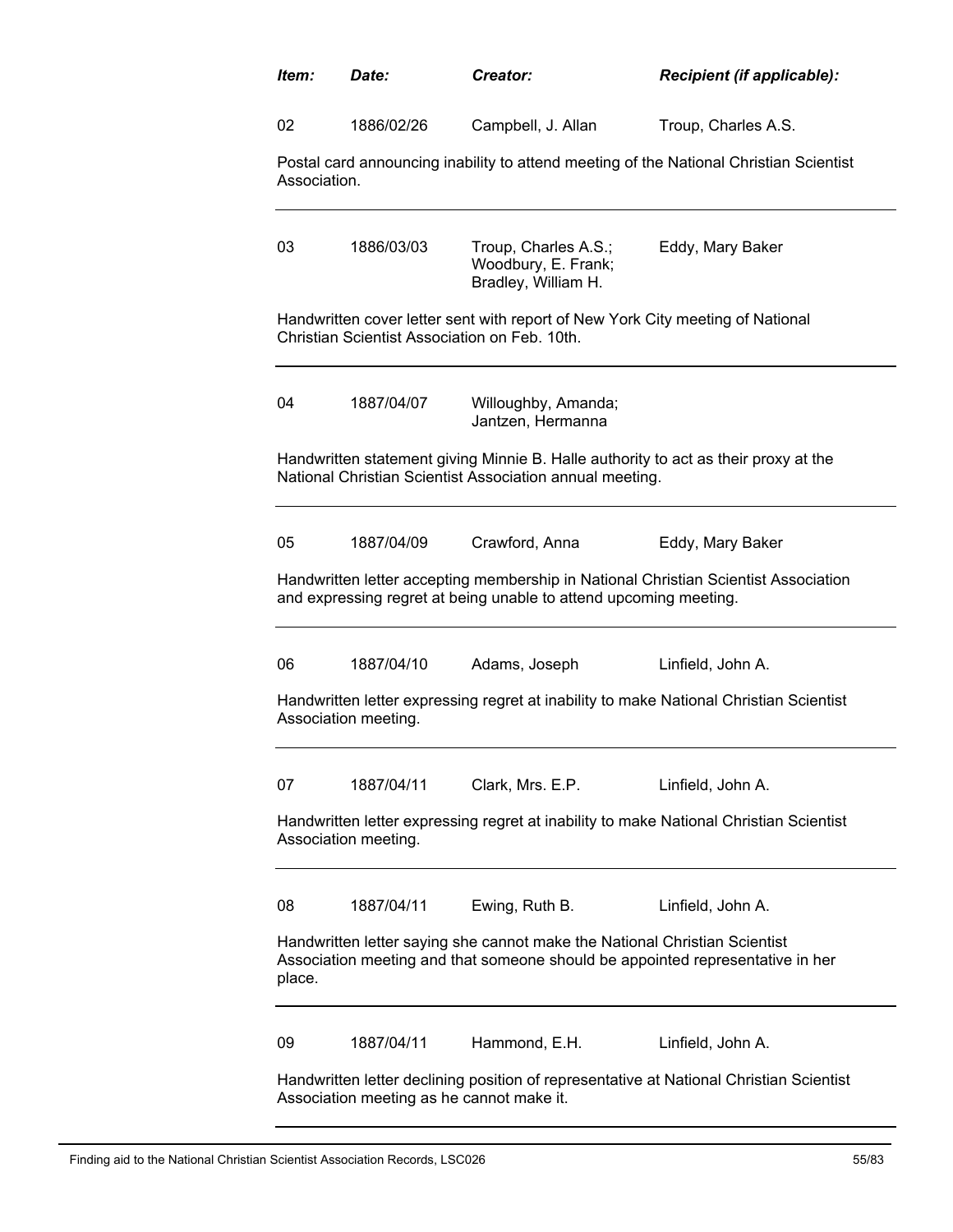# *Item: Date: Creator: Recipient (if applicable):*

10 1887/04/11 Malone, Kate H. Linfield, John A.

Handwritten letter declining position of representative at National Christian Scientist Association meeting as she cannot attend. Requests copy of proceedings be sent.

11 1887/04/13 Brierly, James E. Linfield, John A.

Handwritten letter expressing regret at inability to make National Christian Scientist Association meeting.

# 12 1887/04/13

"Those at the New York Meeting." Handwritten list of those present at New York City meeting of National Christian Scientist Association.

#### 13 1887/04/13

Handwritten draft of minutes of 1887 national meeting of the National Christian Scientist Association. Written on back of advertisements for a Building Fund concert held at Chickering Hall.

# 14 1887/04/13

Handwritten draft of minutes of 1887 national meeting of the National Christian Scientist Association.

#### 15 1887/04/13

"Representative's Certificate of Students Christian Scientist Association No. 4" Representative certificate listing delegates from branch association to national meeting. President Mary W. Munroe.

#### 16 1887/04/13

"Representative's Certificate of Students Christian Scientist Association No. 1" Representative certificate listing delegates from branch association to national meeting. President Sarah H. Crosse.

# 17 1887/04/13

"Representative's Certificate of Students Christian Scientist Association No. 2" Representative certificate listing delegates from branch association to national meeting. President H.P. Bailey.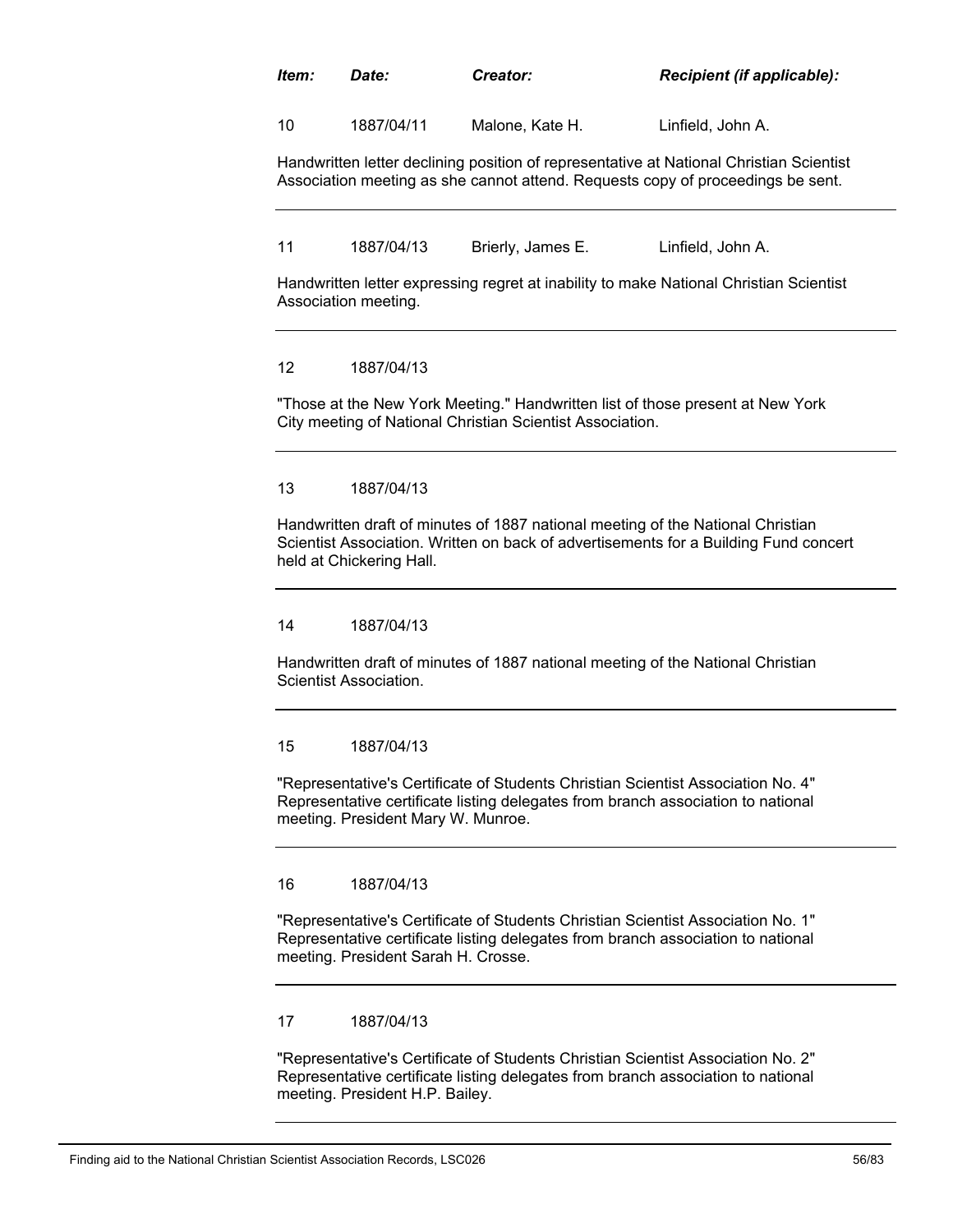18 1887/04/13

"Representative's Certificate of Students Christian Scientist Association No. Three" Representative certificate listing delegates from branch association to national meeting. President Josephine Curtis Woodbury.

#### 19 1887/04/13

"Representative's Certificate of Students Christian Scientist Association No. 17" Representative certificate listing delegates from branch association to national meeting. President Julia S. Bartlett.

#### 20 1887/04/13

"Representative's Certificate of Students Christian Scientist Association No. 9" Representative certificate listing delegates from branch association to national meeting. President Ellen Brown.

# 21 1887/04/13

"Representative's Certificate of Students Christian Scientist Association No. 16" Representative certificate listing delegates from branch association to national meeting. President Caroline D. Noyes.

# 22 1887/04/13

"Representative's Certificate of Students Christian Scientist Association No. 20" Representative certificate listing delegates from branch association to national meeting. President N.F. Hazler[?]

23 1887/04/13

"Representative's Certificate of Students Christian Scientist Association of Lawrence, Mass." Representative certificate listing delegates from branch association to national meeting. President Susie M. Lang.

#### 24 1887/04/13

"Representative's Certificate of Students Christian Scientist Association of Milwaukee, Wis. No. 11." Representative certificate listing delegates from branch association to national meeting. Secretary A.G. Stahl.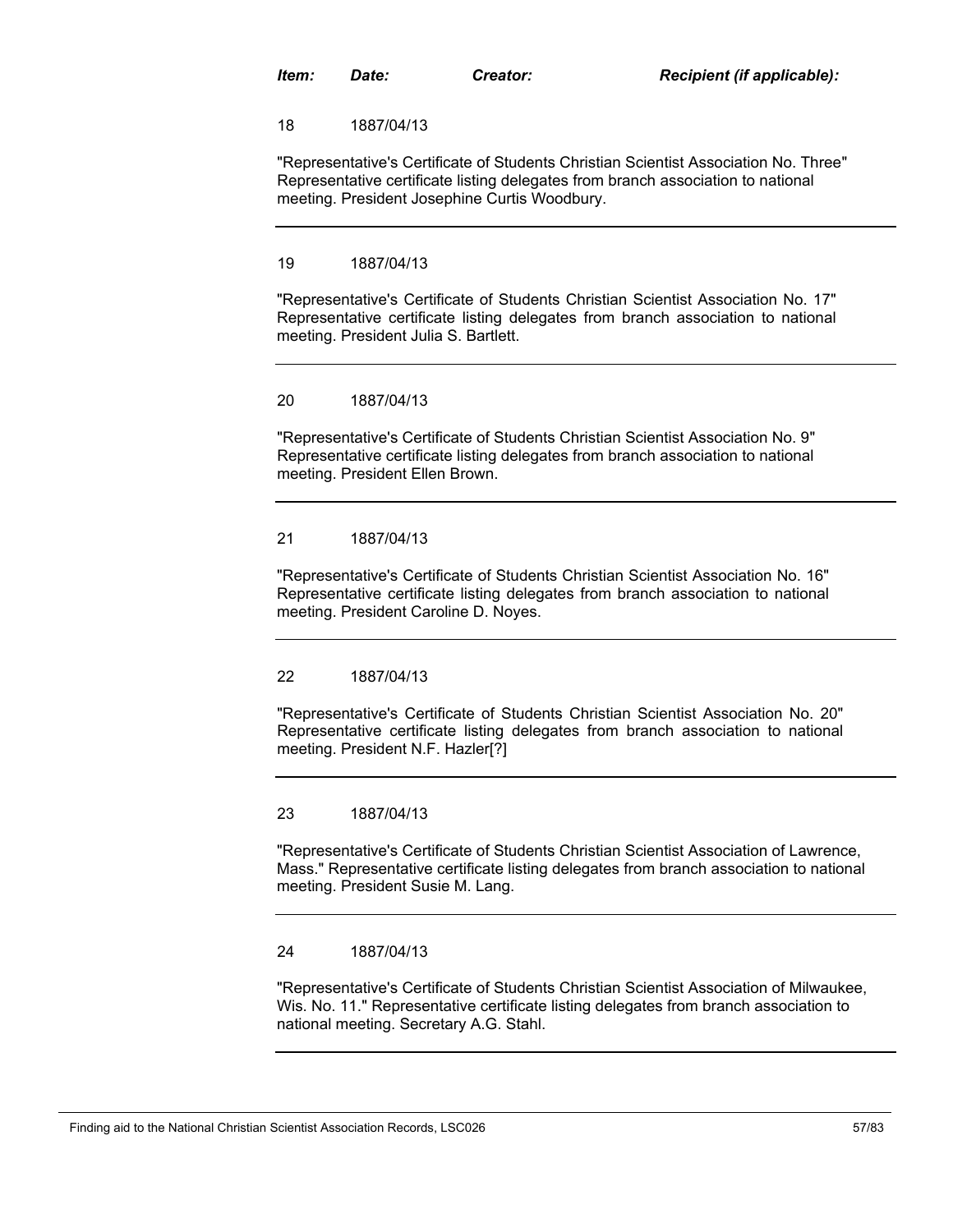25 1887/04/13

"Representative's Certificate of Students Christian Scientist Association No. 6" Worcester Representative certificate listing delegates from branch association to national meeting. President E.L. Palmer.

# 26-27 1887/04

"Amendments to Constitution." Printed amendments to the constitution of the National Christian Scientist Association, passed at annual meeting in 1887.

# 28-39 1887/04

"Amendments to Constitution." Printed amendments to the constitution of the National Christian Scientist Association, passed at annual meeting in 1887.

#### 40 1887/10/05

Handwritten draft meeting minutes of the Christian Scientist Association. Written on back of form letters sent to students associations.

# Folder 9, Meeting Records, 1888-1889

| ltem:                                                                                                                                                                     | Date:                                                                                                                                                                     | Creator:          | <b>Recipient (if applicable):</b>                         |  |  |  |
|---------------------------------------------------------------------------------------------------------------------------------------------------------------------------|---------------------------------------------------------------------------------------------------------------------------------------------------------------------------|-------------------|-----------------------------------------------------------|--|--|--|
| 01                                                                                                                                                                        | 1888/03/26                                                                                                                                                                | Linfield, John A. | Students Christian Scientist<br>Association No. 32        |  |  |  |
|                                                                                                                                                                           | Hectograph copy of form letter announcing location and date of upcoming annual<br>meeting of National Christian Scientist Association, sent with blank forms for reports. |                   |                                                           |  |  |  |
| 02                                                                                                                                                                        | 1888/03/26                                                                                                                                                                | Linfield, John A. | <b>Students Christian Scientist</b><br>Association No. 35 |  |  |  |
|                                                                                                                                                                           | Hectograph copy of form letter announcing location and date of upcoming annual<br>meeting of National Christian Scientist Association, sent with blank forms for reports. |                   |                                                           |  |  |  |
| 03-06                                                                                                                                                                     | 1888/03/26                                                                                                                                                                | Linfield, John A. |                                                           |  |  |  |
| Hectograph copy of form letter announcing location and date of upcoming annual<br>meeting of National Christian Scientist Association, sent with blank forms for reports. |                                                                                                                                                                           |                   |                                                           |  |  |  |

Finding aid to the National Christian Scientist Association Records, LSC026 58/83 58/83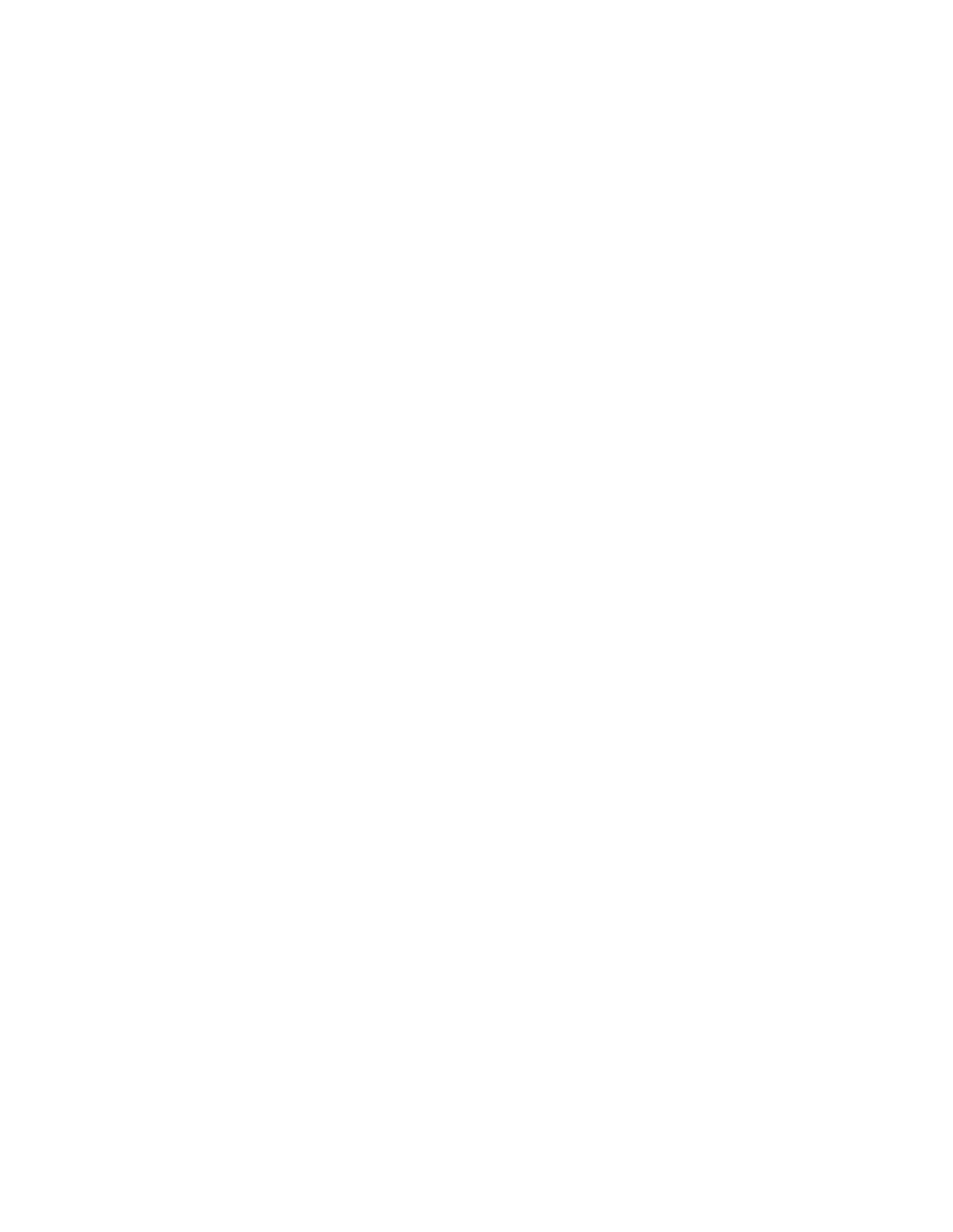| ltem:        | <i>Date:</i>                                                                                                                             | Creator:                                                                     | Recipient (if applicable):                                                                                                                                              |  |  |  |
|--------------|------------------------------------------------------------------------------------------------------------------------------------------|------------------------------------------------------------------------------|-------------------------------------------------------------------------------------------------------------------------------------------------------------------------|--|--|--|
| 15           | c.1889                                                                                                                                   | Linscott, John F.                                                            | Bangs, Herbert H.                                                                                                                                                       |  |  |  |
|              | Handwritten letter listing the names of people doing Christian Science work in the<br>region (Emelyn M. Tobey and Sarah J. Clark).       |                                                                              |                                                                                                                                                                         |  |  |  |
| 16           | 1889/04/10                                                                                                                               | Day, George B.                                                               | Bangs, Herbert H.                                                                                                                                                       |  |  |  |
|              |                                                                                                                                          | of the National Christian Scientist Association in Cleveland in May.         | Handwritten letter requesting information on the preparation for the annual meeting                                                                                     |  |  |  |
| 17           | 1889/04/15                                                                                                                               | Clark, Sarah J.                                                              | Bangs, Herbert H.                                                                                                                                                       |  |  |  |
| Association. |                                                                                                                                          |                                                                              | Handwritten letter saying she will send dues and the names of delegates promptly.<br>Asks about process of voting at annual meeting of the National Christian Scientist |  |  |  |
| 18           | 1889/04/18                                                                                                                               | Baker, Sarah G.                                                              | Bangs, Herbert H.                                                                                                                                                       |  |  |  |
|              |                                                                                                                                          | of the National Christian Scientist Association in Cleveland.                | Handwritten letter answering questions about a hall and hotel for the annual meeting                                                                                    |  |  |  |
| 19           | 1889/04/22                                                                                                                               | Linscott, John F.                                                            | Bangs, Herbert H.                                                                                                                                                       |  |  |  |
|              | <b>Christian Scientist Association.</b>                                                                                                  | Handwritten letter about arrangements for the annual meeting of the National |                                                                                                                                                                         |  |  |  |
| 20           | 1889/04/25                                                                                                                               | Baker, Sarah G.                                                              | Bangs, Herbert H.                                                                                                                                                       |  |  |  |
|              | Handwritten letter about securing locations for the National Christian Scientist<br>Association annual meeting and related arrangements. |                                                                              |                                                                                                                                                                         |  |  |  |
| 21           | 1889/05/02                                                                                                                               | Baker, Sarah G.                                                              | Bangs, Herbert H.                                                                                                                                                       |  |  |  |
|              |                                                                                                                                          | Association annual meeting and asking for further orders.                    | Handwritten letter updating him on arrangements for the National Christian Scientist                                                                                    |  |  |  |
| 22           | 1889/05/03                                                                                                                               | Baker, Sarah G.                                                              | Bangs, Herbert H.                                                                                                                                                       |  |  |  |
|              | Handwritten letter discussing the securing of the Music Hall for the annual meeting of<br>the National Christian Scientist Association.  |                                                                              |                                                                                                                                                                         |  |  |  |

Finding aid to the National Christian Scientist Association Records, LSC026 60/83 60/83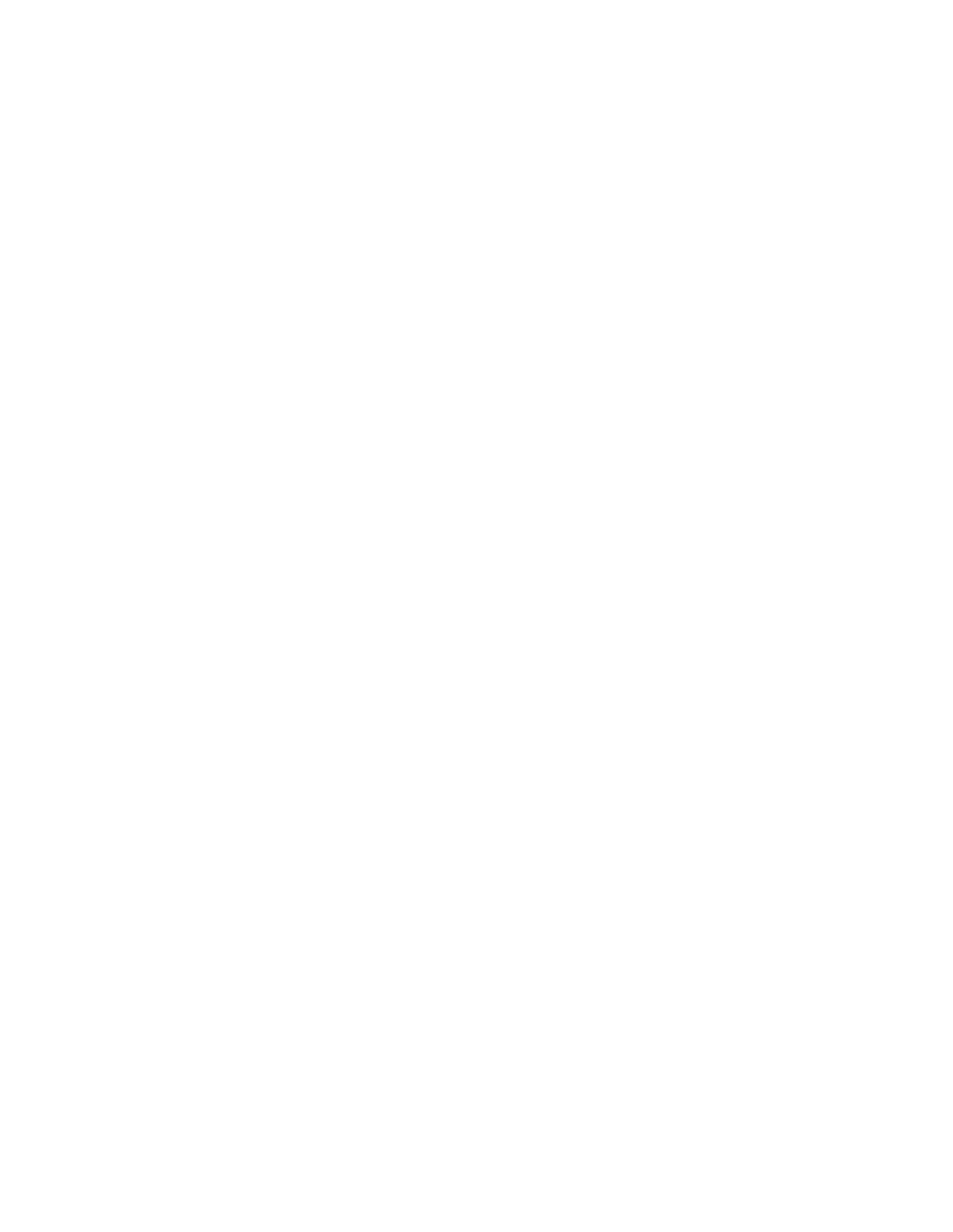08 1890/05/27-29

Representative's Certificate of Students' Christian Scientist Association of Chicago" Representative certificate listing delegates from branch association to 1890 national meeting in New York. Association No. 22, Mrs. G.W. Adams, President.

#### 09 1890/05/27-29

"Representative's Certificate of Students' Christian Scientist Association of Lawrence" Representative certificate listing delegates from branch association to 1890 national meeting in New York. Association No. 24, President Susie M. Lang.

#### 10 1890/05/27-29

"Representative's Certificate of Students' Christian Scientist Association of New York" Representative certificate listing delegates from branch association to 1890 national meeting in New York. Association No. 25, President Pamelia J. Leonard

# 11 1890/05/27-29

"Representative's Certificate of Students' Christian Scientist Association" Representative certificate listing delegates from branch association to 1890 national meeting in New York. Association No. 28, President Lizzie C. Barnes

# 12 1890/05/27-29

"Representative's Certificate of Students' Christian Scientist Association of St. Joseph" Representative certificate listing delegates from branch association to 1890 national meeting in New York. President Charles M. Howe.

# 13 1890/05/27-29

"Representative's Certificate of Students' Christian Scientist Association of Toledo No. 34." Representative certificate listing delegates from branch association to 1890 national meeting in New York. Association No. 34, President Sarah J. Clark.

# 14 1890/05/27-29

"Representative's Certificate of Students' Christian Scientist Association of Toronto" Representative certificate listing delegates from branch association to 1890 national meeting in New York. Association No. 37, President J.H. Stewart.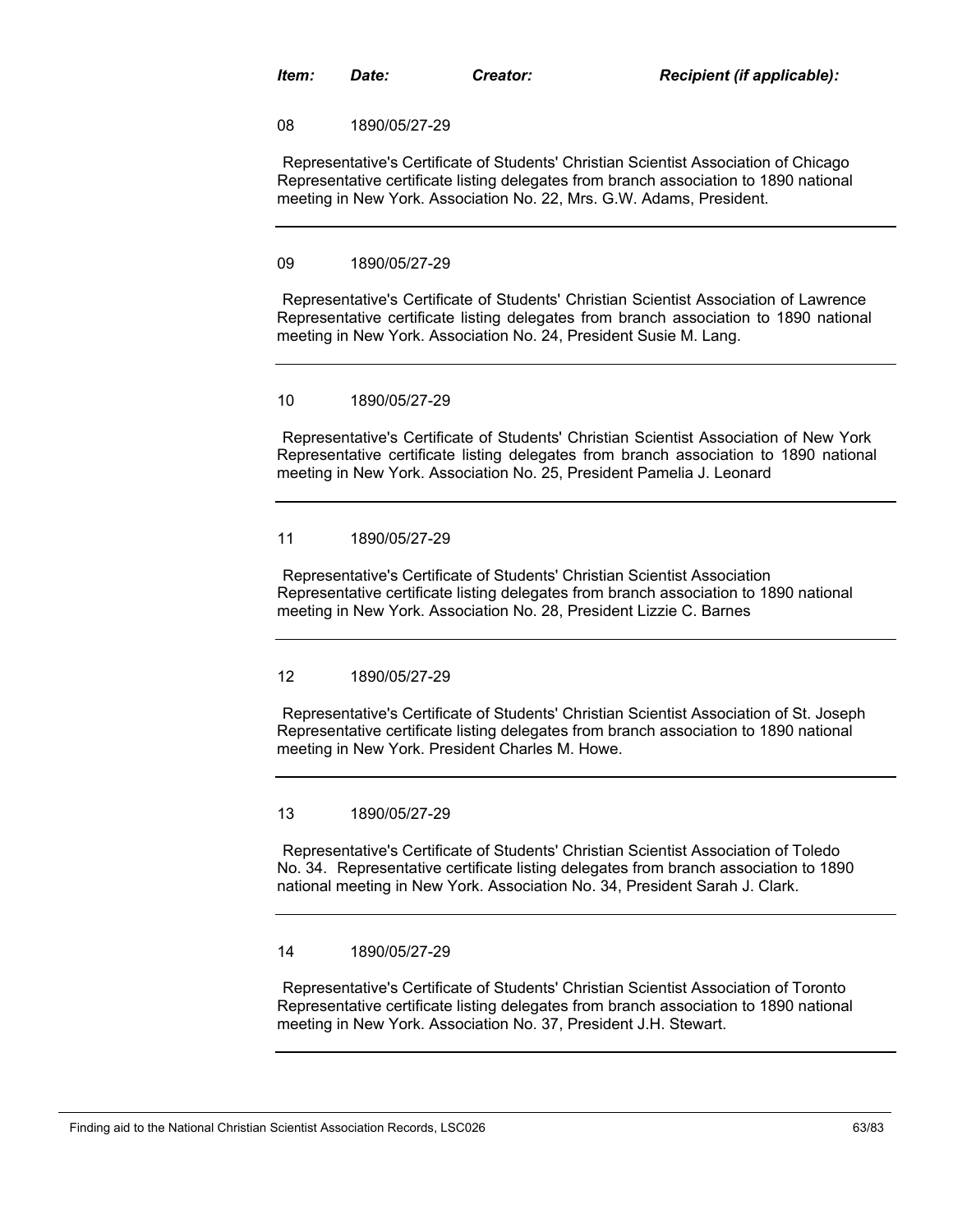15 1890/05/27-29

"Representative's Certificate of Students' Christian Scientist Association No. 39 of Minneapolis" Representative certificate listing delegates from branch association to 1890 national meeting in New York. Association No. 39, President Mary Brookins

#### 16 1890/05/27-29

"Representative's Certificate of Students' Christian Scientist Association of Topeka" Representative certificate listing delegates from branch association to 1890 national meeting in New York. Association No. 40, President Alfred Farlow.

#### 17 1890/05/27-29

"Representative's Certificate of Students' Christian Scientist Association of Cedar Rapids" Representative certificate listing delegates from branch association to 1890 national meeting in New York. Association No. 44, 1st Vice President Abbie N. Weeks

# 18 1890/05/27-29

"Representative's Certificate of Students' Christian Scientist Association of Detroit" Representative certificate listing delegates from branch association to 1890 national meeting in New York. President Annie M. Knott.

19 1890/05/27

Invitation to Musicale during the National Christian Scientist Association annual meeting.

20 1890/05/27

Admissions ticket to Musicale on Tuesday of the National Christian Scientist Association annual meeting.

Folder 11, Meeting Records, n.d.

| ltem: | <i>Date:</i> | Creator:            | <b>Recipient (if applicable):</b> |
|-------|--------------|---------------------|-----------------------------------|
| -01   | n.d.         | Johnson, William B. |                                   |

Note about admissions at New York City National Christian Scientist Association annual meeting in 1890.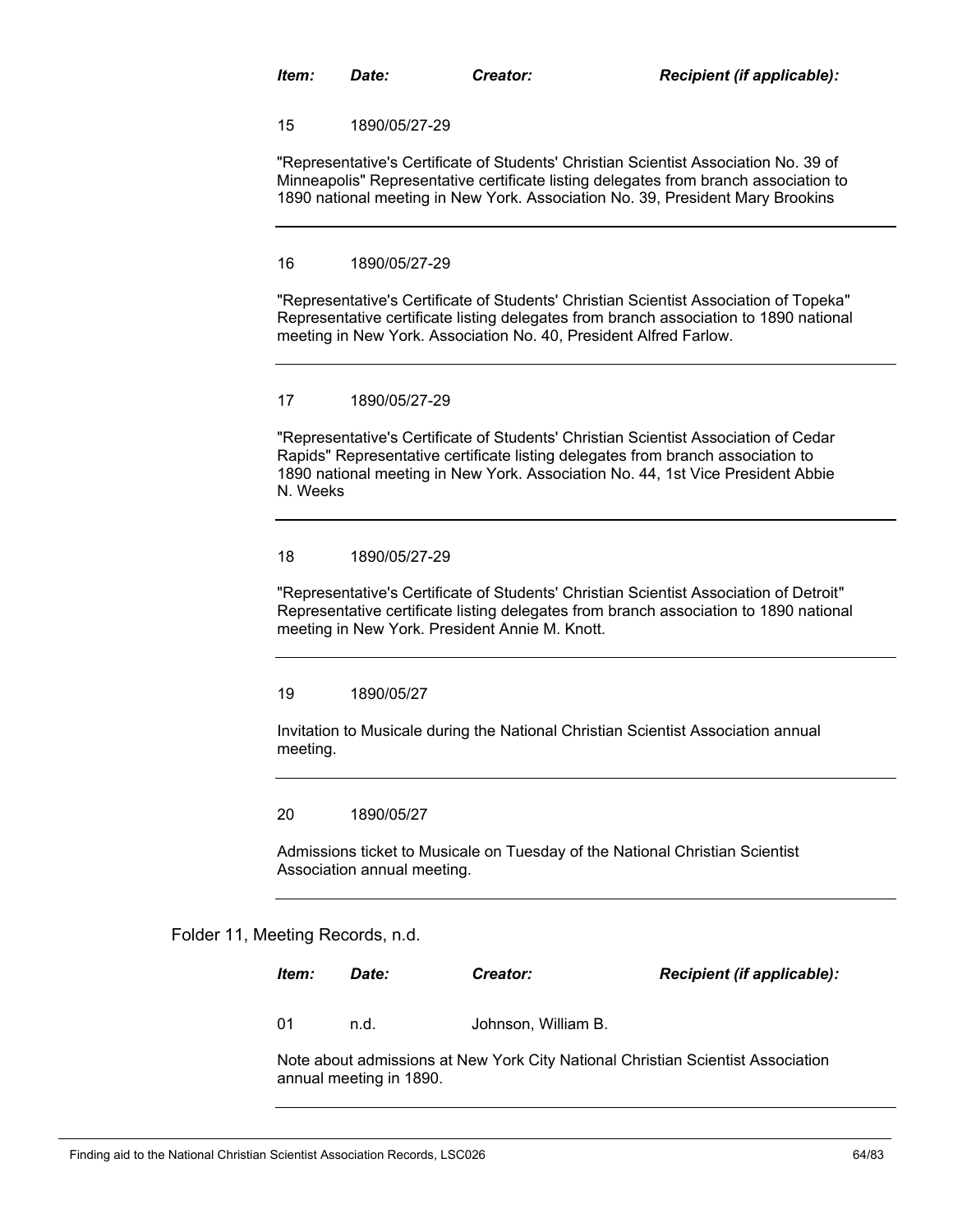| ltem: | Date: | Creator: | Recipient (if applicable): |
|-------|-------|----------|----------------------------|
|-------|-------|----------|----------------------------|

02 n.d. Linfield, John F.

Handwritten resolutions read and adopted by National Christian Scientist Association on passing of Melissa J. Smith.

03 n.d. Woodbury, E. Frank

Typescript copy of report from meeting of National Christian Scientist Association authorizing secretary to print programs for the 1889 Convention.

04 n.d.

Handwritten draft of meeting minutes of Executive Committee of the National Christian Scientist Association. Mentions rules over granting charters and a charter granted to Susie M. Lang.

05 n.d.

Handwritten notes regarding an amendment to the constitution of the National Christian Scientist Association.

Box 3, Annual Reports-Membership Applications, 1885-1898, n.d.

Folder 1, Annual Reports, 1887

*Item: Date: Creator: Recipient (if applicable):* Annual report of Students' Christian Scientist Association No. 6, Worcester, MA. President Emma L. Palmer. 01 1887/03/24 Annual report of Students' Christian Scientist Association No. 2, Boston, MA. President H.P. Bailey. 02 1887/03/31

03 1887/03/31

Annual report of Students' Christian Scientist Association No. 4, Boston (Allston), MA. President Mary W. Munroe.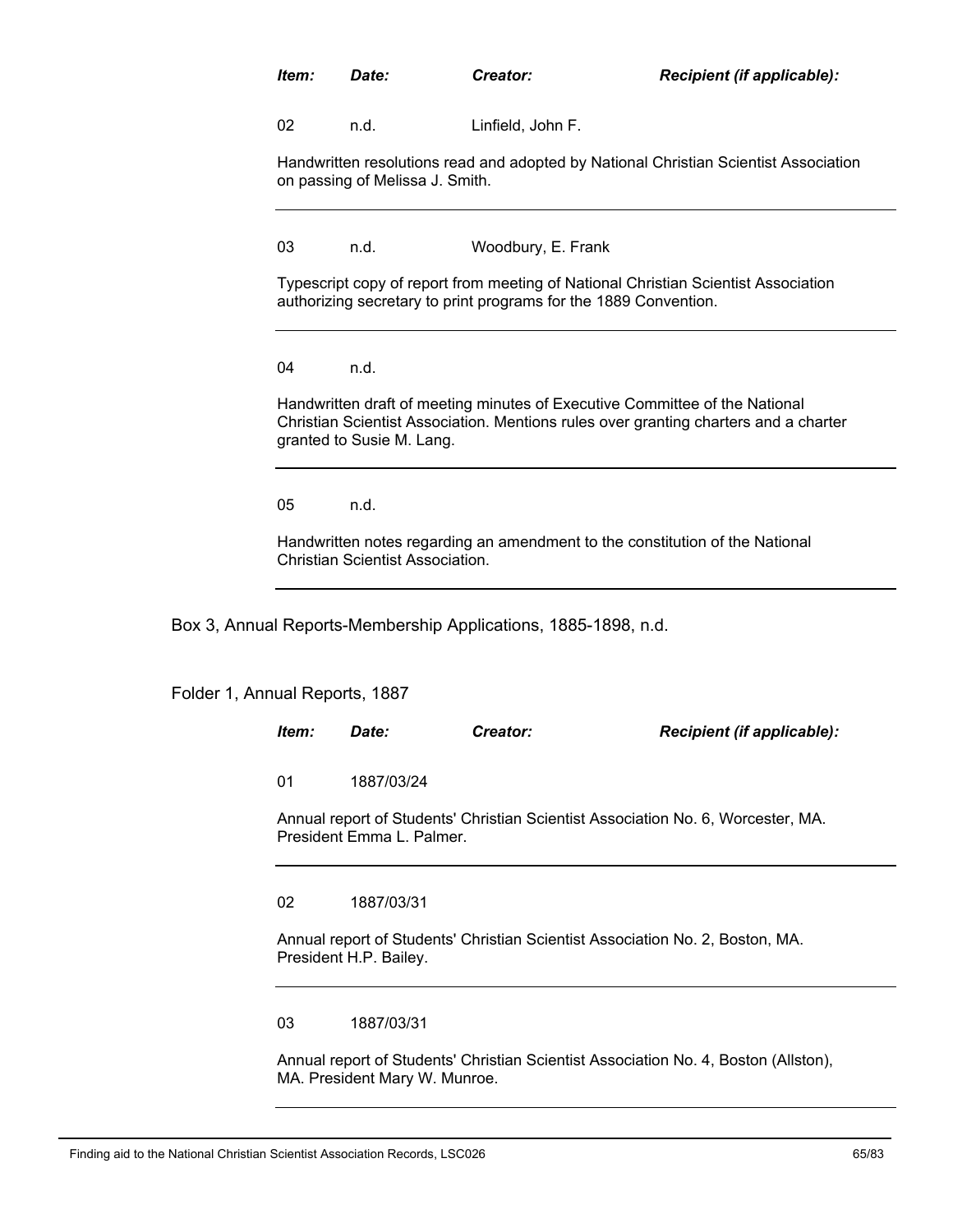04 1887/03/31

Annual report of Students' Christian Scientist Association No. 11, Milwaukee, WI. President Silas J. Sawyer.

05 1887/03/31

Annual report of Students' Christian Scientist Association No. 17, Boston, MA. President Julia S. Bartlett.

# 06 1887/03/31

Annual report of Students' Christian Scientist Association No. 21, Syracuse, NY. President Ellen E. Cross.

#### 07 1887/04/01

Annual report of Students' Christian Scientist Association No. 7, Fall River, MA. President Delia S. Manley.

| 08 | 1887/04/09; | Murray. James H. | Linfield, John A. |
|----|-------------|------------------|-------------------|
|    | 1887/03/16  |                  |                   |

Handwritten letter sent with 1887 annual report of Students' Christian Scientist Association No. 19, Omaha, NE. President Jennie B. Fenn.

#### 09 1887/04/13

Annual report of Students' Christian Scientist Association No. 3, Boston, MA. President Josephine Curtis Woodbury.

10 1887/04

Annual report of Students' Christian Scientist Association No. 12, Oconto, WI. President Almelda Pendleton.

11 1887/04

Annual report of Students' Christian Scientist Association No. 15, Cambridge, MA. President Lyman F. Brackett.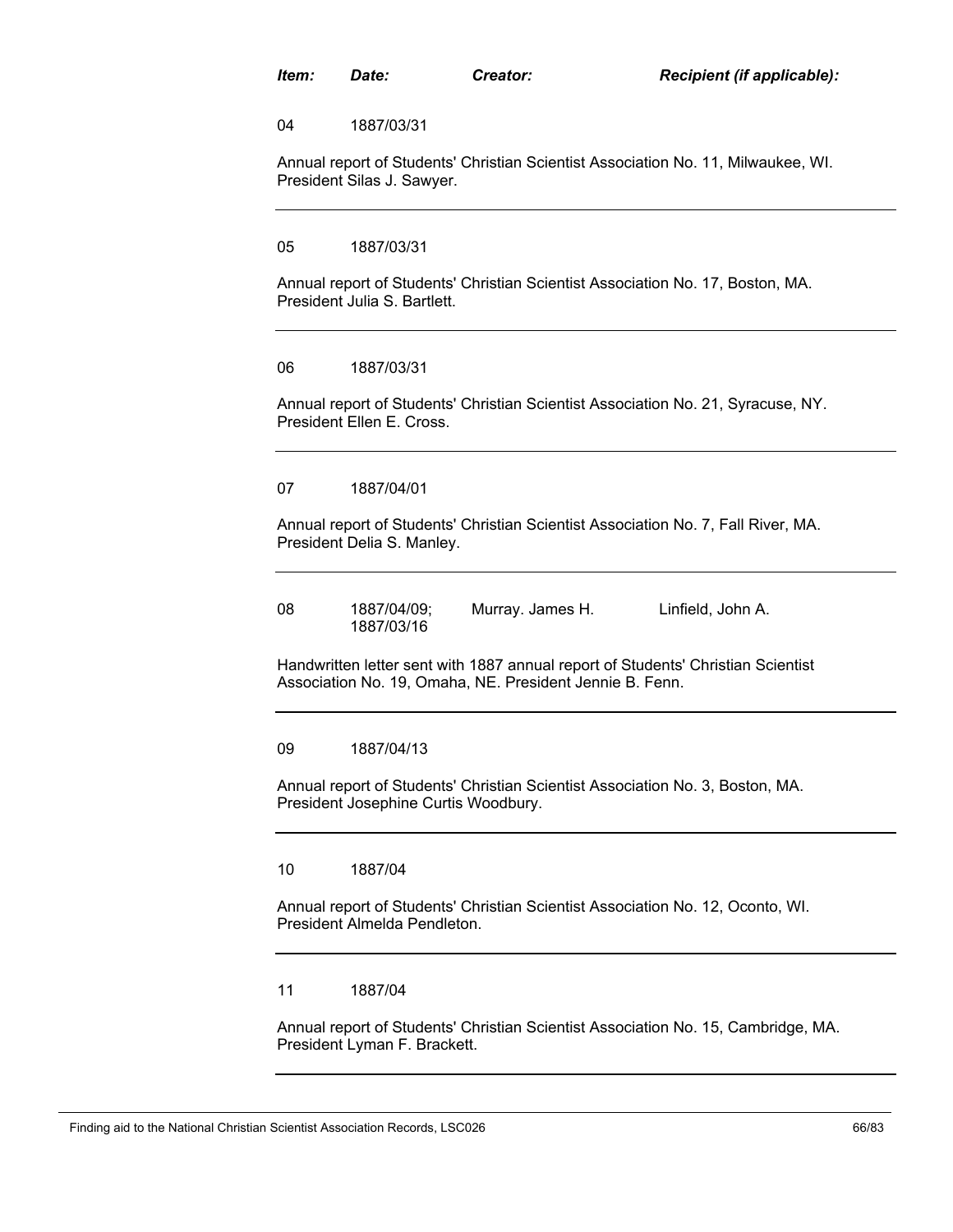12 1887/12/01

Annual report of Students' Christian Scientist Association No. 16, Chicago, IL. President Caroline D. Noyes.

13 1887/12

Annual report of Students' Christian Scientist Association, Milwaukee, WI. President Silas J. Sawyer.

14 1887

Annual report of Students' Christian Scientist Association No. 1, Boston, MA. President Sarah H. Crosse.

15 1887

Annual report of Students' Christian Scientist Association No. 9, Chicago, IL. President Ellen Brown.

16 1887

Annual report of Students' Christian Scientist Association, Worcester, MA. President Albert B. Dorman.

Folder 2, Annual Reports, 1888

| ltem:                                                                                                                         | Date:      | Creator: | <b>Recipient (if applicable):</b> |  |  |  |
|-------------------------------------------------------------------------------------------------------------------------------|------------|----------|-----------------------------------|--|--|--|
| 01                                                                                                                            | 1888/02/01 |          |                                   |  |  |  |
| Handwritten annual report of Students' Christian Scientist Association No. 25,<br>Brooklyn, NY. President Pamelia J. Leonard. |            |          |                                   |  |  |  |

02 1888/03/16

Annual report of Students' Christian Scientist Association No. 19, Omaha, NE. President Jennie B. Fenn.

Finding aid to the National Christian Scientist Association Records, LSC026 67/83 67/83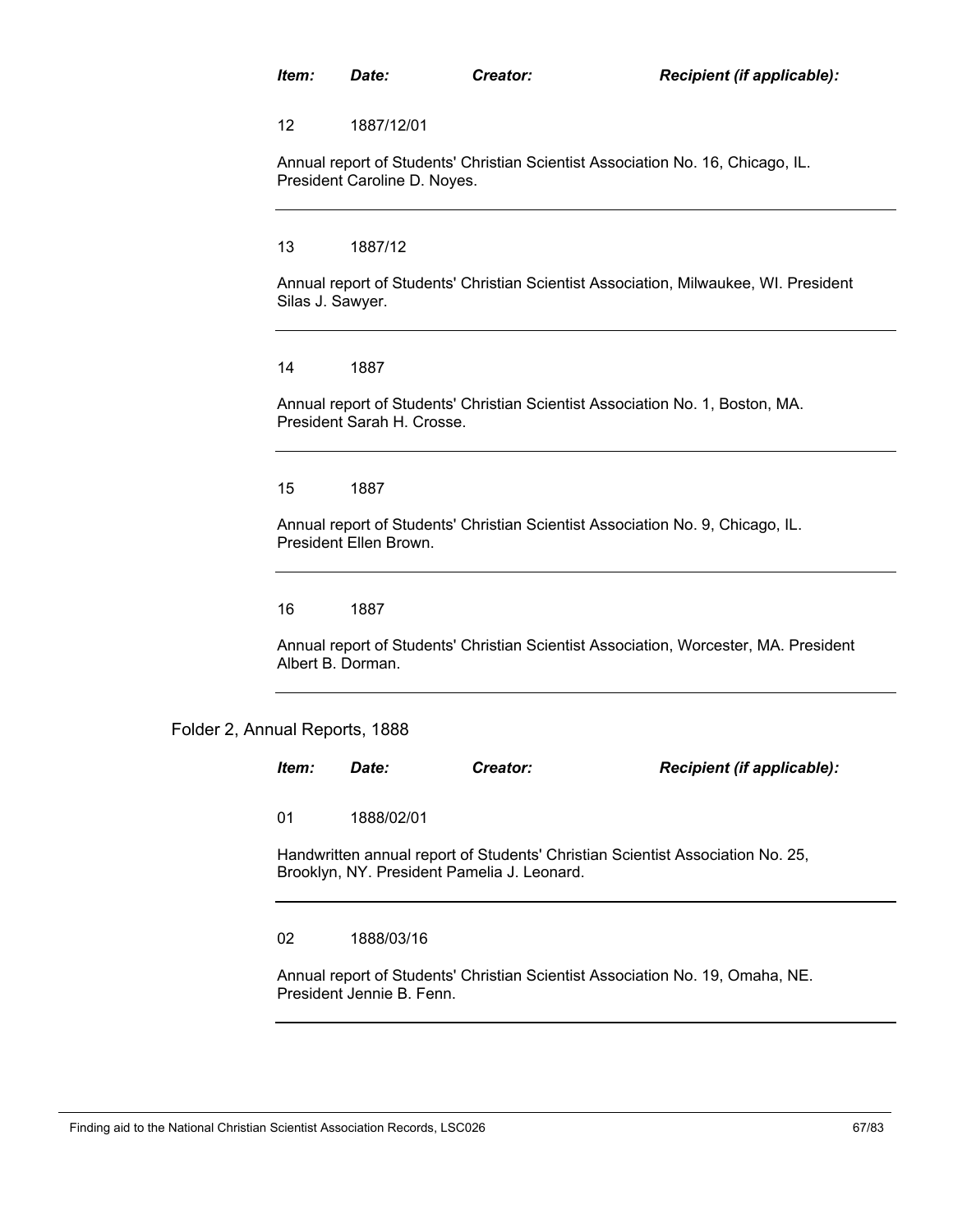*Item: Date: Creator: Recipient (if applicable):*

03 1888/03/28 Chase, Stephen A. Linfield, John A.

Handwritten letter sent with 1888 annual report of Students' Christian Scientist Association No. 7, Fall River, MA. President Delia S. Manley.

04 1888/03

Annual report of Students' Christian Scientist Association, Worcester, MA. President Emma L. Palmer.

05 1888/04/01

Annual report of Students' Christian Scientist Association, Boston, MA. President Sarah H. Crosse.

06 1888/04/01

Annual report of Students' Christian Scientist Association, Boston, MA. President Mary W. Monroe.

07 1888/04/01

Annual report of Students' Christian Scientist Association, Lexington, KY. President Francis J. Fluno.

08 1888/04/07

Annual report of Students' Christian Scientist Association No. 23, Oakland, CA. Mrs. J.A.D. Adams, President.

09 1888/04/07 Stiles, S.D. Linfield, John A.

Handwritten letter sent with 1888 annual report of Students' Christian Scientist Association No. 25, Brooklyn, NY. President Pamelia J. Leonard.

10 1888/04/10

Annual report of Students' Christian Scientist Association, Boston, MA. President Julia S. Bartlett.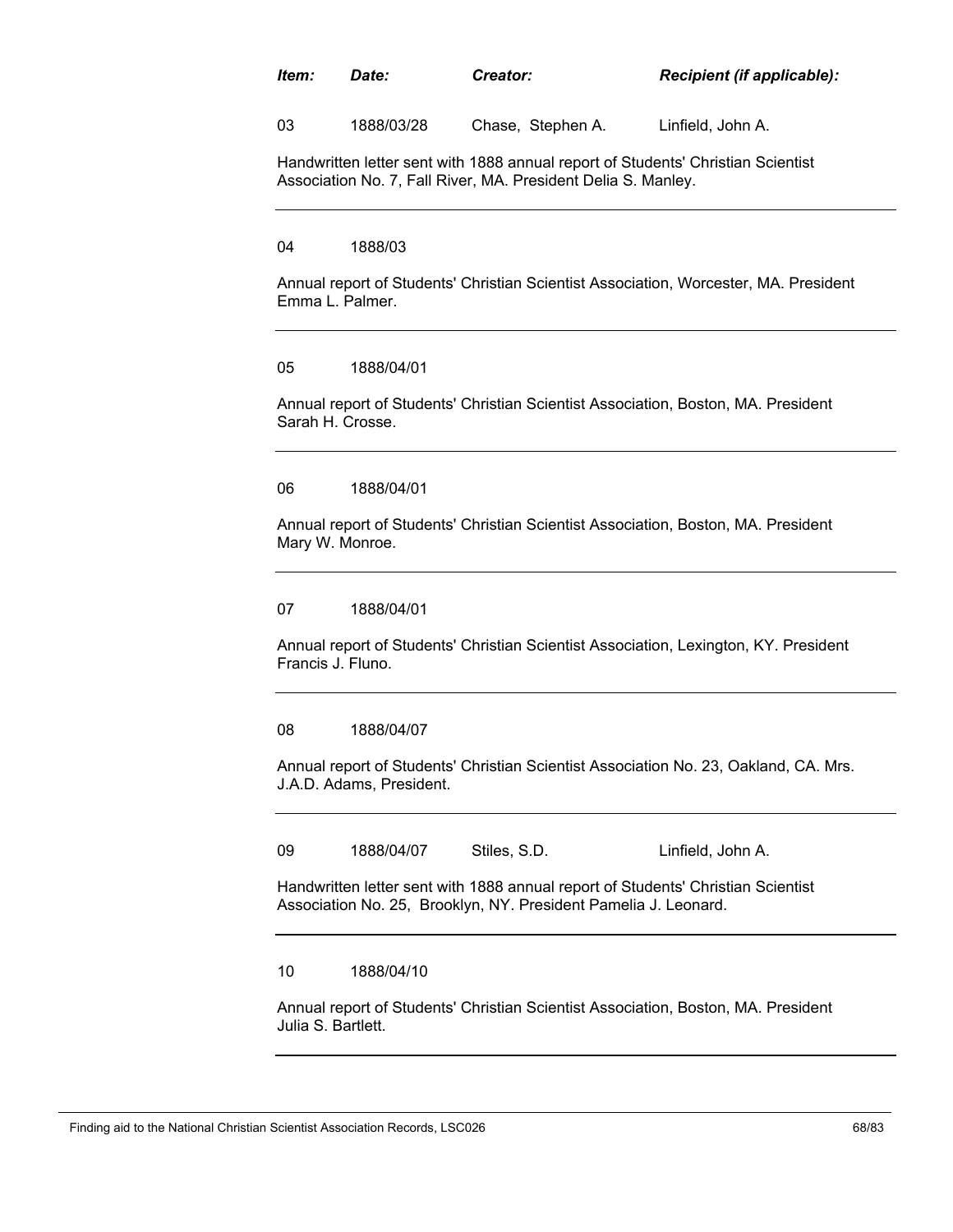|                 | Date:                                | Creator:                                                                    | Recipient (if applicable):                                                         |
|-----------------|--------------------------------------|-----------------------------------------------------------------------------|------------------------------------------------------------------------------------|
| 11              | 1888/04/19                           | Noyes, Caroline D.                                                          | Linfield, John A.                                                                  |
|                 |                                      | Association No. 16, Chicago, IL. President Caroline D. Noyes.               | Handwritten letter sent with 1888 annual report of Students' Christian Scientist   |
| 12 <sup>2</sup> | 1888/04                              |                                                                             |                                                                                    |
|                 | President Anna E.P. Warner.          | Annual report of Students' Christian Scientist Association, Binghamton, NY. |                                                                                    |
| 13              | 1888/05/11                           | McDonald, Emma A.                                                           | Linfield, John A.                                                                  |
|                 |                                      | Association No. 18, Fort Howard, WI. President Emma A. McDonald.            | Handwritten letter sent with 1888 annual report of Students' Christian Scientist   |
|                 |                                      |                                                                             |                                                                                    |
| 14              | 1888/05/22                           | Lane, Emma                                                                  | Crosse, Mrs. C.W.                                                                  |
|                 |                                      | Association No. 14, Hyde Park, IL. President George B. Day.                 | Handwritten letter sent with 1888 annual report of Students Christian Scientist    |
| 15              | 1888/05                              |                                                                             |                                                                                    |
|                 | Mary M.W. Adams.                     |                                                                             | Annual report of Students' Christian Scientist Association, Chicago, IL. President |
| 16              | 1888/06/07                           |                                                                             |                                                                                    |
|                 | President Josephine Curtis Woodbury. |                                                                             | Annual report of Students' Christian Scientist Association No. 3, Boston, MA.      |
| 17              | 1888/06/13                           |                                                                             |                                                                                    |
|                 | President Sarah G. Baker.            |                                                                             | Annual report of Students' Christian Scientist Association No. 29, Cleveland, OH.  |
| 18              | 1888/07/07                           | Sargent, Laura E.                                                           | Bangs, Herbert H.                                                                  |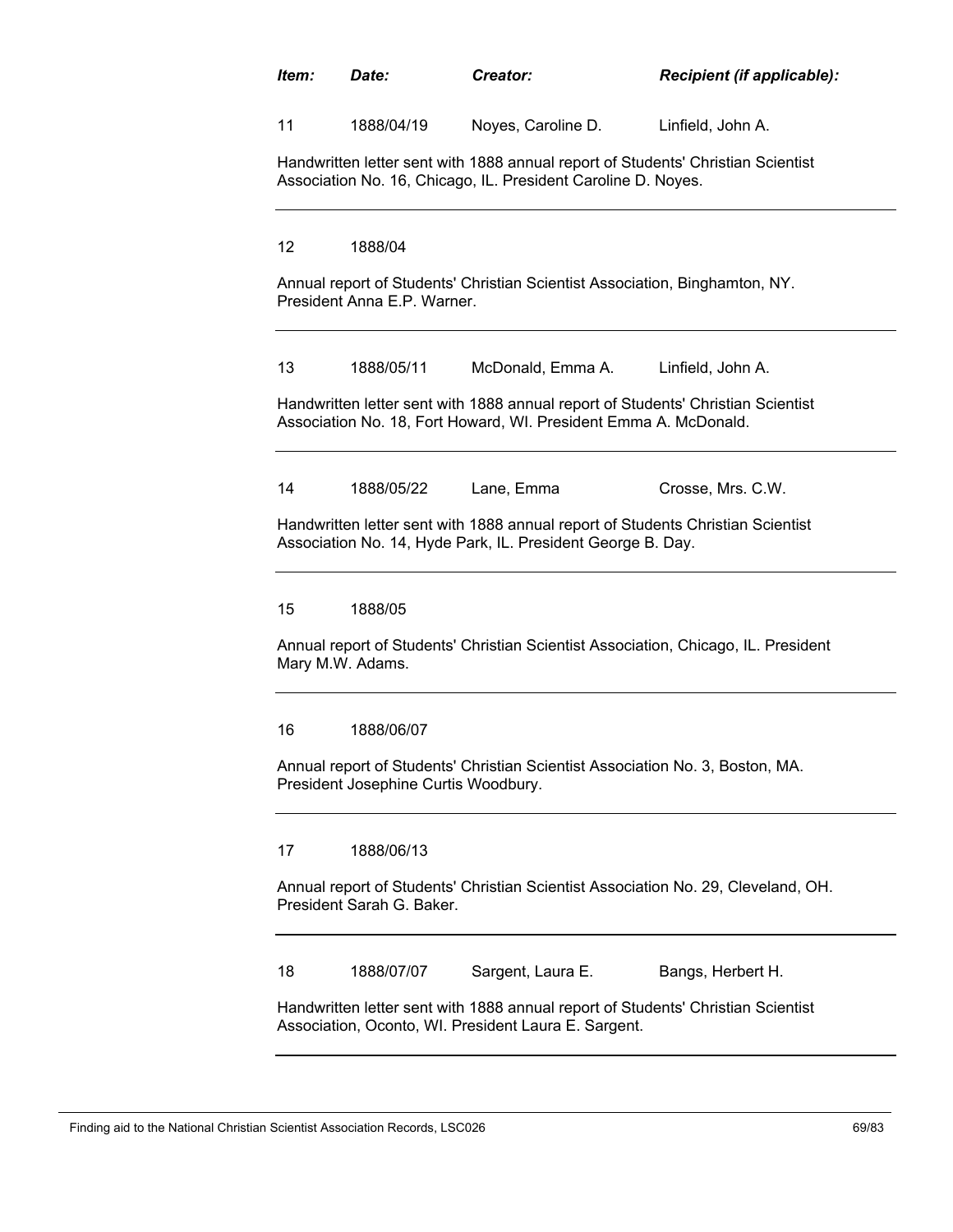19 1888/07/26

Annual report of Students' Christian Scientist Association, Lawrence, MA. President Susie M. Lang.

20 1888/10/09

Annual report of Students' Christian Scientist Association No. 28, Binghamton, NY. President Anna E.P. Warner.

# 21 1888/12

Annual report of Students' Christian Scientist Association No. 11, Milwaukee, WI. President Silas J. Sawyer.

22 1888

Annual report of Students' Christian Scientist Association, Lockport, NY. President A. Ford Michael.

# Folder 3, Annual Reports, 1889

| Item:                                                                                                         | Date:      | Creator: | Recipient (if applicable): |  |  |  |  |
|---------------------------------------------------------------------------------------------------------------|------------|----------|----------------------------|--|--|--|--|
| 01                                                                                                            | 1889/03/16 |          |                            |  |  |  |  |
| Annual report of Students' Christian Scientist Association No. 19, Omaha, NE.<br>President Jennie B. Fenn.    |            |          |                            |  |  |  |  |
| 02                                                                                                            | 1889/03/31 |          |                            |  |  |  |  |
| Annual report of Students' Christian Scientist Association No. 4, Boston, MA.<br>President Mary W. Munroe.    |            |          |                            |  |  |  |  |
| 03                                                                                                            | 1889/03/31 |          |                            |  |  |  |  |
| Annual report of Students' Christian Scientist Association No. 21, Syracuse, NY.<br>President Ellen E. Cross. |            |          |                            |  |  |  |  |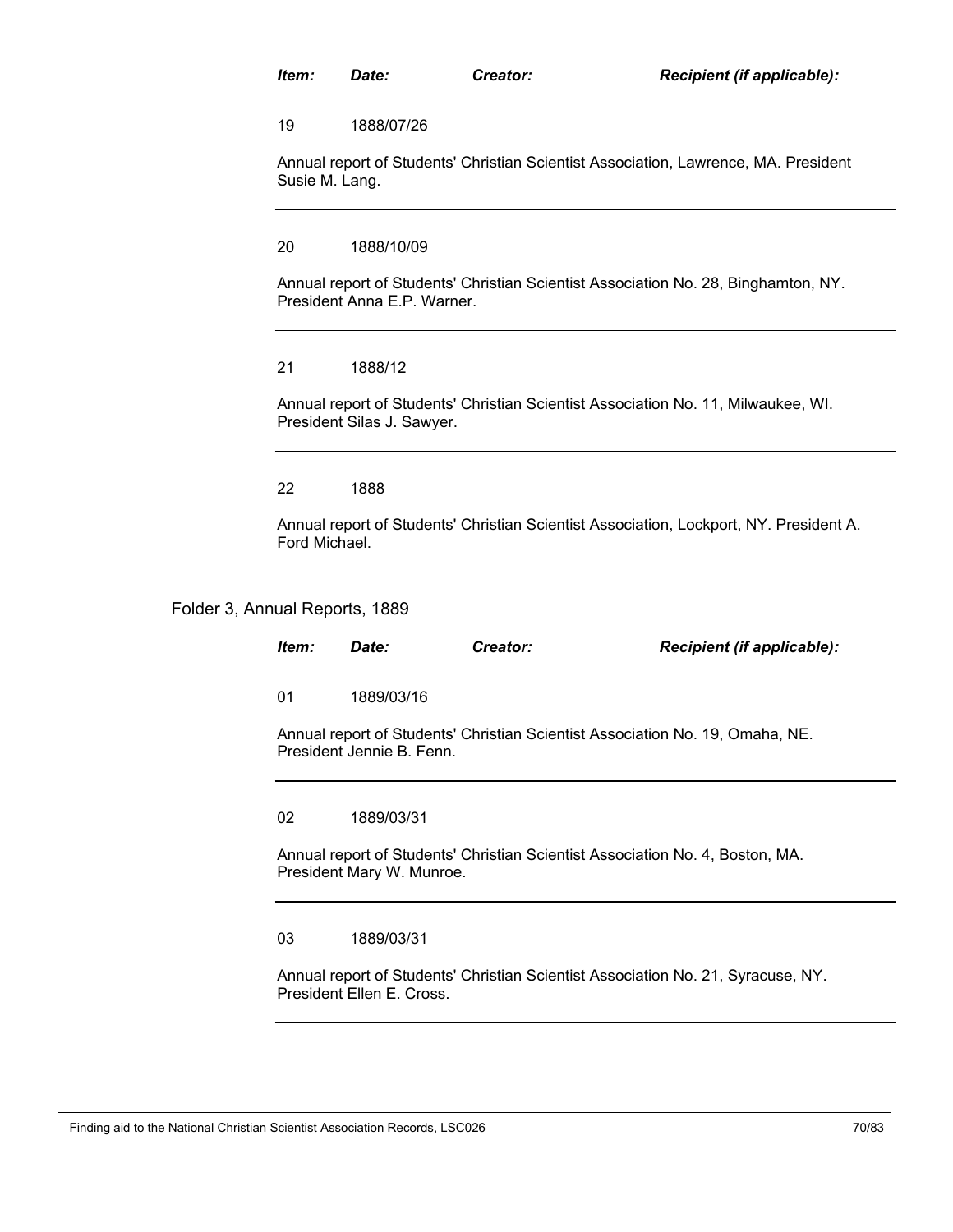04 1889/03/31

Annual report of Students' Christian Scientist Association No. 24, Lawrence, MA. President Susie M. Lang.

05 1889/03

Annual report of Students' Christian Scientist Association No. 25, Brooklyn, NY. President Pamelia J. Leonard.

06 1889/04/01

Annual report of Students' Christian Scientist Association No. 7, Fall River, MA. President Delia S. Manley.

07 1889/04/01

Annual report of Students' Christian Scientist Association No. 14, Hyde Park, IL. President Hannah A. Larminie.

08 1889/04/01

Annual report of Students' Christian Scientist Association No. 28, Binghamton, NY. President Anna E.P. Warner.

09 1889/04/01

Annual report of Students' Christian Scientist Association No. 32, St. Joseph, MI. President Charles M. Howe.

10 1889/04/01

Annual report of Students' Christian Scientist Association No. 34, Toledo, OH. President Sarah J. Clarke.

11 1889/04/06

Annual report of Students' Christian Scientist Association No. 23, Oakland, CA. Mrs. J.A.D. Adams, President.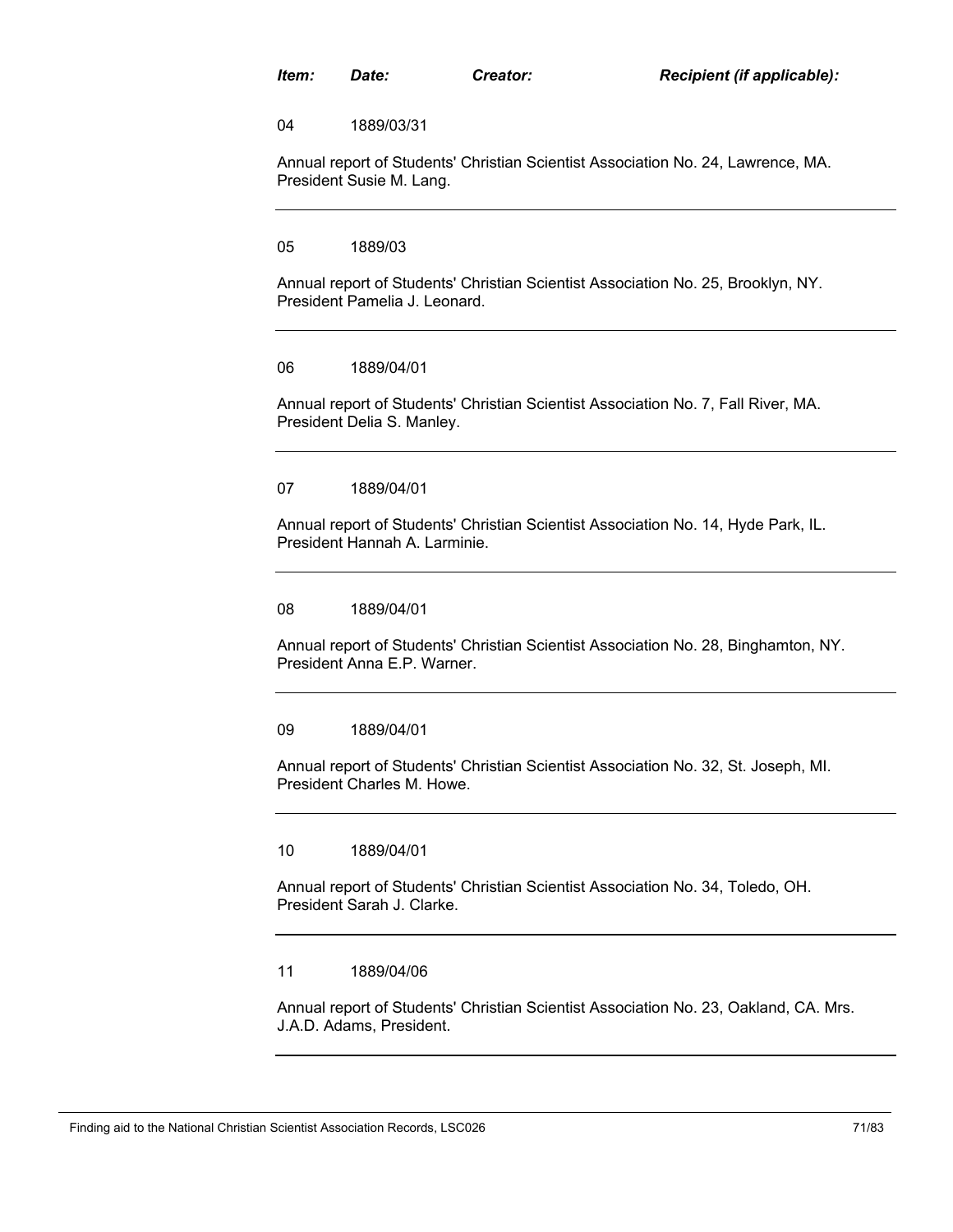12 1889/04/09

Annual report of Students' Christian Scientist Association No. 26, Lockport, NY. President A. Ford Michael.

13 1889/04

Annual report of Students' Christian Scientist Association No. 17, Boston, MA. President Julia S. Bartlett.

14 1889/04

Annual report of Students' Christian Scientist Association No. 18, Fort Howard, WI. President Emma A. McDonald.

15 1889/04

Annual report of Students' Christian Scientist Association No. 29, Cleveland, OH. President Sarah G. Baker.

16 1889/04

Annual report of Students' Christian Scientist Association No. 33, Milwaukee, WI. President Emelyn M. Tobey.

17 1889/05

Annual report of Students' Christian Scientist Association No. 12, Oconto, WI. President Laura E. Sargent.

18 1889/05

Annual report of Students' Christian Scientist Association No. 36, San Francisco, CA. President Sue Ella Bradshaw.

19 1889/06/08

Annual report of Students' Christian Scientist Association No. 3, Boston, MA. President Josephine Curtis Woodbury.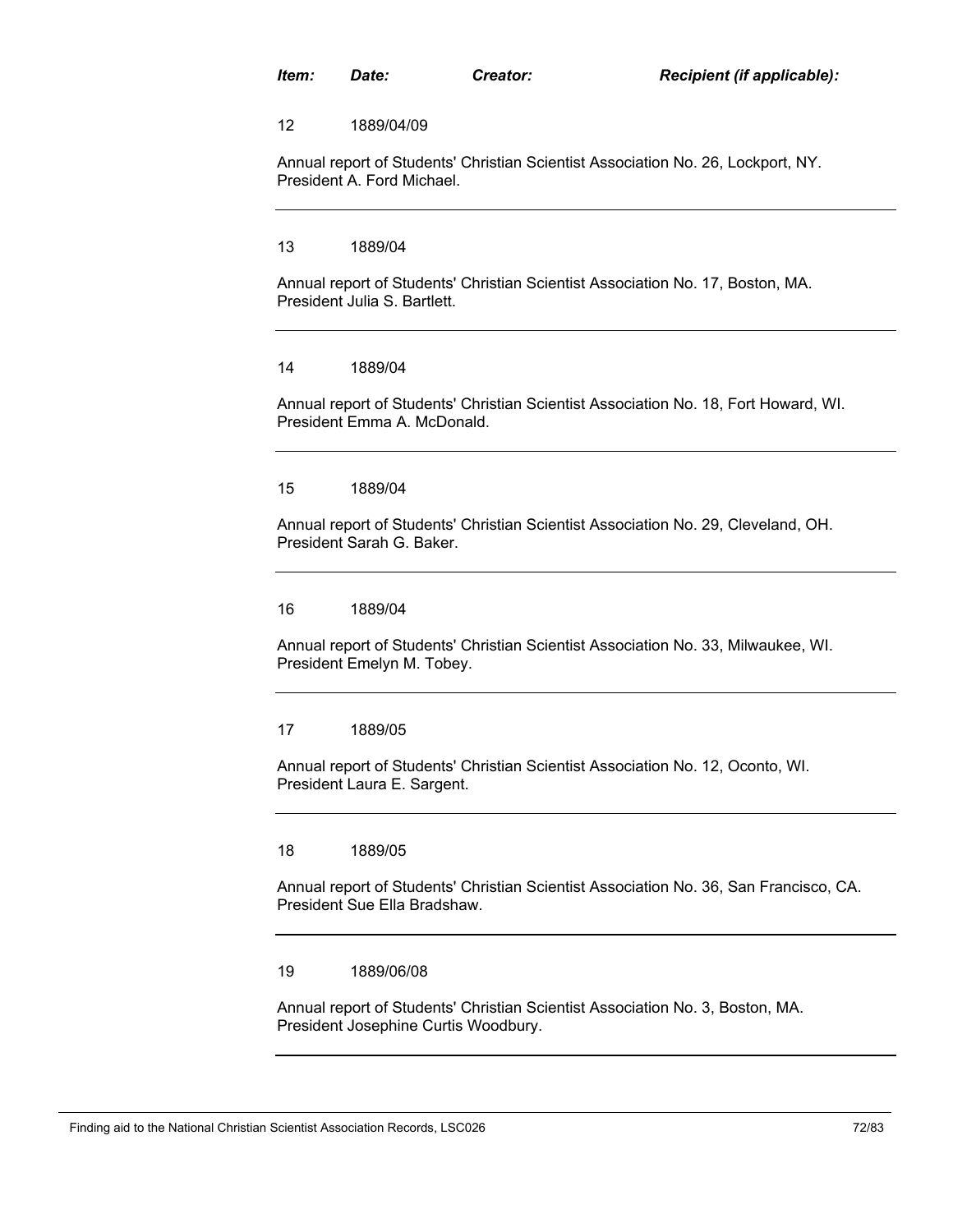20 1889/06/12

Annual report of Students' Christian Scientist Association No. 9, Chicago, IL. President Ellen Brown Linscott.

21 1889/10/01

Annual report of Students' Christian Scientist Association No. 38, Kansas City, MI. President Emma D. Behan.

## 22 1889/12/01

Annual report of Students' Christian Scientist Association No. 16, Chicago, IL. President Caroline D. Noyes.

23 1889

Annual report of Students' Christian Scientist Association No. 35, Milwaukee, WI. President J.G. Clarke.

Folder 4, Annual Reports, 1890

| ltem:                                                                                                           | <i>Date:</i> | Creator: | Recipient (if applicable): |
|-----------------------------------------------------------------------------------------------------------------|--------------|----------|----------------------------|
| 01                                                                                                              | 1890/04/01   |          |                            |
| Annual report of Students' Christian Scientist Association No. 7, Fall River, MA.<br>President Delia S. Manley. |              |          |                            |
| 02                                                                                                              | 1890/04/01   |          |                            |
| Annual report of Students' Christian Scientist Association No. 39, Minneapolis, MN.<br>President Mary Brookins. |              |          |                            |
| 03                                                                                                              | 1890/04/03   |          |                            |

Annual report of Students' Christian Scientist Association No. 34, Toledo, OH. President Sarah J. Clarke.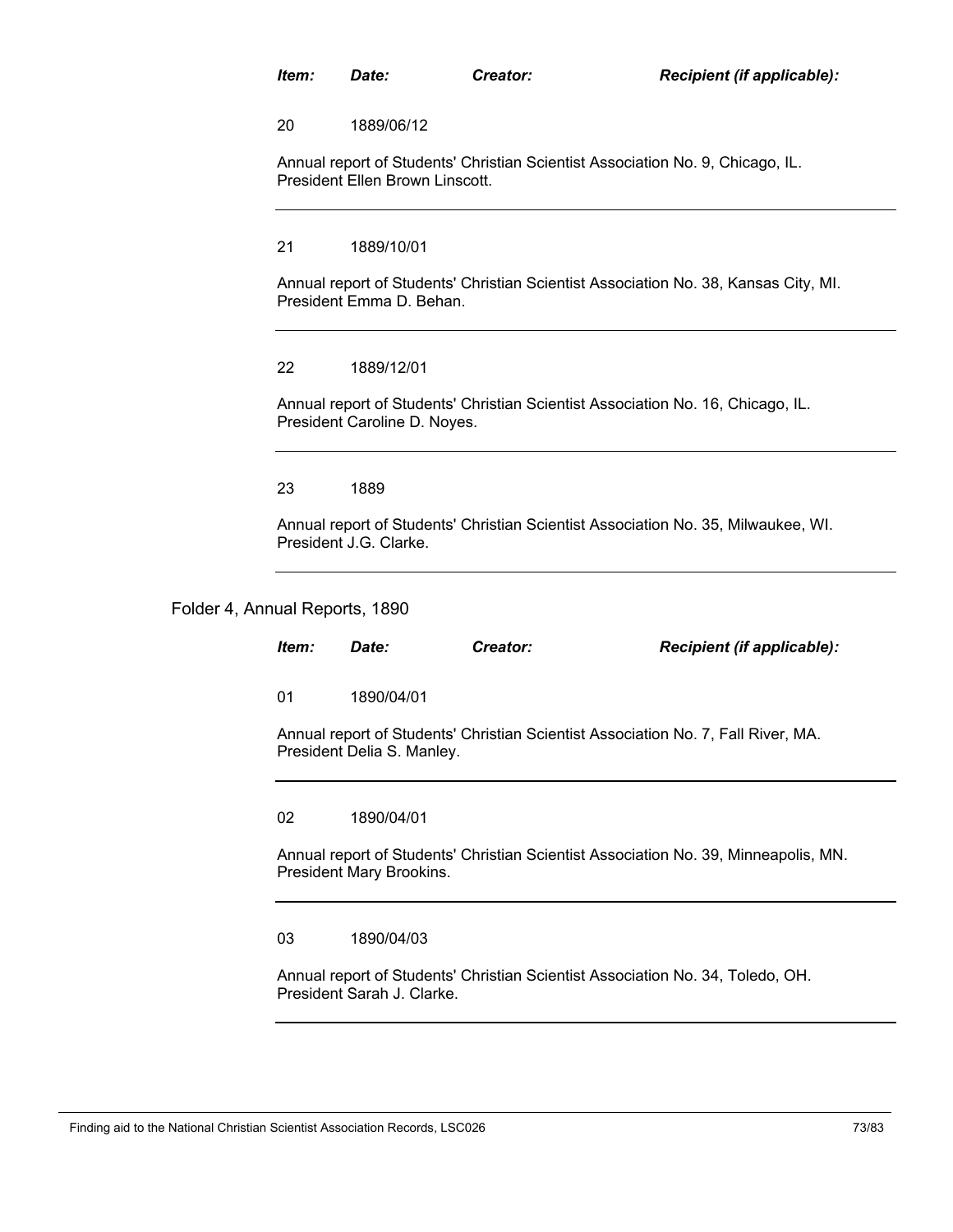04 1890/04/30

Annual report of Students' Christian Scientist Association No. 37, Toronto, ON. President John H. Stewart

05 1890/04

Annual report of Students' Christian Scientist Association No. 4, Boston, MA. President Mary W. Munroe.

06 1890/04

Annual report of Students' Christian Scientist Association No. 5, Beatrice, NE. Secretary Ella B. Benford.

07 1890/04

Annual report of Students' Christian Scientist Association No. 11, Milwaukee, WI. President Silas J. Sawyer.

08 1890/04

Annual report of Students' Christian Scientist Association No. 12. President Laura E. Sargent.

09 1890/04

Annual report of Students' Christian Scientist Association No. 15, Buffalo, NY. President Annie V.C. Leavitt.

10 1890/04

Annual report of Students' Christian Scientist Association No. 16, Chicago, IL. President Caroline D. Noyes.

11 1890/04

Annual report of Students' Christian Scientist Association No. 17, Boston, MA. President Julia S. Bartlett.

Finding aid to the National Christian Scientist Association Records, LSC026 74/83 74/83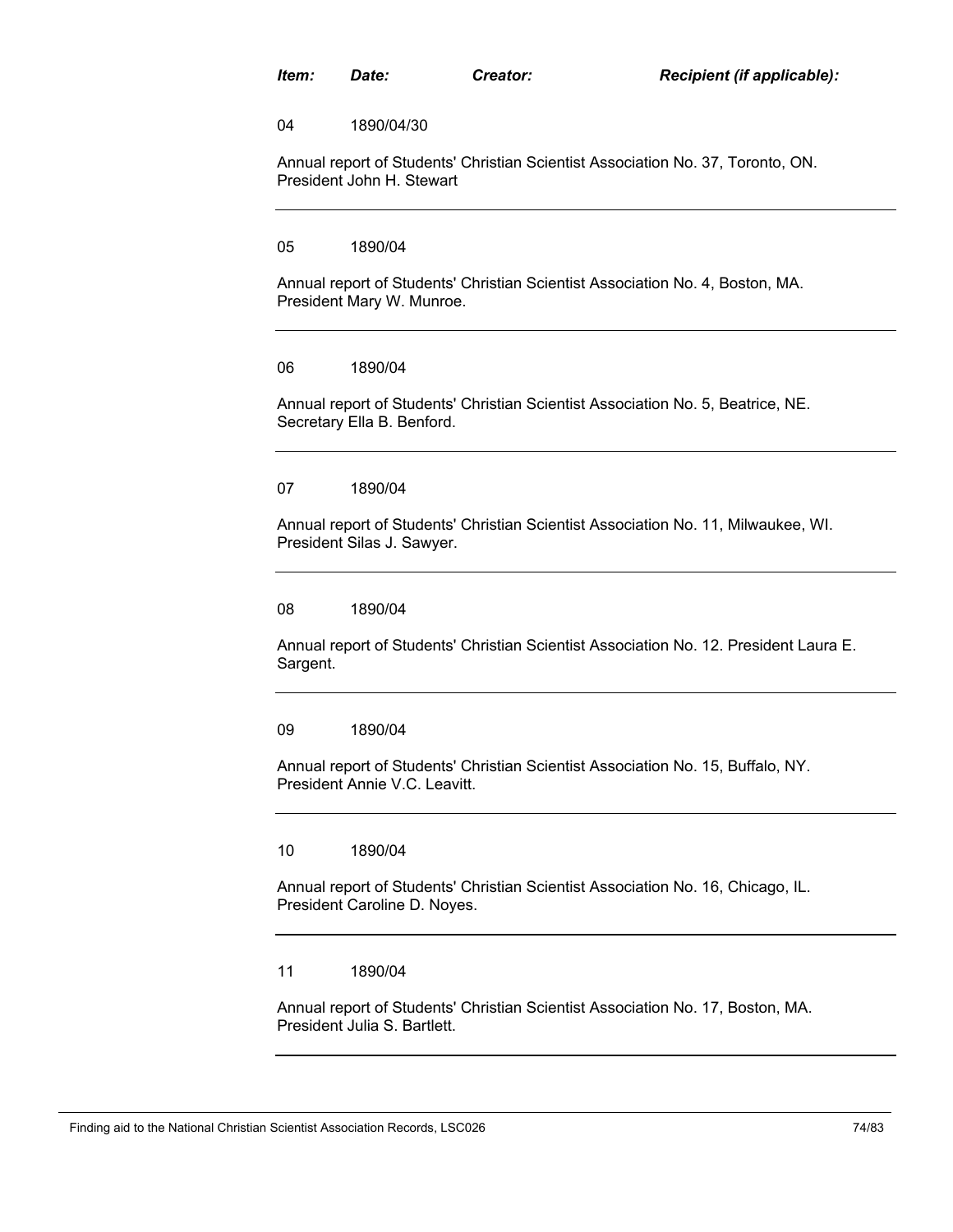12 1890/04

Annual report of Students' Christian Scientist Association No. 21, Syracuse, NY. President Ellen E. Cross.

13 1890/04

Annual report of Students' Christian Scientist Association No. 22, Chicago, IL. Mrs. G.W. Adams, President.

14 1890/04

Annual report of Students' Christian Scientist Association No. 24, Lawrence, MA. President Susie M. Lang.

15 1890/04

Annual report of Students' Christian Scientist Association No. 25, Brooklyn, NY. President Pamelia J. Leonard.

16 1890/04

Annual report of Students' Christian Scientist Association No. 26, Lockport, NY. President A. Ford Michael.

17 1890/04

Annual report of Students' Christian Scientist Association No. 28. President Lizzie C. Barnes.

18 1890/04

Annual report of Students' Christian Scientist Association No. 32, St. Joseph, MI. President Charles M. Howe.

19 1890/04

Annual report of Students' Christian Scientist Association No. 36, San Francisco, CA. President Sue Ella Bradshaw.

Finding aid to the National Christian Scientist Association Records, LSC026 75/83 75/83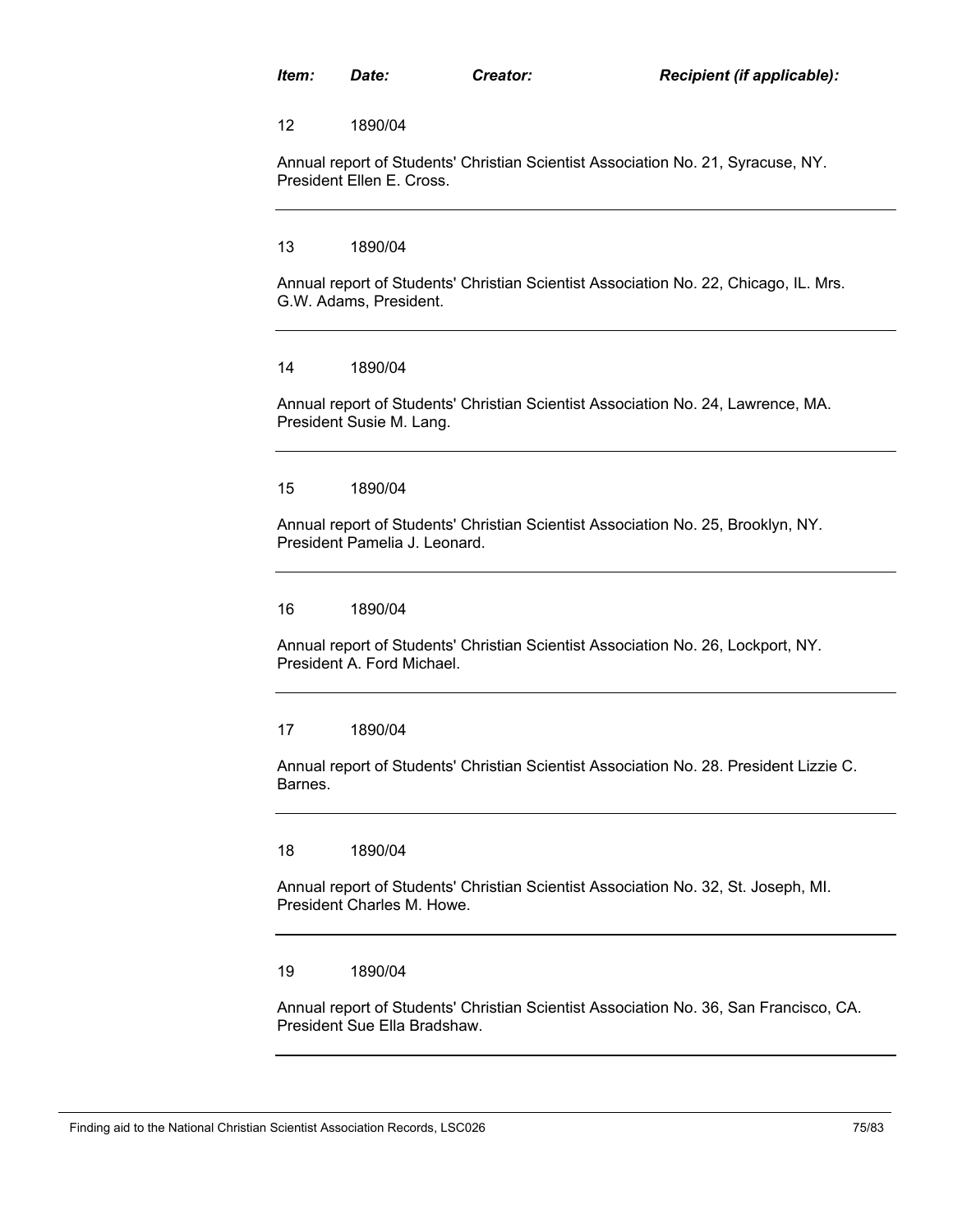20 1890/04

Annual report of Students' Christian Scientist Association No. 44, Cedar Rapids, IA. Mrs. E. Cornwell, President.

21 1890/04

Annual report of Students' Christian Scientist Association No. 49, Denver, CO. President George B. Wickersham.

## 22 1890/04

Annual report of Students' Christian Scientist Association No. 52, Montrose, CO. President Mary A. Bagley.

## 23 1890/05/08

Annual report of Students' Christian Scientist Association, Toronto, ON. President John H. Stewart.

#### 24 1890/05/17

Annual report of Students' Christian Scientist Association No. 40, Topeka, KS. President Alfred Farlow.

## 25 1890/09/30

Annual report of Students' Christian Scientist Association No. 44, Cedar Rapids, IA. Mrs. E. Cornwell, President.

26 n.d.

Envelope, says "Annual Reports from Students Christian Scientist Associations from 1890--1896."

### Folder 5, Annual Reports, 1891-1895

*Item: Date: Creator: Recipient (if applicable):*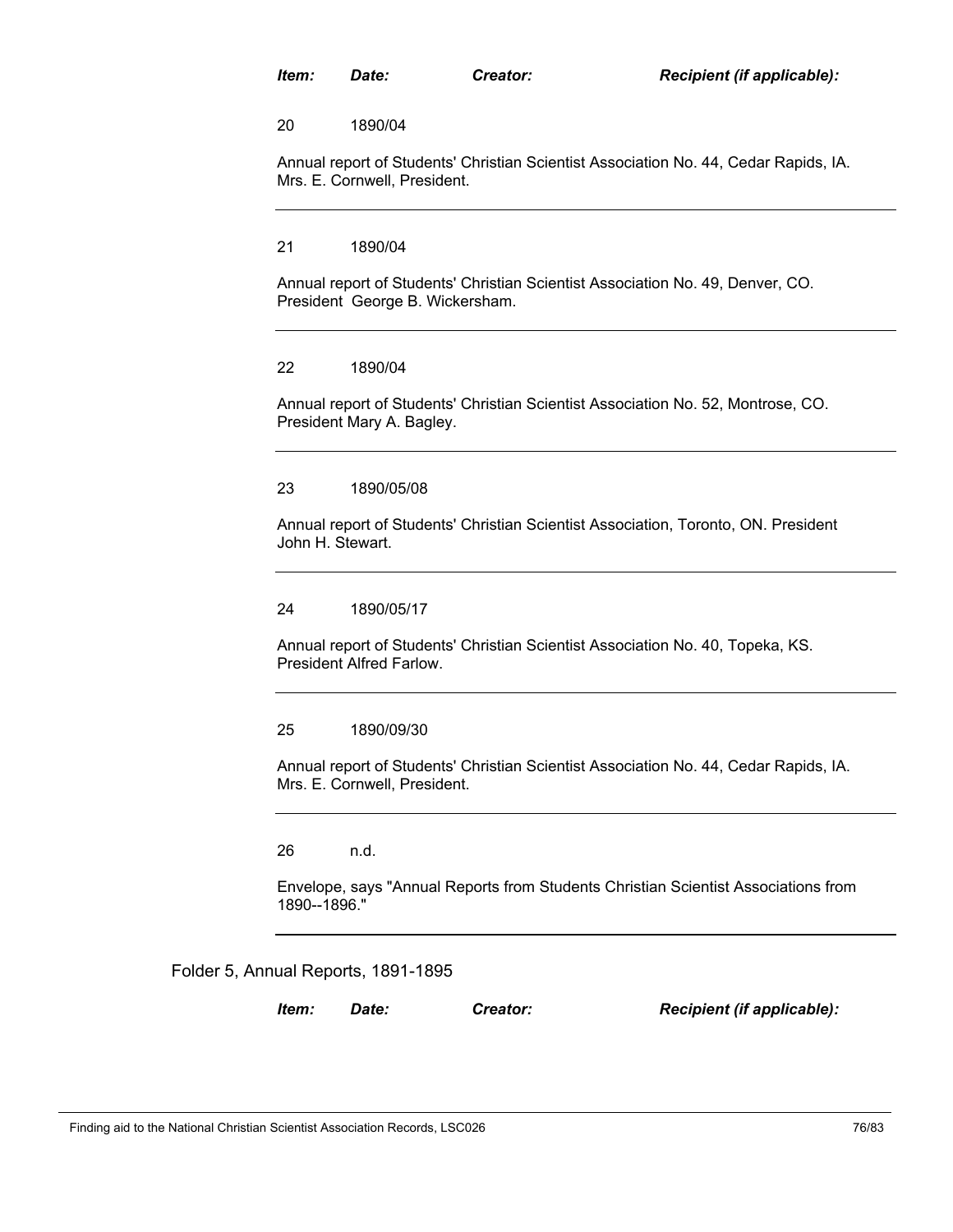01 1891/04

Annual report of Students' Christian Scientist Association No. 4, Boston, MA. President Mary W. Munroe.

02 1891/04

Annual report of Students' Christian Scientist Association No. 15, Buffalo, NY. President Annie V.C. Leavitt.

## 03 1891/09/30

Annual report of Students' Christian Scientist Association No. 44, Cedar Rapids, IA. President Mary H. Philbrick.

## 04 1891/12/31

Annual report of Students' Christian Scientist Association No. 37, Toronto, ON. President John H. Stewart

05 1892/03/21

Annual report of Students' Christian Scientist Association No. 25, Brooklyn, NY. President Pamelia J. Leonard.

06 1892/04

Annual report of Students' Christian Scientist Association No. 4, Boston, MA. President Mary W. Munroe.

07 1892/04

Annual report of Students' Christian Scientist Association No. 15, Buffalo, NY. President Annie V.C. Leavitt.

### 08 1892/09/30

Annual report of Students' Christian Scientist Association No. 44, Cedar Rapids, IA. President Mary H. Philbrick.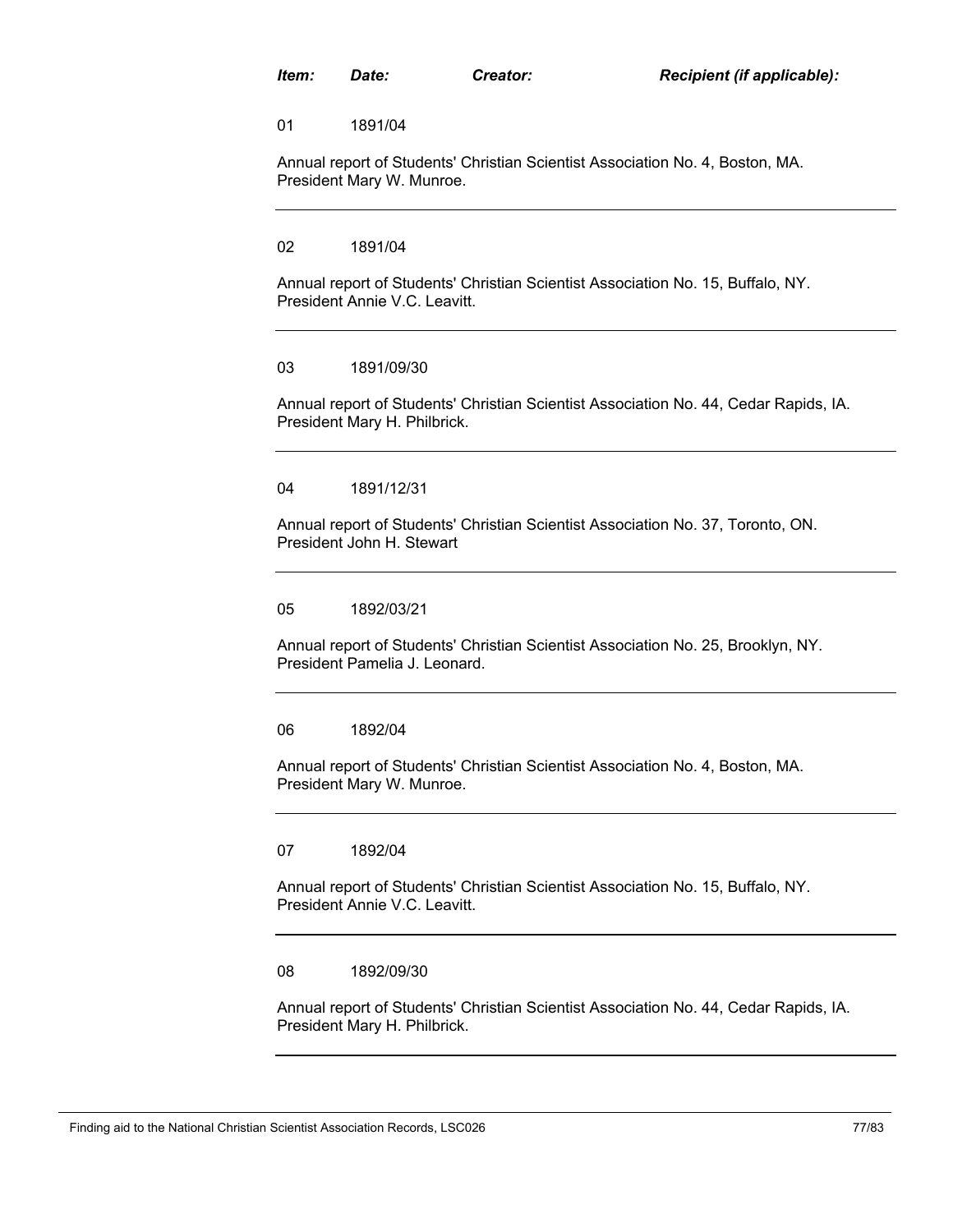09 1892/12

Annual report of Students' Christian Scientist Association No. 37, Toronto, ON. President John H. Stewart

10 1893/04

Annual report of Students' Christian Scientist Association No. 4, Boston, MA. President Mary W. Munroe.

11 1893/04

Annual report of Students' Christian Scientist Association No. 15, Buffalo, NY. President Annie V.C. Leavitt.

12 1893/04/17

Annual report of Students' Christian Scientist Association No. 25, Brooklyn, NY. President Pamelia J. Leonard.

13 1893/09/30

Annual report of Students' Christian Scientist Association No. 44, Cedar Rapids, IA. President Mary H. Philbrick.

14 1893/12

Annual report of Students' Christian Scientist Association No. 37, Toronto, ON. President John H. Stewart

15 1894/04

Annual report of Students' Christian Scientist Association No. 4, Boston, MA. President Mary W. Munroe.

16 1894/04

Annual report of Students' Christian Scientist Association No. 15, Buffalo, NY. President Annie V.C. Leavitt.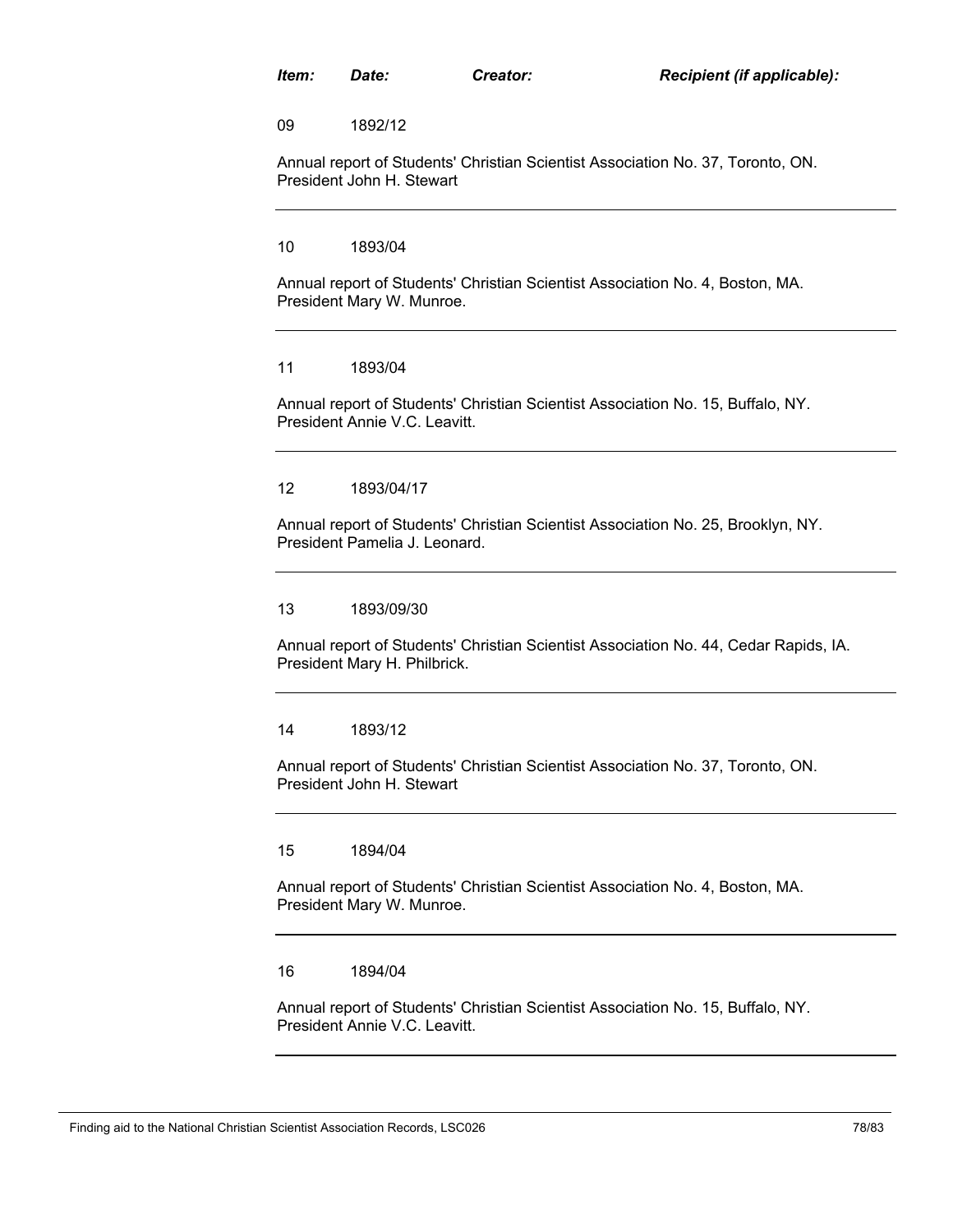17 1894/04

Annual report of Students' Christian Scientist Association No. 25, Brooklyn, NY. President Pamelia J. Leonard.

18 1894/09/30

Annual report of Students' Christian Scientist Association No. 44, Cedar Rapids, IA. President Mary H. Philbrick.

19 1894/12

Annual report of Students' Christian Scientist Association No. 37, Toronto, ON. President John H. Stewart

20 1895/04

Annual report of Students' Christian Scientist Association No. 4, Boston, MA. President Mary W. Munroe.

21 1895/04

Annual report of Students' Christian Scientist Association No. 15, Buffalo, NY. President Annie V.C. Leavitt.

22 1895/04

Annual report of Students' Christian Scientist Association No. 25, Brooklyn, NY. President Pamelia J. Leonard.

23 1895/09/30

Annual report of Students' Christian Scientist Association No. 44, Cedar Rapids, IA. President Mary H. Philbrick. Accompanied by note explaining payment.

24 1895/10/01

Annual report of Students' Christian Scientist Association No. 43, Cleveland, OH. President Lida Fitzpatrick.

Folder 6, Annual Reports, 1896-1898, n.d.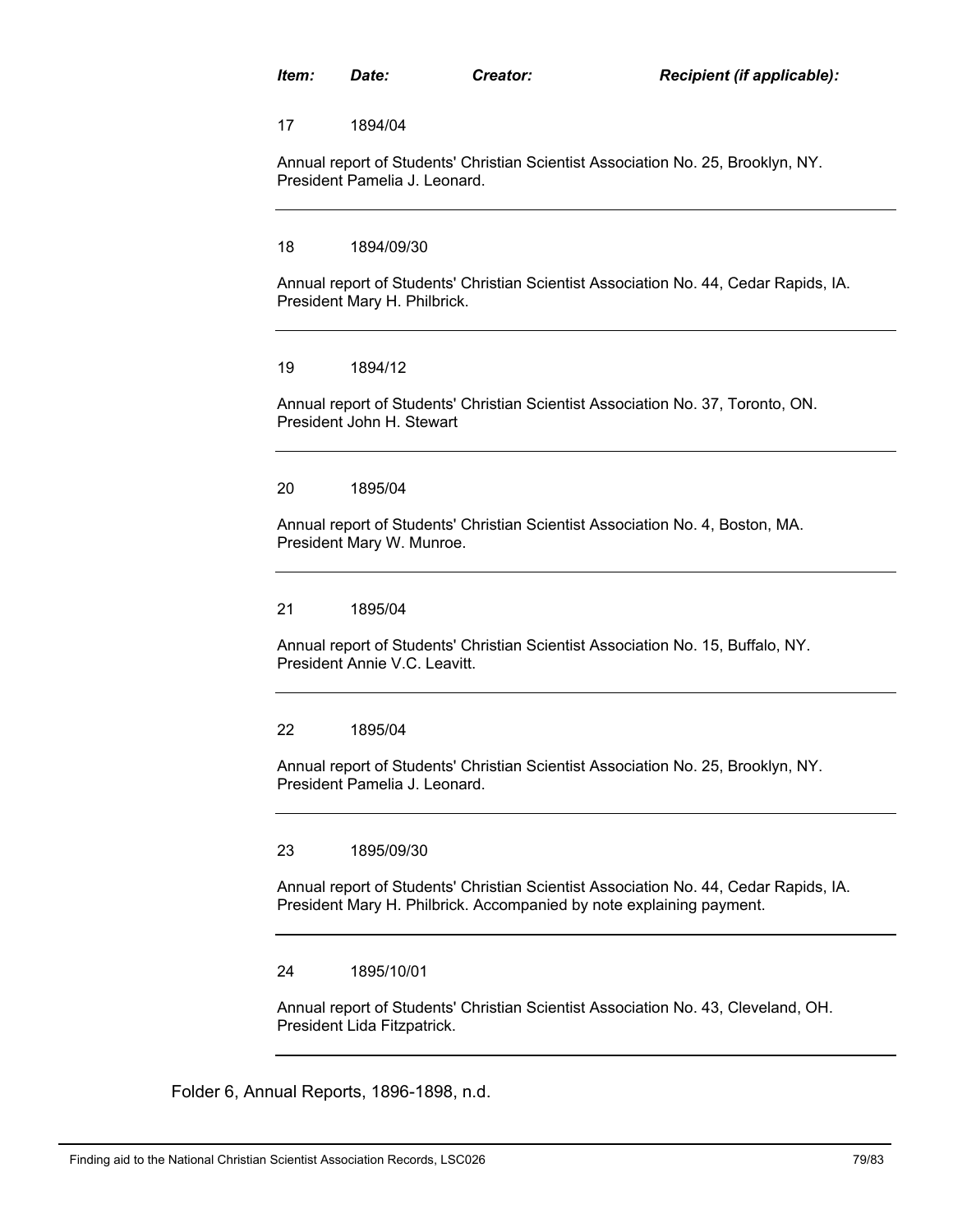# *Item: Date: Creator: Recipient (if applicable):*

01 1896/02/22 Wade, David S. Johnson, William B.

Handwritten letter sent with annual report of Association No. 44, and per capital tax.

02 1896/03/31

Annual report of Students' Christian Scientist Association No. 15, Buffalo, NY. President Annie V.C. Leavitt.

## 03 1896/04/01

Annual report of Students' Christian Scientist Association No. 25, Brooklyn, NY. President Pamelia J. Leonard.

## 04 1896/04

Annual Report of Students' Christian Scientist Association No. 4, Boston, MA. President Mary W. Munroe.

05 1896/09/30

Annual Report of Students' Christian Scientist Association No. 44, Cedar Rapids, IA. President Mary H. Philbrick.

06 1896/10/05

Annual report of Students' Christian Scientist Association No. 43, Cleveland, OH. President Lida Fitzpatrick.

07 1897/03/15

Annual report of Students' Christian Scientist Association No. 25, Brooklyn, NY. President Pamelia J. Leonard.

08 1897/03/18 Kinter, George H. Johnson, William B.

Typescript letter sent with annual report of Students' Christian Scientist Association No. 15, Buffalo, NY. President Annie V.C. Leavitt. Kinter, Secretary of Association, details work of association in letter.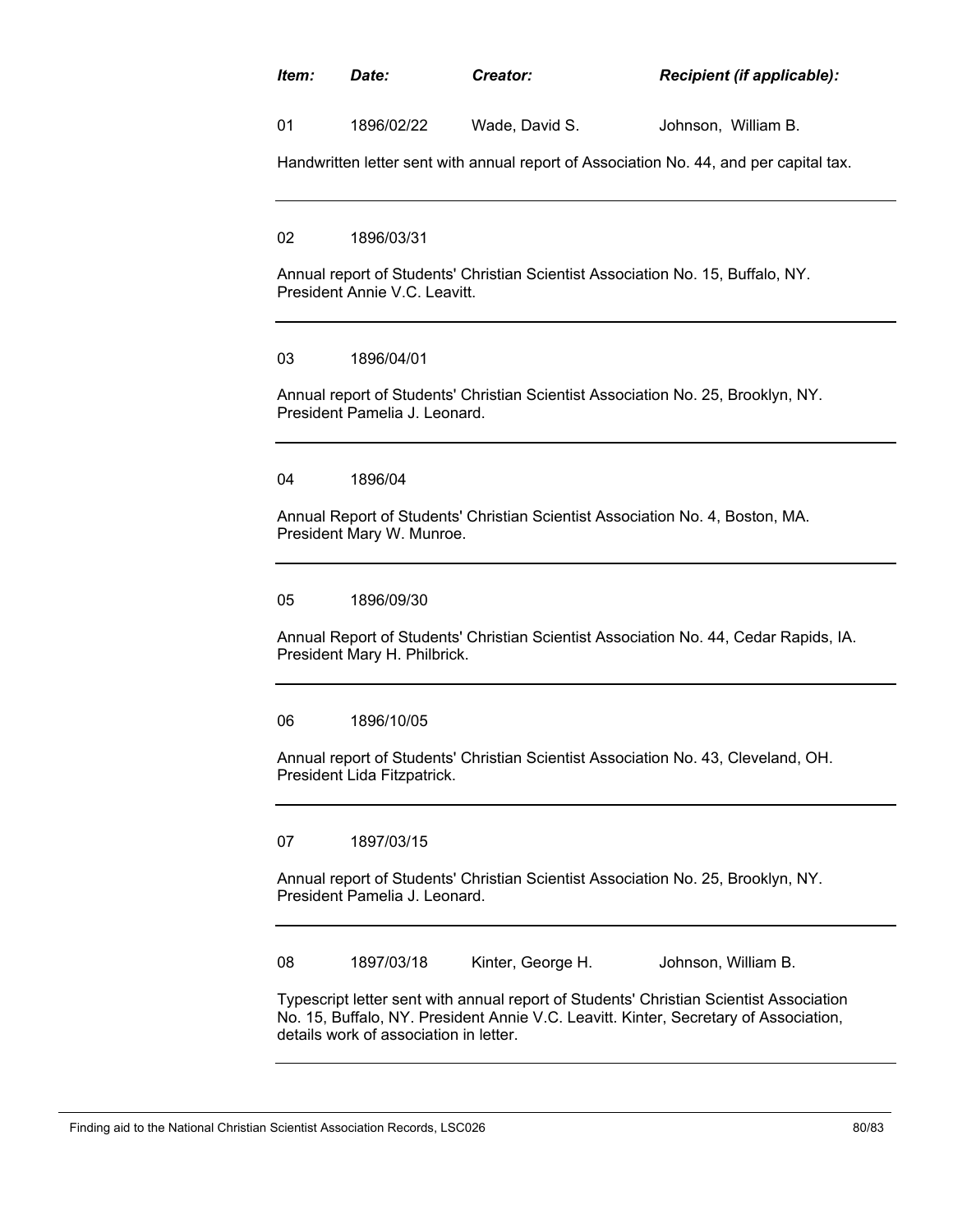## *Item: Date: Creator: Recipient (if applicable):*

09 1897/03/18 Kinter, George H. Johnson, William B.

Typescript letter sent with payment for dues of members of branch association No. 15.

10 1897/04

Annual Report of Students' Christian Scientist Association No. 4, Boston, MA. President Mary W. Munroe.

## 11 1897/09/30

Annual Report of Students' Christian Scientist Association No. 44, Cedar Rapids, IA. President Mary H. Philbrick.

## 12 1897/10/04

Annual report of Students' Christian Scientist Association No. 43, Cleveland, OH. President Lida Fitzpatrick.

## 13 1898/03/01

Annual Report of Students' Christian Scientist Association No. 15, Buffalo, NY. President Annie V.C. Leavitt.

## 14 1898/03/21

Annual report of Students' Christian Scientist Association No. 25, Brooklyn, NY. President Pamelia J. Leonard.

15 n.d.

Annual report of Students' Christian Scientist Association No. 5, Beatrice, NE. Secretary Ella B. Benford.

16 n.d.

Application for charter for branch association of students of Ellen E. Cross of Syracuse, NY. Association No. 21.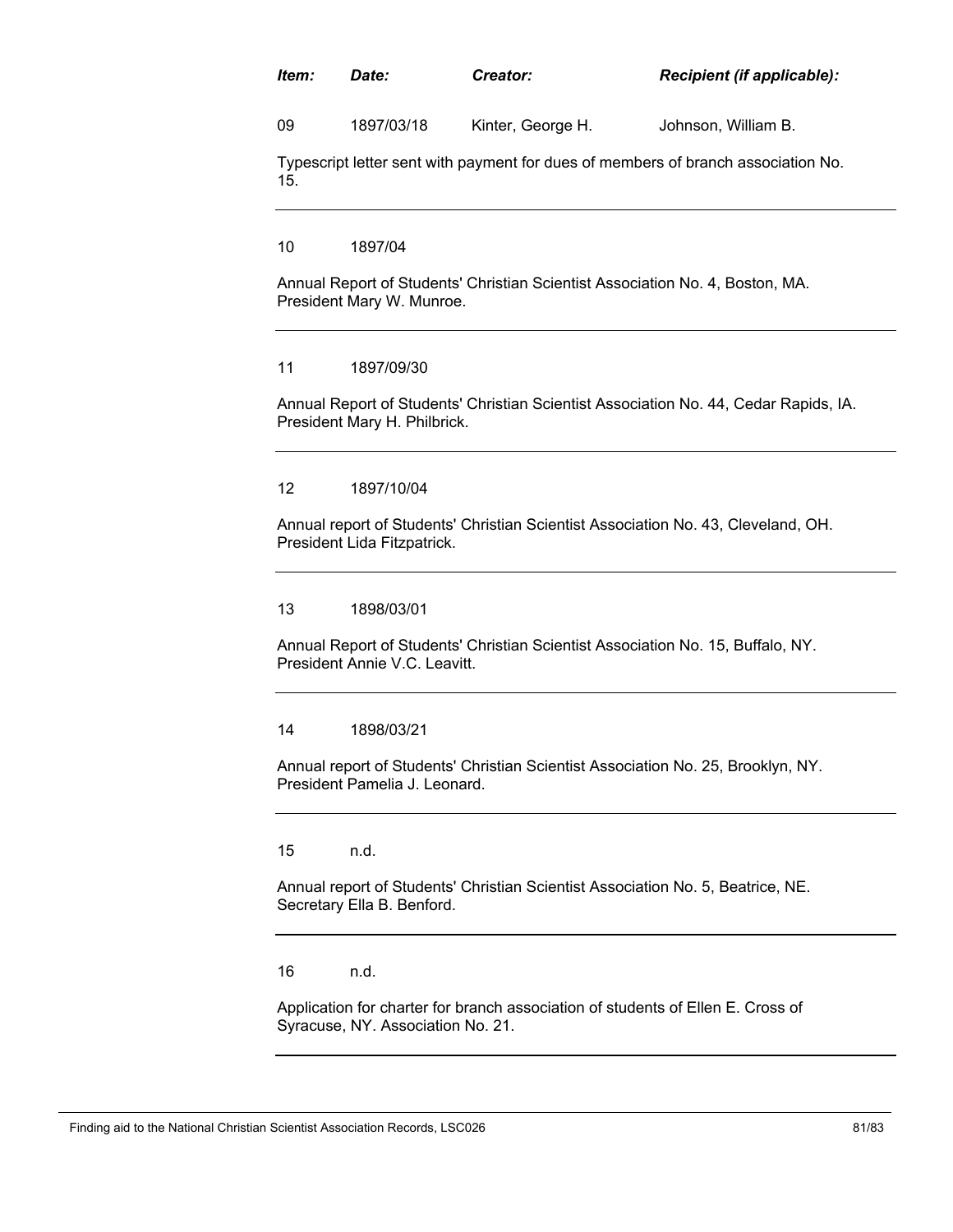17 n.d.

Annual Report of Students' Christian Scientist Association No. 22. President Elizabeth Webster.

18 n.d.

Annual Report of Students' Christian Scientist Association No. 47. President Annie M. Knott.

19 n.d.

Envelope, says "Annual Reports from Students Association No. 4 Mrs. Mary W. Munroe President From April 1891 to April 1896."

# **Series V, Membership Records, 1885-1897, n.d.**

Some applications for membership in the Christian Scientist Association were filed alongside applications for membership in the National Christian Scientist Association. Additional applications for membership in the CSA can be found in LSC025, Series IV, Membership Records.

Box 3, Annual Reports-Membership Applications, 1885-1898, n.d.

Folder 7, Membership Applications, 1885/10-1886/04

Folder 8, Membership Applications, 1886/05-1886/10

Folder 9, Membership Applications, 1887/01-1887/02

Folder 10, Membership Applications, 1887/03/01-1887/04/09

Box 4, Membership Applications-Mary W. Munroe's Students' Applications, 1887-1897, n.d.

Folder 1, Membership Applications, 1887/04/10-1887/04/14

Folder 2, Membership Applications, 1887/05/04-1887/05/19